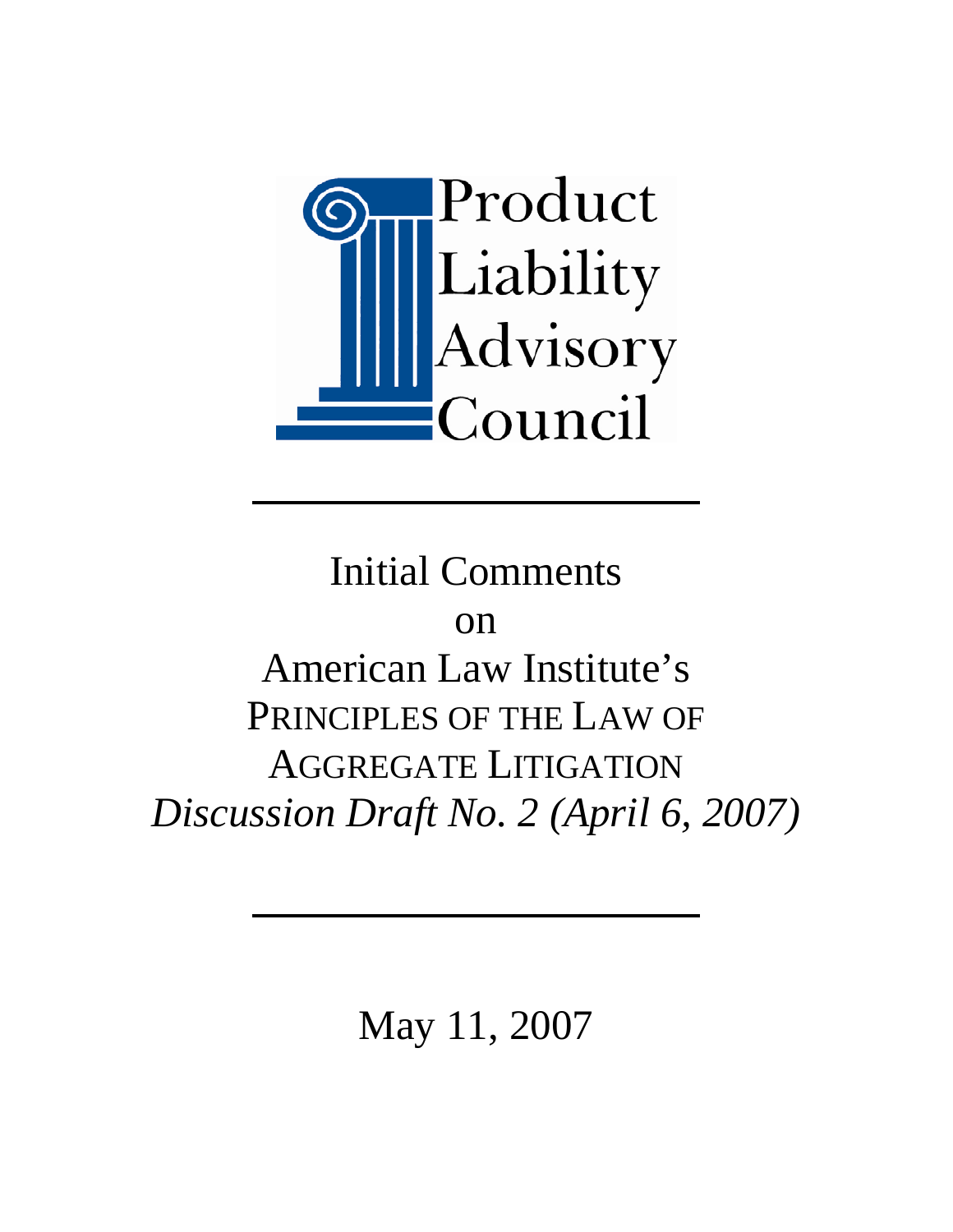## Table of Contents

J.

 $\overline{a}$ 

|  | Chapter 1: The Importance of Preserving the Requirements of<br>Predominance, Superiority, and Manageability in Rule |
|--|---------------------------------------------------------------------------------------------------------------------|
|  |                                                                                                                     |
|  |                                                                                                                     |
|  |                                                                                                                     |
|  | Chapter 5: Reexamination Under the Seventh Amendment51                                                              |
|  | Chapter 6: The Constitutional Impediments to Aggregating                                                            |
|  |                                                                                                                     |
|  | Chapter 8: Why Change the Law? The Canadian Perspective  88                                                         |
|  | Chapter 9: Why Change the Law? The Economic Perspective 93                                                          |
|  |                                                                                                                     |
|  |                                                                                                                     |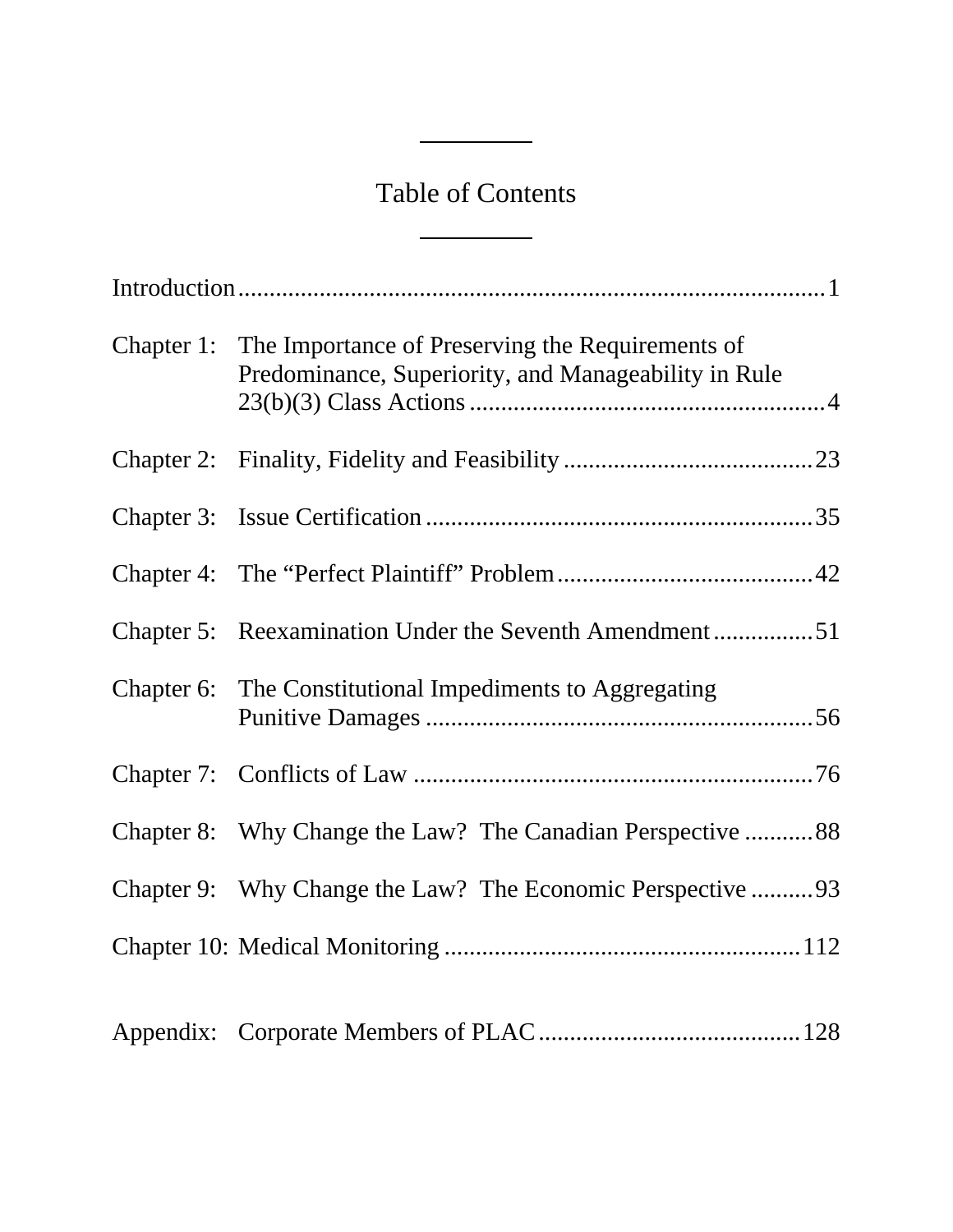### **Introduction**

#### **by James M. Beck[1](#page-2-0)**

As it has in response to several previous projects undertaken by the American Law Institute ("ALI"), the Product Liability Advisory Council, Inc. ("PLAC") is submitting herewith a set of substantive comments concerning the PRINCIPLES OF THE LAW OF AGGREGATE LITIGATION, Discussion Draft No. 2. PLAC is a nonprofit association that brings together the expertise of more than one hundred American and international product manufacturers (identified in the Appendix) as well as several hundred leading product liability defense attorneys who are sustaining PLAC members. PLAC seeks to contribute to the improvement and reform of law affecting product liability in the United States and elsewhere. One way of doing this is to offer the expertise of its sustaining members—many of whom are also members of ALI—when the work of the Institute impacts product liability.

PLAC's current comments are organized into ten discrete chapters, some of which address particular aspects of Discussion Draft No. 2 and some of which address aggregate litigation generally. These are:

**Chapter 1: The Importance of Preserving the Requirements of Predominance, Superiority, and Manageability in Rule 23(b)(3) Class Actions**. This chapter discusses what PLAC views as troubling and unnecessary departures not only from settled law, but also from the express terms of the procedural rules that govern class actions in most American jurisdictions. The fundamental problem goes beyond the abandonment of a mature body of law. Rather PLAC is concerned with the perception permeating the Discussion Draft that increased aggregation of litigation is something to be encouraged. PLAC believes that the existing requirements of predominance, superiority, and manageability should be reconfirmed and strengthened where monetary relief (however styled) is sought in aggregated litigation. PLAC's skepticism towards aggregated litigation in general, and the class action vehicle in particular, accords with current trends of federal procedural law over the last decade, with the evolution of the law in most states, as well as with Congress' adoption of the Class Action Fairness Act.

**Chapter 2: Finality, Fidelity and Feasibility**. This chapter critiques the concepts of finality, fidelity and feasibility that the Discussion Draft utilizes in preference to the existing language of Federal Rule 23 and parallel rules of most states. PLAC points out that the Discussion Draft's utilization of these new concepts is different from, and much looser than, the Erbsen law review article from which they were borrowed. In particular, the Draft's wedding of these concepts to an ill-conceived "material advancement" test would result in a far lower threshold for aggregation, a result directly contrary to the manner in which Professor Erbsen envisioned his criteria being used.

**Chapter 3: Issue Certification**. This chapter addresses another area in which the Discussion Draft would diverge from the weight of existing precedent to encourage a vastly expanded use of aggregate litigation. The Draft recognizes that current law views the concept of

<span id="page-2-0"></span> $\frac{1}{1}$ 

James Beck is Of Counsel in the Philadelphia office of Dechert LLP.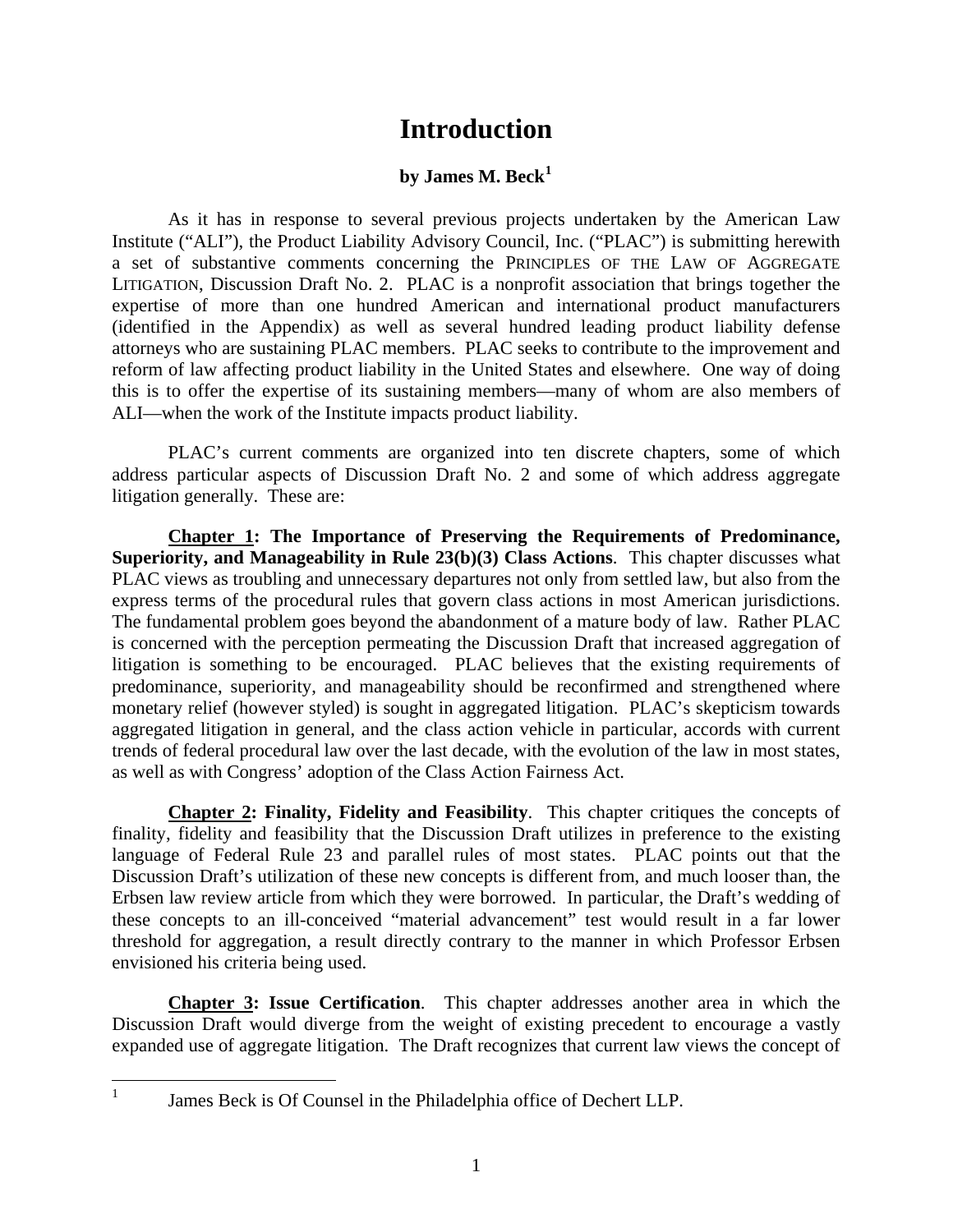issue certification in "more limited" fashion, i.e., that issue certification works "within the larger constellation" of the matter as a whole to limit class certification only to the common issues. § 2.04, Comment b. The Draft, however, proposes to abandon this view and expand issue certification into a way to evade predominance and allow partial issue certification even where the action as a whole is unsuitable for class certification. This approach would permit issue-only certifications in cases where even a single significant issue was "common," a profound expansion of issue certification at variance with recent United States Supreme Court precedent and current legal practice.

**Chapter 4: The "Perfect Plaintiff" Problem**. This chapter is directed to a recurrent problem in the trial of aggregated litigation, where courts permit a class to put forward a "perfect" plaintiff—one who relied upon every claimed misstatement, purchased every product, suffered every possible injury, and is subject to no affirmative defenses. The Draft does nothing to ameliorate this problem, and if anything exacerbates it by emphasizing efficiency and statistical proof at the expense of defendants' rights to Due Process. The Draft needs to be strengthened in this area so that aggregate litigation does not deprive defendants of the opportunity fully to defend against plaintiffs' claims.

**Chapter 5: Reexamination Under the Seventh Amendment**. This chapter takes issue with the position of the Discussion Draft that current interpretations of the Seventh Amendment should be junked in order to allow multiple juries to pass upon various portions of aggregated claims. No current case law supports the Draft's position that the *Castano* and *Rhone-Poulenc* decisions were wrongly decided or that *Gasoline Products* should be abandoned. PLAC's basic position is that constitutional rights should not be trifled with in an effort to expand the circumstances under which litigation can be aggregated.

**Chapter 6: The Constitutional Impediments to Aggregating Punitive Damages**. This chapter discusses why it is impermissible to determine punitive damages in the context of aggregated litigation. The Supreme Court's recent *Williams* and *Campbell* constitutional precedents in the punitive damages area establish that defendants have the right to present individualized defenses in opposition to punitive damages and that punitive damages awards must be proportionate to each plaintiff's individual damages. The Discussion Draft should be amended to remove all references to punitive damages, except to state that such punishment cannot constitutionally be meted out in an aggregated fashion.

**Chapter 7: Conflicts of Law**. This chapter examines conflict of law as an impediment to aggregate litigation encompassing more than one jurisdiction. In it, PLAC takes the position that manageability and predominance issues arising from multi-jurisdictional litigation pose greater restraints upon the aggregation of litigation than recognized in the Discussion Draft. The Draft also should recognize that the defendant's principal place of business as a single body of substantive law is distinct minority position. *See* § 2.06, Comment c. It is also PLAC's position that the Draft should—as the law almost uniformly does—always impose the burden of establishing choice of law on the party seeking to change the status quo by aggregating the litigation.

**Chapter 8: Why Change the Law? The Canadian Perspective**. In this chapter PLAC seeks to put aggregation issues into a broader perspective by comparing and contrasting the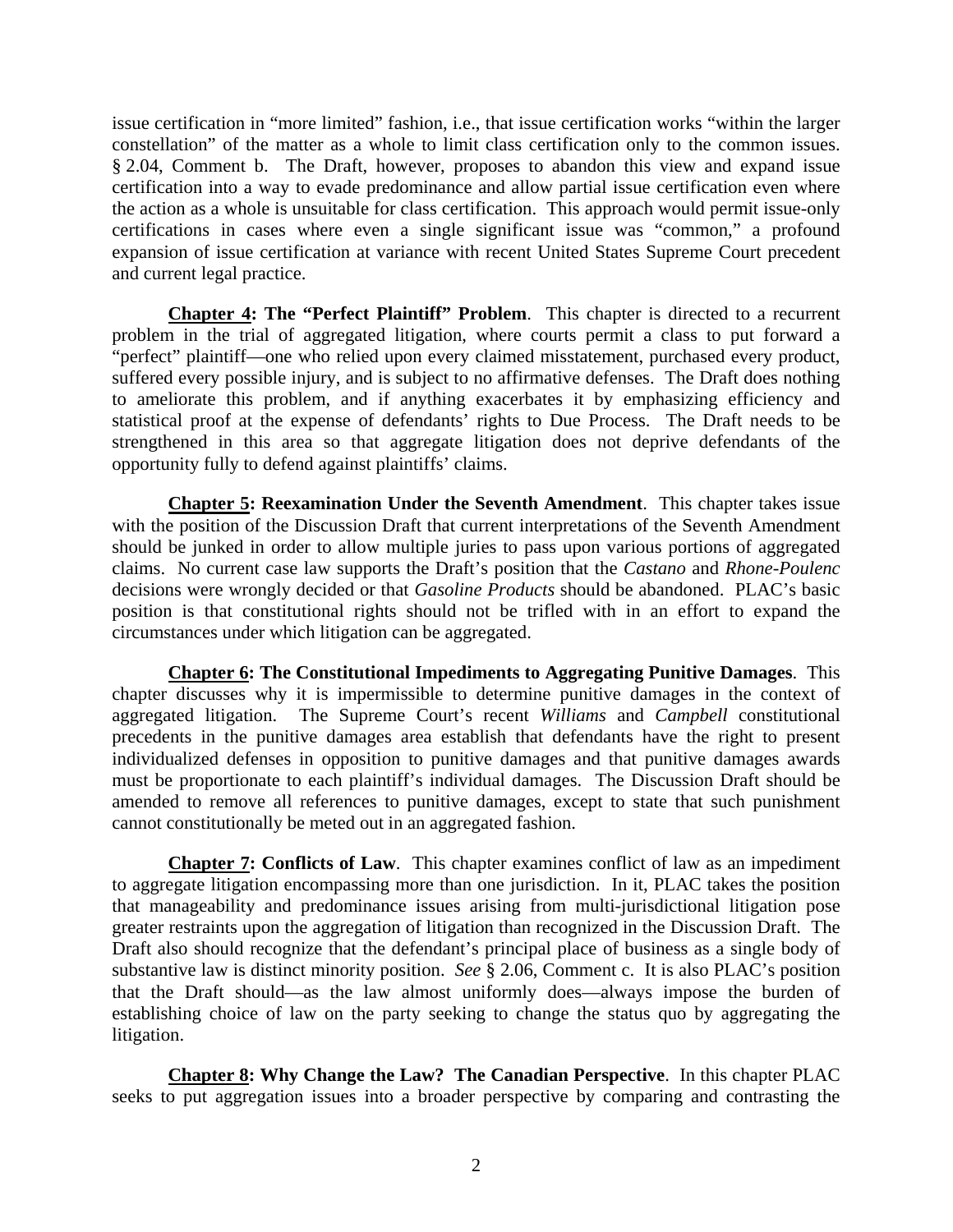approach to aggregation taken in Canada, the country whose legal system probably most closely resembles that of the United States. Canada does not require predominance for class actions, and the Canadian experience demonstrates that, without this limitation, product liability class actions become commonplace with significant social, legal and business consequences.

**Chapter 9: Why Change the Law? The Economic Perspective**. This chapter examines the economic consequences of aggregated litigation. In it, PLAC's research shows how aggregated litigation results in a misdirection of judicial and litigant resources towards relatively minor matters that are more properly resolved by administrative fiat or statutory litigation initiated by responsible governmental authorities. PLAC also discusses how the economic incentives of mass litigation are distorted in favor of the lawyers conducting such litigation, either without regard to or even in detriment of the clients they represent. Finally, PLAC addresses the often extortionate nature of class action settlements.

**Chapter 10: Medical Monitoring**. This chapter acknowledges that Discussion Draft No. 2 is an improvement over earlier drafts in that it recognizes that certain medical monitoring lawsuits are inappropriate for aggregation consideration. However, the new terminology that the latest Draft proposes to be used when considering the aggregation of medical monitoring claims would only confuse both the law of medical monitoring and the law of certifying medical monitoring claims.

PLAC appreciates the evolving nature of the ALI's Aggregate Litigation Principles project. PLAC has thus designated its comments as an "initial" offering. As this project continues to evolve, so undoubtedly will PLAC's position. PLAC recognizes and appreciates that, in some respects, the current draft is notably improved. In particular, PLAC wishes to acknowledge: (1) the addition of § 1.02, Comment w, concerning the "disfavor" in which masstort class actions are held; (2) the substantial modifications in the medical monitoring discussion in § 2.05—although given these modifications PLAC questions how medical monitoring any longer "illustrates" anything; (3) improvements to §§ 3.01 and 3.18; and (4) the addition of a new section, § 3.10, separately addressing the futures problem. PLAC also applauds the useful addition, at the end of each section, of an explicit discussion of the "effect on current law."

As with its participation in prior ALI initiatives, PLAC is grateful for the opportunity to collaborate with the Institute on the Aggregate Litigation Principles project. We look forward to continuing to work with ALI.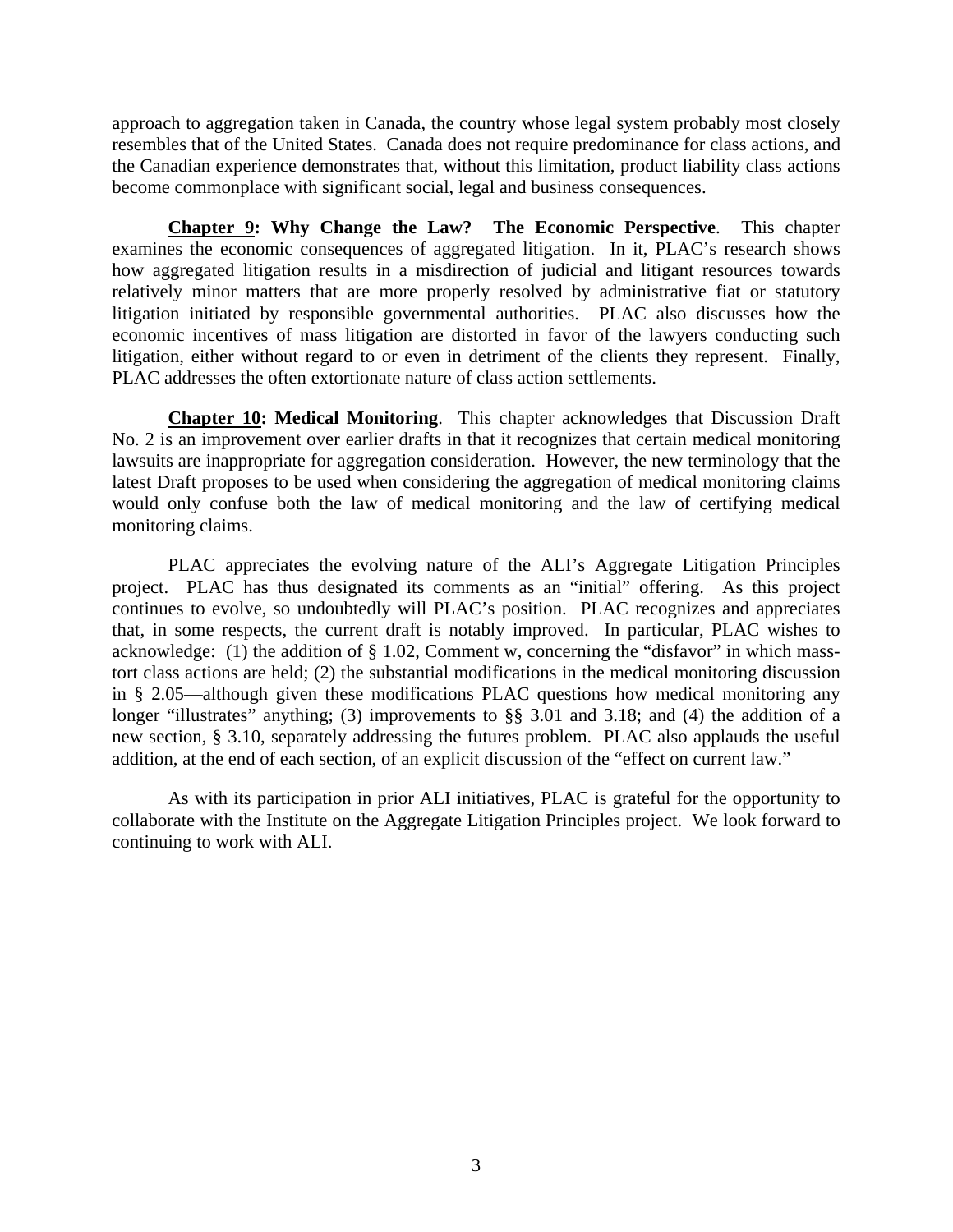## **Chapter 1**

## **The Importance of Preserving the Requirements of Predominance, Superiority, and Manageability in Rule 23(b)(3) Class Actions**

**by Terri S. Reiskin and Eric C. Tew[2](#page-5-0)**

One of the most troubling aspects of Discussion Draft No. 2 is the proposal to eliminate the familiar principles of predominance, superiority, and manageability in Rule 23(b)(3) class actions in favor of the heretofore unknown and untested—but plainly less rigorous—principles of fidelity, finality, and feasibility.<sup>[3](#page-5-1)</sup> Predominance, superiority, and manageability have been part of the class action lexicon since 1966, when subsection (b)(3) was first added as part of the amendments to Rule 23. In the 40 years since, a mature body of case law has developed in the federal courts, as well as in the many state courts that have enacted class action rules identical, or very similar, to Rule 23(b)(3). Predominance, superiority, and manageability provide a limiting check on Rule 23(a)'s far less demanding requirements and to eliminate them would be an unwarranted and destabilizing change to established law that would almost certainly lead to increased class litigation. Such a result would dilute potentially meritorious claims in favor of marginal or even purely frivolous claims, would strain judicial resources, and would place an unfair and expensive burden on defendants.

This chapter discusses why predominance, superiority, and manageability should be retained, their particular importance in products liability cases and putative nationwide class actions, and the deleterious affects that would result from eliminating these requirements.

#### **I. THERE SHOULD BE NO "ASPIRATION" IN FAVOR OF CLASS ACTIONS, PARTICULARLY BECAUSE OF THE POTENTIAL FOR ABUSE BY SELF-INTERESTED PLAINTIFFS' COUNSEL**

The central theme of the Discussion Draft—that courts should aspire to certify more class actions and that certification should occur at an early stage of the proceedings—could have devastating consequences on businesses and the economy if adopted, for it ignores the practical realities of class litigation. Indeed, the very notion of increasing the aggregate treatment of

<span id="page-5-0"></span> $\frac{1}{2}$  Terri Reiskin is a partner, and Eric Tew is an associate, in the Washington, D.C. law firm of Wallace King Domike & Reiskin, PLLC.

<span id="page-5-1"></span><sup>3</sup> As discussed below in Chapter 2, the principles of fidelity, finality, and feasibility were first proposed in a law review article by Professor Allan Erbsen that was published in May 2005, which underscores just how new and untested these principles are. *See* A. Erbsen, *From "Predominance" to "Resolveability": A New Approach to Regulating Class Actions*, Vanderbilt L. Rev. 995 (May 2005).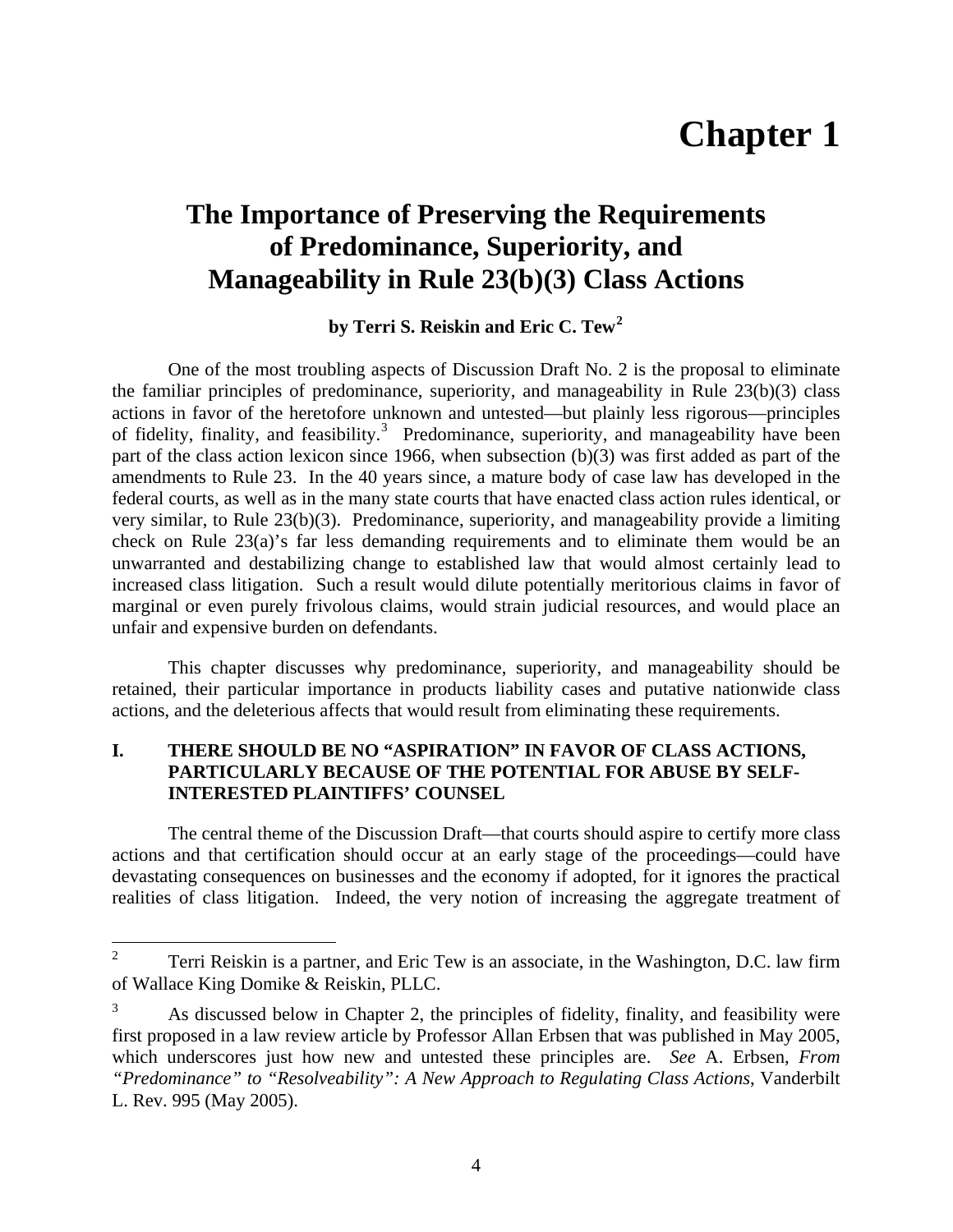litigation runs contrary to ALI's goal to not only "promote the efficient use of litigation resources" but to do so "in the pursuit of justice under the law" and while simultaneously "protect[ing] the interests of parties, represented persons, claimants, and respondents."<sup>[4](#page-6-0)</sup> The reality is that, in many class action lawsuits, the benefits of class certification run entirely in one direction: in favor of the plaintiffs and their counsel. This is true because

> [C]ertification dramatically affects the stakes for defendants. Class certification magnifies and strengthens the number of unmeritorious claims. Aggregation of claims also makes it more likely that a defendant will be found liable and results in significantly higher damage awards. In addition to skewing trial outcomes, class certification creates insurmountable pressure on defendants to settle, whereas individual trials would not. The risk of facing an all-or-nothing verdict presents too high a risk, even when the probability of an adverse judgment is low. These settlements have been referred to as judicial blackmail.<sup>[5](#page-6-1)</sup>

In short, once a class is certified, businesses (*i.e.*, defendants) are confronted with the Hobson's choice of settling—often on terms favorable to the plaintiffs, who have the leverage created by the certification decision—or rolling the dice and fighting the lawsuit to conclusion. The latter choice could very well result in bankruptcy if judgment is entered in the plaintiffs' favor and, thus, is really no choice at all. $<sup>6</sup>$  $<sup>6</sup>$  $<sup>6</sup>$ </sup>

Given the enormous stakes, courts should apply a rigorous and detailed standard of review to class certification decisions—an approach that is being embraced by an increasing number of courts.<sup>[7](#page-6-3)</sup> Indeed, recent developments at the state and federal levels appear to reflect a

<span id="page-6-2"></span>6 *See* L. Hensler, *Class Counsel, Self-Interest and Other People's Money*, 35 Memphis L. Rev. 65-68 (2004) (discussing how the class certification decision often forces defendants "to settle meritless claims for large sums").

<span id="page-6-3"></span>7 The Supreme Court has long directed federal district courts to conduct a "rigorous analysis" before certifying a class. *See General Tel. Co. of the Southwest v. Falcon*, 457 U.S. 147, 161 (1982); *see also In re Am. Med. Sys., Inc.*, 75 F.3d 1069, 1078-79 (6th Cir. 1996) ("The Supreme Court has required district courts to conduct a 'rigorous analysis' into whether the prerequisites of Rule 23 are met before certifying a class.").

<span id="page-6-0"></span> $\frac{1}{4}$ Discussion Draft No. 2 § 1.03.

<span id="page-6-1"></span><sup>5</sup> *Castano v. American Tobacco Co.*, 84 F.3d 734, 746 (5th Cir. 1996) (citations omitted); *see also Southwestern Refining Co. v. Bernal*, 22 S.W.3d 425, 435 (Tex. 2000) ("Aggregating claims can dramatically alter substantive tort jurisprudence. Under the traditional tort model, recovery is conditioned on defendant responsibility. The plaintiff must prove, and the defendant must be given the opportunity to contest, every element of a claim. By removing individual considerations from the adversarial process, the tort system is shorn of a valuable method for screening out marginal and unfounded claims. . . . If claims are not subject to some level of individual attention, defendants are more likely to be held liable to claimants to whom they caused no harm.").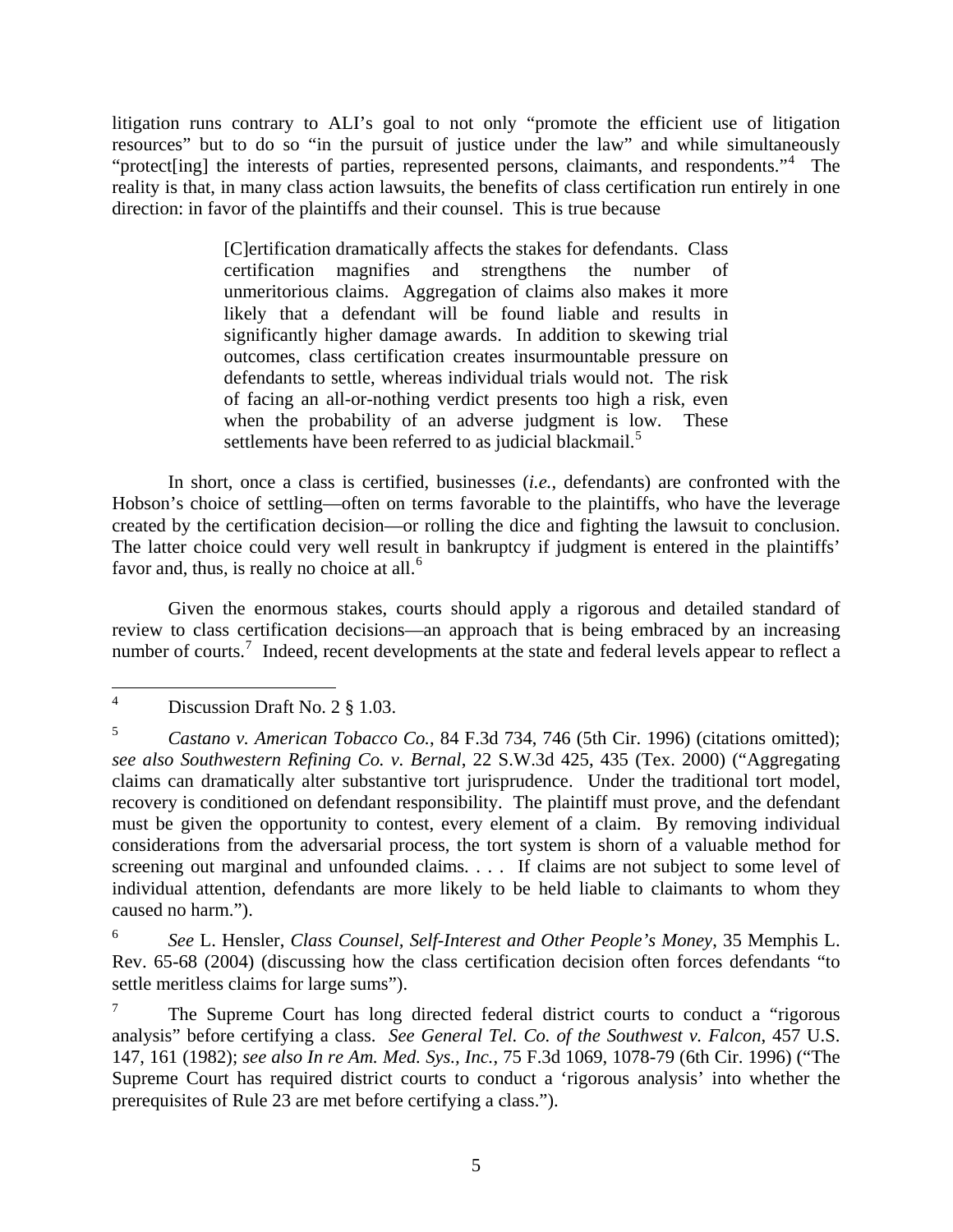greater recognition of the inherent abuses and inefficiencies of class actions. Even jurisdictions that once favored early certification of class actions based on a relatively minimal showing of commonality and with little regard for whether the claims could actually be tried in a manageable and efficient manner, have now rejected this approach. The Texas Supreme Court, for example, has held that "a cautious approach to class certification is essential," rejecting the old "approach of certify now and worry later."<sup>[8](#page-7-0)</sup> Trial courts in Texas must now perform a "rigorous analysis" of the class certification requirements and "[i]f it is not determinable from the outset that individual issues can be considered in a manageable, time-efficient, yet fair manner, then certification is not appropriate."<sup>[9](#page-7-1)</sup>

Other jurisdictions have adopted a similar approach. In Alabama, a recent survey revealed that from 1997 to 2005 there were 39 appellate decisions overturning class certification orders, versus just six in favor of class certification, reflecting a stark change in previous Alabama jurisprudence that tended to favor class actions.<sup>[10](#page-7-2)</sup> Among the reasons cited for this result was the fact that many cases lacked a predominance of common issues and the Alabama appellate courts were applying "a much more rigorous review of certification orders on appeal (especially those orders which appear to defer difficult management issues until later in the litigation)."<sup>[11](#page-7-3)</sup>

Similarly, in Illinois in a recent case that attracted national attention, *Avery v. State Farm Mut. Auto. Ins. Co.*,<sup>[12](#page-7-4)</sup> the state supreme court sent a clear signal that Illinois' reputation as a favorable forum for class actions is changing when it reversed the certification of a nationwide class and threw out the billion dollar judgment entered in favor of the class. The Illinois supreme court ruled that the trial court had erred when it declined to decide at the certification stage whether certain key common issues predominated.<sup>[13](#page-7-5)</sup> The supreme court flatly rejected the trial

<span id="page-7-0"></span> 8 *Southwestern Refining Co. v. Bernal*, 22 S.W.3d 425, 435 (Tex. 2000); *see also Henry Schein, Inc. v. Stromboe*, 102 S.W.3d 675, 690 (Tex. 2002) (hereinafter "*Schein*") (same); *Nissan Motor Co. v. Fry*, 27 S.W.3d 573, 589 (Tex. App. – Corpus Christi 2000) (recognizing that *Bernal* "overturns" case law favoring certification, including certification at early stages of the litigation).

<span id="page-7-1"></span><sup>9</sup> *Bernal*, 22 S.W.3d at 435; *see also Schein*, 102 S.W.3d at 694 ("The question the court must decide before certifying a class, after rigorous analysis and not merely a lick and a prayer, is whether the plaintiffs have demonstrated that they can meet their burden of proof in such a way that common issues predominate over individual ones.").

<span id="page-7-2"></span><sup>10</sup> *See* G. Cook, *The Alabama Class Action: Does It Exist Any Longer? And Does It Matter?*, 66 Ala. Lawyer 289, 290 (July 2005).

<span id="page-7-3"></span> $11$  *Id.* 

<span id="page-7-4"></span><sup>12 835</sup> N.E.2d 801 (Ill. 2005).

<span id="page-7-5"></span><sup>&</sup>lt;sup>13</sup> *Id.* at 820-21 ("In our view, the circuit court was incorrect in concluding, in the first instance, that the question of uniform contractual interpretation should be decided at trial rather than at the class certification stage. . . . The reason why this question should have been resolved during the certification stage is that, had the court answered the question in the negative rather than the affirmative, the class could not have been certified [because it would not have satisfied the predominance requirement].")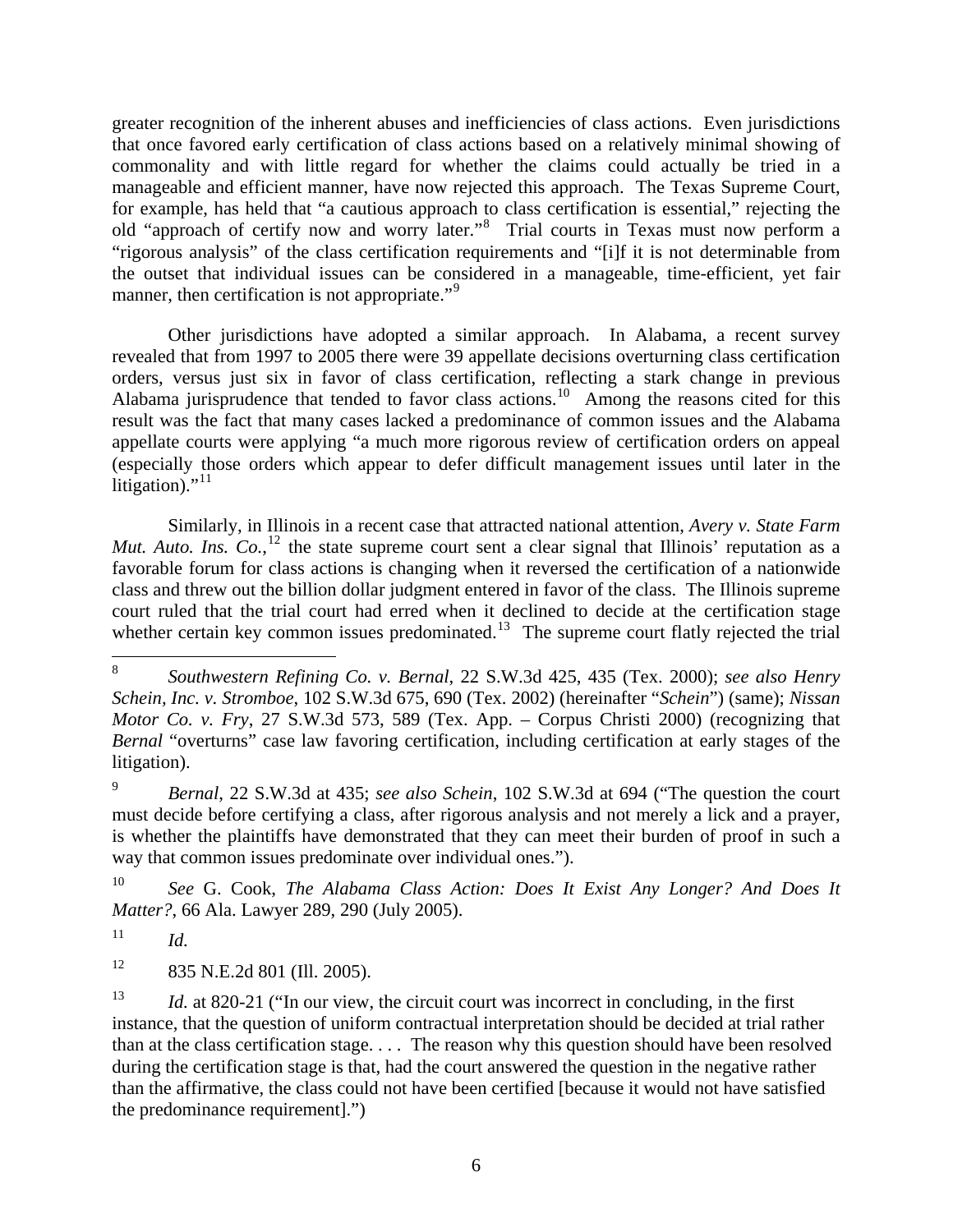court's holding that such issues could be determined at trial, and stressed the importance of conducting—at the class certification stage—a detailed analysis of the claims at issue to determine whether common issues predominated.<sup>[14](#page-8-0)</sup> Within the past year, the Illinois Supreme Court has built on *Avery* in declaring that, generally "the class action device is unsuitable for mass tort personal injury cases."<sup>[15](#page-8-1)</sup>

Congress has also weighed in on the class action debate with passage of the Class Action Fairness Act of 2005 ("CAFA").<sup>[16](#page-8-2)</sup> In enacting CAFA, Congress specifically found that "[o]ver the past decade, there have been abuses of the class action device that (A) harmed class members with legitimate claims and defendants that have acted responsibly; (B) adversely affected interstate commerce; and  $(C)$  undermined public respect for the judicial system."<sup>[17](#page-8-3)</sup> Congress further found that "[a]buses in class actions undermine the national judicial system, the free flow of interstate commerce, and the concept of diversity jurisdiction as intended by the framers of the United States Constitution."[18](#page-8-4)

One of the primary reasons for the abuses identified by Congress and many courts is the absence of a "real" client in class action litigation. As stated in the legislative history of CAFA:

> The problem of inconsistent and inadequate judicial involvement is exacerbated in class actions because the lawyers who bring the lawsuits effectively control the litigation; their clients—the injured class members—typically are not consulted about what they wish to achieve in the litigation and how they wish to proceed. In short, the clients are marginally relevant at best. . . . To make matters worse, current law enables lawyers to "game" the procedural rules

<span id="page-8-0"></span> $14$ Id. at 820-21. The concerns driving these opinions are not new and, in fact, stretch back 30 years or more. *See, e.g.*, *City of San Jose v. Super. Ct.*, 12 Cal. 3d 447, 459 (1974) ([D]espite this court's general support of class actions, it has not been unmindful of the accompanying dangers of injustice or of the limited scope within which these suits serve beneficial purposes. Instead, it has consistently admonished trial courts to carefully weigh prospective benefits and burdens and to allow maintenance of the class action only where substantial benefits accrue both to litigants and the courts. It has also urged that the same procedures facilitating proper class actions be used to prevent class suits where they prove nonbeneficial."); *see also General Motors Corp. v. Bloyed*, 916 S.W.2d 949, 953 (Tex. 1996) (noting that "class actions are extraordinary proceedings with extraordinary potential for abuse"). Thus, many courts have long recognized that class certification decisions require a careful and deliberate approach—even if they have not always followed their own admonitions.

<span id="page-8-1"></span><sup>15</sup> *Smith v. Illinois Central R.R. Co.*, 860 N.E.2d 332, 340 (Ill. 2006).

<span id="page-8-2"></span><sup>&</sup>lt;sup>16</sup> Pub. L. No. 109-2, 119 Stat. 4 (2005).

<span id="page-8-3"></span><sup>&</sup>lt;sup>17</sup> *Id.* § 2(a)(2).

<span id="page-8-4"></span><sup>&</sup>lt;sup>18</sup> *Id.* § 2(a)(4). CAFA sought to address these abuses by expanding federal diversity jurisdiction under 28 U.S.C. § 1332 so that more class actions—particularly nationwide class actions—are heard in federal court, thereby reducing the ability of putative class counsel to shop for a favorable state court forum.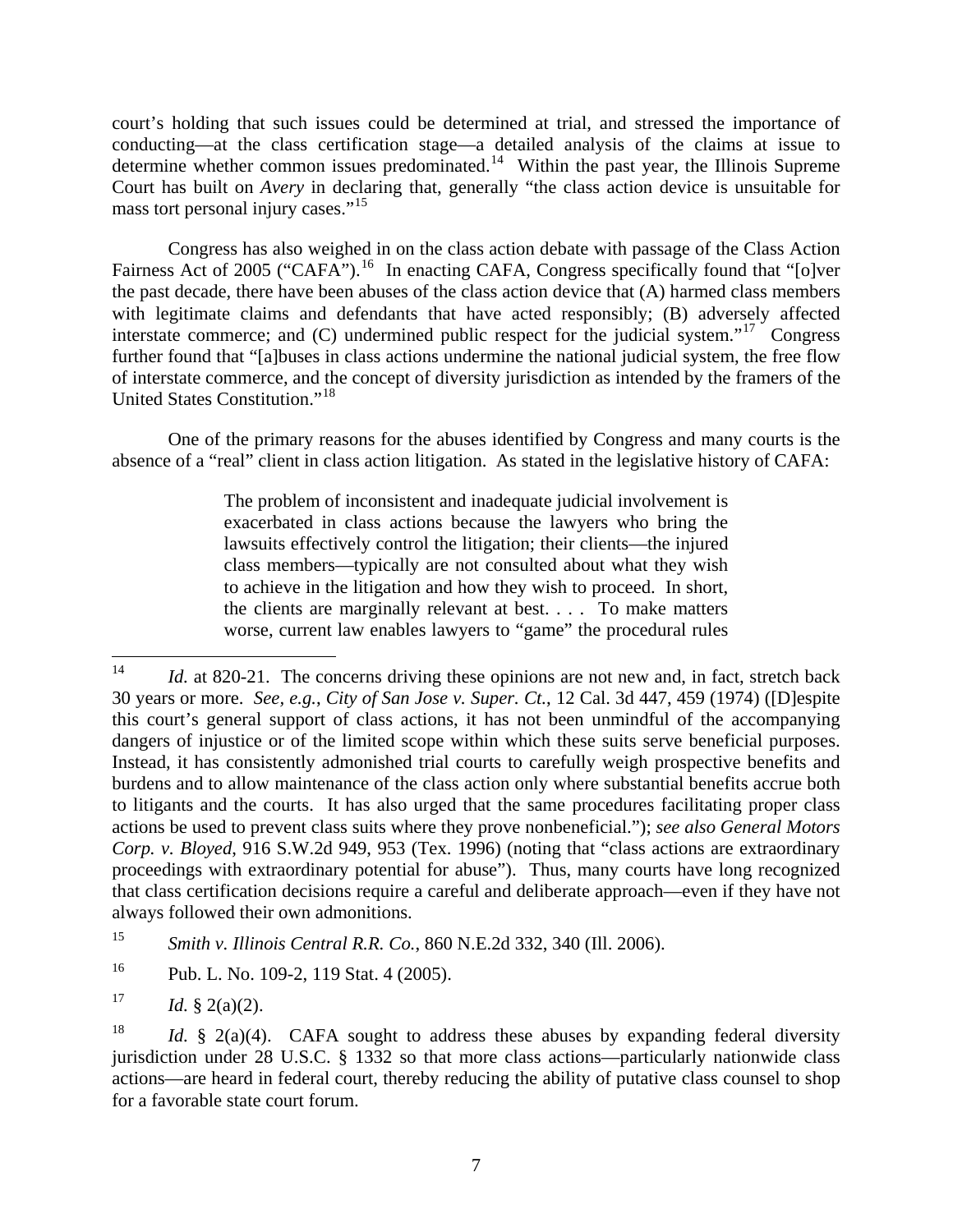and keep nationwide or multi-state class actions in state courts whose judges have reputations for readily certifying classes and approving settlements without regard to class member interests.<sup>[19](#page-9-0)</sup>

Discussion Draft No. 2 recognizes this problem, but seeks to explain it away by applying the corporate governance model to aggregate litigation. The draft considers aggregate litigation no different than other economic arrangements, such as publicly-traded corporations, in which ownership and control rest in different hands. In the context of aggregate litigation, it is suggested that the plaintiffs have "ownership" of the returns generated by the litigation, but the class counsel "control" the litigation.<sup>[20](#page-9-1)</sup> The report identifies the plaintiff's lack of control as a significant problem with class actions<sup>[21](#page-9-2)</sup>—an observation that is undoubtedly correct, but one that recognizes only half the problem. Indeed, the corporate governance model is fundamentally flawed in the class action context because class counsel not only "controls" the litigation, but, in fact, also has the greater "ownership" interest. This is reflected in the vastly disparate "returns" that class counsel and the class members can expect to receive in a successful lawsuit or settlement. Class counsel may receive millions of dollars in fees, exponentially more than any award that class members are likely to receive.<sup>[22](#page-9-3)</sup> Of course, it is class counsel who also invests the greater "capital"—*i.e.*, time and resources—but that only further reinforces the point; it is class counsel, not the class members, who are the true "owners" of the litigation based on their greater investment and the potential for realizing greater returns on that investment. Ultimately, the class representative and class members are plaintiffs in name only; the "real party in interest" is most often the class counsel. $^{23}$  $^{23}$  $^{23}$ 

<span id="page-9-0"></span><sup>19</sup> 19 S. Rep. No. 109-14, at 4 (2005), *reprinted in* 2005 U.S.C.C.A.N. 3, 5-6; *see also Buford v. American Fin. Co.*, 333 F. Supp. 1243, 1251 (N.D. Ga. 1971) (denying class certification and noting that "many claims which simply did not exist have been brought to life by our courts through the judicial act of allowing a class action" and "the plain truth is that in many cases [the class action] is being used as a device for the solicitation of litigation").

<span id="page-9-1"></span><sup>&</sup>lt;sup>20</sup> Discussion Draft No. 2  $\S$  1.04 and  $\S$  1.04 Comment a.

<span id="page-9-2"></span><sup>&</sup>lt;sup>21</sup> Discussion Draft No. 2  $\S$  1.04 Comment c.

<span id="page-9-3"></span><sup>22</sup> *See, e.g.*, L. Hensler, *Class Counsel, Self-Interest and Other People's Money*, 35 Memphis L. Rev. 53, 72-80 (2004) (providing several examples of cases where class counsel has received large fee awards, while class members have received minimal compensation).

<span id="page-9-4"></span><sup>23</sup> *See Hefty v. Certified Settlement Class*, 680 N.E.2d 843, 849 (Ind. 1997) ("Class actions differ from ordinary lawsuits in that the lawyers for the class, rather than the clients have all the initiative and are close to being the real parties in interest. This fundamental departure from the traditional pattern in Anglo-American litigation generates a host of problems."); *see also Blue Chip Stamps v. Super. Ct.*, 18 Cal. 3d 381 (1976) ("[B]ecause group action is also capable of injustice, the representative plaintiff must show substantial benefit will result both to the litigants and to the court. . . . [W]hen the individual's interests are no longer served by group action, the principal—if not the sole—beneficiary then becomes the class action attorney. To allow this is 'to sacrifice the goal for the going,' burdening if not abusing our crowded courts with actions lacking proper purpose.").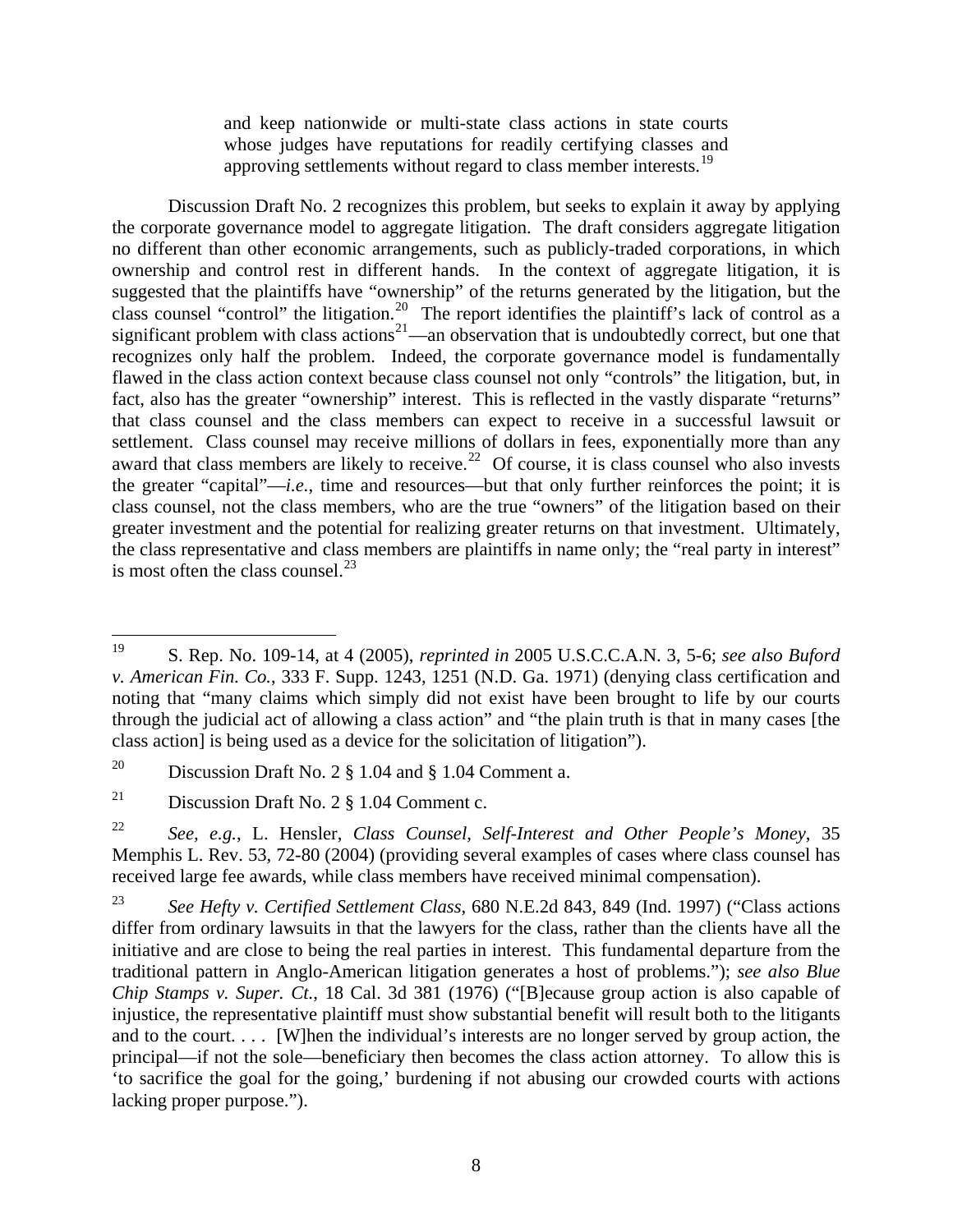Given the very real potential for abuse in class actions, any proposal that seeks to lessen the requirements for class certification should be rejected. Indeed, in addition to promoting further abuse of the class action device, weakening certification requirements will harm judicial economy because it will encourage more putative class action suits to be filed. More of these cases will, of course, also be certified as class actions, forcing courts to deal with the attendant motions practice and trials of large, complex cases—a time-consuming prospect for already over-burdened courts.

Ironically, such a result runs contrary to a central premise of the Discussion Draft, which is to promote judicial efficiency through more class actions, based on the theory that it "will materially advance the disposition of multiple civil claims."<sup>[24](#page-10-0)</sup> But here again, the theory is not supported by reality. Indeed, the theory wrongly presumes that there are, in fact, multiple civil claims that require resolution. As discussed above, however, class actions are largely the creation of entrepreneurial plaintiffs' lawyers who pick their clients. They are not the result of thousands of plaintiffs knocking down the courthouse doors with similar individual claims, where aggregate treatment might well promote efficiency. As the Fifth Circuit explained in *Castano*, "[u]ntil plaintiffs decide to file individual claims, a court cannot . . . presume that all or even any plaintiffs will pursue legal remedies."<sup>25</sup> Weakening class action requirements will in essence promote litigation where there likely would not have been any.<sup>[26](#page-10-2)</sup>

Class certification requirements should instead be strengthened to ensure that the ideals espoused by ALI of protecting all of the parties' interests and enhancing judicial efficiency are achieved. At the very least, the current requirements of predominance, superiority, and manageability must be preserved because they are the only real check against frivolous and abusive class actions.

#### **II. THE PREDOMINANCE, SUPERIORITY, AND MANAGEABILITY REQUIREMENTS OF RULE 23(B)(3) ENSURE THAT "SUBSTANTIAL BENEFITS" ACCRUE TO THE COURT AND THE LITIGANTS, THUS LIMITING THE POTENTIAL FOR ABUSE AND INJUSTICE**

Under current law, it is well-settled that a class action should be certified only if it is "superior to other available methods for the fair and efficient adjudication of the controversy."<sup>27</sup> Thus, certification is properly denied where "the individual questions to be decided may prove too complex, numerous and substantial to allow the class action . . . or the benefits to be gained

<span id="page-10-0"></span><sup>24</sup> Discussion Draft No. 2  $\S$  2.03(a) and  $\S$  2.03 Comment a.

<span id="page-10-1"></span><sup>&</sup>lt;sup>25</sup> 84 F.3d at 748.

<span id="page-10-2"></span><sup>26</sup> *See Elster v. Alexander*, 76 F.R.D. 440, 443 (N.D. Ga. 1977) (denying class certification and noting "[t]his Court is unwilling to breathe the spirit of judicial combat into 8,500 persons who, so far, have shown no desire to litigate this matter").

<span id="page-10-3"></span><sup>27</sup> Fed. R. Civ. P. 23(b)(3). *See also Linder v. Thrifty Oil Co.*, 23 Cal. 4th 429, 435 (2000) (class should be certified only if it will provide "substantial benefits" both to the courts and the litigants).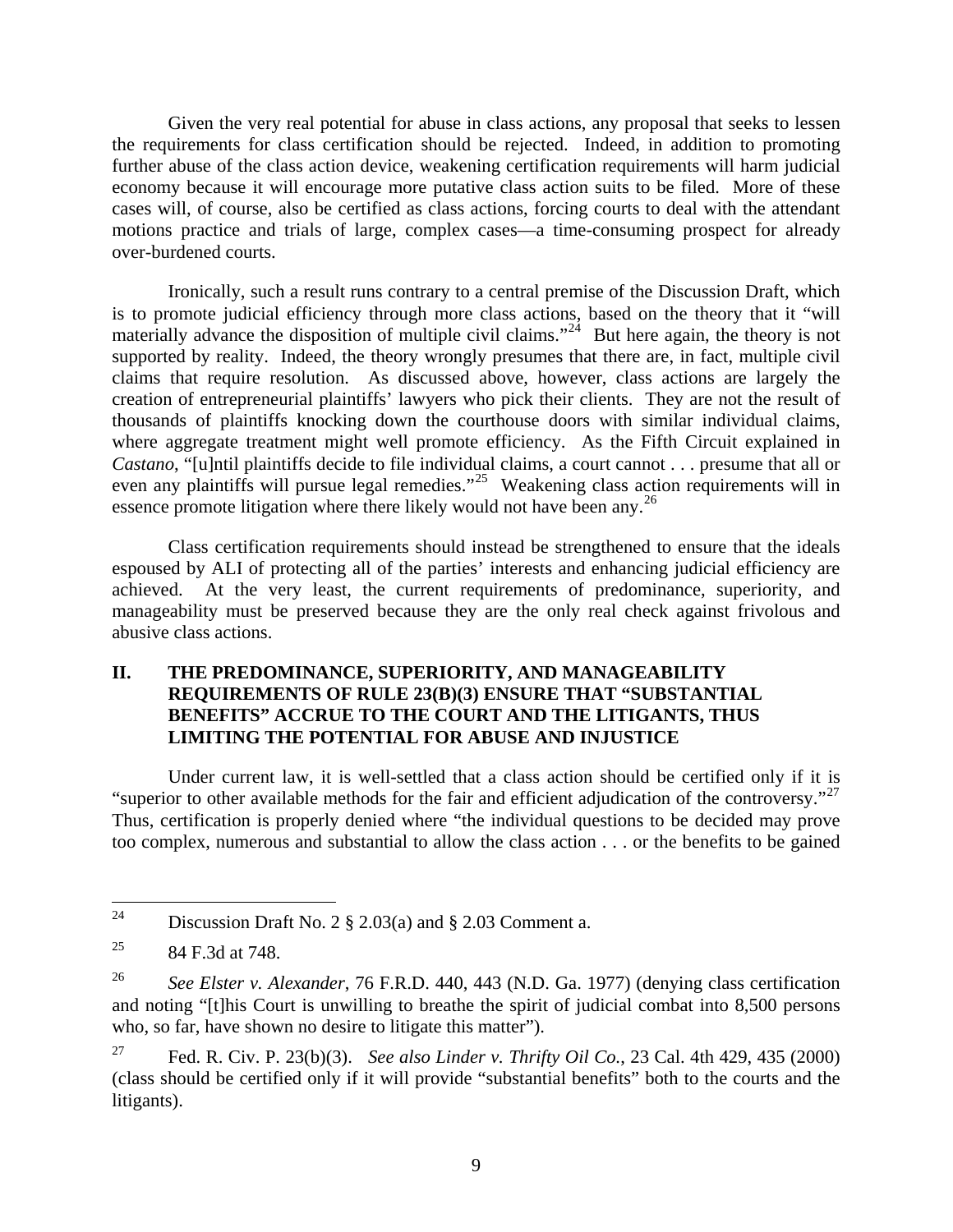may not be significant enough to justify imposition of a judgment binding on absent parties."<sup>28</sup> Whether certification is proper is usually determined under Rule 23(b)(3). Indeed, while a plaintiff must first satisfy each of the Rule 23(a) requirements—*i.e.*, numerosity, commonality, typicality, and adequacy of representation—the class certification decision most often (by far) turns on the related questions of predominance, superiority, and manageability under Rule  $23(b)(3).^{29}$  $23(b)(3).^{29}$  $23(b)(3).^{29}$ 

The predominance, superiority, and manageability requirements are not merely "formalistic" as the Discussion Draft states.<sup>[30](#page-11-2)</sup> To the contrary, these requirements are essential to furthering the very purpose of the class action rule and must be preserved. As the Supreme Court has explained, by adding these requirements to the rule in 1966, the Advisory Committee "sought to cover cases 'in which a class action would achieve economies of time, effort, and expense, and promote uniformity of decision as to persons similarly situated, without sacrificing procedural fairness or bringing about other undesirable results.'"[31](#page-11-3)

#### **A. Predominance**

The predominance requirement is similar to the commonality requirement of Rule 23(a), but "more stringent" and "far more demanding."<sup>[32](#page-11-4)</sup> In order to satisfy the predominance requirement, "a plaintiff must establish that the issues in the class action that are subject to generalized proof, thus applicable to the class as a whole . . . predominate over those issues that are subject only to individualized proof."<sup>[33](#page-11-5)</sup> Moreover, "[t]he test for predominance is not whether common issues outnumber uncommon issues."<sup>[34](#page-11-6)</sup> Rather, "[c]ourts determine if common issues predominate by identifying the substantive issues of the case that will control the outcome of the litigation, assessing which issues will predominate, and determining if the predominating issues are, in fact, those common to the class."<sup>[35](#page-11-7)</sup> Common issues do not

<span id="page-11-0"></span><sup>28</sup> 28 *Osborne v. Subaru of Am., Inc.*, 198 Cal. App. 3d 646, 653 (1988) (citations omitted).

<span id="page-11-1"></span><sup>&</sup>lt;sup>29</sup> This is not to suggest that the Rule  $23(a)$  requirements are wholly unimportant or automatically satisfied in every case. Indeed, ensuring that the class is adequately represented is particularly important, and this requirement was strengthened by the 2003 amendments to Rule 23, which added subsection (g) to detail the issues the court must consider when appointing class counsel.

<span id="page-11-2"></span><sup>30</sup> Discussion Draft No. 2 § 1.02, Comment u.

<span id="page-11-3"></span><sup>31</sup> *Amchem Prods., Inc. v. Windsor*, 521 U.S. 591, 615 (1997).

<span id="page-11-4"></span><sup>32</sup> *Id.* at 609, 623; *see also Bernal*, 22 S.W.3d at 433 (holding that the "predominance requirement . . . is one of the most stringent prerequisites to class certification").

<span id="page-11-5"></span><sup>33</sup> *Id.* at 623; *see also* FED. R. CIV. P. 23(b)(3) (plaintiff must prove "that questions of law or fact common to the members of the class predominate over any questions affecting only individual members").

<span id="page-11-6"></span><sup>34</sup> *Bernal*, 22 S.W.3d at 434.

<span id="page-11-7"></span><sup>35</sup> *Id.*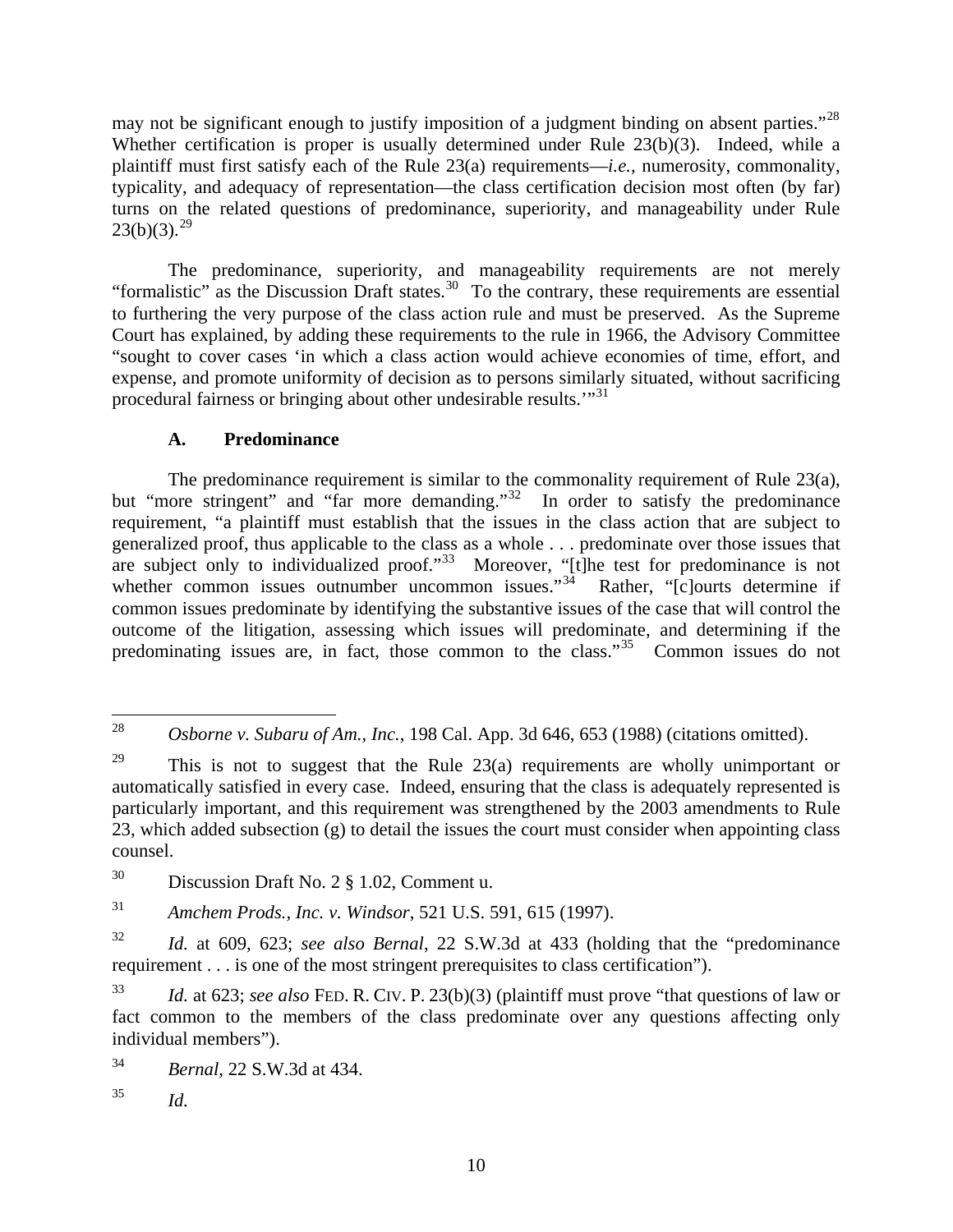predominate if "presenting and resolving individual issues is likely to be an overwhelming or unmanageable task for a single jury."<sup>[36](#page-12-0)</sup>

The fundamental purpose of the predominance requirement is to "test[] whether proposed classes are sufficiently cohesive to warrant adjudication by representation." $37$  Such cohesion is essential, for as one learned treatise has explained:

> [I]f the main issues in a case require the separate adjudication of each class member's individual claim or defense, a Rule 23(b)(3) action would be inappropriate. There is a sound basis for this conclusion. Since all members of a Rule 23(b)(3) class who do not exercise their right to be excluded from the action will be bound by the judgment, it is essential that their interests be connected closely. Otherwise, inaction on the part of an absentee, which in many cases will not represent acquiescence, may result in a binding judgment in an action in which the absentee's interests were not presented effectively. Moreover, when individual rather than common issues predominate, the economy and efficiency of class-action treatment are lost and the need for judicial supervision and the risk of confusion are magnified.<sup>[38](#page-12-2)</sup>

In short, the predominance requirement is intended "to prevent class action litigation when the sheer complexity and diversity of the individual issues would overwhelm or confuse a jury or severely compromise a party's ability to present viable claims or defenses."<sup>[39](#page-12-3)</sup>

The importance of the predominance requirement, while not limited to any particular type of case, is clearly illustrated in cases involving product defect allegations. Claims alleging "product defects" take many shapes, including, among others, claims for strict liability, negligence, common law fraud and negligent misrepresentation, statutory fraud (*i.e.*, deceptive trade practices and consumer protection statutes), and breach of warranty. Such claims invariably involve a myriad of individual issues that require resolution, and, therefore, courts have repeatedly recognized that such claims are ill-suited for class certification.

For example, a product defect claim necessarily raises individual questions concerning causation and the particular circumstances under which the product failed, as well as product variations and how and where the product was manufactured.<sup>[40](#page-12-4)</sup> Other individualized issues

*Id.* 

<span id="page-12-3"></span>39 *Bernal*, 22 S.W.3d at 434.

<span id="page-12-4"></span>40 *See, e.g.*, *Walsh v. Ford Motor Co.*, 807 F.2d 1000, 1017-18 (D.C. Cir. 1986) (reversing class certification order because, *inter alia*, the allegedly defective transmission had undergone

<span id="page-12-0"></span><sup>36</sup> 

<span id="page-12-1"></span><sup>37</sup> *Amchem*, 521 U.S. at 623.

<span id="page-12-2"></span><sup>38 7</sup>A Wright, Miller & Kane, *Fed. Prac. & Proc.*, § 1788 (3d ed. 2005) (footnotes omitted); *see also* Advisory Committee Notes ("It is only where this predominance exists that economies can be achieved by means of the class-action device.").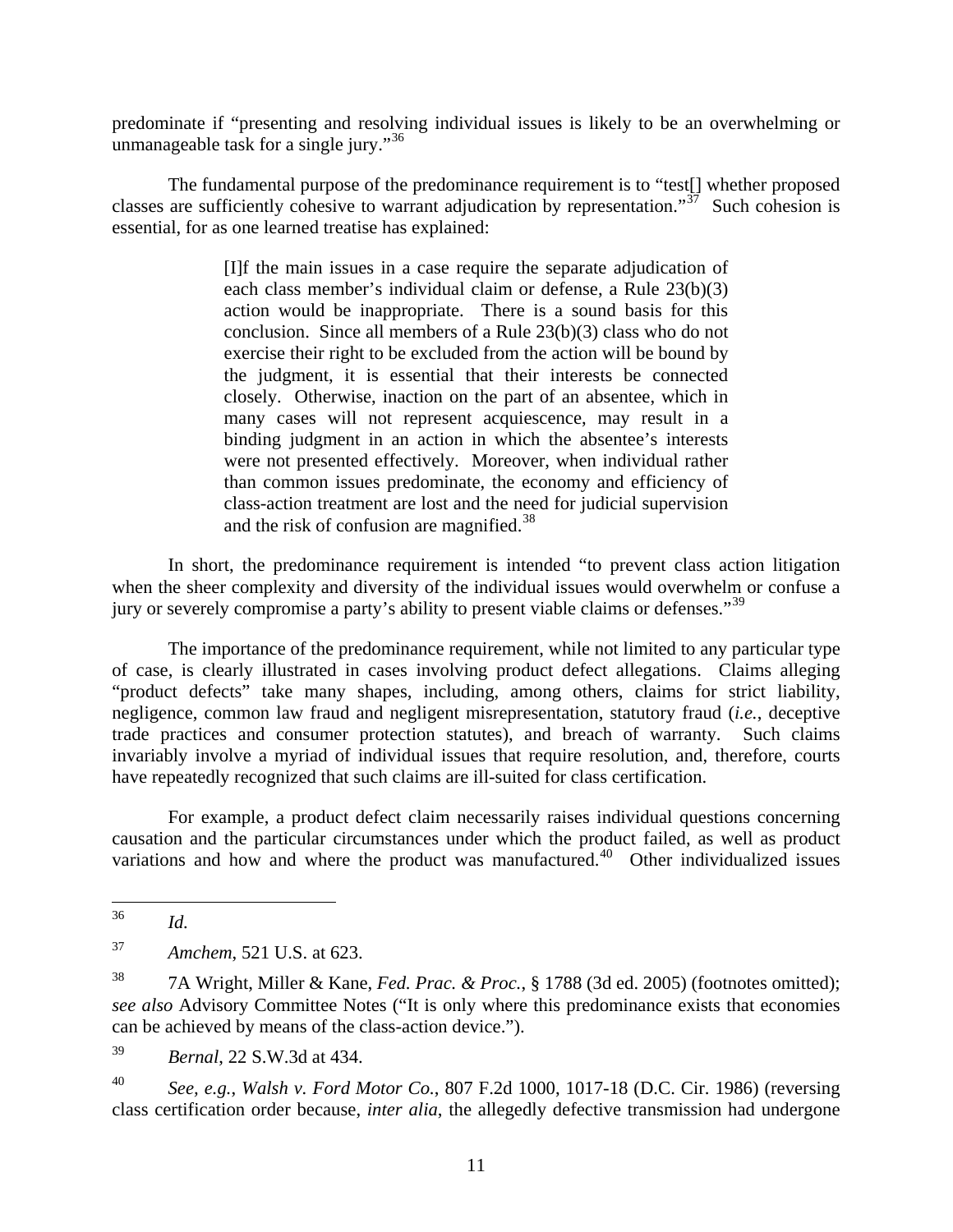include whether the product was maintained and used properly, or whether it was subject to misuse or abuse, or was used for an unintended or improper use.<sup>[41](#page-13-0)</sup>

Claims alleging breach of express or implied warranties raise individualized factual questions concerning numerous issues, including the existence and terms of the warranty, privity, and whether the defendant was provided timely notice of the breach. A recent case from the Texas Court of Appeals, *Polaris Indus., Inc. v. McDonald*, [42](#page-13-1) discusses in depth the many individual questions facing a court in a breach of warranty action. In *Polaris*, plaintiff sought to represent a class of individuals who had purchased a personal watercraft ("PWC") that was manufactured and marketed by the defendant. Plaintiff alleged that the PWC's lack of certain features—specifically, brakes and a means of steering or maneuvering without the use of the throttle—rendered the PWC "defective, unmerchantable and unfit for their ordinary purposes" and asserted a claim for breach of the implied warranty of merchantability.<sup>[43](#page-13-2)</sup> The court of appeals reversed the trial court's order granting class certification, explaining that:

 $\overline{a}$ numerous design changes and plaintiffs had not offered any evidence that the same defect existed in all of the class vehicles); *Lyon v. Caterpillar, Inc.*, 194 F.R.D. 206, 221 (E.D. Pa. 2000) (holding that the relevant product variations "necessitate a more individualized factual inquiry, a factor weighing against certification"); *In re Ford Motor Co. Bronco II Prods. Liab. Litig.*, 177 F.R.D. 360, 372-73 (E.D. La. 1997) (denying certification of claims alleging defect in vehicle stability because vehicles had varying characteristics affecting stability and varying failure rates); *In re Ford Ignition Switch Prods. Liab. Litig.*, 194 F.R.D. 484, 491-92 (D.N.J. 2000) (denying certification of putative class claiming deceptive trade practices and breach of warranty as a result of alleged automobile ignition switch defect because resolution of claims required "detailed claimant-specific investigations and jury trials in order to determine whether the subject switches actually caused the damage alleged"); *Chin v. Chrysler Corp.*, 182 F.R.D. 448, 455 (D.N.J. 1998) (denying certification of putative class claiming fraud, breach of warranty and violation of the Magnuson-Moss Act as a result of alleged automobile braking system defect because "[p]roving a class-wide defect where the majority of class members have not experienced any problems with the alleged defective product, if possible at all, would be extremely difficult."); *Quacchia v. DaimlerChrysler Corp.*, 122 Cal. App. 4th 1442 (2004) (denying class certification in case involving allegations of defective seat belt buckles because the risk of accidental release of the buckles "would vary from model to model, and from year to year" and thus the jury would be required "to look separately at the buckle's installation and operation in each vehicle").

<span id="page-13-0"></span>41 *See, e.g.*, *Sanneman v. Chrysler Corp.*, 191 F.R.D. 441, 449 (E.D. Pa. 2000) ("Courts are hesitant to certify classes in litigation where individual use factors present themselves, such as cases involving allegedly defective motor vehicles and parts."); *In re Ford Motor Co. Vehicle Paint Litig.*, 182 F.R.D. 214, 220 (E.D. La. 1998) (denying certification of class in case alleging paint defect because, among other reasons, "failure rates vary based on how individual drivers used their vehicles and on the environmental factors to which the vehicles were exposed").

<span id="page-13-1"></span><sup>42</sup> 119 S.W.3d 331 (Tex. App. Ct. 2003).

<span id="page-13-2"></span>43 *Id.* at 335.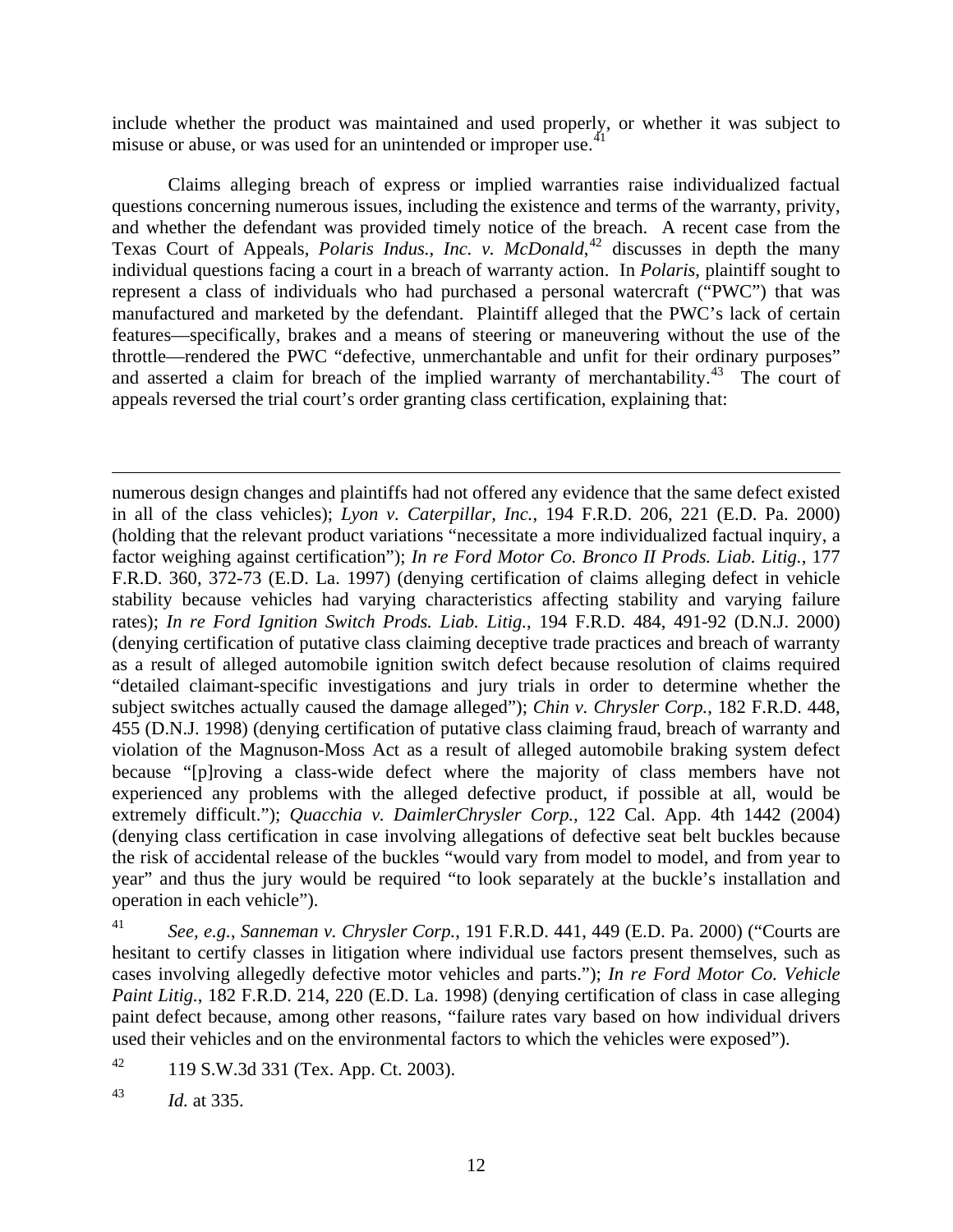[F]or the court to determine whether an implied warranty exists, there has to be an individualized inquiry of each consumer as to his particular circumstances and knowledge when he purchased the jet ski. The actions and the knowledge of each buyer and the actions of the seller determine whether or not the product even has an implied warranty. Every aspect of the transaction must be considered, and these factors would vary from individual to individual. For example, was the consumer given the opportunity to fully inspect the PWC? Did the salesperson insist that the consumer inspect the PWC before purchasing it? Did the consumer refuse to inspect? Were there warning decals on the PWC at the time the consumer inspected it? Had a putative class member already owned or used a PWC in the past, and become aware of the lack of an off-throttle steering and braking system? Did the salesperson carefully explain to the buyer that he would have to use the throttle in order to steer?

Before a court determines if there is a defect in a product which breached an implied warranty, it must first decide if there is an implied warranty to be breached. All of the questions above, plus many more, are crucial to the determination of the existence of an implied warranty of merchantability. Where a key question is the actual knowledge of each class member at the time of the transaction in dispute, so that the 'state of mind of every single class member' must be considered at trial, then individual issues will always predominate and preclude certification. We have recently held that such a subjective and individualized inquiry is a constitutional prerequisite to the maintenance of many individualized claims brought in the class action context. . . . Therefore, a court must receive individual evidence regarding each individual sale. An implied warranty claim is individual to each person; thus, common issues rarely predominate over individual issues and the predominance requirement is not satisfied.<sup>[44](#page-14-0)</sup>

Finally, courts throughout the country have held that cases involving claims for common law and statutory fraud, negligent misrepresentation, and false advertising—whether in product defect or other types of cases—cannot be certified as class actions because they require individualized proof of the statements at issues, how and when they were made, whether they were material to each putative class members' decision to purchase the product, and whether

<span id="page-14-0"></span><sup>44</sup> 44 *Id,* at 343-44 (citations omitted); *see also Kaczmarek v. Int'l Bus. Machines Corp.*, 186 F.R.D. 307, 312 (S.D.N.Y. 1999) (holding that class certification is inappropriate for warranty claims where "plaintiffs received different representations and different warranties when they purchased their different [products] from different sources").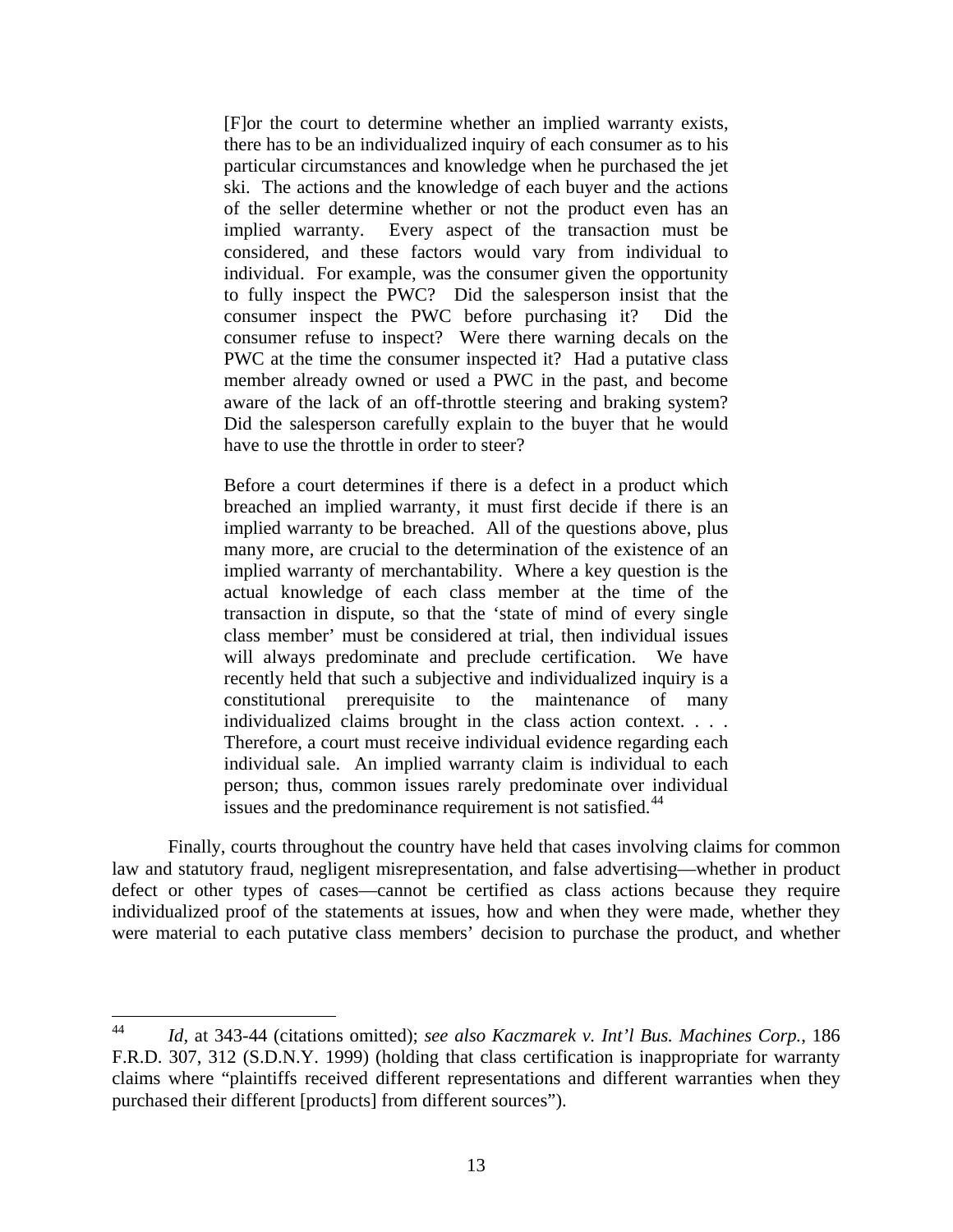they were relied upon by each individual putative class member.<sup>[45](#page-15-0)</sup> Requiring such individualized proof is not merely an exercise in legal formalism. To the contrary, it is essential to protecting the defendant's due process rights and prevents plaintiffs with particularly weak claims—*i.e.*, plaintiffs who would not be able to prove their claims on an individual basis—from bootstrapping their claims to the class. As the Texas Supreme Court recently held:

> [T]he 20,000 class members in the present case are held to the same standards of proof of reliance—and for that matter all the other elements of their claims—that they would be required to meet if each sued individually. . . . [E]vidence insufficient to prove reliance in a suit by an individual does not become sufficient in a class action simply because there are more plaintiffs. Inescapably individual differences cannot be concealed in a throng. The procedural device of a class action eliminates the necessity of adducing the same evidence over and over again in a multitude of individual actions; it does not lessen the quality of evidence

<span id="page-15-0"></span><sup>45</sup> 45 *See, e.g.*, *Castano v. American Tobacco Co.*, 84 F.3d 734, 745 (5th Cir. 1996) ("[A] fraud class action cannot be certified when individual reliance will be an issue."); *In re American Med. Sys., Inc.*, 75 F.3d 1069, 1081 (6th Cir. 1996) (decertifying class for, *inter alia*, lack of commonality where court would have to examine oral representations made to each individual plaintiff as well as examine varying 'issues of reliance, causation and damages"); *In re General Motors Corp. Pick-up Truck Fuel Tank Prods. Liab. Litig.*, 55 F.3d 768, 783 (3d Cir. 1995) (decertifying class because "plaintiffs would likely have had to prove individual reliance on the allegedly misleading materials under the various state laws applicable to most of these claims"); *Marcial v. Coreonet Ins. Co.*, 880 F.2d 954, 957-58 (7th Cir. 1989) (affirming denial of class certification of fraud-based RICO claim when oral representations varied); *Sprague v. General Motors Co.*, 133 F.3d 388, 398 (6th Cir. 1988) (holding that claims that "require[] proof of what statements were made to a particular person, how the person interpreted those statement, and whether the person justifiably relied on those statements to his detriment" are not susceptible to class-wide treatment); *Young v. Ray Brandt Dodge, Inc.*, 176 F.R.D. 230, 233 (E.D. La. 1997) ("The simple doctrine the case literature supports is that fraud cases are counterintuitive to Rule 23(b)(3) even if fraud is common to all cases."); *Martin v. Dahlberg, Inc.*, 156 F.R.D. 207, 216 (N.D. Cal. 1994) (denying class certification in case based on defendant's national advertising because "each class member [would need] to narrate a story which includes individualized proof of which advertisements he saw"); *Jankousky v. Jewel Cos.*, 538 N.E.2d 689, 692 (Ill. App. Ct. 1989) ("Actions based on fraud are not generally appropriate subjects for class treatment."); *Debbs v. Chrysler Corp.*, 810 A.2d 137 (Pa. Super. Ct. 2002) (vacating class certification because "reasonable consumers could come to different conclusions about the materiality of the withheld information"); *Ford Motor Co. v. Sheldon*, 113 S.W.3d 839, 847-51 (Tex. App. Ct. 2003) (denying class certification under state unfair trade practices act in case alleging defective paint process on various vehicles because questions relating to defect, the defendant's knowledge, and causation all presented individualized issues); James Wm. Moore et al., *Moore's Federal Practice* § 23.47[2], at 23-234 (3d ed. 1999) ("[C]ourts have generally denied class certification in private consumer fraud actions brought under state law . . . because individual questions predominate in such cases.").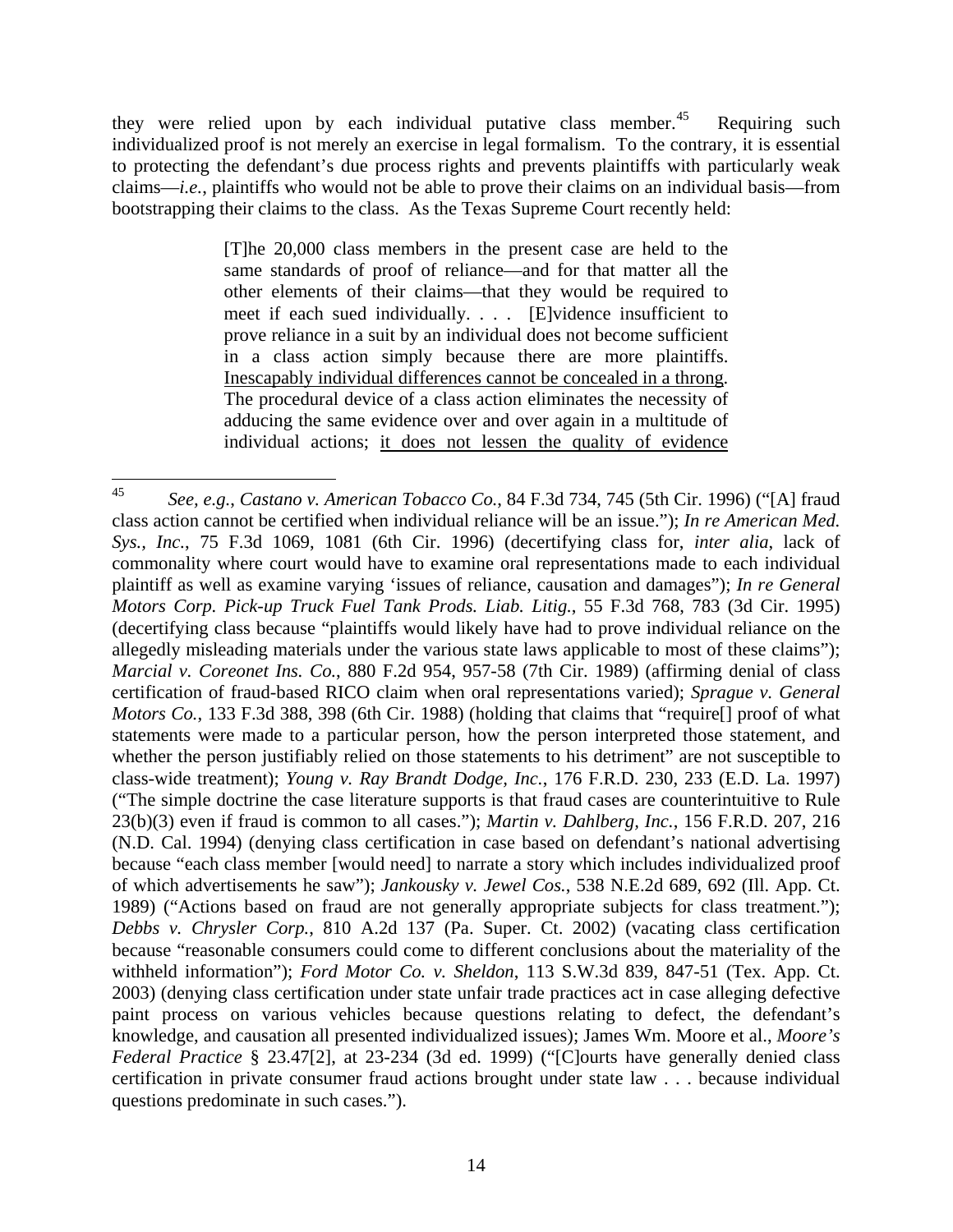#### required in an individual action or relax substantive burdens of proof. [46](#page-16-0)

In sum, the predominance requirement ensures that the proposed class will protect the interests of all the parties and further judicial economy—the principles that are at the very core of the class action rule. Elimination of the predominance requirement would open the courts to unwieldy class actions involving numerous, disparate, individual issues and would infringe upon the defendants' due process rights. Moreover, it would do nothing to address the abuses of the class action device caused by the absence of a real client, but will instead only encourage further abuse. For these reasons, it is essential that predominance remain a requirement of Rule 23(b)(3) class actions.

#### **B. Manageability**

Closely related to the principle of predominance is the requirement that class actions be manageable. Where common issues do not predominate, of course, it is unlikely that a class action can be managed in an efficient manner that fully respects all of the parties' rights to a fair trial. Manageability concerns are at the heart of the move away from the old approach of "certify now and worry later." In rejecting this outdated approach, courts have held that "[i]f it is not determinable from the outset that the individual issues can be considered in a manageable, time-efficient, yet fair manner, then certification is not appropriate."<sup>[47](#page-16-1)</sup> Moreover, a court considering class certification "cannot simply rely on [plaintiff] counsel's assurances of manageability."<sup>[48](#page-16-2)</sup> Rather, the plaintiff must present a realistic trial plan at the certification stage.<sup>[49](#page-16-3)</sup>

Problems with manageability are illustrated most vividly in putative nationwide class actions, where conflicts among states' laws almost invariably preclude certification. Indeed, courts have overwhelmingly rejected the notion that a class can be certified when multiple states' laws will apply.<sup>[50](#page-16-4)</sup> Discussion Draft No. 2 appears to accept this well-settled law,<sup>[51](#page-16-5)</sup> but argues

<span id="page-16-0"></span><sup>46</sup> Schein, 102 S.W.3d at 693-94 (emphasis added).

<span id="page-16-1"></span><sup>47</sup> *Bernal*, 22 S.W.3d at 436.

<span id="page-16-2"></span><sup>48</sup> *Washington Mutual Bank, FA v. Superior Court*, 24 Cal. 4th 906, 915 (2001); *see also Bernal*, 22 S.W.3d at 435 ("Given the plaintiffs' burden, a court cannot rely on mere assurances of counsel that any problems with predominance or superiority can be overcome.").

<span id="page-16-5"></span><span id="page-16-3"></span><sup>49</sup> *See Valentino v. Carter-Wallace, Inc.*, 97 F.3d 1227, 1234 (9th Cir. 1996) (reversing certification where "[t]here has been no showing by Plaintiffs of how the class trial could be conducted."); *Chin*, 182 F.R.D. at 454 (noting that "the principal reason for denying class certification is Plaintiffs' failure to demonstrate a suitable and realistic plan for trial of the class claims").

<span id="page-16-4"></span><sup>50</sup> *See In re Bridgestone/Firestone*, 288 F.3d at 1018 (reversing class certification and holding "[b]ecause these claims must be adjudicated under the law of so many jurisdictions, a single nationwide class is not manageable"); *Szabo v. Bridgeport Machs., Inc.*, 249 F.2d 672, 674 (7th Cir. 2001); *Andrews v. American Tel. & Telegraph Co.*, 95 F.3d 1014, 1025 (11th Cir. 1996) (reversing certification of nationwide class because it would necessitate the application of 50 states' laws); *In re American Med. Sys., Inc.*, 75 F.3d 1069, 1085 (6th Cir. 1996) ("If more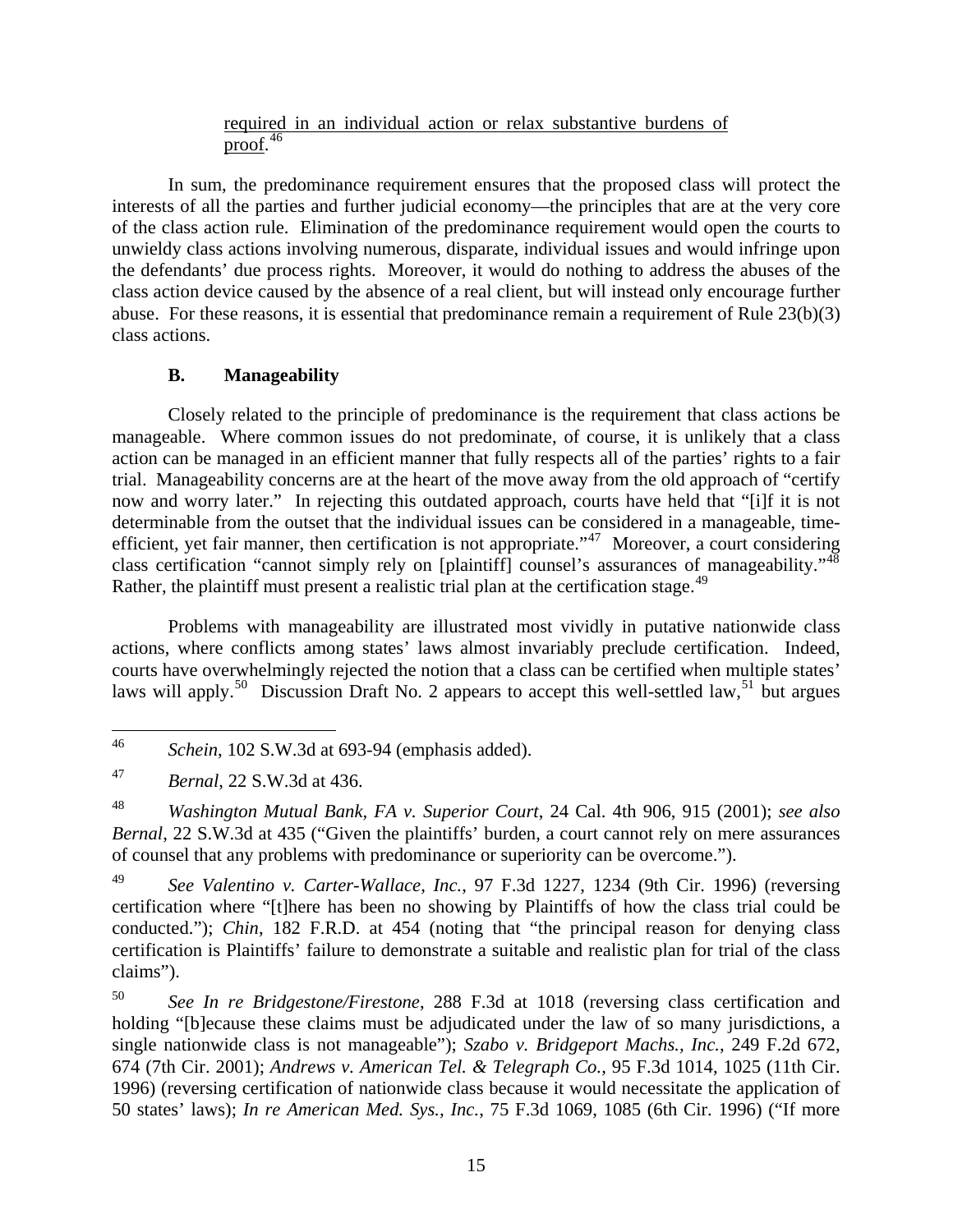that aggregate treatment can still be achieved under one of three possible scenarios, each of which is problematic.

Discussion Draft No. 2 first suggests in § 2.06(b)(1) that aggregation is appropriate if a single body of law applies to all claims, an argument that is a favorite of plaintiffs' lawyers, but one that is hardly, if ever, permissible because of due process constraints. In *Phillips Petroleum Co. v. Shutts*, the Supreme Court held that a court cannot apply one state's law to an entire class *unless* that state has a "'significant contact or significant aggregation of contacts' to the claims asserted by each member of the plaintiff class."<sup>[52](#page-17-0)</sup> Based on this language, it is difficult to imagine applying a single state's laws to a multi-state or nationwide class action without violating due process. Indeed, for this reason—as well as substantive choice-of-law principles—

than a few of the laws of the fifty states differ, the district judge would face an impossible task of instructing a jury on the relevant law, yet another reason why class certification would not be the appropriate course of action."); *Castano*, 84 F.3d at 741-44 (reversing certification of nationwide class based on trial court's inadequate consideration of the numerous variations among all the state laws); *Clay v. American Tobacco Co.*, 188 F.R.D. 483, 501 (S.D. Ill. 1999) (denying class certification because court would have to apply the laws of 47 states); *Kaczmarek v. International Bus. Mach. Corp.*, 186 F.R.D. 307, 312-13 (S.D.N.Y. 1999) (denying class certification and holding that the "prospect of determining the law of all fifty states and then applying the materially different laws that exist for some of the claims in this case would make this class action too complicated and unmanageable. Common questions of law do not predominate in this case."); *Chin*, 182 F.R.D. at 465 (denying motion to certify nationwide class that implicated the laws of 52 jurisdictions); *In re Jackson Nat'l Life Ins. Co. Premium Litig.*, 183 F.R.D. 217, 225 (W.D. Mich. 1998) (refusing to certify nationwide class because of the variances in the laws of the 49 jurisdictions implicated); *O'Brien v. J.I. Kislak Mortgage Corp.*, 934 F. Supp. 1348, 1359 (S.D. Fla. 1998) ("state-by-state analysis of the unfair and deceptive trade practices statutes as they might apply to [defendants] would make . . . a [nationwide] class wholly unmanageable"); *In re Ford Motor Co. Bronco II Prod. Liab. Litig.*, 177 F.R.D. 360, 371-72 (E.D. La. 1997) (hereinafter *Bronco II*) (denying class certification because applying the law of 51 jurisdictions makes it clear that "common questions of law cannot be said to predominate"); *Ford Ignition Switch*, 174 F.R.D. at 351 (refusing to certify nationwide class implicating laws of 50 jurisdictions and noting that variations in state laws "exponentially magnified" differences among members of the class and "eclipse[d] any common issues"); *Carroll v. Cellco P'ship*, 713 A.2d 509, 518 (N.J. Super. Ct. App. Div. 1998) (reversing and remanding class certification in case implicating the laws of 17 states).

51 Discussion Draft No. 2 acknowledges in § 2.06 that the trial court must, as a threshold matter, determine which states' laws applies to each class member's claim, a principle of law that is well-settled. *See, e.g.*, *Spence v. Glock*, 227 F.3d 308, 311 (5th Cir. 2000) (noting that choice of law determination is "[t]he threshold question" in putative nationwide class action); *Castano*, 84 F.3d at 741 (holding that district court must determine "which law will apply before making a predominance determination"); *Chin*, 182 F.R.D. at 457 ("At the outset the Court must determine which law to apply to this action."); *Ford Ignition Switch Prods. Liab. Litig*, 174 F.R.D. at 347 (same).

<span id="page-17-0"></span>52 472 U.S. 797, 821 (1985).

 $\overline{a}$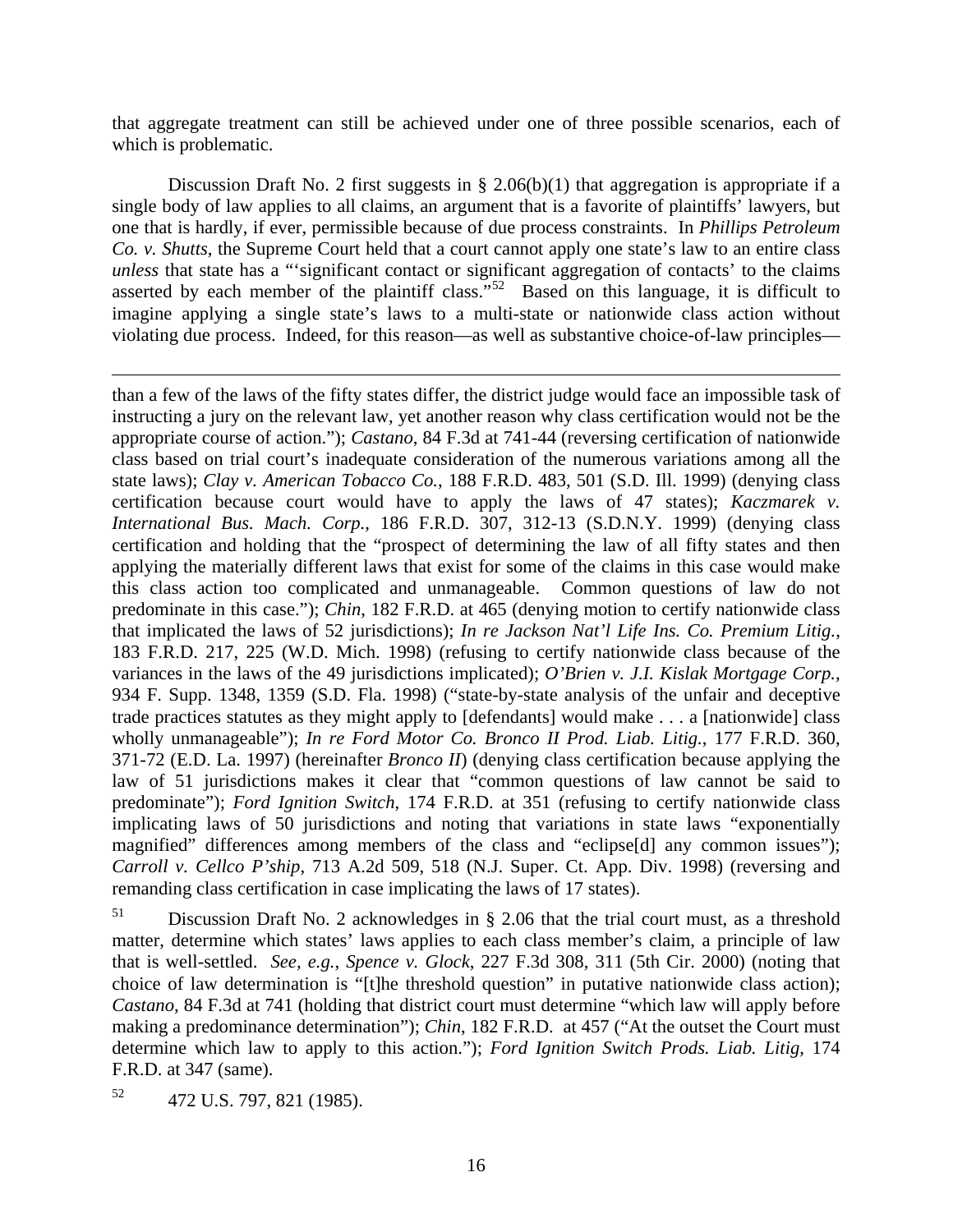courts have frequently held that it is impermissible to apply a single state's laws to multi-state class actions.[53](#page-18-0)

Discussion Draft No. 2 also sets forth two other situations in which aggregation would be appropriate: if "different claims are subject to different bodies of law that are substantially identical in relevant respects," or if "different claims are subject to different bodies of law that are not substantially identical but do present a limited number of patterns that . . . can be managed."<sup>[54](#page-18-1)</sup> These are really two sides of the same coin, for the premise in each scenario is essentially that the differences in the laws would not be significant enough to render the class action unmanageable. The problem with such an approach, however, is that state law variances cannot simply be glossed over as insignificant. This is well-illustrated in the area of consumer protection laws—a type of claim frequently asserted in class actions—because the various states' consumer protection statutes involve divergent standards of proof, procedure, substance, and remedies.

Variations in the state consumer protection statutes include: (1) varying substantive requirements, including whether a showing of scienter or reliance is necessary; (2) different statutes of limitations, which accrue at different times and may be subject to different tolling

<span id="page-18-0"></span><sup>53</sup> 53 *In re Bridgestone/Firestone*, 288 F.3d 1012 (7th Cir. 2002) (reversing certification of a nationwide class because choice of law rules do not permit application of the law of a single state to the claims of all class members, even if state in question is the defendant's state of incorporation or principle place of business); *Ford Ignition Switch*, 174 F.R.D. at 348 (noting the due process concerns of applying Michigan law to all class members' claims simply because "Ford's headquarters are located in Michigan, the vehicles in question were manufactured there, decisions relating to the allegedly defective ignition switches were made there, and any misrepresentations, statements or advertisements regarding the Ford vehicles originated in Michigan"); *In re Jackson Nat'l Life Ins. Co. Premium Litig.*, 183 F.R.D. 217, 223 (W.D. Mich. 1998) (rejecting argument that court could simply apply law of state where defendants were headquartered in nationwide class action and holding that "the choice-of-law analysis is a matter of due process and is not to be altered in a nationwide class action simply because it may otherwise result in procedural and management difficulties" (citing *Shutts*, 472 U.S. at 821- 822)); *In re Ford Motor Co. Bronco II Prod. Liab. Litig.*, 177 F.R.D. 360, 371 (E.D. La. 1997) (holding that "constitutional restraints" prevented application of Michigan law to nationwide claims against Ford Motor Company solely because "Ford has its principal place of business in Michigan and design decisions concerning the Bronco II were made in Michigan" and holding that plaintiffs failed to show "how Michigan's contacts are more significant than the contacts of the states in which the Bronco IIs were manufactured, where the alleged defect manifested itself, where plaintiffs' purchased their vehicles, where plaintiffs entered the complained-of transactions, and/or where the allegedly fraudulent conduct occurred"); *Feinstein v. Firestone Tire and Rubber Co.*, 535 F. Supp. 595, 606 (S.D.N.Y. 1982) (rejecting plaintiffs' argument that Ohio law should apply to nationwide class because defendant's principal place of business was in Ohio); *Duvall v. TRW, Inc.*, 578 N.E.2d 556, 559 (Ohio App. 1991) (holding that Ohio law could not apply to nationwide class simply because defendant was "incorporated and headquartered in Ohio").

<span id="page-18-1"></span><sup>&</sup>lt;sup>54</sup> Discussion Draft No. 2  $\S$  2.06(b)(2) and (3).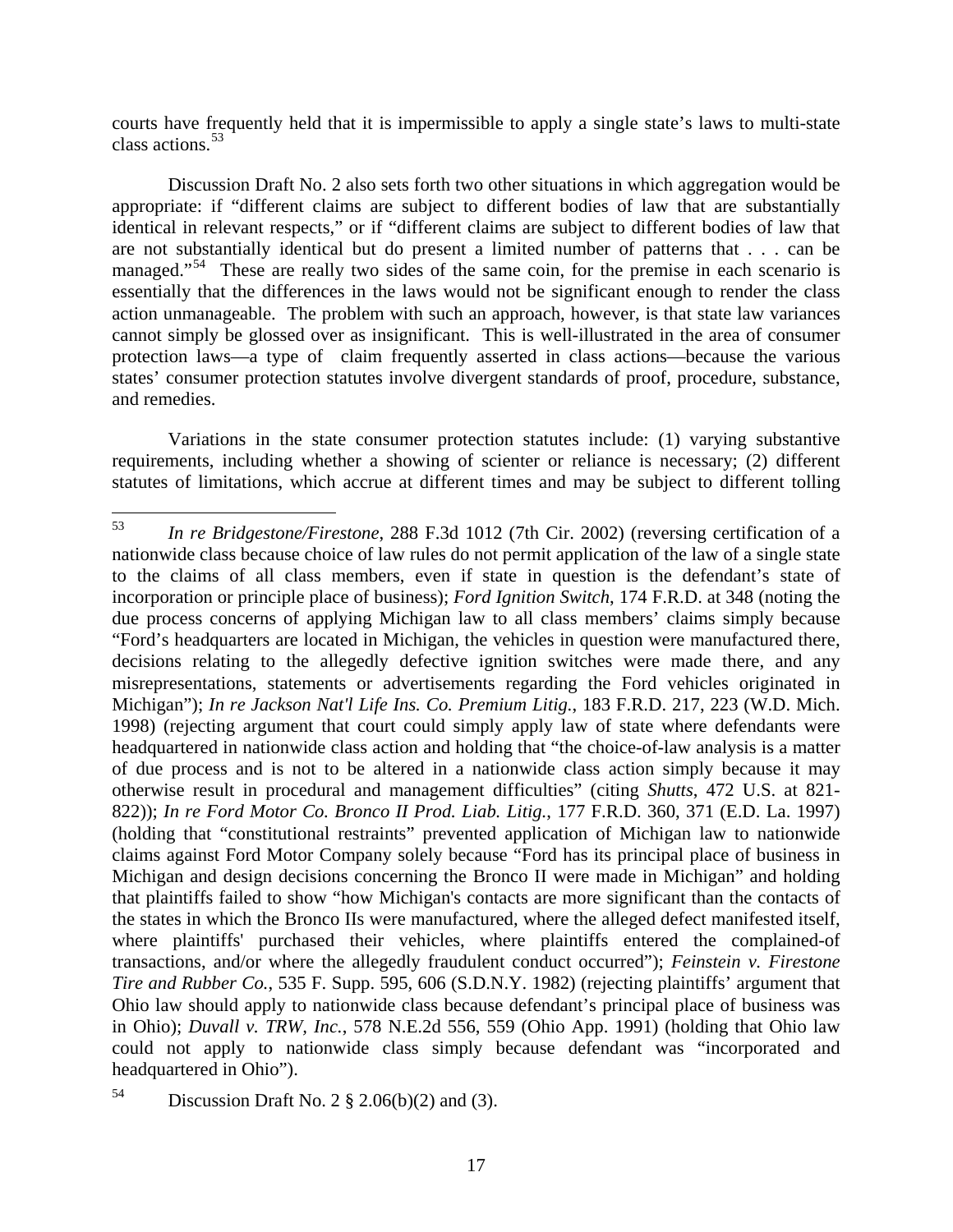requirements; (3) procedural preconditions to the initiation of private actions, such as a showing of actual damage or notice to the defendant; (4) whether there is a right to a jury trial; and (5) the types of remedies available.<sup>[55](#page-19-0)</sup> These differences are not mere technicalities that can be pushed aside in the quest for certification. Rather, such differences represent each state's individual balancing of the competing interests of business and commerce, on the one hand, and consumer protection on the other hand. As the Supreme Court held in a case involving an automobile manufacturer's alleged failure to disclose pre-sale damage and repairs:

> No one doubts that a State may protect its citizens by prohibiting deceptive trade practices and by requiring automobile distributors to disclose presale repairs that affect the value of a new car. But the States need not, and in fact do not, provide such protection in a uniform manner. Some States rely on the judicial process to formulate and enforce an appropriate disclosure requirement by applying principles of contract and tort law. Other States have enacted various forms of legislation that define the disclosure obligations of automobile manufacturers, distributors, and dealers. The result is a patchwork of rules representing the diverse policy judgments of lawmakers in 50 States. $56$

Because of the significant variations in consumer protection statutes, courts have held that a "state-by-state analysis of the unfair and deceptive trade practices statutes as they might apply to [defendants] would make . . . a [nationwide] class wholly unmanageable."<sup>[57](#page-19-2)</sup> Similar variations in state law exist for claims based on other legal theories, such as common law fraud, negligence, and strict liability.<sup>[58](#page-19-3)</sup> Even breach of warranty claims brought under the Uniform

<span id="page-19-0"></span><sup>55</sup> <sup>55</sup> *See* Jonathan Sheldon and Carolyn L. Carter, *Unfair and Deceptive Acts and Practices*, §§ 4.2 – 8.4 (6th Ed. 2004).

<span id="page-19-1"></span><sup>56</sup> *BMW of N. Am., Inc. v. Gore*, 517 U.S. 559, 568-69 (1996); *see also In re Bridgestone/Firestone*, 288 F.3d at 1015 ("State consumer protection laws vary considerably, and courts must respect these differences rather than apply one state's law to sales in other states with different rules.").

<span id="page-19-2"></span><sup>57</sup> *O'Brien*, 934 F. Supp. at 1359; *see also Tylka v. Gerber Prods. Co.*, 178 F.R.D. 493 (N.D. Ill. 1998) (denying class certification because the plaintiffs failed "to meet their burden and demonstrate that the nuances of 50 consumer fraud statutes and 50 common laws are manageable."); *Gross v. Johnson & Johnson-Merck Consumer Pharm. Co.*, 696 A.2d 793, 796 (N.J. Super. Ct. Law Div. 1997) (refusing to certify class alleging "violations of the New Jersey Consumer Fraud Act and those of all other states").

<span id="page-19-3"></span><sup>58</sup> *See, e.g.*, *Castano*, 84 F.3d at 743 ("In a fraud claim, some states require justifiable reliance on a misrepresentation, while others require reasonable reliance. States impose varying standards to determine when there is a duty to disclose facts. Products liability law also differs among states. Some states do not recognize strict liability. . . . Differences in affirmative defenses also exist."); *Ford Ignition Switch*, 174 F.R.D. at 344 ("[R]egarding plaintiffs' strict liability claim alone, defendants point to at least five different approaches to defining a 'design defect;' differing positions as to whether the 'economic loss doctrine' precludes strict liability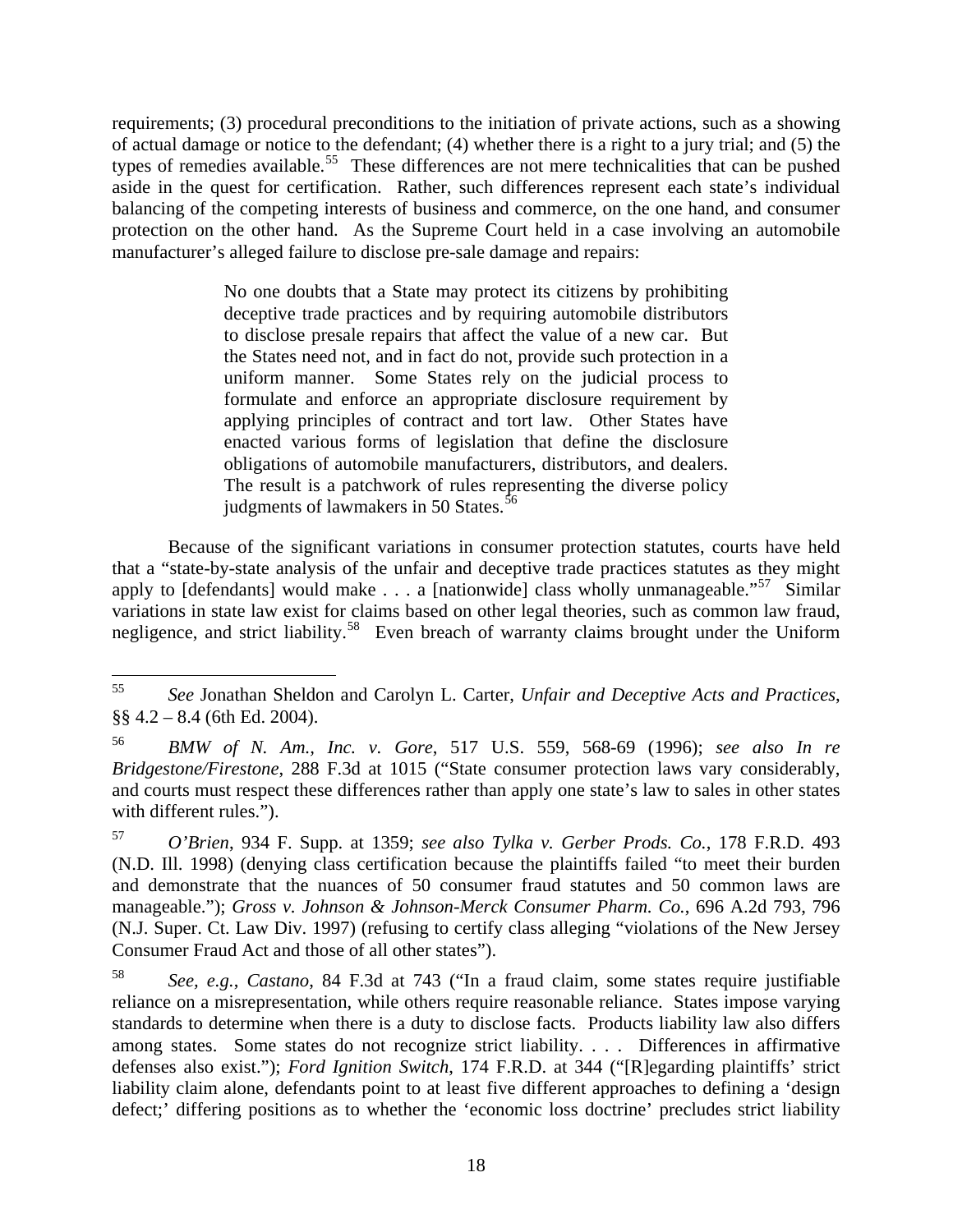Commercial Code are not suitable for nationwide class treatment because of variations in the way jurisdictions have adopted and interpreted the U.C.C.<sup>[59](#page-20-0)</sup>

Regardless of the legal theory, the plaintiff and the trial court must respect differences among state law, even if those differences appear minor or "nuanced."[60](#page-20-1) Moreover, it is unlikely in the vast majority of cases that differing state laws can be grouped into "a limited number of patterns." Such "patterns" are often overly simplistic<sup>[61](#page-20-2)</sup> and amount to little more than a veiled attempt to gloss over important differences among the various states' laws. In sum, the conflicts among states laws present intractable management problems that preclude certification in virtually every nationwide or multi-state class action.

Manageability concerns are not, of course, limited to conflict of laws issues. Indeed, any case that presents individual factual or legal issues could present management problems that will preclude class certification. But the fact that manageability problems may preclude class certification is certainly not a reason to eliminate this requirement from Rule 23(b)(3). To the contrary, the manageability requirement must be preserved because, like predominance, it ensures that the parties' right to a fair trial is respected and that judicial economy of resolution does not supplant substance as the primary concern of the court. To eliminate this requirement would allow for the certification of class actions where the only means for "dealing with" the

actions; differing views as to whether physical harm is a prerequisite to bringing a cause of action; different warning requirements; and different affirmative defenses.").

 $\overline{a}$ 

<span id="page-20-0"></span>59 *See* Walsh, 807 F.2d at 1016 ("The Uniform Commercial Code is not uniform."); *Christian v. Sony Corp. of Am.*, 22001 U.S. Dist. LEXIS 9858, \*5 (D. Minn. June 26, 2001) ("[T]he U.C.C. is far from uniform"); *Fisher v. Bristol-Myers Squibb Co*., 181 F.R.D. 365, 369 n.3 (N.D.Ill. 1998) ("[T]he treatment of warranty claims from state to state is far from uniform"); *Osborne*, 243 Cal. Rptr. at 820 ("While the nationwide adoption of the Uniform Commercial Code provides the [implied warranty] cause of action in virtually all states, it is not applied in the same fashion everywhere").

<span id="page-20-1"></span>60 *Matter of Rhone-Poulenc Rorer Inc.*, 51 F.3d 1293, 1300 (7th Cir. 1995) ("The law of negligence, including subsidiary concepts such as duty of care, foreseeability, and proximate cause, may as the plaintiffs have forcefully argued to us differ among the states only in nuance .... But nuance can be important, and its significance is suggested by a comparison of differing state pattern instructions on negligence and differing judicial formations of the meaning of negligence."); *In re Masonite Corp. Hardboard Siding Prods. Liab. Litig.*, 170 F.R.D. 417, 423- 24 (E.D. La. 1997) (denying certification due to "varying nuances" in state law negligence claims, "different definitions of defectiveness," and differences in presumptions, triggering conditions and burdens of proof such that "[e]ven in a liability-only trial, composite instructions accounting for all these differences would hazard a chaos that seems counterintuitive to the spirit of Rule 23").

<span id="page-20-2"></span>61 *See, e.g.*, *Carpenter v. BMW of N. Am., Inc.*, 1999 WL 415390 (E.D. Pa. 1999) (rejecting plaintiff's attempt to group all 50 state consumer protection laws into three categories, explaining that while "[p]laintiff concludes, based on her division into [three] groups, that the consumer fraud laws 'can easily be divided into subclasses' and [charged] to the jury . . . such a proffer . . . is 'overly simplistic'").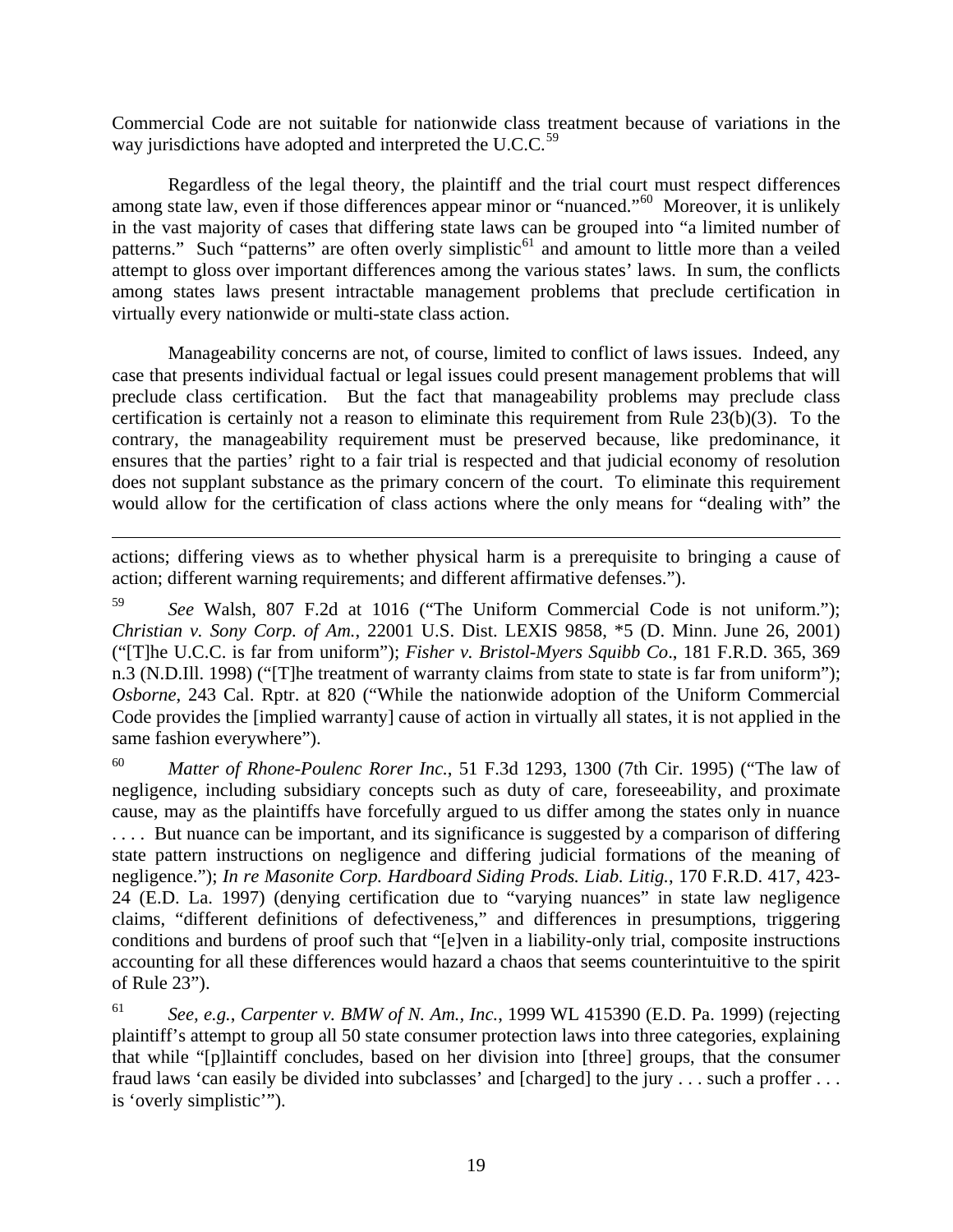manageability problems would be to take shortcuts—*e.g.*, ignoring conflicts in relevant laws, allowing class members to recover damages without proving each element of their claims, preventing defendants from presenting all applicable affirmative defenses to individual class members' claims, *et cetera*. Such a result would violate due process and run afoul of the Rules Enabling Act, which provides that procedural rules like Rule 23 "cannot abridge, enlarge, or modify any substantive right."<sup>[62](#page-21-0)</sup> Thus, the manageability requirement of current Rule 23 must be preserved.

#### **C. Superiority**

The superiority requirement requires the plaintiff to prove that class litigation is "superior to other available methods for the fair and efficient adjudication of the controversy."<sup>[63](#page-21-1)</sup> It is not sufficient that class litigation may be equally as good as other available alternatives; rather, class litigation must be clearly superior.<sup>[64](#page-21-2)</sup> To determine whether class treatment is superior, the court should "balance, in terms of fairness and efficiency, the merits of a class action against those of alternative available methods of adjudication."<sup>[65](#page-21-3)</sup> In balancing fairness and efficiency, the court must consider the interests of the judicial system, the putative class, the named plaintiffs, and the defendant.<sup>[66](#page-21-4)</sup>

In many cases, there are far more fair, efficient, and effective means of adjudicating disputes than a class action, aside from the obvious alternative of individual litigation. One alternate route is administrative proceedings, which can achieve much the same ends with far greater efficiency. For example, in putative class actions against automotive industry defendants, it is frequently claimed that judicial action is needed to ensure the safety of consumers who own the allegedly defective vehicles. Such cases often include a request for injunctive relief in the form of a judicially-ordered recall or the equivalent. Whether under the doctrine of primary jurisdiction or otherwise, courts applying the superiority requirement have held that plaintiffs should first petition the National Highway Traffic Safety Administration, which is the federal agency charged with ensuring automotive safety and conducting automotive

<span id="page-21-3"></span>65 *Georgine*, 83 F. 3d at 632.

<span id="page-21-0"></span><sup>62</sup> 28 U.S.C. 2072(b). States have also recognized that the class action rule is merely a procedural device and cannot be used by a plaintiff to obtain relief where such relief would not be available in an individual case. *See, e.g.*, *Bernal*, 22 S.W.3d at 437 (holding that the class action is merely a "procedural device" and "is not meant to alter the parties' burdens of proof, right to a jury trial, or the substantive prerequisites to recovery under a given tort").

<span id="page-21-1"></span><sup>63</sup> Fed. R. Civ. P. 23(b)(3).

<span id="page-21-2"></span><sup>64</sup> *See T.R. Coleman v. Cannon Oil Co.*, 141 F.R.D. 516, 529 (M.D. Ala. 1992) ("In deciding whether to certify the class, 'a primary determination to be made is whether the class action is superior to, and not just as good as, other available methods for handling the controversy . . . .'"); 5 *Moore's Federal Practice* § 23.48 (stating that for superiority to exist, "a class action must be better than, not merely as good as, other methods of adjudication."

<span id="page-21-4"></span><sup>66</sup> *See Arch*, 175 F.R.D. at 492.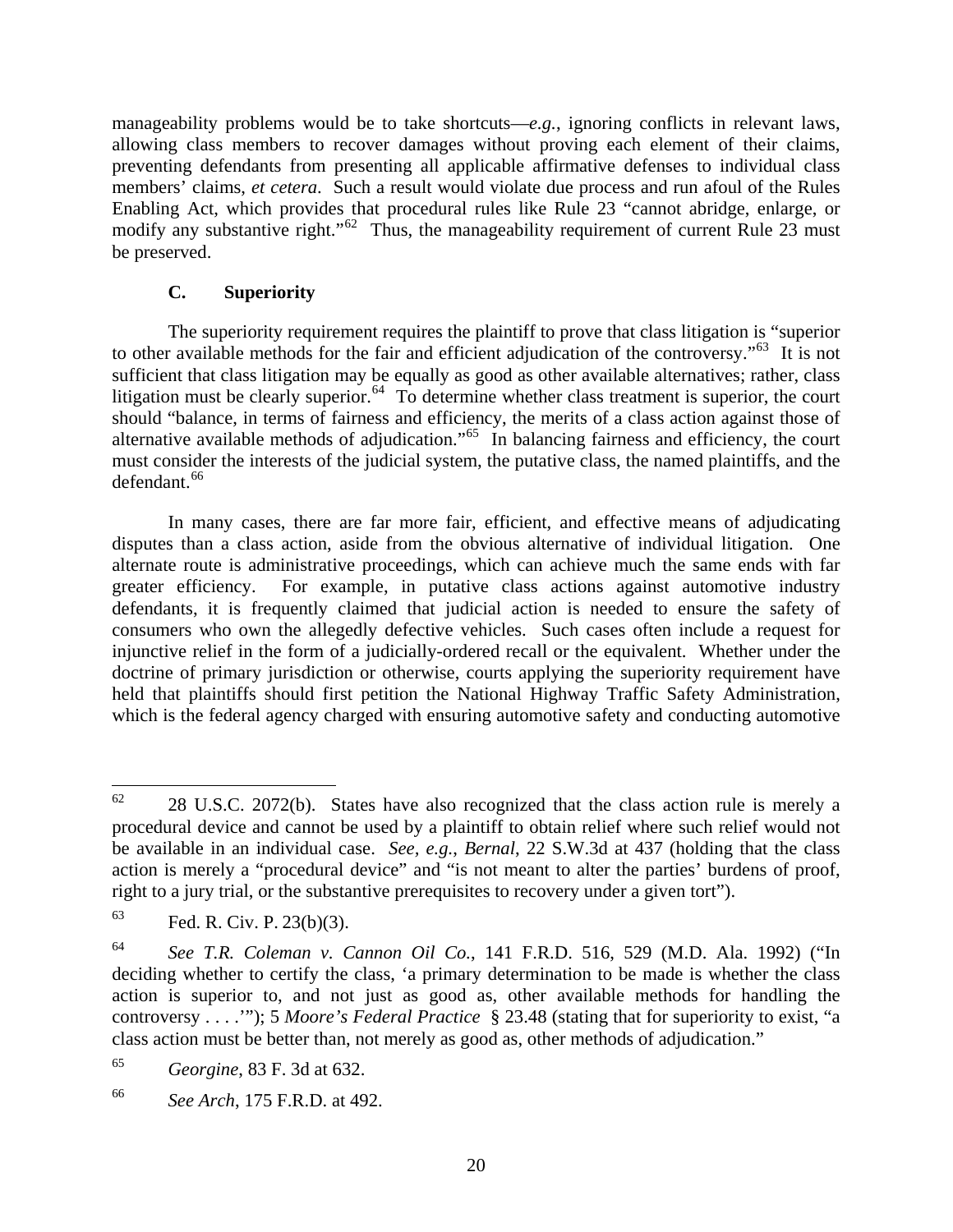recalls.<sup>[67](#page-22-0)</sup> If a safety issue is truly present, NHTSA has the authority to order a nationwide recall to correct the problem at no cost whatsoever to consumers.

While the superiority requirement is often considered by courts in the same breath as manageability and predominance, and the concepts do intertwine conceptually, it is not a throwaway. Rather, by requiring class actions to be the superior means of adjudication, the requirement helps to ensure that class actions remain the exception to the usual method of individual litigation. This is important because, as the Supreme Court has held, "[t]he classaction device was designed as an exception to the usual rule that litigation is conducted by and on behalf of the individual named parties only."[68](#page-22-1) Discussion Draft No. 2 appears to eliminate this presumption in favor of individual litigation in the name of judicial efficiency. The reasoning is circular: more class actions are being filed, and the courts must find some way to respond to aggregate claims without being inundated with litigation, so judicial economy should trump all other factors and courts could certify more classes. This only has the effect of encouraging more class actions. The reality is that more stringent application of the requirements already in place in Rule 23 and its correlative jurisprudence has the effect of weeding out non-meritorious class actions. CAFA has had a similar effect, as plaintiffs' lawyers who might previously have filed a class action in a friendly state court in the hopes of reaching a quick settlement are now precluded from doing so. This results in greater care being taken to ensure that a case will stand up to scrutiny and merit the time and effort that must go into litigating it. Class actions are not as easy a leveraging tool for entrepreneurial plaintiffs' attorneys. And this is as it should be.

By eliminating the superiority requirement and facilitating more class actions, Discussion Draft No. 2 is directly contrary to the dictates of due process, and would effectively allow the class action to become the primary means of adjudication in many cases. Such a result was never intended by Rule 23. While there is a clear need for aggregate action in some situations, a class action is only superior to other means of adjudication in a limited subset of the cases that

<span id="page-22-0"></span><sup>67</sup> 67 *See Ford Ignition Switch I*, 174 F.R.D. at 353 ("[T]he administrative remedy provided by NHTSA, including recall of vehicle[s] for inspection and/or repair, is more appropriate than civil litigation seeking money damages in a federal court. The court concludes that there is insufficient justification to burden the judicial system with plaintiffs' claims while there exists an administrative remedy that has been established to assess the technical merits of such claims and that can handle those claims in a more efficient manner by ordering further recall and replacement of the ignition switch, if appropriate."); *Chin*, 182 F.R.D. at 464-65 ("The Court is convinced that in such situations, the administrative remedy provided by NHTSA, including recall of vehicles for inspection and/or repair, is more appropriate than civil litigation seeking equitable relief and money damages in a federal court."); *Frank*, 2002 WL 471048, at \*7 ("It is our finding herein that the remedy which will not only best promote consumer safety, but will also address the parties' concerns regarding the possible consequences of a rear-end collision if the purported defect is not remedied, is to petition the NHTSA for a defect investigation."); *Rice*, 726 So. 2d at 631 (same); *American Suzuki*, 44 Cal. Rptr. 2d at 531 (dismissing class action seeking "cost of repair" damages related to the alleged rollover propensity of the Suzuki Samurai because the appropriate remedy should have been sought through NHTSA).

<span id="page-22-1"></span><sup>68</sup> *General Tel Co.*, 457 U.S. at 155.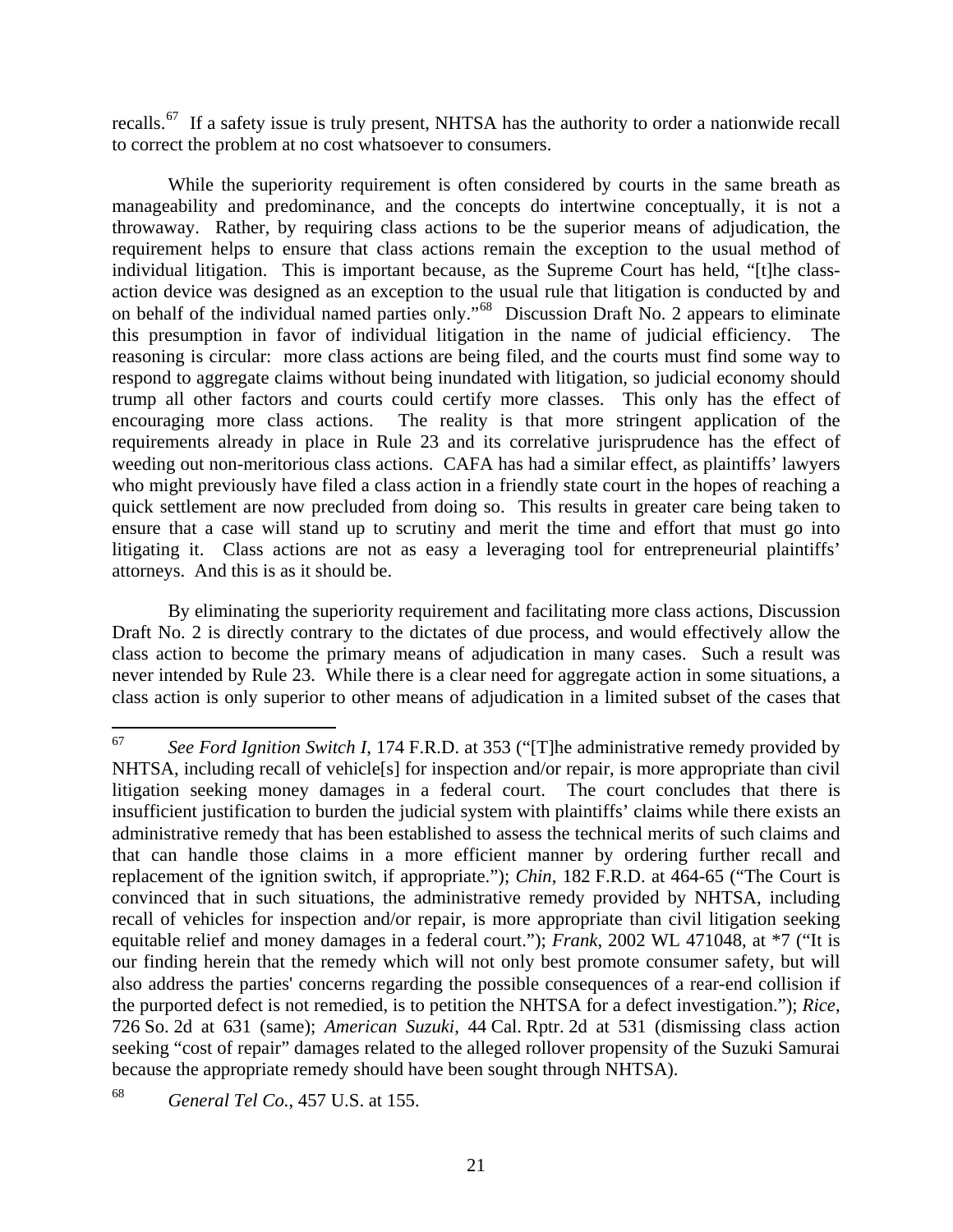are currently being brought as class actions. The superiority requirement is a useful tool to weed out the cases that merit class treatment from those that do not, and it should be preserved.

#### **III. CONCLUSION**

There is little doubt that more class action cases would be certified if the predominance, manageability, and superiority requirements are eliminated as suggested in Discussion Draft No. 2. Given the well-known abuses of the class action rule, however, now is not the time to encourage more class litigation. Indeed, in recent years, the trend has been toward certifying fewer classes, not more. The predominance, manageability, and superiority requirements are essential to limiting the certification of frivolous or otherwise clearly inappropriate class actions. Eliminating these requirements would likely convert many ordinary cases into class actions without any corresponding benefit to the plaintiffs, while imposing substantial and unnecessary burdens on the courts and defendants. For these reasons, predominance, manageability, and superiority must be preserved.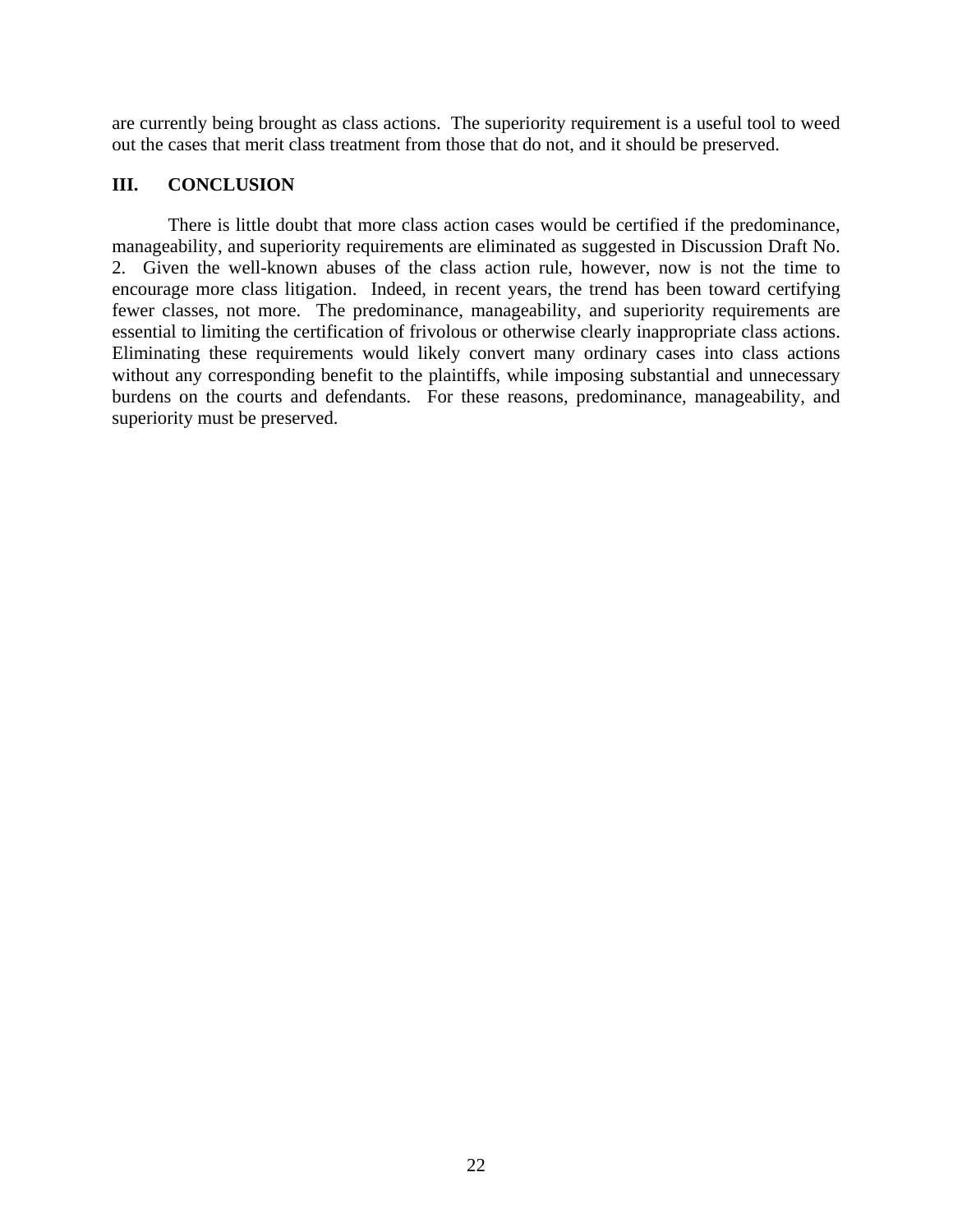## **Chapter 2**

### **Finality, Fidelity and Feasibility**

#### **by Jonathan Hoffman[69](#page-24-0)**

Discussion Draft No. 2 adopts the terminology of "finality, fidelity, and feasibility" as principles for aggregation.<sup>[70](#page-24-1)</sup> The Discussion Draft takes these principles from a recentlypublished article by Professor Allan Erbsen of the University of Minnesota Law School, "From Predominance to Resolvability: A New Approach to Regulating Class Actions," 58 Vand. L. Rev. 995 (2006). ("Erbsen"), *cited in* Discussion Draft No. 2, § 1.03, Comment b and § 1.03 Reporters' Notes, Comment b.

However, there is a key distinction between Erbsen's use of this terminology and that of the Discussion Draft. Erbsen focused specifically on class actions and, even more specifically, class actions for money damages. In that context, Erbsen proposed this terminology to assure that the certification rules in class actions properly measure and assess dissimilarity within putative classes. Thus, even though the Federal Rules of Civil Procedure provide stricter standards for class certification than for aggregation generally (compare, e.g., Fed. R. Civ. P. 23 with Fed. R. Civ. P. 14, 20, 42), Erbsen's terminology sought to articulate clearer principles limiting the certification of class actions for money damages.

By contrast, the Discussion Draft proposes a set of one-size-fits-all rules for aggregation generally. It recognizes different types of aggregated proceedings, but fails to differentiate the criteria for each type. The draft's attempt to fit all aggregated proceedings into the same structure results in distortion of Erbsen's meaning of finality, fidelity, and feasibility. In so doing, the Discussion Draft strays from Erbsen's stated purpose of these principles in the first place; namely, to establish a "resolvability" test under Rule 23 which would combine the existing Rule 23(b)(3) superiority and 23(a)(2) commonality tests to require a four-step analysis of how similarity and dissimilarity among putative class members' claims should affect certification. Erbsen states:

> First, the court would have to determine if there is a question of law or fact common to all class members that if answered would materially facilitate entry of judgment for or against the class. Second, assuming that such a common question exists, the court would have to determine if any questions of law or fact unique to individual class members could affect the propriety of entering judgment for or against them. Third, assuming that material

<span id="page-24-0"></span><sup>69</sup> Jonathan Hoffman is a partner in the Portland office of Martin, Bischoff, Templeton, Langslet & Hoffman LLP.

<span id="page-24-1"></span><sup>70</sup> Discussion Draft No. 2, § 1.01, Comment a.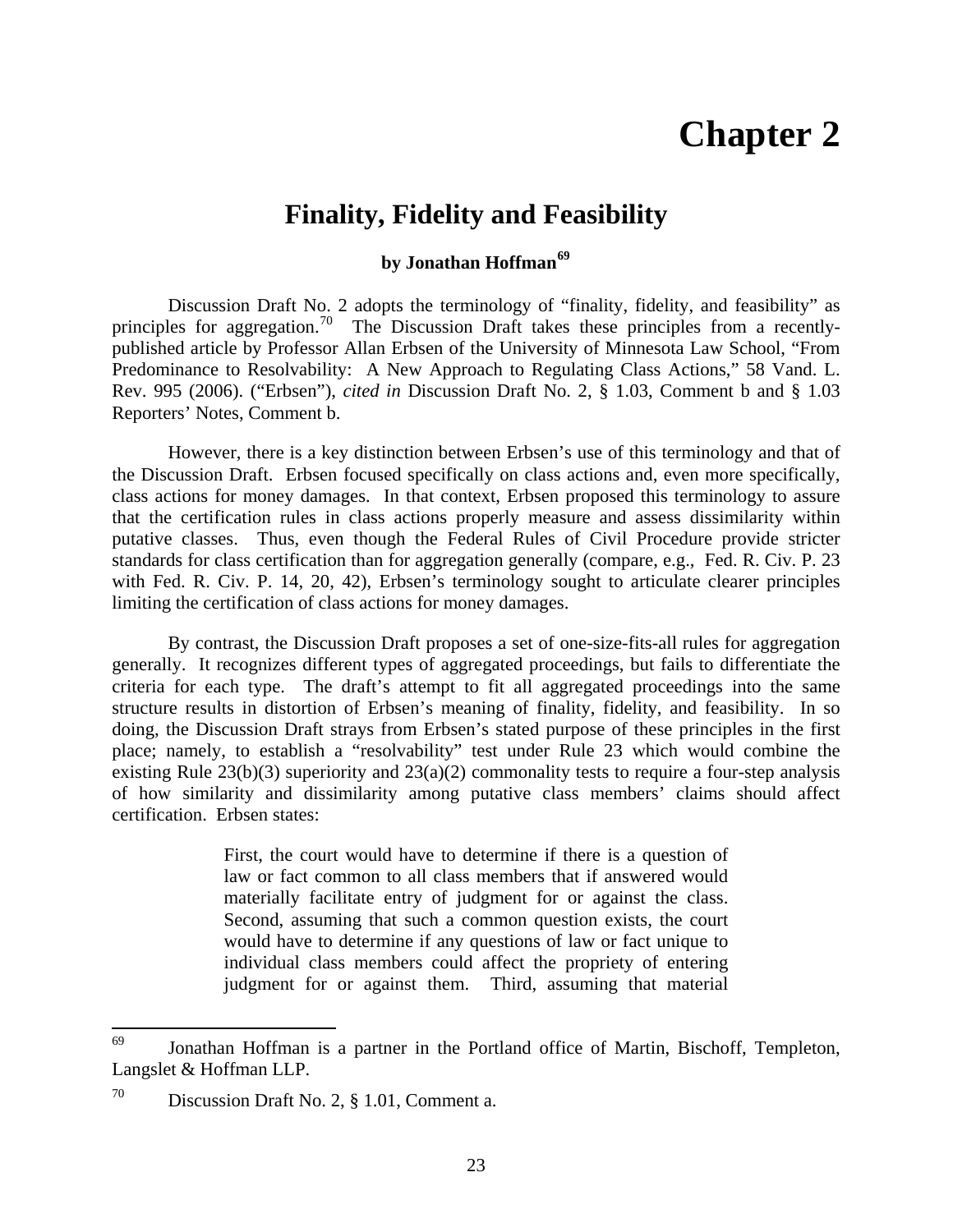individualized questions exist, the court would have to determine if it could feasibly resolve the individual questions consistent with applicable substantive law governing claims and defenses before entering judgment. Finally, assuming that there is a feasible way to resolve individualized issues, the court would have to decide if doing so within a class action would be superior to using available alternative remedies. Class actions seeking damages under Rule 23(b)(3) would thus be permissible only if they were a superior method of feasibly adjudicating both the similar and dissimilar aspects of class members' claims to judgment under the substantive law governing claims and defenses.<sup>[71](#page-25-0)</sup>

Furthermore, Erbsen suggests that finality, fidelity, and feasibility should set a minimum threshold for class certification. The three principles "set minimum parameters for rules guiding judicial discretion in assessing the similarity and dissimilarity of individual claims in a putative class action."[72](#page-25-1)

By contrast, the Discussion Draft uses finality, fidelity, and feasibility to encourage aggregation of common issues when aggregate treatment of those issues will materially advance the disposition of multiple civil claims.<sup>[73](#page-25-2)</sup> The draft defines "materially advance" to mean the resolution of common issues in the aggregate proceeding, such that other proceedings need not revisit those issues with regard to all or substantially all similarly situated claimants.<sup>[74](#page-25-3)</sup> Contrary to Erbsen, the Discussion Draft expresses little if any concern over aggregating claims that fail to satisfy all three principles. Rather, the draft's "materially advance" standard suggests just the opposite by setting a far lower threshold for aggregation. Whereas Erbsen cites numerous illustrations that raise red flags concerning class certification (*see, e.g.,* Erbsen, pp. 1028-1030), the Discussion Draft ignores these illustrations and cites few cautionary illustrations in which aggregation is inappropriate.

#### **I. FINALITY**

Erbsen defines the finality principle in the context of class actions for money damages. A certified class action for money damages "should eventually result in an enforceable judgment resolving the claims of all class members."<sup>[75](#page-25-4)</sup> The benefits of adjudication "do not fully accrue in cases where the court would be unable to enter a judgment resolving the dispute or ruling on the propriety and consequences of the contested conduct."<sup>[76](#page-25-5)</sup> From this starting point, it logically

<span id="page-25-2"></span>73 Discussion Draft No. 2, § 2.03.

<span id="page-25-0"></span><sup>71</sup> Erbsen, p. 1081.

<span id="page-25-1"></span> $72$  Erbsen, p. 1024.

<span id="page-25-3"></span><sup>74</sup> Discussion Draft No. 2, § 2.03, Comment a.

<span id="page-25-4"></span><sup>75</sup> Erbsen, p. 1024.

<span id="page-25-5"></span><sup>76</sup> Erbsen, p. 1025.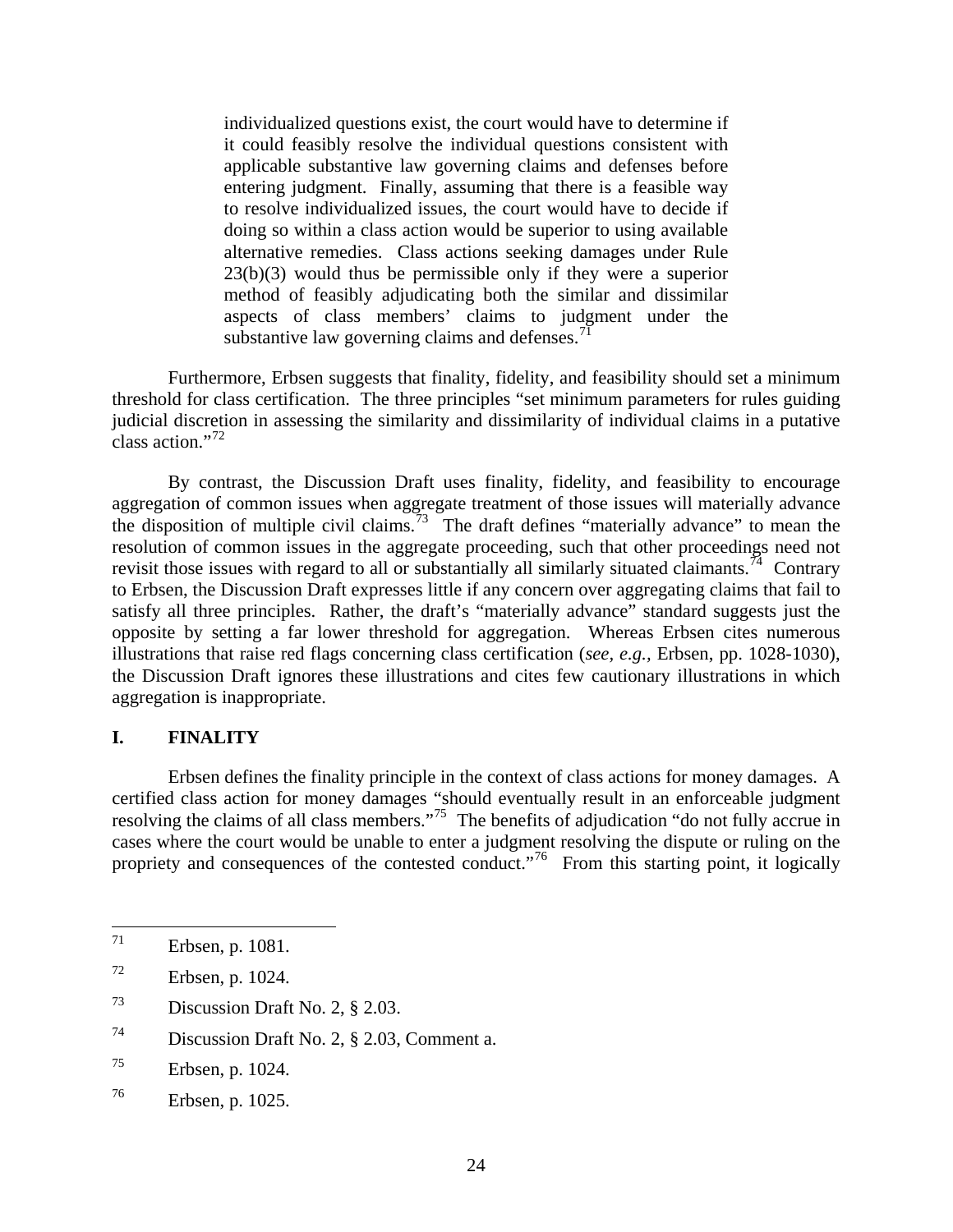follows that "issue classes should be understood as injunction classes rather than damages classes."[77](#page-26-0) It is important to understand the rationale for Erbsen's finality principle. He states:

> Similarity among claims facilitates crafting a judgment that specifies the rights of all class members, while dissimilarity may necessitate fact-intensive case-by-case inquiries into the propriety of judgment that would make class litigation difficult, if not impossible. Certification criteria must therefore assist the court in determining which proposed class actions can be litigated to judgment and which cannot, and which can be settled fairly based on the expected value of a final judgment and which cannot.<sup>[78](#page-26-1)</sup>

#### Erbsen adds:

[C]ourts should certify class actions seeking damages only when the individual questions of law and fact that remain after resolution of common questions can be definitively resolved in a final judgment establishing the rights and responsibilities of the plaintiffs and defendants.[79](#page-26-2)

#### And:

[W]hen a plaintiff asks a court to certify her as a representative of absent class members seeking damages, the court may do so only if it has a feasible plan for resolving factual and legal disputes regarding each element and defense applicable to each class member's claim and for eventually entering judgment for or against each class member. There must either be an opportunity for the parties to litigate individual claims or defenses, or a reason to believe that such an opportunity is not necessary to reach a judgment that accurately values class members' claims.... In practice, however, certification will not be possible when there is no manageable way of reaching a final judgment that resolves all factual and legal disputes relevant to each class member's entitlement to relief under applicable substantive law, and when one or more parties are unwilling to settle voluntarily.<sup>[80](#page-26-3)</sup>

The Discussion Draft pays lip service to the same concept. The draft states that:

[T]he goal of materially advancing the disposition of multiple civil claims thus relates closely to the aspiration behind aggregate

<span id="page-26-0"></span><sup>77</sup> Erbsen, p. 1031.

<span id="page-26-1"></span><sup>78</sup> Erbsen, pp. 1027-1028.

<span id="page-26-2"></span><sup>79</sup> Erbsen, p. 1033.

<span id="page-26-3"></span><sup>80</sup> Erbsen, p. 1049.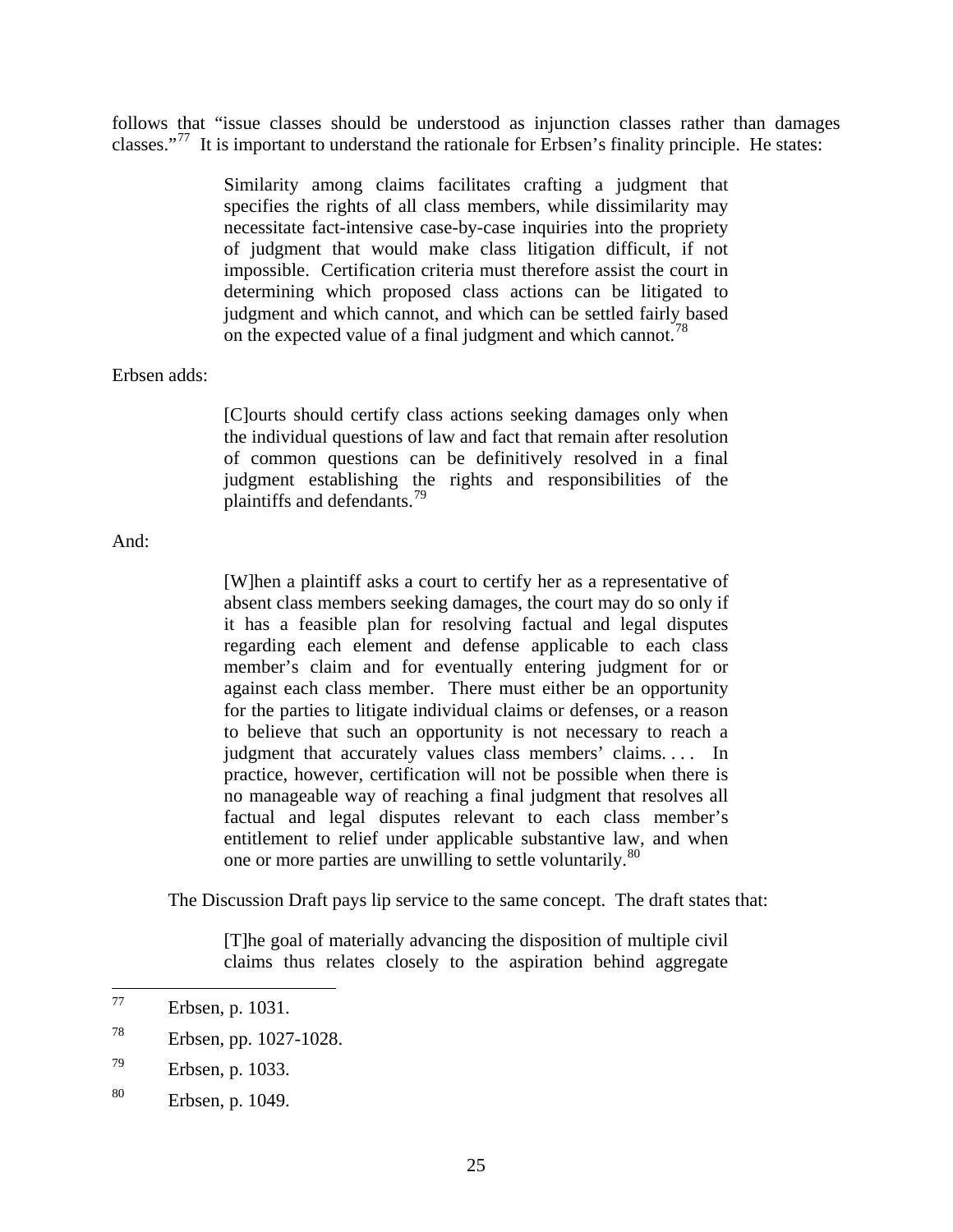treatment in its ideal form—namely, that the determination of a common issue as to one claimant should resolve the issue as to all other claimants.<sup>[81](#page-27-0)</sup>

Notwithstanding the foregoing, the Discussion Draft ignores the central thrust of Erbsen's analysis. Although the Discussion Draft notes that "there is no point to the aggregate treatment of common issues if such treatment will not alleviate the need to revisit the same issues in other proceedings", $82$  it dilutes the finality principle by redefining the central question as whether, in exercising judicial discretion, "aggregate treatment of a common issue will materially advance the disposition of multiple civil claims." $83$  Even as issue-based aggregation, the Discussion Draft further waters down the finality principle by defining it as no more than "aspiration" which, "in its ideal form—mainly, that the determination of a common issue as to one claimant should resolve the same issue as to all other claimants."<sup>[84](#page-27-3)</sup> Furthermore, other language in the draft could be used to justify the opposite result, i.e., class certification of money damages claims in which aggregation does not guarantee finality. Section 2.03(c) says that in adopting a trial plan for the aggregate proceeding, the court should explain "how aggregate treatment will resolve fairly and efficiently the *common* issues identified" (emphasis added), but fails to discuss the importance of identifying the dissimilar issues, how the aggregated proceeding will resolve those issues, and how the existence of the dissimilar issues will affect the judgment to be entered at the conclusion of the case.<sup>[85](#page-27-4)</sup> In this respect, the Discussion Draft ignores Erbsen's explanation of why the finality principle generally renders issue classes unsuitable in damages actions. Indeed, the draft's language, cited above, would completely subvert Erbsen's finality principle if it were applied to class actions for money damages.

#### **II. FIDELITY**

The Discussion Draft pays lip service to Erbsen's concept of fidelity, but then undermines the principle elsewhere. Erbsen defines the principle as follows:

> [A] class member may not receive a judgment in his or her favor unless he or she proves the substantive elements for the applicable cause of action and survives any applicable defenses.<sup>[86](#page-27-5)</sup>

Erbsen argues persuasively that the procedural posture in which a claim is adjudicated should not alter the content of the elements of claims or defenses or the outcome of their application. This is the core of his fidelity principle:

- <span id="page-27-1"></span>82 Discussion Draft No. 2, § 2.03, Comment d.
- <span id="page-27-2"></span>83 Discussion Draft No. 2, § 2.03, Comment a.

<span id="page-27-0"></span><sup>81</sup> Discussion Draft No. 2, § 2.03, Comment a.

<span id="page-27-3"></span><sup>84</sup> *Id.* 

<span id="page-27-4"></span><sup>85</sup> Erbsen, p. 1081.

<span id="page-27-5"></span><sup>86</sup> Erbsen, p. 1024.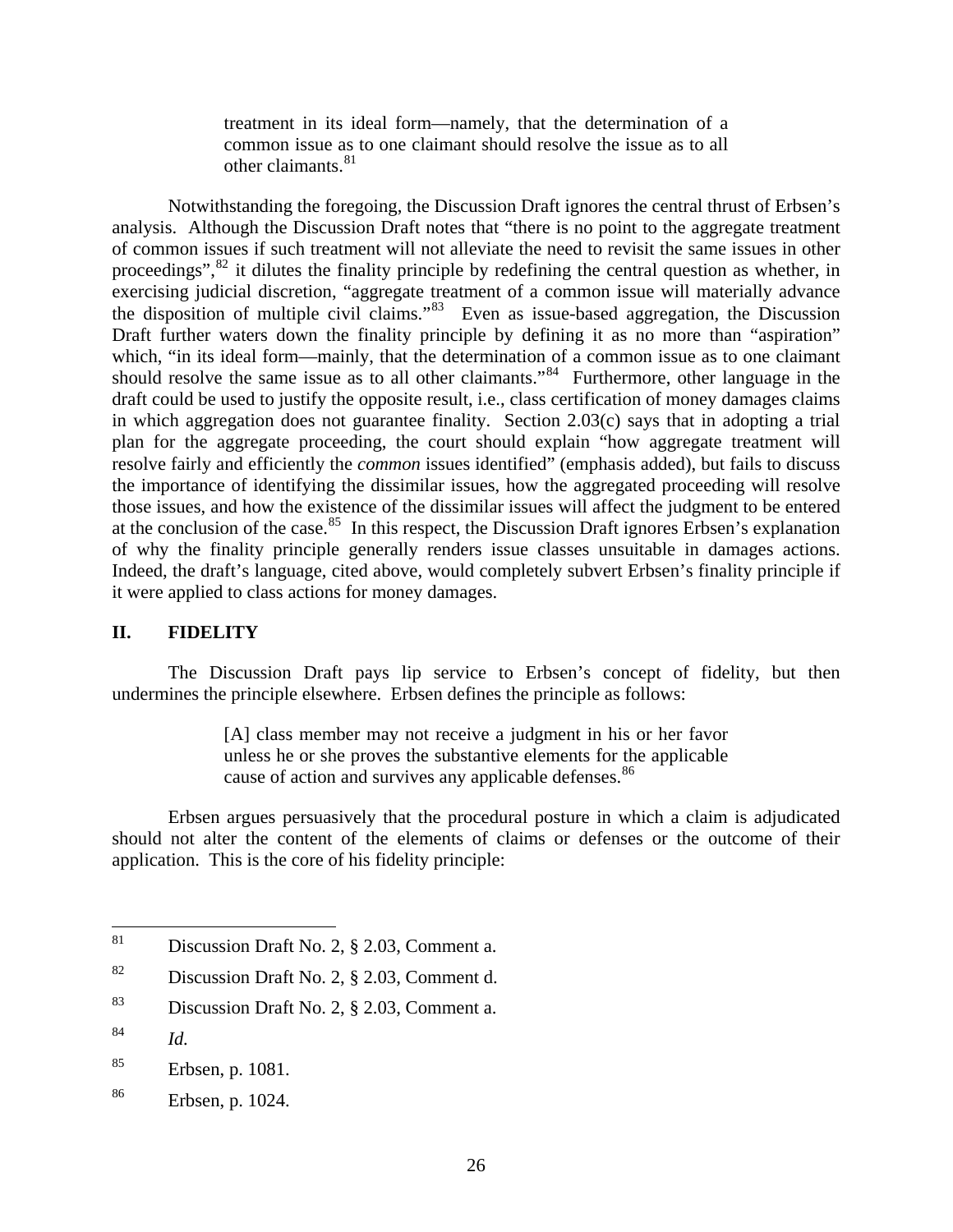[T]he procedural context in which a claim is adjudicated should not alter the content of these elements and defenses or the outcome of their application. . . . the merit of claims presented in a class action should be assessed using the same substantive rules that would apply if plaintiffs litigated their claims separately.

\* \* \*

Class actions do not alter the basic proof-and-defense structure of adjudication. A class action merely changes the manner in which class members and defendants present the evidence and argument needed to prove or refute each of their claims for defenses. . . . Class actions do not—or should not—change the substantive elements of a claim, relieve classmembers of their burden of proof, or deprive defendants of their right to raise applicable defenses.<sup>[87](#page-28-0)</sup>

Erbsen explains why the fidelity principle should be an essential prerequisite to class certification of claims for money damages: "dissimilarity creates subtle distortions in the presentation and assessment of claims and defenses that either inflate or dilute the perceived value of the overall class claim and are a significant source of inaccuracy in class adjudication and settlement."<sup>[88](#page-28-1)</sup> He provides three important examples of such dissimilarities that are likely to distort the presentation and assessment of claims and defenses, which he describes as "cherry picking," $89 \text{``claim fusion''}^{90}$  $89 \text{``claim fusion''}^{90}$  $89 \text{``claim fusion''}^{90}$  $89 \text{``claim fusion''}^{90}$  and "ad hoc lawmaking".

Cherry picking enables plaintiffs to distort the value of cases by picking a "representative" case which is not representative of the whole. Claim fusion can distort the outcome by ratifying the invention a hypothetical aggregate plaintiff who does not in fact exist, thereby negating the effect of any distinctive characteristics of actual living plaintiffs. Ad hoc lawmaking occurs when courts ignore or distort inconvenient rules of law that pose impediments to aggregation of dissimilar claims. As Erbsen notes, "allowing class actions to modify substantive laws as an ad hoc incident to the convenient resolution of a particular case is not consistent with the customary detachment between rule-formation and rule-application in a democracy."[92](#page-28-5)

> Allowing courts to bend substantive rules to the procedural needs of particular cases is thus inconsistent with the normal process of rulemaking and prone to prioritize the welfare of litigants over

- <span id="page-28-3"></span>90 Erbsen, pp. 1011-1012.
- <span id="page-28-4"></span> $91$  Erbsen, pp. 1012-1014.

<span id="page-28-0"></span><sup>87</sup> Erbsen, p. 1035.

<span id="page-28-1"></span><sup>88</sup> Erbsen, p. 1003; *see also id.*, pp. 1009-1014.

<span id="page-28-2"></span><sup>89</sup> Erbsen, pp. 1009-1011.

<span id="page-28-5"></span><sup>92</sup> Erbsen, p. 1037.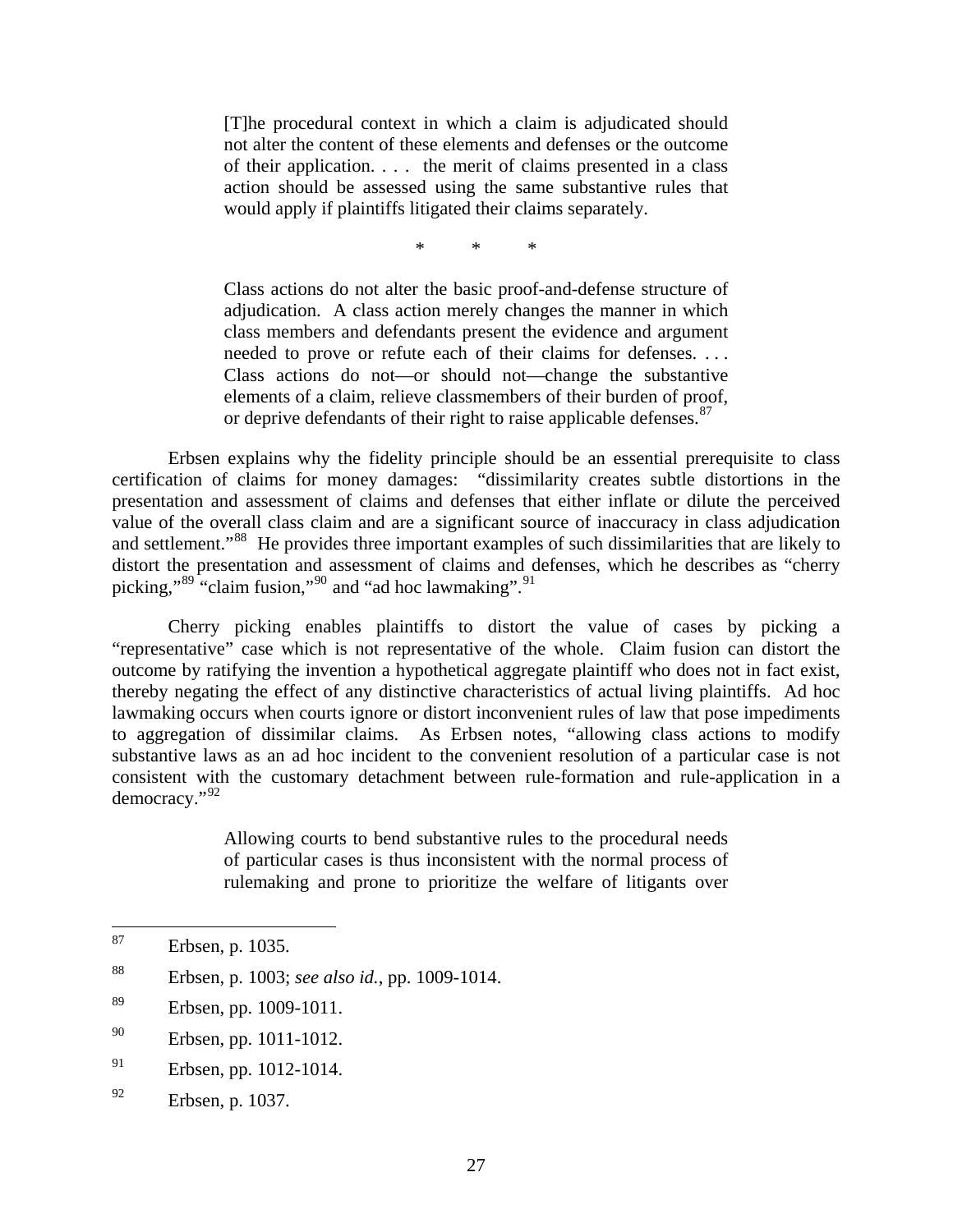broader social welfare with undesirable distributive consequences.<sup>[93](#page-29-0)</sup>

\* \* \*

[A]llowing certification of a class to alter the substantive law applicable to claims and defenses arguably raises due process concerns by inhibiting defendants' ability to raise defenses that would be valid if plaintiffs pursued their claims individually rather than as a class.  $94$ 

\* \* \*

[C]lass certification should not transform an individual class member's losing claim into a winning claim, except in the sense that it may level the procedural playing field by giving class members access to better counsel and more resources with which to develop and pursue their claims."<sup>[95](#page-29-2)</sup>

Erbsen also notes that, even when a class action is likely to settle, fidelity remains an essential constraint on class certification. "[I]f a settlement occurs solely because one or more parties fears the outcome of a trial that would be conducted in violation of the fidelity principle, the contractual law that the settlement creates might not be voluntary in any meaningful sense, and the negotiated contractual law would be no more legitimate than the ad hoc law whose threatened application motivated the settlement."<sup>[96](#page-29-3)</sup>

Erbsen observes:

A class should not be certified unless either: (1) proof of the named plaintiff's individual claim would also prove the claims of the absent class members based on the similarity between the representative and absentees, such that there is no need to inquire separately into the merit of each individual class member's claims; or (2) there is an appropriate litigation or negotiation mechanism for resolving individual questions unique to particular class members at some point between resolution of common questions and entry of judgment. Either way, the procedural device of certification should not circumvent resolution of individual issues

<span id="page-29-0"></span><sup>93</sup> Erbsen, p. 1039.

<span id="page-29-1"></span><sup>&</sup>lt;sup>94</sup> Erbsen, pp. 1039-1040.

<span id="page-29-2"></span><sup>95</sup> Erbsen, p. 1041.

<span id="page-29-3"></span><sup>96</sup> Erbsen, p. 1044.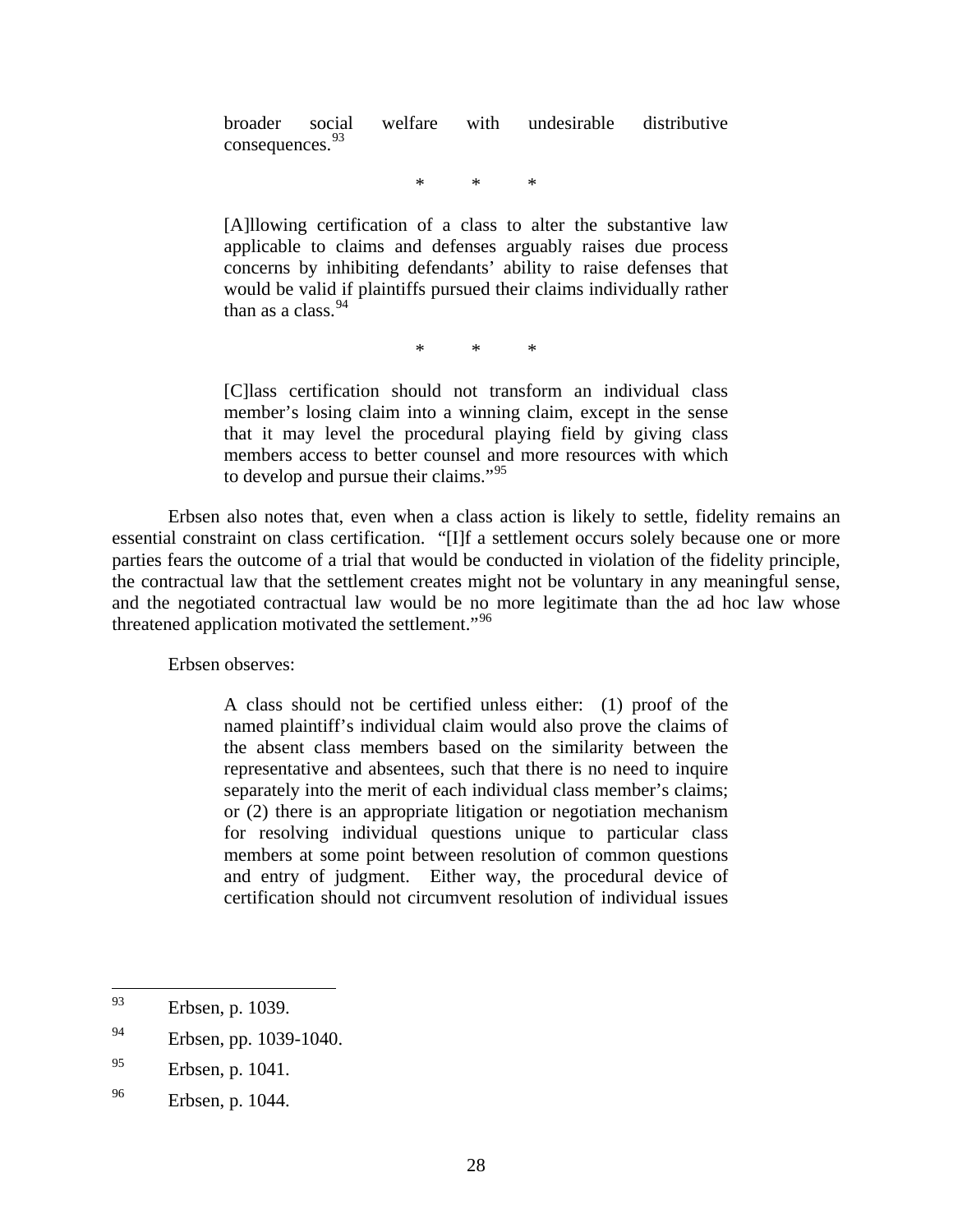that would be salient under applicable substantive law if each class member's claim were tried separately.<sup>[97](#page-30-0)</sup>

Here too, the Discussion Draft pays lip service to Erbsen's fidelity principle. The draft states:

> [Section 2.03] envisions the aggregation of common issues as operating seamlessly with substantive law in the sense of removing impediments to the fair and efficient resolution of those issues without altering their substantive content.

> > \* \* \*

Aggregation must respect these substantive choices, for procedural rules generally exist to describe the available modes for adjudication of civil claims without themselves altering the content of substantive rights. $98$ 

Notwithstanding these statements, however, the draft subverts the fidelity principle by limiting fidelity to the substantive law pertaining to any "common issue". It states that aggregate treatment is possible "when a trial would allow for the presentation of evidence sufficient to demonstrate the validity or invalidity *of all claims with respect to a common issue under applicable substantive law,* without altering the substantive standards that would be applied were each claim to be tried independently."<sup>[99](#page-30-2)</sup>

The Discussion Draft further undermines the very meaning of "fidelity" by saying simply that the content of substantive law should "influence" the decision whether to afford aggregate treatment.<sup>[100](#page-30-3)</sup> Thus, fidelity becomes a mere discretionary factor, of uncertain significance, in deciding whether aggregation is appropriate. This is underscored by the inconsistency between Comments b and c to § 2.03. The latter says that aggregation "must" respect substantive law, whereas the former merely counsels that it "should". Under this reasoning, if a court were to decide that the efficiency of aggregated proceedings justifies aggregation even though the legal principles underlying the aggregated cases resulted in different outcomes in an aggregated proceeding, the Discussion Draft would presumably authorize aggregation notwithstanding the utter lack of fidelity to substantive law.

Erbsen and the Discussion Draft both should have confronted one other issue relating to the fidelity analysis. Both treat fidelity as relevant only with respect to "substantive law". It is not clear whether this also encompasses evidentiary or even procedural issues that may profoundly affect the outcome of a lawsuit. Erbsen notes that class actions "do not alter the basic proof-and-defense structure of adjudication." and "do not—or should not—change the

<span id="page-30-0"></span><sup>97</sup> Erbsen, p. 1045.

<span id="page-30-1"></span><sup>98</sup> Discussion Draft No. 2, § 2.03, Comment c.

<span id="page-30-2"></span><sup>&</sup>lt;sup>99</sup> Discussion Draft No. 2,  $\S$  2.03, Comment c (emphasis added).

<span id="page-30-3"></span><sup>&</sup>lt;sup>100</sup> Discussion Draft No. 2,  $\S$  2.03, Comment c.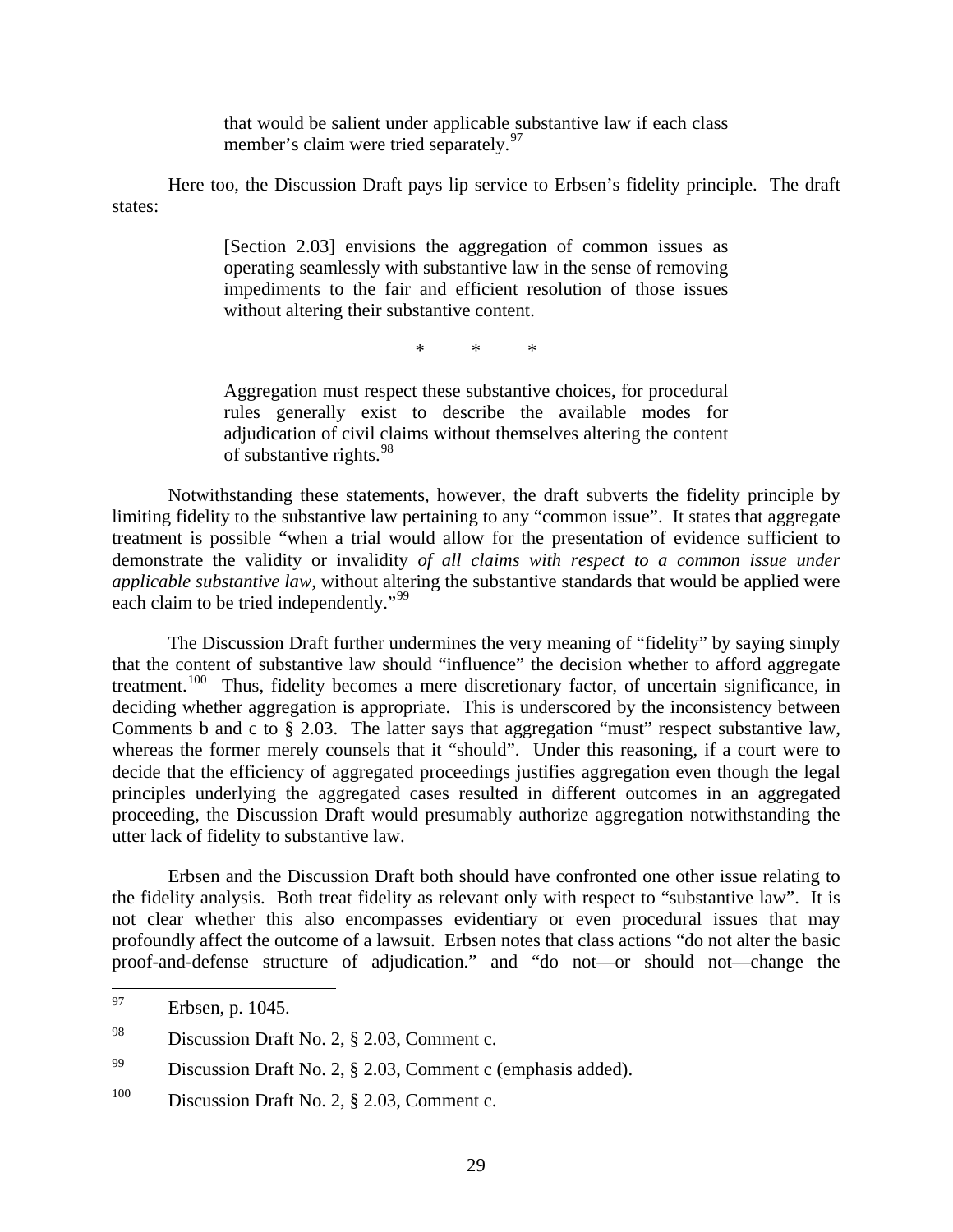substantive elements of a claim, relieve class members of their burden of proof, or deprive defendants of their right to raise applicable defenses."<sup>[101](#page-31-0)</sup>

However, aggregation of claims may create risks of unfair prejudice, either to plaintiffs or defendants, wholly apart from the rules of substantive law. *See, e.g., Zicherman v. Korean Airlines, Inc.*, 146 F.R.D. 61, 64 (S.D.N.Y. 1992) (plaintiff would be prejudiced by allowing another plaintiff to intervene in the same air crash lawsuit); *Malcolm v. National Gypsum Co.*, 995 F.2d 346, 351-352 (2nd Cir. 1993) (evidentiary prejudice to defendants arising from consolidation of 48 asbestos claims where, for example, asbestosis sufferers who may live close to normal life spans were paired for trial with those suffering from terminal cancers such as mesothelioma and lung cancer). In order for fidelity to have any practical meaning in product liability cases, aggregation must take into account the possibility that evidence probative to an issue in one case could be highly prejudicial in another case; indeed, it is for this reason that some courts have bifurcated or even trifurcated issues in the same individual lawsuit. *See, Webster v. Boyett,* 269 Ga. 191, 496 S.E.2d 459 (1998); *General Motors Corp. v. Moseley*, 213 Ga. App. 875, 447 S.E.2d 304 (1994), *abrogated in part on other grounds* by *Webster, supra.* 

Finally, the Discussion Draft contains a vague discussion about where "joints" at which courts may "carve" out issues for aggregate treatment.<sup>[102](#page-31-1)</sup> The Draft states that aggregate treatment of common issues should be permitted "where applicable substantive law creates a 'joint' at which to separate a common issue concerning liability from issues of remedy."<sup>[103](#page-31-2)</sup> The Draft further states:

> Substantive law defines the relationships among legal and factual issues — sometimes intertwining them and sometimes separating them cleanly so as to create a 'joint' at which aggregate treatment may carve.<sup>[104](#page-31-3)</sup>

The Reporters' Notes in an earlier draft cited two Seventh Circuit decisions, both authored by Judge Posner, in support of this statement. *Hydrite Chemical Co. v. Calumet Lubricants Co.*, 47 F.3d 887 (7th Cir. 1995); and *Matter of Rhone-Poulenc Rorer Inc.*, 51 F.3d 1293 (7th Cir. 1995). The current draft cites only the latter case. Neither of the cases that employed the "carve at the joint" imagery supports the draft's attempt to liberalize the rules of aggregation of allegedly common issues. Indeed, *Hydrite Chemical* involved but a single claim, and the issue involved bifurcation, not aggregation. The court suggested that, notwithstanding the court's discretion in bifurcating issues the trial court had engendered confusion by bifurcating the issues of injury and damages. In *Rhone-Roulenc Borer*, the Seventh Circuit reversed the district court's certification of a nationwide class to decide negligence in one trial on behalf of all class members. Reversal was required because the trial court's attempt to "carve

<span id="page-31-0"></span><sup>101</sup> Erbsen, p. 1036.

<span id="page-31-1"></span> $102$  Discussion Draft No. 2, § 2.03, Comment c.

<span id="page-31-2"></span><sup>&</sup>lt;sup>103</sup> Discussion Draft No. 2,  $\S$  2.04, Comment a.

<span id="page-31-3"></span><sup>&</sup>lt;sup>104</sup> Discussion Draft No. 2,  $\S$  2.03, Comment c.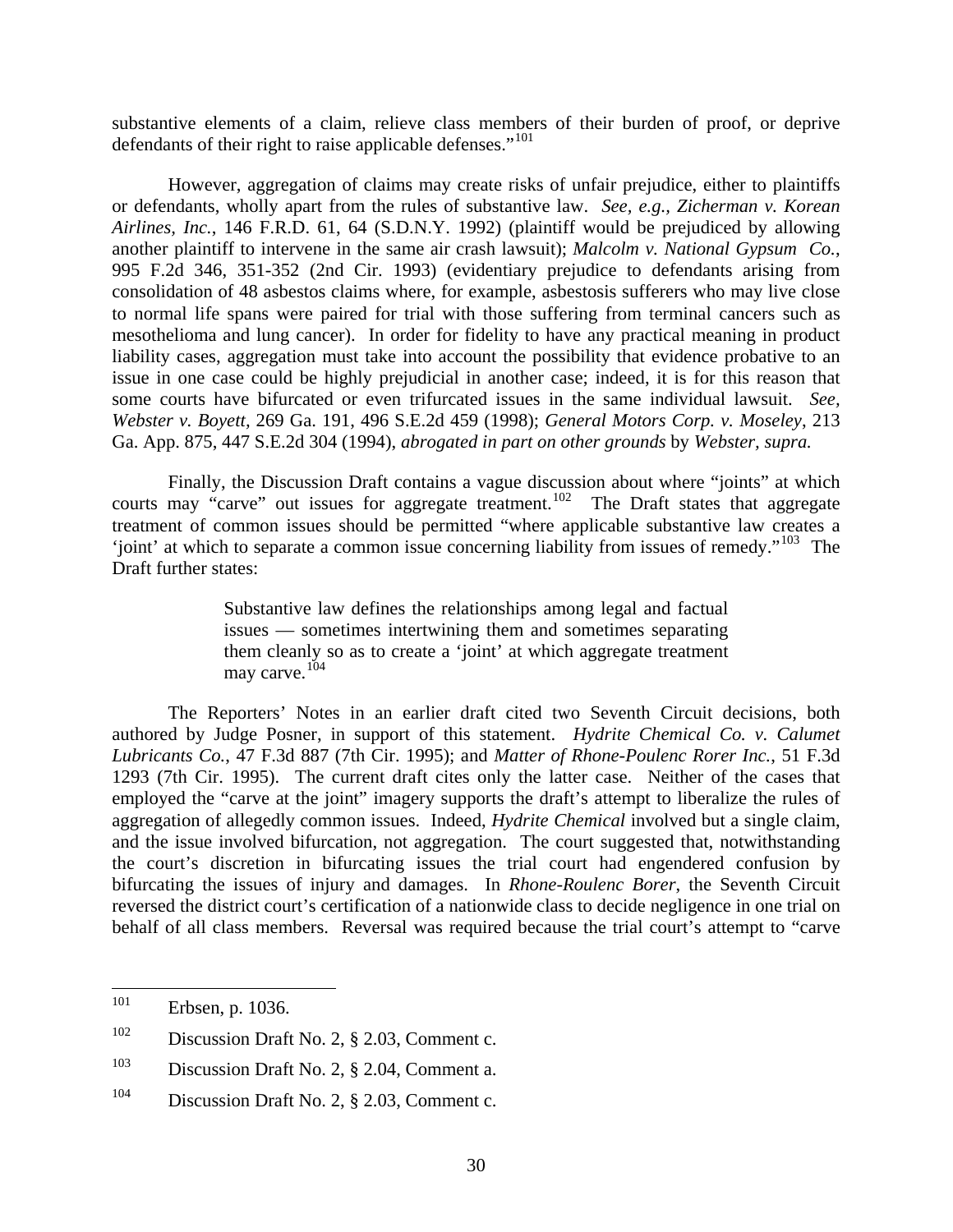out" the negligence issue would have required the same issues to be re-examined by subsequent juries before a judgment could be rendered.

The Discussion Draft appears to argue for an outcome at odds with the above cases. The draft states:

> Identity of a legal or factual inquiry across all claimants gives rise to the potential for aggregate treatment to serve the general goals of aggregation identified in § 1.03 while leaving issues of remedy for treatment on an individual basis.<sup>[105](#page-32-0)</sup>

In other words, finality in terms of obtaining a final judgment from the aggregated proceedings is unnecessary as long as "aggregate treatment of a common liability issue would make the aggregate proceeding a riskier proposition for all interested persons, as compared to serial litigation of that issue in multiple individual lawsuits."<sup>[106](#page-32-1)</sup> The Discussion Draft explains:

> Liability issues suitable for aggregate treatment under subsection (a) might encompass the entire range of elements necessary to establish the defendant's liability to all claimants or only particular elements of claims.

> > \* \* \*

[T]he court should consider whether substantive law separates cleanly the common issues from remedial questions and from other issues concerning liability.[107](#page-32-2)

The bottom line is that the Discussion Draft's treatment of the fidelity principle is inconsistent with Erbsen's and contains language of which could be used to justify aggregation even when aggregation would not be faithful to the legal standards applicable to the claim and defense of each case. The Discussion Draft therefore undercuts Erbsen's sensible assertion that class actions (or other aggregated proceedings, for that matter) "do not—or should not—change the substantive elements of a claim, relieve class members of their burden of proof, or deprive defendants of their right to raise applicable defenses."<sup>[108](#page-32-3)</sup>

#### **III. FEASIBILITY**

Erbsen recognizes that there is a potential tradeoff between a court's administrative desire for efficient case management and the principles of finality and fidelity. It is the tension between these potentially conflicting forces that all too frequently causes courts to try to stuff dissimilar cases into a single aggregated proceeding by trivializing the dissimilarities. Erbsen thus

<span id="page-32-0"></span><sup>105</sup> Discussion Draft No. 2, § 2.04, Comment a.

<span id="page-32-1"></span><sup>&</sup>lt;sup>106</sup> Discussion Draft No. 2,  $\S$  2.04, Comment a.

<span id="page-32-2"></span><sup>&</sup>lt;sup>107</sup> Discussion Draft No. 2,  $\S$  2.04, Comment b.

<span id="page-32-3"></span><sup>108</sup> Erbsen, p. 1035.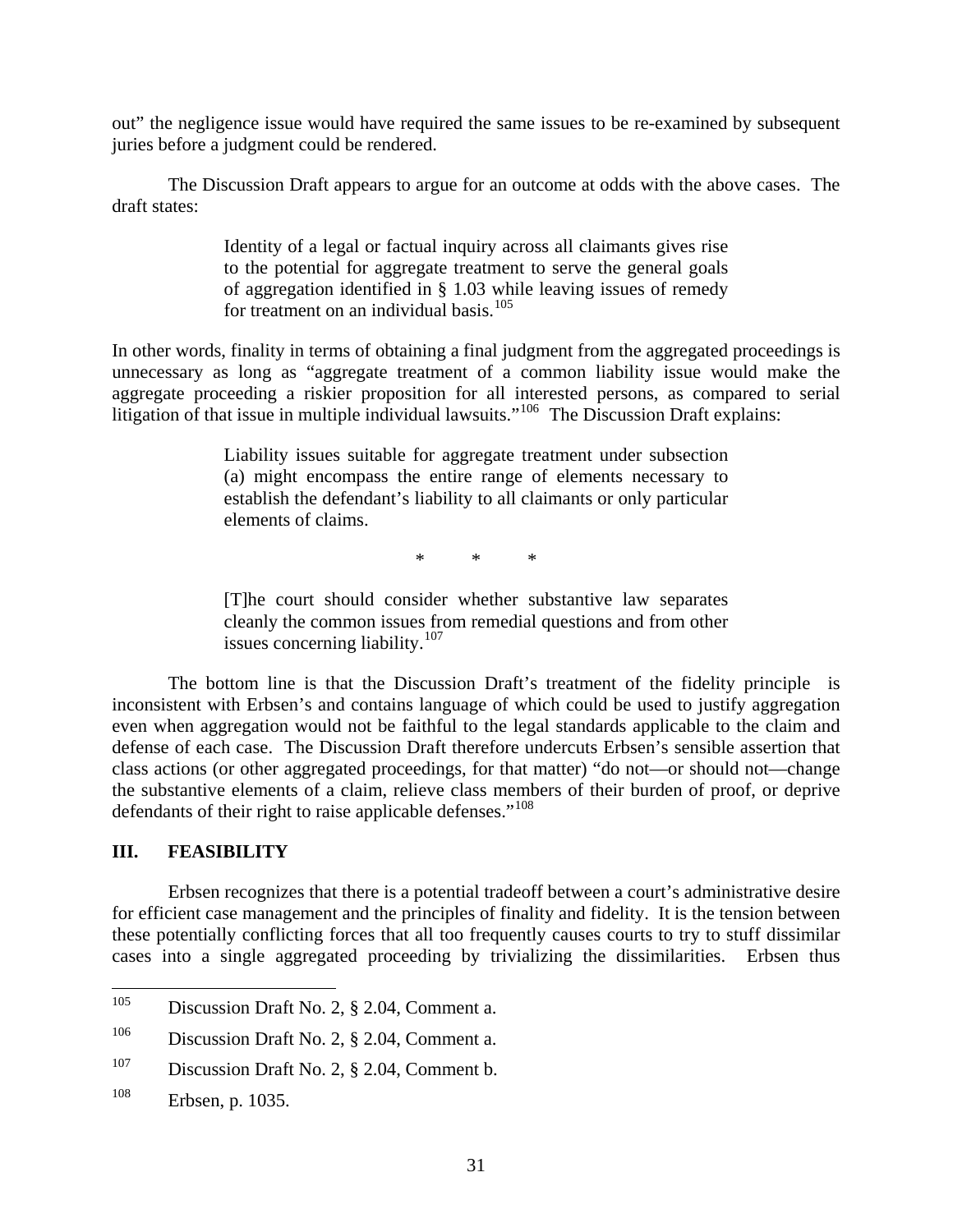characterizes feasibility as requiring courts "to adjudicate class actions in conformity with principles 1 and 2 . . . within resource and management constraints."<sup>[109](#page-33-0)</sup> He observes:

> The burdens of class litigation are particularly acute when cases involve both common and individualized questions of fact and law and the court respects the finality and fidelity principles. . . . if review of individual questions requires a mini-trial on thousands or millions of claims, doing so may be practically impossible.<sup>[110](#page-33-1)</sup>

His proposed solution is to offer six factors for determining whether a management plan is feasible. These are:

> (1) the time necessary to implement the plan; (2) the ability of the parties to adduce the evidence necessary to resolve disputed questions; (3) the extent to which the plan relies on questionable predictions or assumptions about how various stages of the litigation are likely to proceed; (4) the cost of resolving claims relative to available resources; (5) the consistency of the plan with applicable constraints on procedure, such as constitutional or statutory requirements for a jury trial; and (6) the likelihood that certification would facilitate a voluntary settlement (as opposed to a settlement negotiated in fear of a trial conducted in violation of the principles discussed in this Part) that would obviate an extensive use of extensive judicial resources.<sup>[111](#page-33-2)</sup>

The Discussion Draft diverges from Erbsen's proposal in several important respects. First, it focuses on the aggregate treatment of "common issues" rather than class actions, or civil actions in general. In so doing, it overlooks a central problem in issue-based aggregation; namely, whether aggregated treatment of "issues" in dissimilar cases can or will undermine the finality and fidelity principles as to the cases themselves.

Second, Erbsen couples the feasibility principle with the finality and fidelity principles, whereas the Discussion Draft simply says that aggregate treatment should occur only "with due regard for the institutional capacity of courts."<sup>[112](#page-33-3)</sup> By decoupling the feasibility principle from the other two, the Discussion Draft would permit aggregation even when doing so might severely undermine or eradicate the equally important, but often countervailing principles of finality and fidelity.

The Discussion Draft offers three broad factors for the feasibility analysis in lieu of Erbsen's six. The draft's three factors are strikingly more nebulous than those proposed by Erbsen. Section 2.13 of the Discussion Draft states:

<span id="page-33-0"></span><sup>109</sup> Erbsen, p. 1024.

<span id="page-33-1"></span><sup>110</sup> Erbsen, pp. 1046-1047.

<span id="page-33-2"></span> $111$  Erbsen, p. 1048.

<span id="page-33-3"></span><sup>112</sup> Discussion Draft No. 2, § 2.03, Comment e.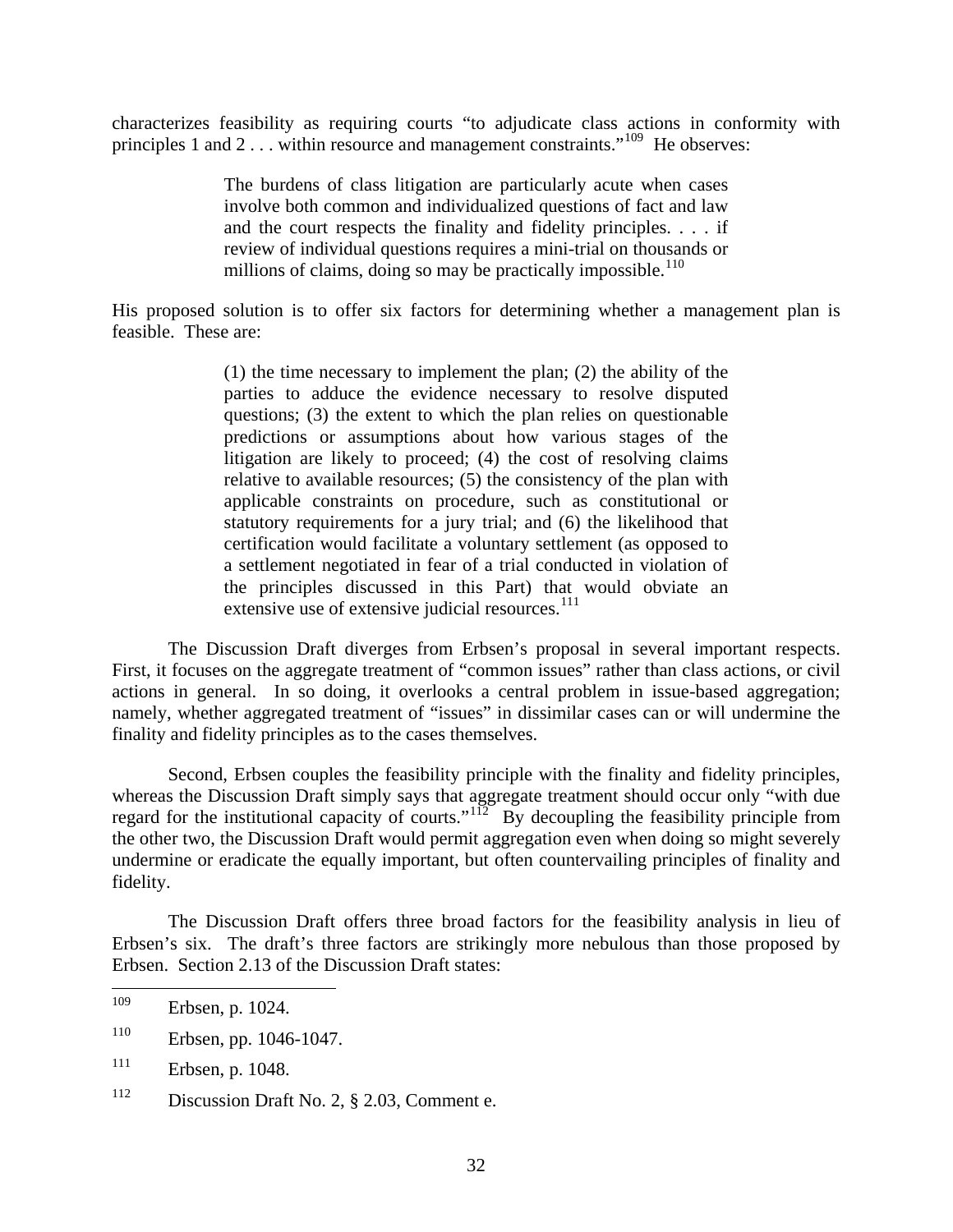(a) In ordering the aggregate treatment of a common issue or of related claims, the court should adopt a trial plan that explains

 (1) the justification for aggregate treatment, as compared to the realistic procedural alternatives for treatment of the common issues;

 (2) the specific procedures to be used in the aggregate proceeding to determine the common issue, insofar as aggregate treatment is so confined; and

 (3) the anticipated effect that a determination of the common issue will have upon other proceedings on individual issues.

(b) In developing the trial plan described in subsection (a), the court should resolve any pertinent disputes concerning the feasibility of aggregate treatment.<sup>[113](#page-34-0)</sup>

The principal difference between the Discussion Draft's three factors and Erbsen's six is the draft's elimination of any explicit recognition of the factors that might counsel against aggregation in the first place. Indeed, the draft's factors are couched in such a fashion that virtually any court could justify the feasibility of aggregating any "common issue" under almost any circumstance.

One example of the vagueness of the draft's three factors concerns the breadth of the weighing process courts should use in deciding whether an aggregated proceeding, such as a class action, is feasible. The Draft's first factor refers to "the justification for aggregate treatment as compared to the realistic procedural alternatives." However, greater specificity should be provided as to the "alternatives". For example, in some cases plaintiffs have brought class actions seeking to order a recall of a range of products that are regulated by a federal agency. In deciding the feasibility of the proposed aggregated proceeding, the court should explicitly consider issues such as primary jurisdiction; i.e., whether they should defer to a regulatory agency charged with the specific duty of making such judgments and which have the technical expertise to do so. *cf. In re Bridgestone/Firestone Inc., Tires Products Liability Litigation*, 153 F. Supp.2d 935 (S.D. Ind. 2001). Such factors are not acknowledged, either in Erbsen's article or in the Discussion Draft.

#### **IV. CONCLUSION**

The finality, fidelity and feasibility factors as articulated by Erbsen provide a lucid and fairly workable set of principles for deciding whether to certify class actions for money damages. It is regrettable that the Discussion Draft did not explicitly consider whether these same principles should extend to other kinds of class actions and to aggregated proceedings generally. Even as to consolidation of mass tort claims, it has been observed that the supposed efficiency of

<span id="page-34-0"></span><sup>113</sup> Discussion Draft No. 2, § 2.13.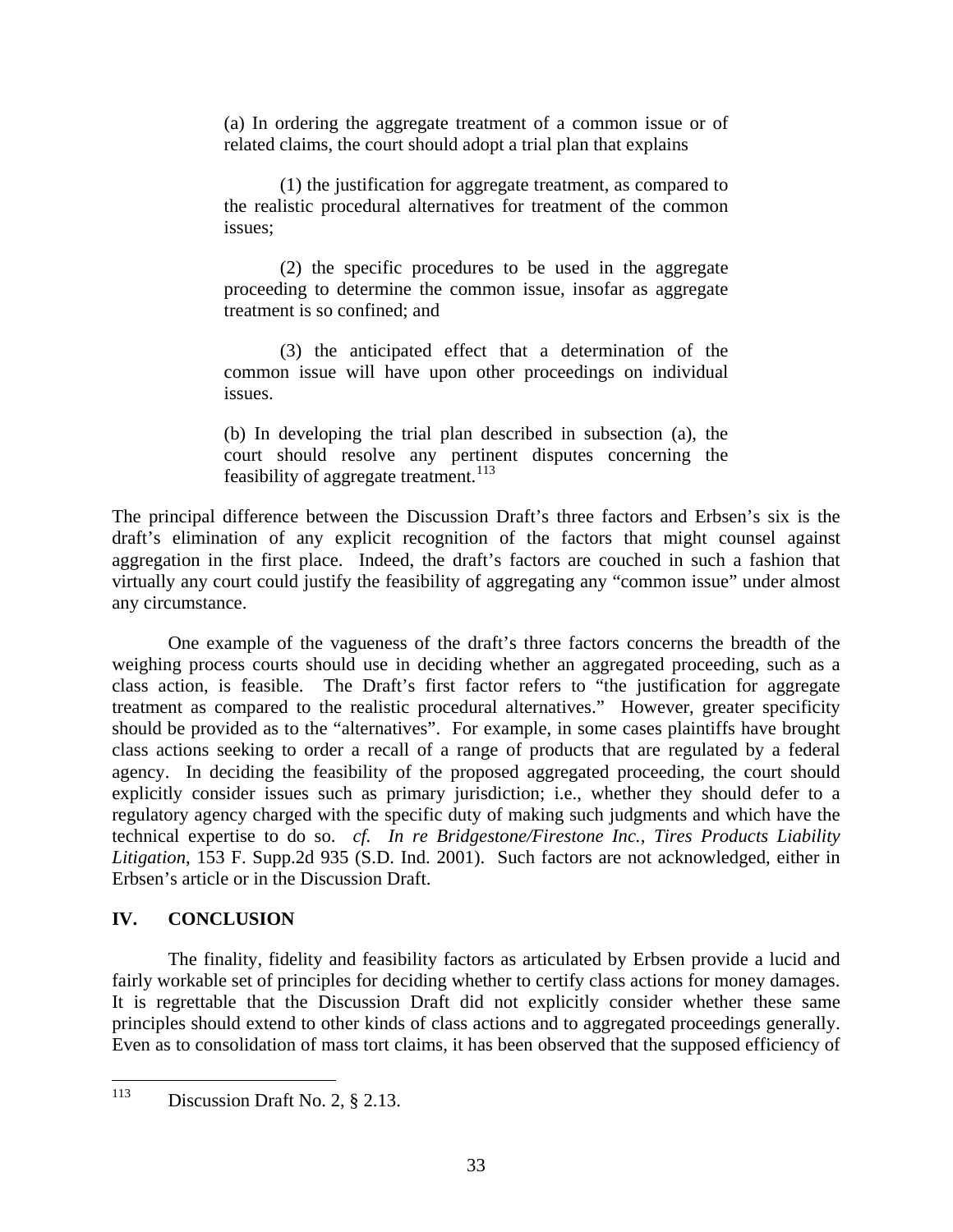trying common issues is not cost-free, and results in 'bifurcation, trifurcation, and beyond' as to individual case issues. *See* Richard L. Marcus, Confronting the Consolidation Conundrum, 1995 B.Y.U. L. Rev. 879, 915-916 (1995).

Unlike the detailed criteria for aggregation for class actions under Fed. R. Civ. P. 23, the consolidation rule, Fed. R. Civ. P. 42 is extremely general. Rule 42 permits consolidation, "When actions involving a common question of law or fact are pending before the court" and when consolidation may "tend to avoid unnecessary costs or delay." Assuming *arguendo* that additional specificity and clarity is warranted for Rule 42, however, it is less clear that the same rules and principles should apply to both class actions and all other forms of aggregated proceedings. If different principles should apply, why does the draft use Erbsen's terminology? Conversely, if the same principles should apply, why does the draft consistently soften Erbsen's clear statement of those principles?

By watering down each of the three principles, the Discussion Draft has traded Erbsen's clear tripartite analysis for a nebulous, standardless set of rules with a far greater reach. Before adopting this draft, adequate justification should be given for making this giant leap. Thus, for example, Erbsen notes that even when there is a common question of law or fact in a proposed class action, it is important for the court to determine whether answering that question in an aggregated proceeding will materially facilitate entry of judgment for or against the class. He further notes that, even if such a common question exists, the court should determine if any question or law or fact unique to individual class members could affect the propriety of entering judgment for or against them and, assuming that material individualized questions exist, whether the court can feasibly resolve the individual questions consistent with applicable substantive law governing claims and defenses before entering judgment.<sup>[114](#page-35-0)</sup> As Erbsen further notes:

> The existence of individualized issues of fact and law unique to the circumstances of particular class members thus does not *necessarily* preclude certification if the court has a plan for coping with individual factual and legal inquiries. In *practice,* however, certification will not be possible when there is no manageable way of reaching a final judgment that resolves all factual and legal disputes relevant to each class member's entitlement to relief under applicable substantive law, and when one or more parties are unwilling to settle voluntarily. $^{115}$  $^{115}$  $^{115}$

Unfortunately, the Discussion Draft's focus on issue-based aggregation sabotages Erbsen's worthwhile objectives of finality and fidelity, and it renders feasibility devoid of any practical meaning.

<span id="page-35-0"></span><sup>114</sup> Erbsen, p. 1081.

<span id="page-35-1"></span><sup>115</sup> Erbsen, p. 1049.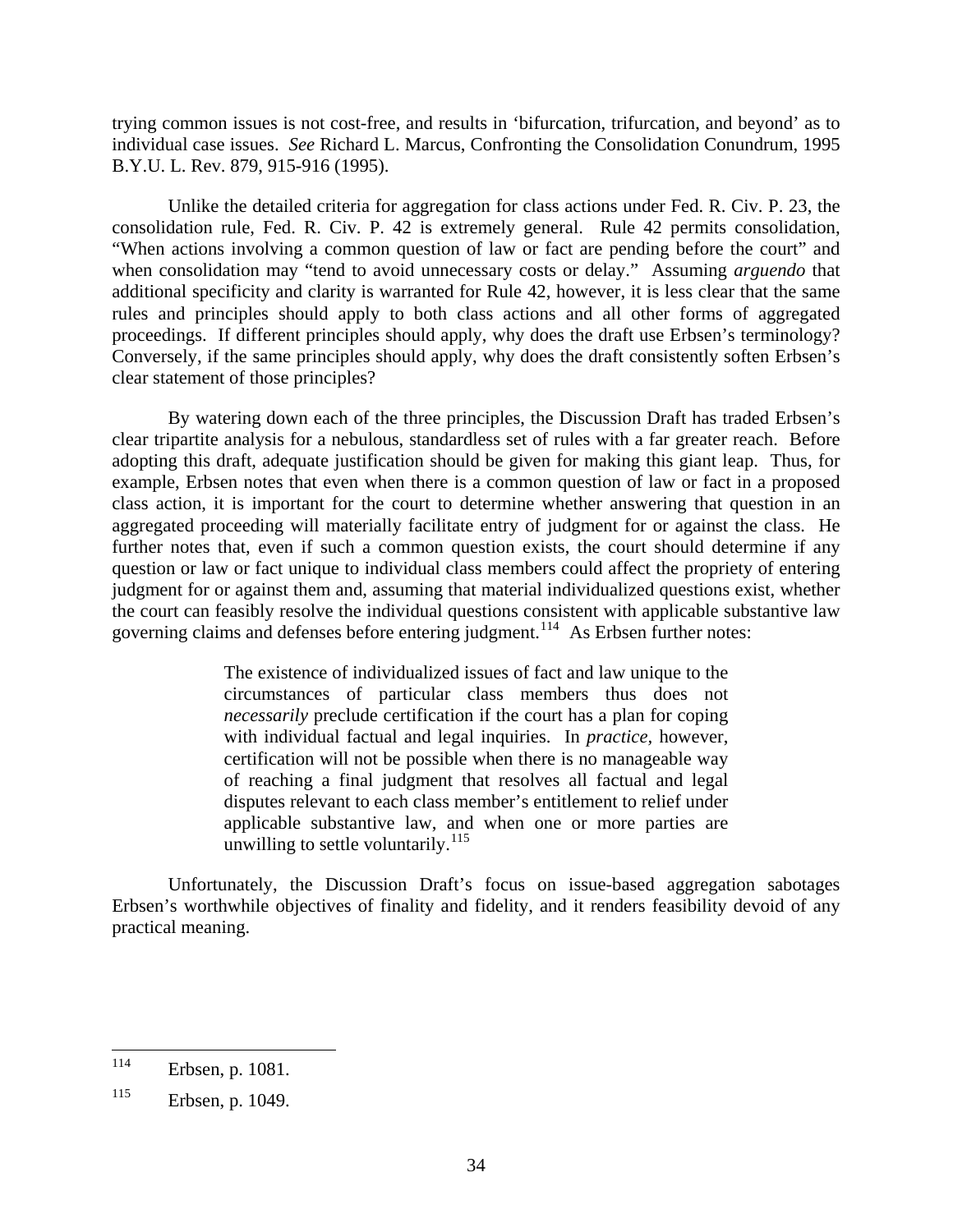# **Chapter 3**

### **Issue Certification**

### **by Benjamine Reid and Matthew Allen[116](#page-36-0)**

This chapter comments on Discussion Draft No. 2 inasmuch as it endorses "issue certification." We note that Principles, under the Institute's policy, "assume the stance of expressing the law as it should be, which may or may not reflect the law as it is." We further understand that the purpose of a Principles project is to promote greater predictability and fairness by setting out broad principles of sufficient generality to command widespread assent. We respectfully suggest that Discussion Draft No. 2 and its treatment of "issue certification" do not promote greater predictability and fairness and do not set forth principles that command widespread assent. In short, they do not set forth the law as it is or should be. To the contrary, the draft Principles adopt an unwarranted and expansive view of the notion of "issue certification" that permits the certification of classes that ought never be certified. That in turn leads to unfairness and inefficiency and contributes to the phenomenon of "blackmail litigation."

#### **I. ISSUE CERTIFICATION IN THE ALI DISCUSSION DRAFT**

Chapter 1 of the Discussion Draft states that the "central purpose of aggregation" is to promote the "efficient use of litigation resources in the pursuit of justice under law." § 1.03(a). It then sets forth four "general principles" which should under gird any procedures for handling aggregate litigation. They are: (a) "respect the rights and remedies delineated by applicable substantive law"; (b) "facilitate legally binding resolutions"; (c) "protect the interests of parties, represented persons, claimants, and respondents"; and (d) "respect the institutional capacities of courts." § 1.03(b). Comment b to this section states that sometimes, the pursuit of efficiency advances these objectives and sometimes, these considerations require that the pursuit of efficiency be tempered.

In Chapter 2, the Discussion Draft identifies "common issues" as "those legal or factual issues that are identical or substantially identical in content across multiple civil claims, regardless of whether their disposition would resolve all contested issues in the litigation." § 2.02. It then states that "[p]rinciples for the aggregate treatment of common issues in litigation guide the exercise of judicial discretion to afford aggregate treatment of those issues, such that the resolution as to one claimant ideally will resolve the common issues as to all other claimants." It further states that "[C]ourts accordingly should consider whether the aggregate treatment of common issues will materially advance the disposition of multiple civil claims by comparison to other realistic procedural alternatives." § 2.03(a). The Discussion Draft states that "the court should determine whether common issues warrant aggregate treatment" and then "identify the scope of the preclusive effect of the aggregate proceedings."  $\S 2.03(c)$ .

<span id="page-36-0"></span><sup>116</sup> Benjamine Reid is a shareholder in the Miami office and Matthew Allen is a shareholder in the Tampa office of Carlton Fields.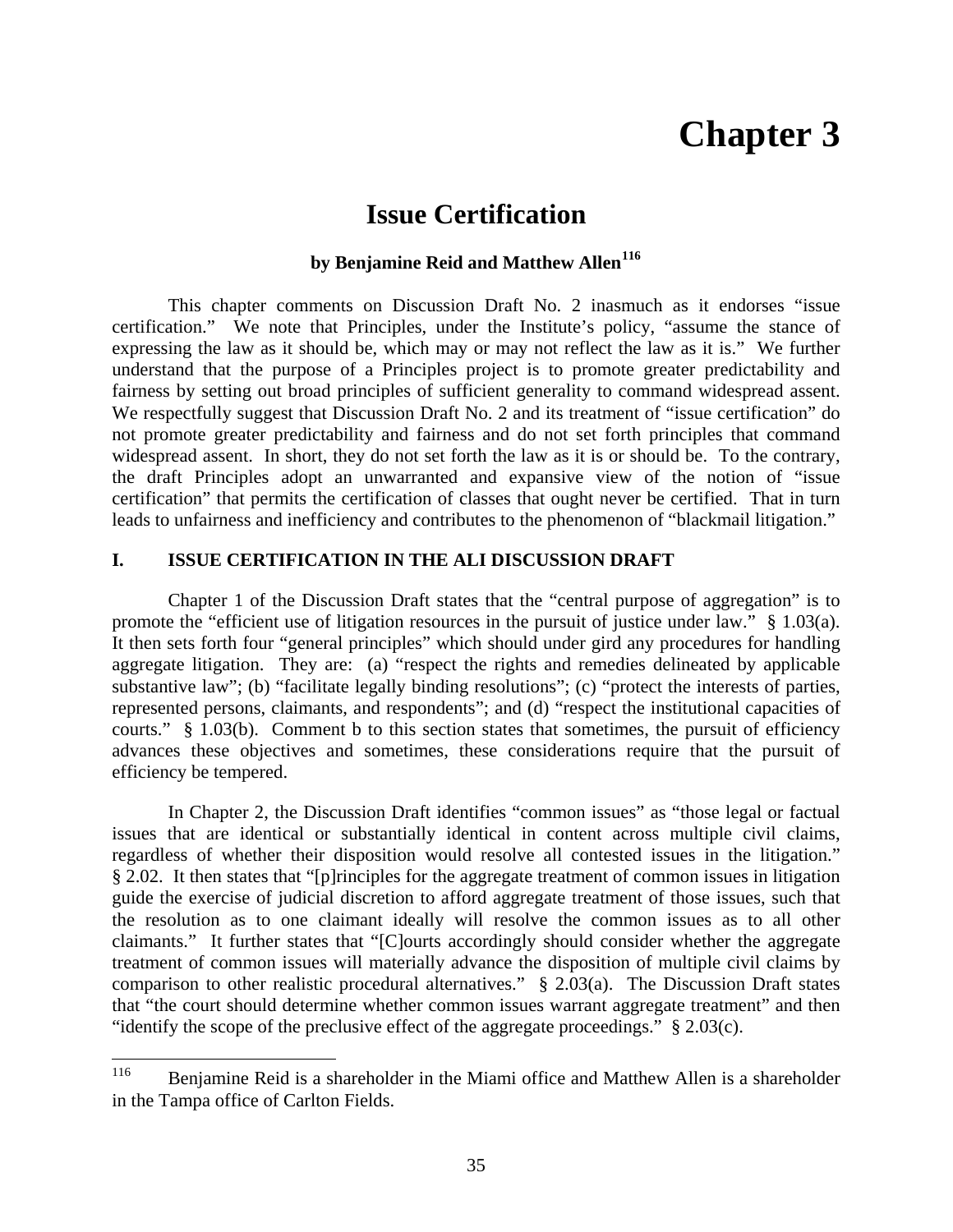By framing the inquiry as to whether aggregate treatment is justified in terms of whether resolution of "common issues" will "materially advance the disposition of multiple civil claims," the Discussion Draft appears to have abandoned the present requirement of rules like Fed. R. Civ. P. 23(b)(3) that a court should decide whether aggregate treatment is warranted by engaging in a careful balancing of whether the common issues outweigh the individual issues.

This suspicion is confirmed by Comment a to § 2.03. It states that, by "materially advance," § 2.03(a) means "the resolution of common issues in the aggregate proceeding, such that other proceedings need not revisit those issues with regard to all or substantially all similarly situated claimants." Comment a to § 2.03. Likewise, the Discussion Draft's note emphasizes the aggregate resolution of common issues irrespective of the influence of individualized issues on the overall resolution of the dispute.

The Discussion Draft claims not to abandon the predominance requirement of existing law; it purports merely to "elaborate[], in a richer and more systematic fashion, current practices." Nonetheless, by framing the aggregation inquiry solely in terms of whether common questions materially advance the resolution of the litigation, rather than in terms of the present balancing between common and individualized issues, the draft sufficiently undermines the predominance requirement as to make it virtually superfluous. This is evident in the disparaging way the draft frames the predominance balancing test: [A]ggregation of liability and remedy issues in civil litigation should turn not upon a piling up of the common issues favoring aggregation and the individual issues to the contrary." Comment c to  $\S 2.04$ .

The Discussion Draft admirably acknowledges certain "constraints" on aggregation:

This Section posits that the inquiry into the appropriateness of aggregation in current practice is best understood in terms of the constraints that aggregation must respect. Aggregation generally should not serve as a backdoor method to alter the content of substantive law; it should have finality as to the common issues addressed; it should respect limitations of feasibility arising from the nature of courts as institutions; and it should protect the interests of all affected persons and parties.

At the same time, the basic thrust is in favor of aggregate treatment of common issues in the face of the logic that common issue certification would eviscerate the predominance requirement and compel certification of many cases that presently would not be certified. The Discussion Draft even contends that present law need not be changed to reach the desired goal. But this is only because the Discussion Draft comes down squarely on one side of a dispute among the courts as to the relationship between the predominance requirement of Rule 23(b)(3) and Rule  $23(c)(4)(A)$ .

The Discussion Draft's comment correctly states that the "precise relationship between the predominance requirement of Rule 23(b)(3) and the authorization for issue classes in Rule 23(c)(4)(A) has given rise to considerable confusion" in the courts and among commentators. It gives particular prominence, and apparent approval, to the Florida Supreme Court's decision to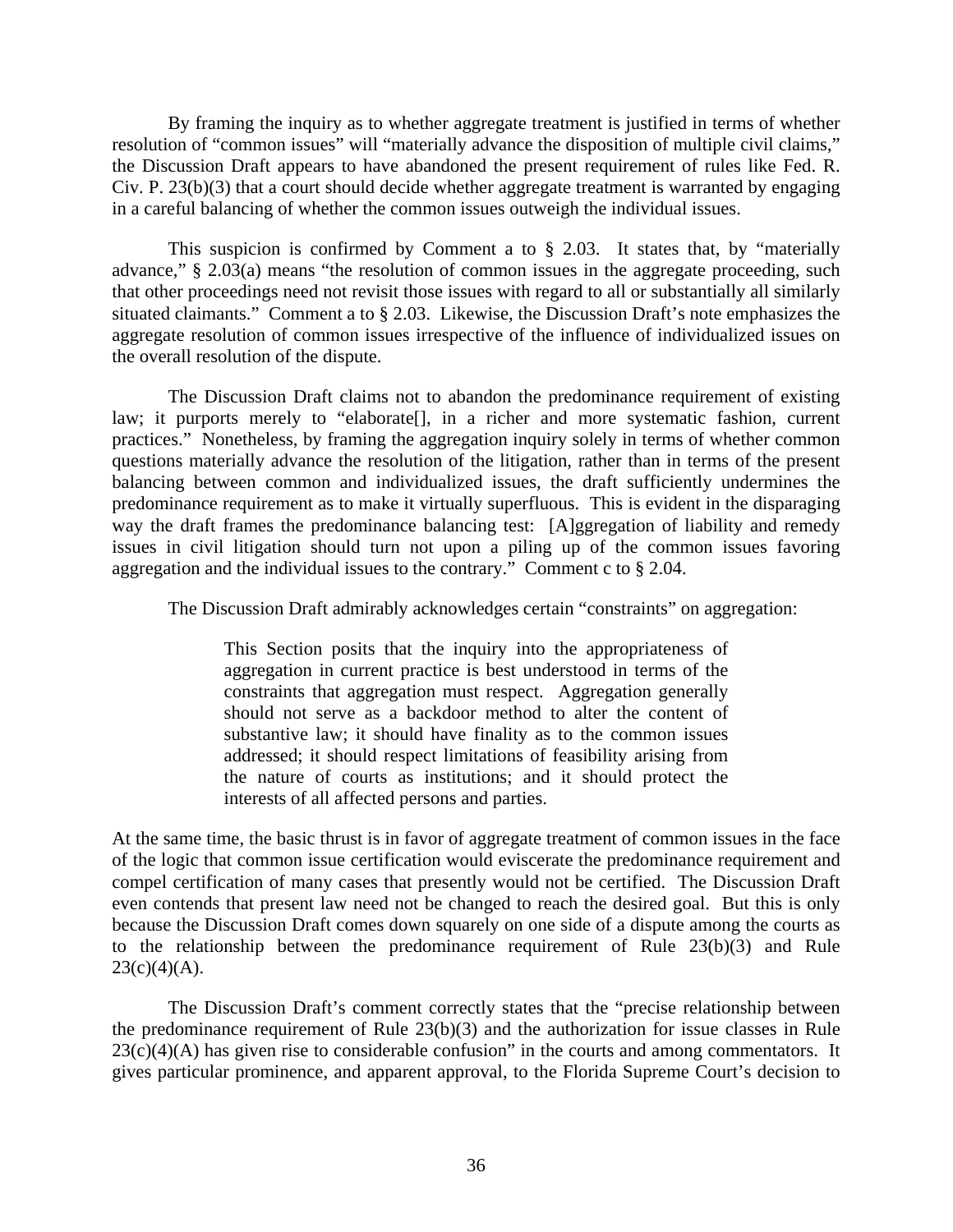afford issue-preclusive effect to classwide determinations of various common issues in future individual actions filed by members of the decertified class.<sup>[117](#page-38-0)</sup>

In sum, while the Discussion Draft contains certain salutatory cautions and caveats, the basic thrust of the draft appears to be in favor of virtually unbridled aggregate treatment. As the draft more transparently puts it in the comment to § 2.04: "§ 2.03 lends greater precision to the predominance inquiry and coordinates it with the authorization for issue classes."

### **II. THE PRESENT STATE OF THE LAW OF ISSUE CERTIFICATION**

Fed. R. Civ. P.  $23(c)(4)(A)$ , as presently structured, authorizes a court to allow a class action to be maintained with respect to particular issues. It simply states that "[w]hen appropriate, an action may be brought or maintained as a class action with respect to particular issues." As the Discussion Draft acknowledges, what this provision means is not nearly as  $clear.<sup>118</sup>$  $clear.<sup>118</sup>$  $clear.<sup>118</sup>$ 

Does Rule  $23(c)(4)(A)$  permit the certification of an "issue class" in a case that would not otherwise satisfy the Rule 23(b)(3) predominance requirement? Courts and commentators are split on the subject. On the one hand, the Fifth and Seventh Circuits, and several district courts, have responded that the rule does not permit certification of an "issue class" if the 23(b) requirements are not otherwise satisfied.<sup>[119](#page-38-2)</sup> The Second, Fourth and Ninth Circuits, and other district courts, on the other hand, have ruled that certification of an "issue class" can occur even in the absence of (b)(3) predominance.<sup>[120](#page-38-3)</sup> The Florida Supreme Court has embraced issue

117 117 *See Engle v.* Liggett *Group, Inc.*, 945 So. 2d 1246 (Fla. 2006).

<span id="page-38-1"></span><span id="page-38-0"></span><sup>118</sup> *See Rink v. Cheminova, Inc.*, 203 F.R.D. 648, 669-70 (M.D. Fla. 2001) (noting that Rule  $23(c)(4)(A)$  is "less than clear" and that courts are "not in agreement on the relationship between" (b)(3) and (c)(4)(A)).

<span id="page-38-2"></span><sup>119</sup> *See Castano v. Am. Tobacco Co.*, 84 F.3d 734, 744-46 (5th Cir. 1996); *In re Rhone-Poulenc Rorer, Inc.*, 51 F.3d 1293 (7th Cir. 1995); *Cohn* v. *Massachusetts Mutual Life Ins. Co*., 189 F.R.D. 209, 217-218 (D. Conn. 1999) (adopting *Castano's* view of (c)(4)(A)); *Arch* v. *Am. Tobacco Co*., 175 F.R.D. 469, 496 (E.D. Pa. 1997) ("Plaintiffs cannot read the predominance requirement out of  $(b)(3)$  by using  $(c)(4)$  to sever issues until the common issues predominate over the individual issues."); *In re General Motors Corp. Dex-Cool Prods. Liab. Litig.*, -- F.R.D. --, 2007 WL 5223000 (S.D. Ill. 2007) (rejecting "relaxed view" of predominance); *Blain v. Smithkline Beecham Corp.*, 240 F.R.D. 179 (E.D. Pa. 2007) (same).

<span id="page-38-3"></span><sup>120</sup> *See Valentino v. Carter-Wallace, Inc.*, 97 F.3d 1227 (9th Cir. 1996); *Gunnels v. Healthplan Servs.*, 348 F.3d 417 (4th Cir. 2003); *In re Nassau County Strip Search Cases*, 461 F.3d 219 (2d Cir. 2006); *Simon* v. *Philip Morris, Inc*., 200 F.R.D. 21, 28-31 (E.D.N.Y. 2001) (adopting *Valentin*o's approach); *Emig* v. *Am. Tobacco Co*., 184 F.R.D. 379, 394-395 (D. Kan. 1998) (embracing *Valentin*o's approach to (c)(4)(A) as authorizing "certification even if common issues do not predominate" but declining to certify on other grounds); *In re Tetracycline Case*s, 107 F.R.D. 719, 727 (W.D. Mo. 1985) ("What defendants decry as a dilution of the predominance requirement, however, appears to this court to be precisely what Rule  $23(c)(4)(A)$  allows in the interests of flexibility and economies of adjudication.").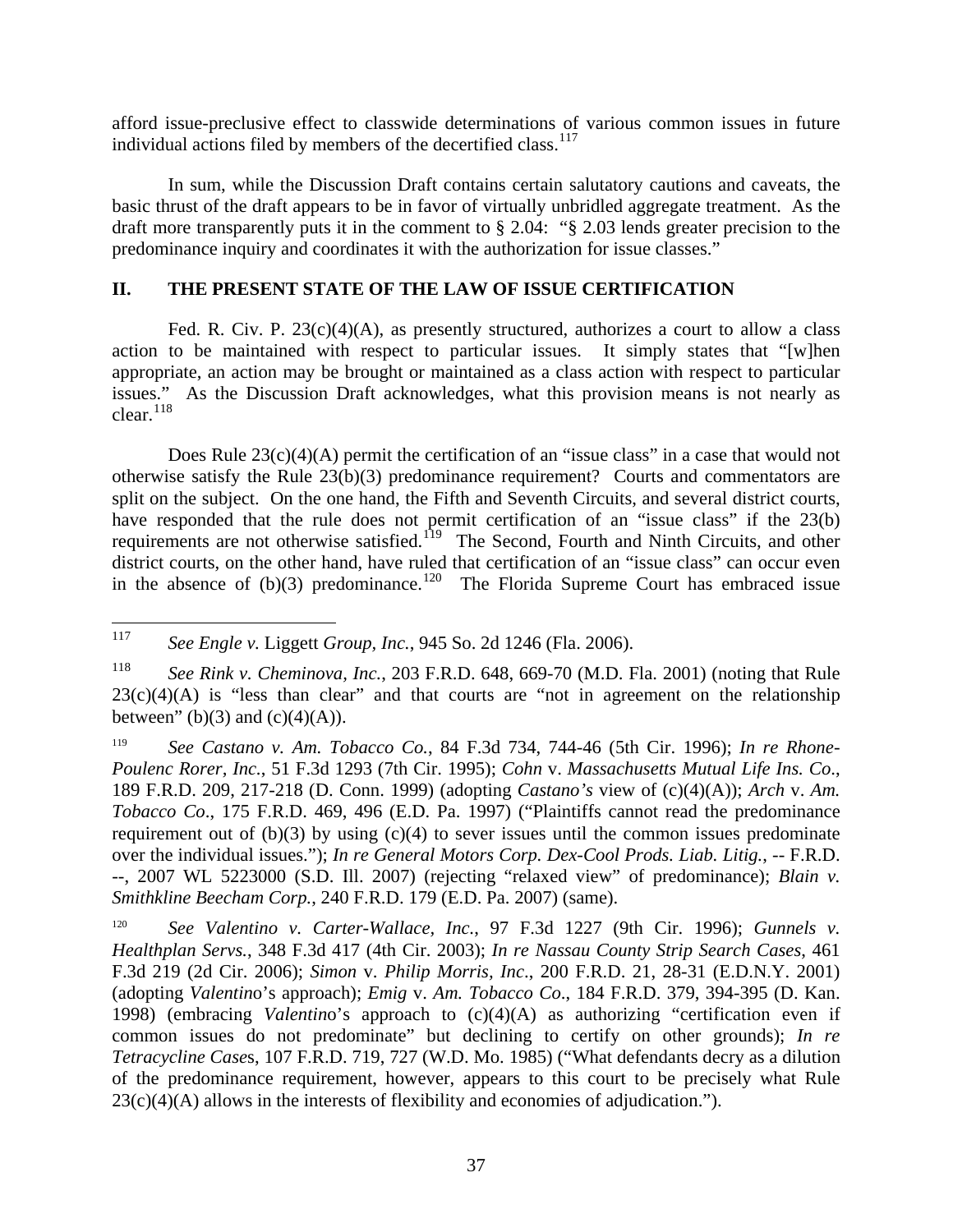certification in a limited context, but—unnoted by the Discussion Draft—it is unclear whether that decision has broad precedential value. $121$ 

### **III. THE DISCUSSION DRAFT'S EXPANSIVE VIEW OF ISSUE CERTIFICATION SHOULD BE REJECTED**

Admittedly, the debate over how  $(b)(3)$  and  $(c)(4)(A)$  should be applied does create uncertainty in the law. However, the Discussion Draft's approach of resolving the debate by taking an expansive view of  $(c)(4)(A)$  certification would make the law unfair by reading the predominance and manageability requirements of (b)(3) out of Rule 23. The Fifth Circuit recognized this potential for mischief in *Castano*, ordering the decertification of a sprawling issue class. The court explained:

> A district court cannot manufacture predominance through the nimble use of subdivision  $(c)(4)$ . The proper interpretation of the interaction between subdivisions (b)(3) and (c)(4) is that a cause of action, as a whole, must satisfy the predominance requirement of  $(b)(3)$  and that  $(c)(4)$  is a house-keeping rule that allows courts to sever the common issues for a class trial. Reading rule  $23(c)(4)$  as allowing a court to sever issues until the remaining common issue predominates over the remaining individual issues would eviscerate the predominance requirement of rule 23(b)(3); the result would be automatic certification in every case where there is a common issue, a result that could not have been intended.<sup>[122](#page-39-1)</sup>

Under the expansive interpretation of Rule  $23(c)(4)(A)$  advocated by the Discussion Draft, virtually all issue class actions may well satisfy the requirements for certification by definition, because non-predominating questions will have been sliced away. This is problematic for a number of reasons.

First, the expansive view of  $(c)(4)(A)$  certification allows courts to sidestep the carefully constructed safeguards built into Rule 23, certifying classes of individuals with disparate interests and values, who cannot reliably be ensured of adequate class representation. By focusing on certification in terms of issues rather than claims, the draft changes the calculus of jury decisions in class cases. For example, in an individual product liability action, a jury will consider issues of defect and general causation together with specific causation in reaching its verdict. In a certified issue class, these issues will not be considered together, but will be bifurcated into common and individual trials. Surely this is readily recognized as a change in the

<span id="page-39-0"></span><sup>121</sup> 121 *Engle v. Liggett Group, Inc.*, 945 So. 2d 1246 (Fla. 2006). The Florida court noted that its decision to permit issue certification came after a lengthy phase 1 trial had been conducted and called it a "pragmatic solution" in a "unique" procedural posture "unlikely to be repeated." *Id.* at 1269-70 & n.1.

<span id="page-39-1"></span><sup>122</sup> *Castano*, 84 F.3d at 745 n. 21.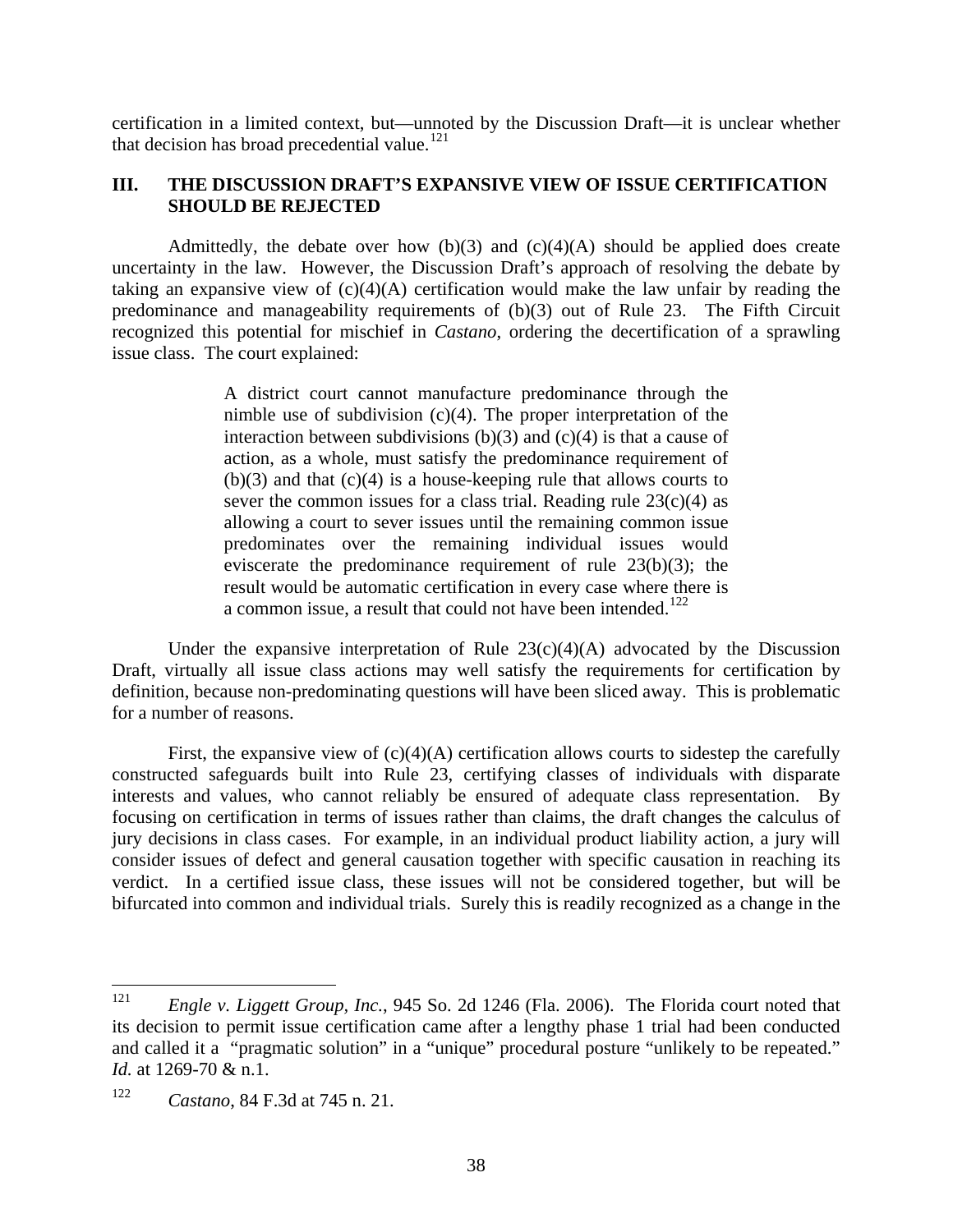substantive law requirements of the claim. But the teaching of the Supreme Court in *Amchem[123](#page-40-0)* eschews such an approach.

The expansive view of issue certification perhaps embodied in the draft carries with it an additional Seventh Amendment Reexamination Clause right to jury trial concern. A bifurcation into common and individual elements would violate the Seventh Amendment if it required a second jury (the jury in the individual phases) to reexamine findings of the first jury (the jury deciding common issues).<sup>[124](#page-40-1)</sup> The draft pays lip service to this notion in § 2.11 but admittedly casts these constitutional constraints more narrowly than some courts that have regarded the Reexamination Clause as a significant constitutional barrier to aggregation. Indeed, it views a concern in this regard to be "properly understood as a pragmatic one, not a constitutional one." Comment a to § 2.11.

An expansive view of issue certification in the name of efficiency also elevates the concern that a one-time, one-jury, one-roll-of-the-dice adjudication of an issue that might reasonably be found for or against the class could be erroneous. The Fifth Circuit noted in *Allison v. Citgo Petroleum Co.*<sup>[125](#page-40-2)</sup> that "piecemeal certification" creates "unfairness to all" because of "increased uncertainties in what is at stake in the litigation." In the context of an immature tort, this would be particularly imprudent. According to the Manual for Complex Litigation, "[f]airness may demand that mass torts with few prior verdicts or judgments be litigated first in smaller units . . . until general causation, typical injuries, and levels of damages are established."[126](#page-40-3) As a policy matter, it is a risky proposition to take the chance that "[g]etting things right the first time would be an accident."<sup>[127](#page-40-4)</sup> As the Seventh Circuit observed in *Bridgestone/Firestone*, markets, unlike the single adjudication, central planning model of class adjudication, use "diversified decisionmaking to supply and evaluate information," and although this method looks inefficient from the planner's perspective, "it produces more information [and] more accura[cy]."<sup>[128](#page-40-5)</sup>

Finally, also as a policy matter, an expansive view of issue certification contributes to the problem of "blackmail litigation." A number of courts have noted that "[c]lass certification significantly increases the number of unmeritorious claims and dramatically affects the stakes for defendants."<sup>[129](#page-40-6)</sup> Even when claims are not meritorious, defendants are more likely to be found liable in class action litigation and the damages awards in such proceedings are significantly

<span id="page-40-0"></span><sup>123</sup> 123 *Amchem Prods., Inc. v. Windsor*, 521 U.S. 591 (1997).

<span id="page-40-1"></span><sup>124</sup> *Castano*, 84 F.3d at 751; *Cohn v. Mass. Mut. Life Ins. Co.*, 189 F.R.D. 209 (D. Conn. 1999); *In re Jackson Nat. Life Ins. Co. Premium Litig.*, 183 F.R.D. 217 (W.D. Mich. 1998).

<span id="page-40-2"></span><sup>&</sup>lt;sup>125</sup> 151 F.3d 402, 442 n.17 (5th Cir. 1998).

<span id="page-40-3"></span><sup>&</sup>lt;sup>126</sup> Manual for Complex Litigation, Third § 33.26 (1995).

<span id="page-40-4"></span><sup>127</sup> *In re Bridgestone/Firestone, Inc.*, 288 F.3d 1012, 1020 (7th Cir. 2002).

<span id="page-40-5"></span> $128$  *Id.* 

<span id="page-40-6"></span><sup>129</sup> *Liggett Group, Inc. v. Engle*, 853 So. 2d 434, 470 n.51 (Fla. 3d DCA 2003).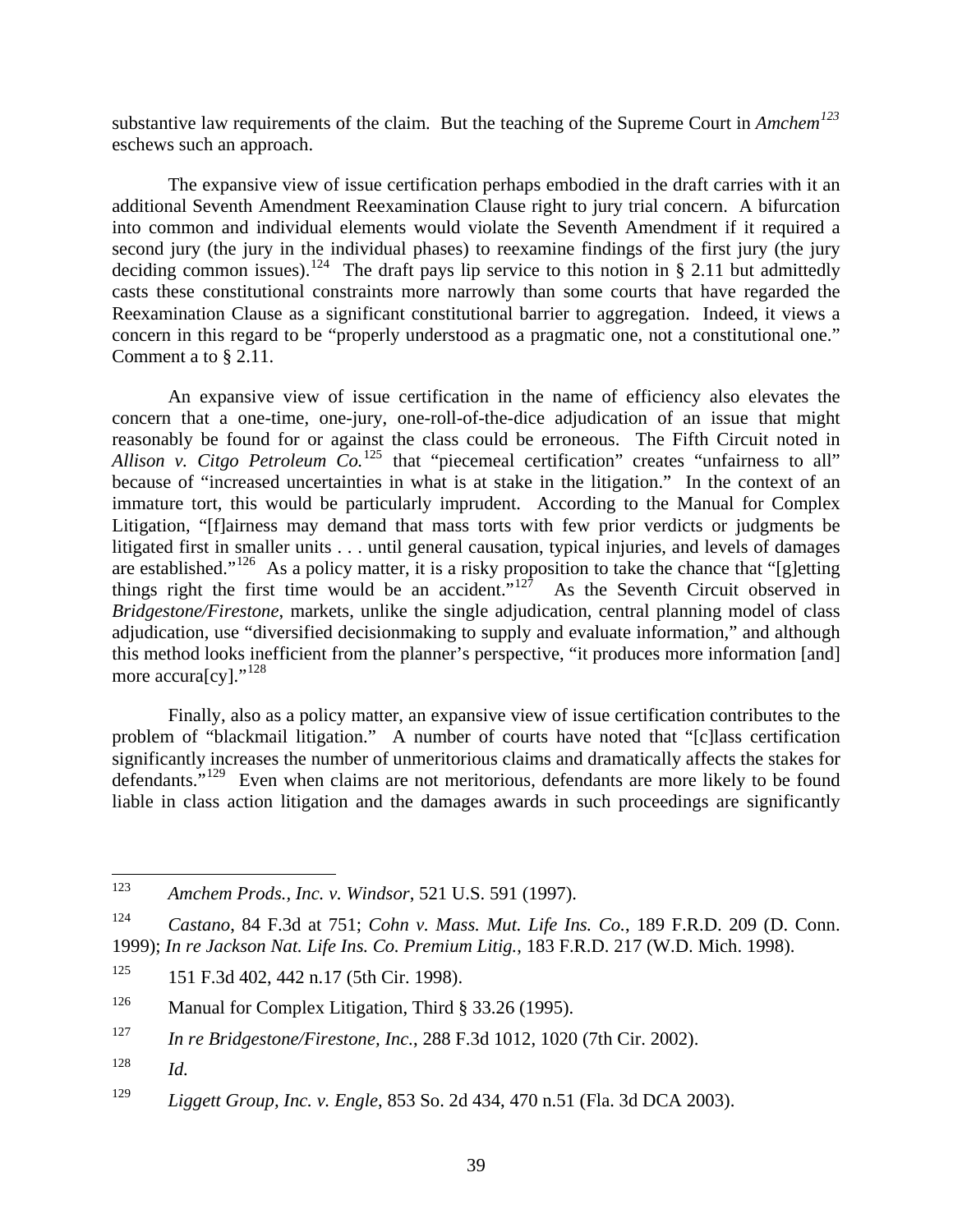higher—simply by virtue of the class action device.<sup>[130](#page-41-0)</sup> Even weak claims, if they survive a motion to dismiss, are usually settled for a premium because of the high risk of a jury verdict in a large class action.<sup>[131](#page-41-1)</sup> As the Seventh Circuit has observed, however meritless a company may judge such a claim, defendants typically cannot "stake their companies on the outcome of a single jury trial." $^{132}$  $^{132}$  $^{132}$ 

It is, therefore, for good reason that settlements in these cases have been referred to by a number of courts and commentators as "judicial blackmail."<sup>[133](#page-41-3)</sup> The presence of these "blackmail settlements" is an abuse of the class action device which has led to public and business disapprobation of large class action lawsuits<sup>[134](#page-41-4)</sup> and the passage of the Class Action

<span id="page-41-1"></span>131 See Thomas Willging et al., *Empirical Study of Class Actions in Four Federal District Courts: Final Report to the Advisory Committee on Civil Rules*, 184 table 40 (Federal Judicial Center 1996); Peter H. Schuck, *Mass Torts: An Institutional Evolutionist Perspectiv*e, 80 Cornell L. Rev. 941, 958 (1995) (noting that the costs and risks of trial induce settlement of more than 95% of all civil claims).

<span id="page-41-2"></span>132 *In re Rhone-Poulenc Rorer, Inc.*, 51 F.3d 1293, 1299 (7th Cir. 1995); *see also In re General Motors Corp. Pick-Up Truck Fuel Tank Prods. Liab. Litig.*, 55 F.3d 768 (3d Cir. 1995).

<span id="page-41-3"></span>133 *See*, *e.g.*, *Rhone-Poulenc Rorer*, 51 F.3d at 1298; *Liggett*, 853 So. 2d at 470 n.5; Henry J. Friendly, *Federal Jurisdiction: A General View* 120 (1973); Fed. R. Civ. P. 23(f), 1998 Committee Note ("An order granting certification . . . may force a defendant to settle rather than incur the costs of defending a class action and run the risk of potentially ruinous liability"); *Parker v. Time Warner Entertainment C*o., 331 F.3d 13, 22 (2d Cir. 2003); *Newton v. Merrill Lynch, Pierce, Fenner & Smith, Inc*., 259 F.3d 154, 192 (3d Cir. 2001). Even obviously frivolous filings are often settled, simply because they are "as costly to litigate as legitimate claims." *Developments in the Law—The Paths of Civil Litigation: IV. Class Action Reform: An Assessment of Recent Judicial Decisions and Legislative Initiative*s, 113 Harv. L. Rev. 1806, 1812 (2000); H.R. Conf. Rep. No. 104-369, at 32 (1995) (explicitly noting the high incidence of frivolous securities filings as a justification for the passage of the Private Securities Litigation Reform Act ["PSLRA"]).

<span id="page-41-4"></span>134 *See, e.g*., John C. Coffee, Jr., *Class Action Accountability: Reconciling Exit, Voice, and Loyalty in Representative Litigatio*n, 100 Colum. L. Rev. 370, 371-372 (2000) ("Correspondingly, where the plaintiffs' attorney was once seen as a public-regarding private attorney general, increasingly the more standard depiction is as a profit-seeking entrepreneur, capable of opportunistic actions and often willing to subordinate the interests of class members to the attorney's own economic self- interest."); Eric D. Green, *What Will We Do When Adjudication Ends? We'll Settle in Bunches: Bringing Rule 23 into the Twenty-First Centur*y, 44 UCLA L. Rev. 1773, 1775 (1997) ("More practically, from the defendants' perspective, class actions are the ultimate weapon of legal terrorism, launched by litigation-mad, bottom- feeding, money-hungry, professional plaintiffs' lawyers."); James A. Henderson, Jr., *Comment: Settlement Class Actions and the Limits of Adjudicatio*n, 80 Cornell L. Rev. 1014, 1021(1995) ("Rather than creating the appearance of a public confession of guilt, which might deliver a

<span id="page-41-0"></span><sup>130</sup> *Id.* (citing Manual for Complex Litigation § 33.26 n.1056; Kenneth S. Bordens and Irwin A. Horowitz, *Mass Tort Civil Litigation: The Impact of Procedural Changes on Jury Decisions*, 73 *Judicature* 22 (1989).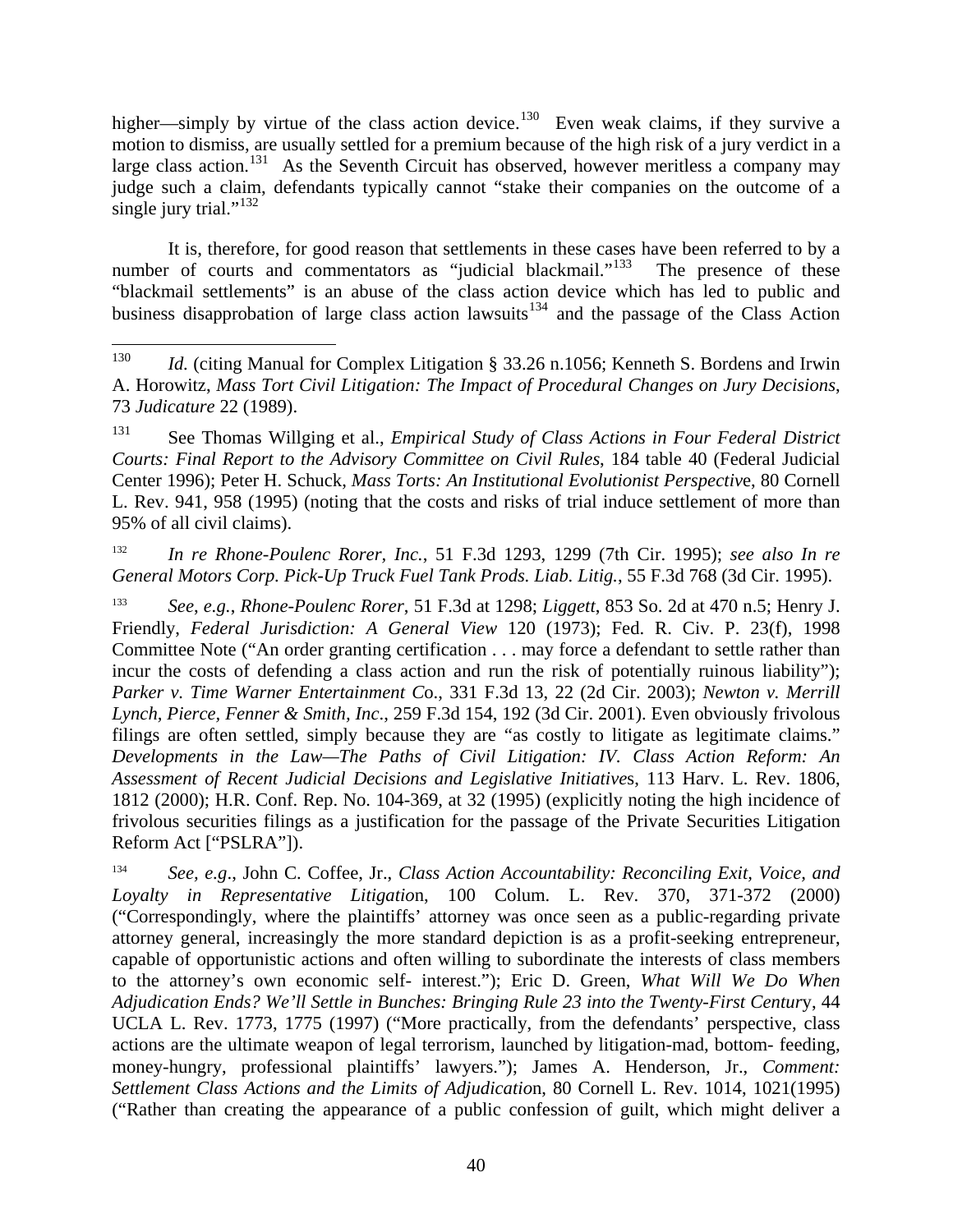Fairness Act. The draft does not take into account these public policy implications of its overemphasis on the aggregation of claims. There is no articulated reason to disturb the careful balance struck by the authors of Fed. R. Civ. P. 23. Nor is there any stated reason for overturning over forty years of jurisprudence under the present structure of Fed. R. Civ. P. 23, a mature and well-developed body of case law, in favor of a controversial and disputed procedure which imposes no clear constraints on class certification.

In sum, liberalization of the requirements for aggregation of claims would have distinctly negative consequences not only for defendants, but for the integrity of our judicial system as a whole.

 $\overline{a}$ 

lesson in morality, settlement class action agreements more closely resemble the payment of blackmail by a corporation whose very survival is threatened by what might well, if taken to trial, prove to be groundless claims.").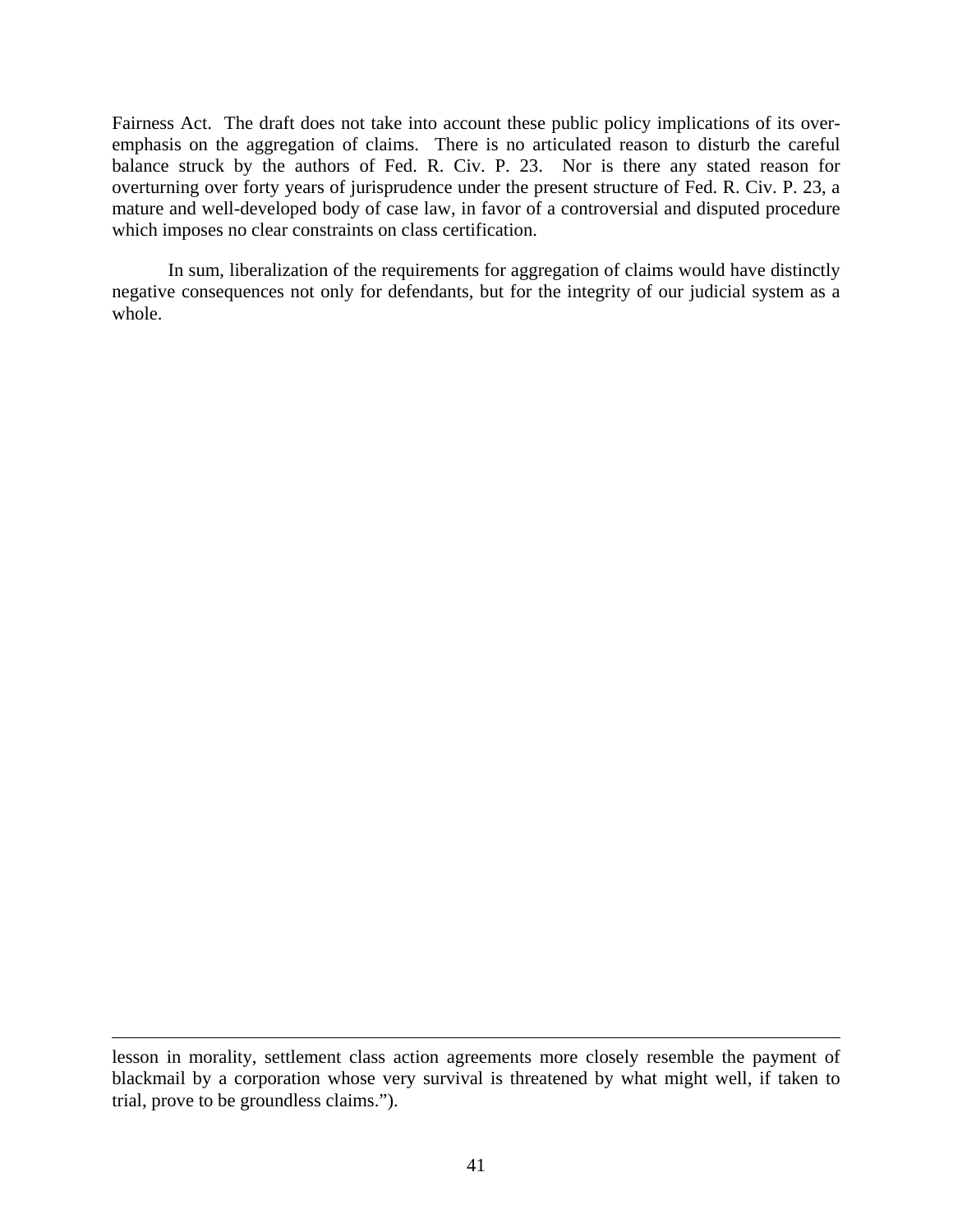## **Chapter 4**

### **The "Perfect Plaintiff" Problem**

### **by Troy M. Yoshino[135](#page-43-0)**

In *Broussard v. Meineke Discount Muffler Shops, Inc.*, the United States Court of Appeals for the Fourth Circuit referred to a district court's de-emphasis of certain class action prerequisites as creating a "perfect plaintiff" problem; an issue that harmed the due process rights of both absent class members and defendants, as well as the integrity of the judicial system generally.[136](#page-43-1)

Although ALI's PRINCIPLES OF THE LAW OF AGGREGATE LITIGATION is a noble effort, in its present draft form it also gives rise to the "perfect plaintiff" problem. This is primarily because the proposal in many sections of Discussion Draft No. 2 is to apply similar treatment to various forms of aggregate litigation. That is, although the Discussion Draft recognizes some distinctions between class actions and other forms of aggregate litigation, $137$  it advocates the disregard of a number of well-established class action prerequisites when it addresses class action issues.

It would be a mistake to treat all forms of aggregate litigation the same. Joinder actions and class actions are very different, for example. Under the Federal Rules of Civil Procedure, joinder of parties is allowed wherever "feasible,"<sup>[138](#page-43-3)</sup> and joinder of claims requires only commonality of limited issues.<sup>[139](#page-43-4)</sup> For a class action to exist, however, several independent requirements must be established: (1) numerosity; (2) commonality of issues; (3) typicality; (4) adequacy of representation; and, in Rule 23(b)(3) class actions, (5) predominance of common issues and answers; and (6) superiority of the class action device. Thus, for example, established authorities such as the federal *Manual for Complex Litigation (Fourth)* give distinct treatment to class actions and other forms of aggregate litigation.

There are good reasons for this distinct treatment. It is a proven fact that joinder principles offer insufficient controls for class actions—and, perhaps most significantly, insufficient protections for absent class members who have no say in how their claims are litigated. As the Mississippi Supreme Court has now repeatedly affirmed, that state's practice of substituting joinder rules for more stringent prerequisites of the type seen in Fed. R. Civ. P. 23

<span id="page-43-0"></span><sup>135</sup> Troy Yoshino is a partner at in the San Francisco office of Carroll, Burdick  $\&$ McDonough LLP.

<span id="page-43-1"></span><sup>136 155</sup> F.3d 331, 344 (4th Cir. 1998).

<span id="page-43-2"></span><sup>&</sup>lt;sup>137</sup> Discussion Draft No. 2  $\S$  1.02 comments a & b, 1.04.

<span id="page-43-3"></span><sup>138</sup> Fed. R. Civ. P. 19.

<span id="page-43-4"></span><sup>139</sup> Fed. R. Civ. P. 20.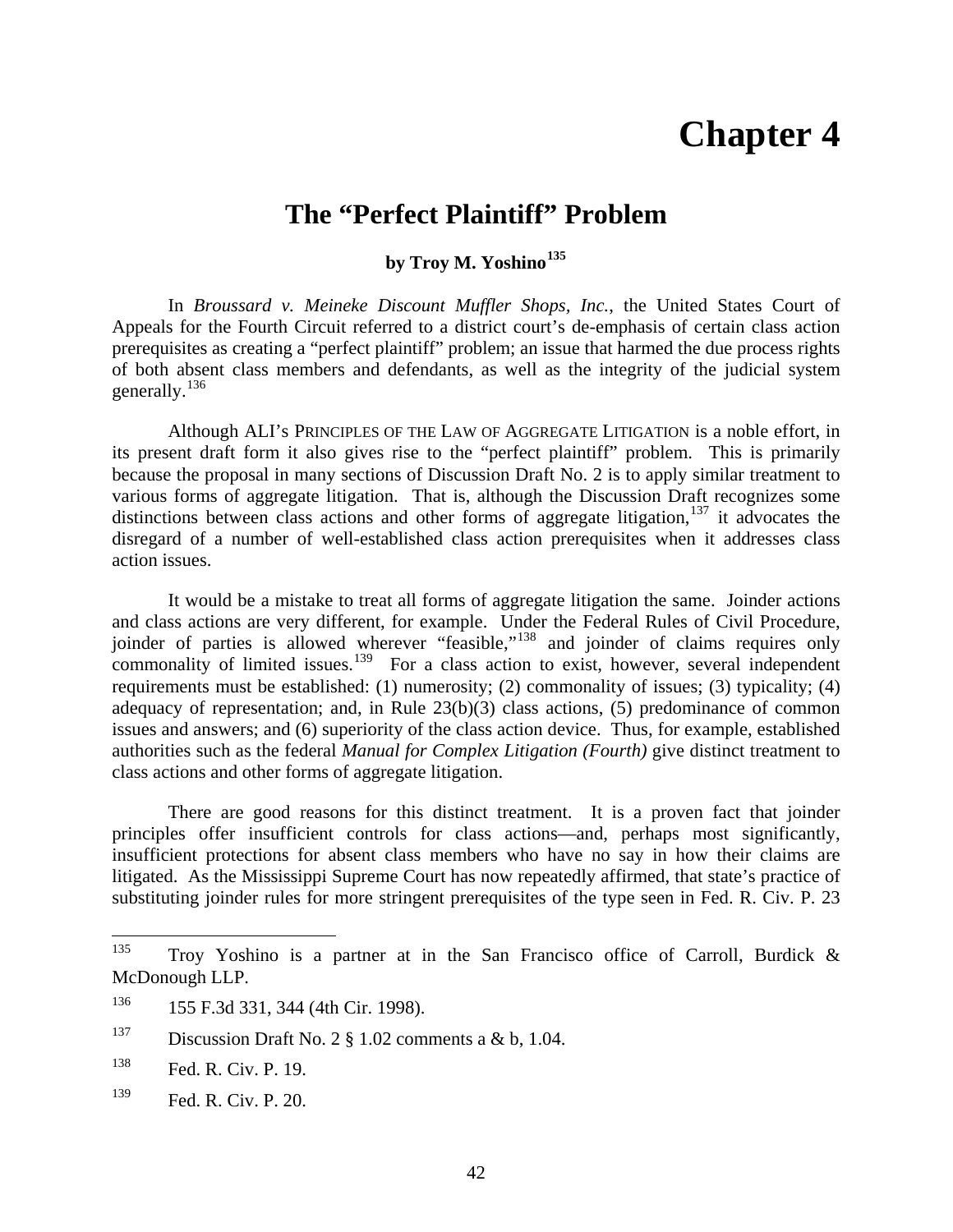has been a miserable failure, often leading directly to the "perfect plaintiff" problem described in *Broussard*. [140](#page-44-0)

Simply stated, without rigorous adherence to the class action requirements of Rule 23, there is a "real risk" that the "perfect plaintiff" problem will occur.<sup>[141](#page-44-1)</sup> Thus, the Discussion Draft should be changed to reinforce the well-established requirements for class action litigation.

### **I. THE "PERFECT PLAINTIFF" PROBLEM, AS DEFINED IN BROUSSARD**

*Broussard* was a putative class action in which ten current owners of Meineke Discount Muffler franchises sought to represent a class of "all persons or entities throughout the United States that were Meineke franchisees operating at any time during or after May of 1986."<sup>142</sup> Plaintiffs alleged a "raft of tort" and contract claims, arising from "Meineke's handling of franchise advertising."<sup>[143](#page-44-3)</sup>

The district court granted class certification as plaintiffs had requested, but the Fourth Circuit reversed. The problem with the lower court's order was that

> plaintiffs enjoyed the practical advantage of being able to litigate not on behalf of themselves but on behalf of a "perfect plaintiff" pieced together for litigation. . . . [C]ourts considering class certification must rigorously apply the requirements of Rule 23 to avoid the real risk, realized here, of a composite case being much stronger than any plaintiff's individual action would be.<sup>[144](#page-44-4)</sup>

The facts of *Broussard* demonstrate that the "perfect plaintiff" problem can arise in three different ways:

- 1. Focusing on common issues, as opposed to also ensuring that those common questions have common answers that can be reached through common proof;
- 2. *De facto* claim shaving, leading to inadequate representation for segments of the class; and

<span id="page-44-4"></span>144 *Id.* at 344-45.

<span id="page-44-0"></span><sup>140</sup> Mississippi has no equivalent to Fed. R. Civ. P. 23 or other class action rule, so it has used joinder rules similar to Fed. R. Civ. P. 20 to achieve a quasi-class action device. The Mississippi Supreme Court has recently observed on more than one occasion that the liberality of general joinder rules often leads to "the 'perfect plaintiff' problem." *Illinois Central R.R. Co. v. Gregory*, 912 So. 2d 829, 835 (Miss. 2005); *Janssen Phramaceutica, Inc. v. Armond*, 866 So. 2d 1092, 1101 (Miss. 2004)

<span id="page-44-1"></span><sup>141</sup> *Broussard*, 155 F.3d at 345.

<span id="page-44-2"></span><sup>142</sup> *Id.* at 334.

<span id="page-44-3"></span><sup>143</sup> *Id.*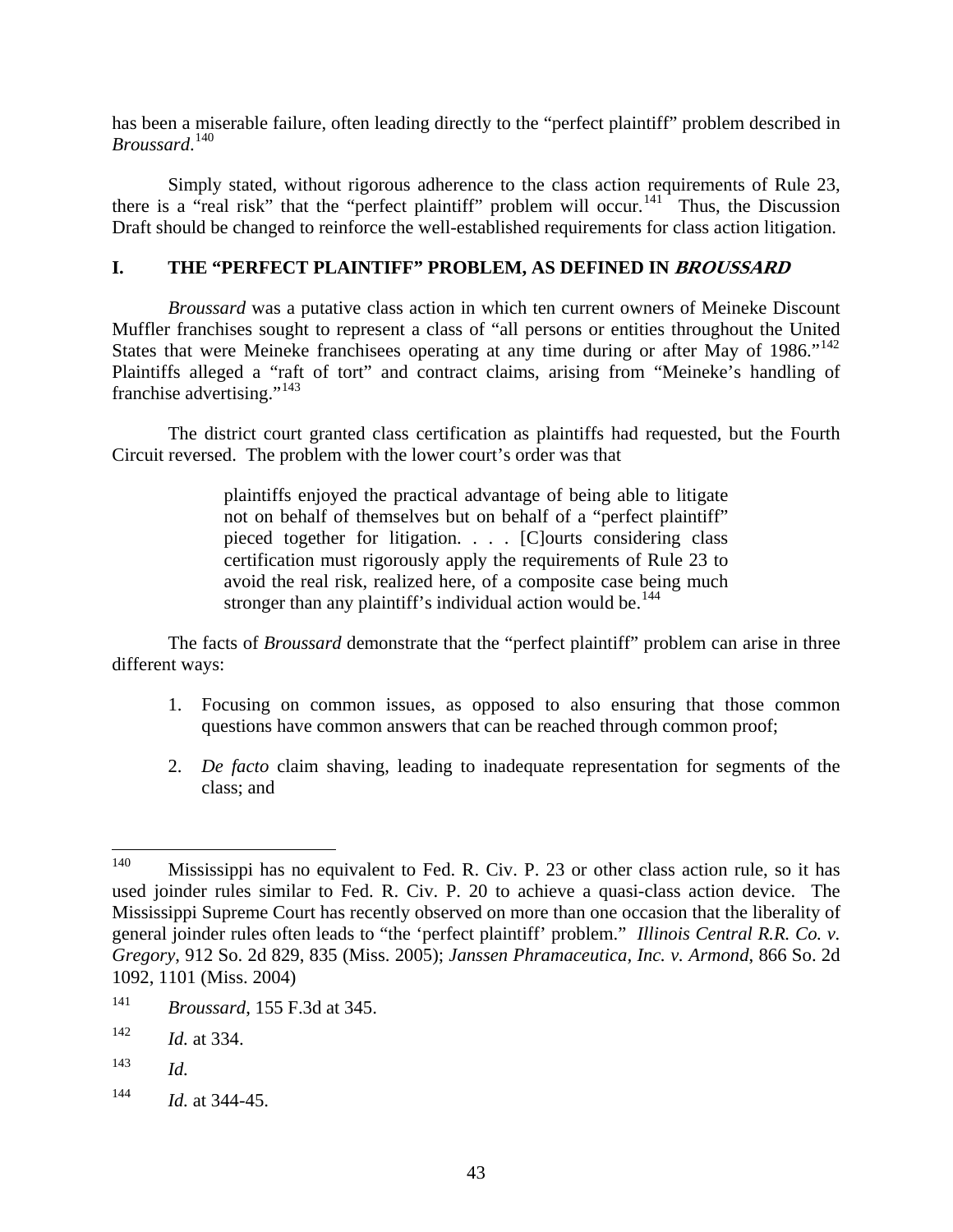3. Isolated issue certification/consideration that diminishes defenses.

As discussed in more detail below, the Discussion Draft invites each of these problems.

### **II. THE DISCUSSION DRAFT GIVES RISE TO THE "PERFECT PLAINTIFF" PROBLEM IN CLASS ACTIONS**

**A. Focusing on Common Questions, as Opposed to Also Ensuring That Those Common Questions Have Common Answers That Can Be Reached Through Common Proof** 

### **1. Strict Enforcement of the "Common Answers Through Common Proof" Requirement Is Necessary to Avoid the "Perfect Plaintiff" Problem**

As a general mater, the Discussion Draft focuses on common questions, disconnected from any requirement that a class action be predicated on the ability to obtain common answers through common proof on a class-wide basis. The Discussion Draft establishes a framework in which common questions are defined as those that "recur across multiple civil claims and are identical, or substantially identical, in the sense of calling for the same legal and factual determinations for their resolution."<sup>[145](#page-45-0)</sup> There is no mention of common answers reached through common proof.

Even more troubling, the Discussion Draft suggests that courts should use a "comparative" analysis to come up with the best way to resolve any common questions that fall into the definition quoted above.<sup>[146](#page-45-1)</sup> That is, the Discussion Draft could be interpreted to allow class actions whenever "efficiency" arguments can be made. The ambiguity in the Discussion Draft could be used as a license to certify class action cases, even where plaintiffs have not proven that due process safeguards and Rule 23 protections can be maintained.<sup>[147](#page-45-2)</sup>

While some of the Discussion Draft's provisions may work in joinder cases, in the class action context, the framework espoused by the Discussion Draft will often lead to the "perfect plaintiff" problem. *Broussard* itself provides an example. In that case, there were numerous commonalities between the putative class members—*e.g.*, they were all franchisees of the defendant, and therefore all had been subject to defendants' policies; they had all signed a Franchise and Trademark Agreement ("FTA"); and they had all been subject to some alleged misrepresentations about franchise advertising. These commonalities gave rise to a number of important common questions, such as: (a) were class members defrauded; and (b) was the FTA breached? If a court believed that a class action was the "best" way to resolve these questions on an aggregate basis, the Discussion Draft's framework would allow for class certification.

<span id="page-45-0"></span><sup>145</sup> See, e.g., Discussion Draft No. 2 § 2.02 & Comment c.

<span id="page-45-1"></span><sup>146</sup> *Id.* § 2.03 & Comment a.

<span id="page-45-2"></span><sup>147</sup> *Cf., e.g.*, *id.* § 1.01 (promoting "efficiency" as an objective, but failing to preserve procedural due process protections, Rule 23-type protections, or other procedural rights).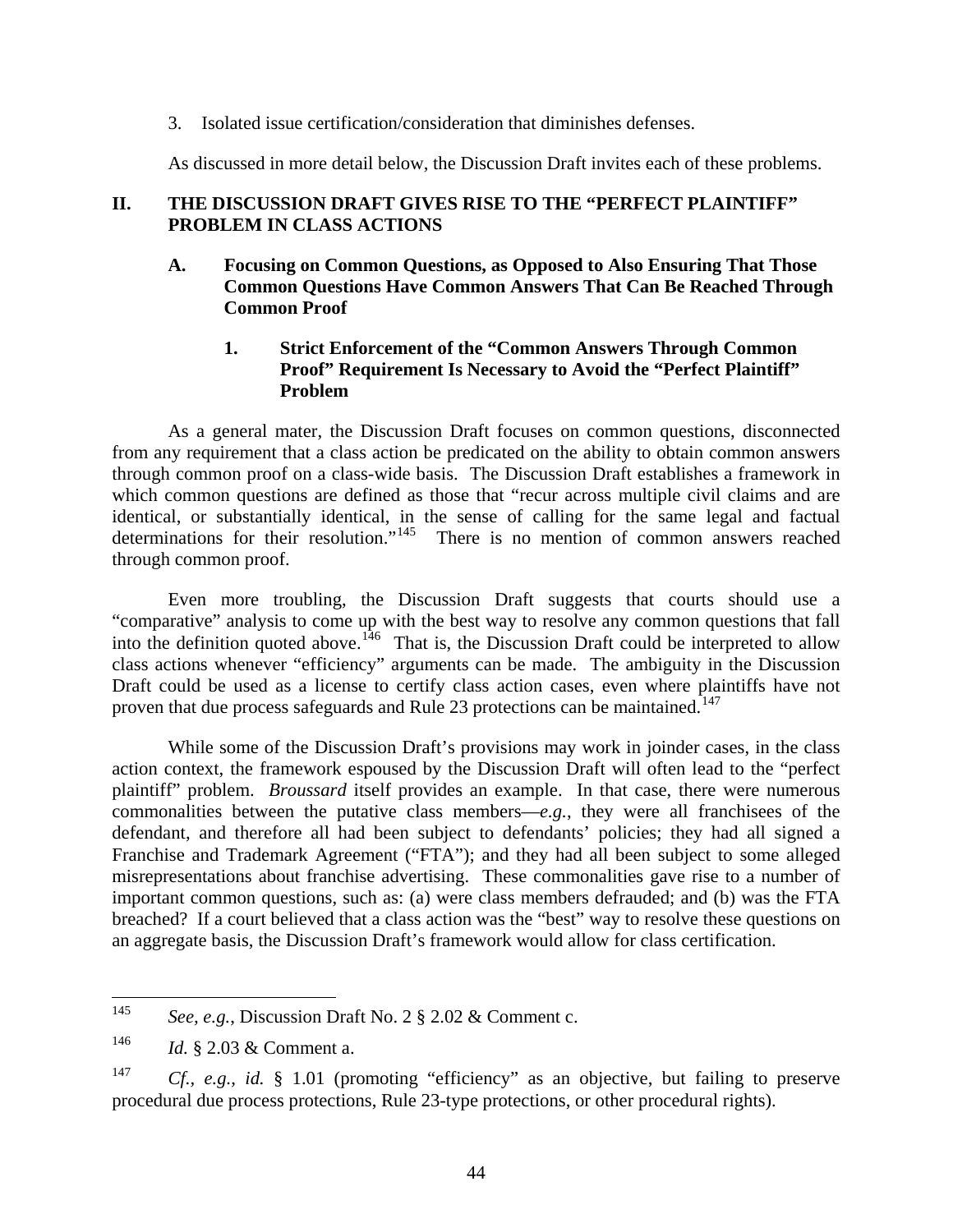In *Broussard*, however, the Fourth Circuit held that class certification was improper. Due process requires more than common questions; it also requires that plaintiffs demonstrate that common questions can be resolved with *common answers proven through common evidence*. [148](#page-46-0) Any lesser standard results in the "perfect plaintiff" problem. In *Broussard*, because the district court ignored the need for common answers proven through common evidence:

> Plaintiffs were allowed to draw on the most dramatic alleged misrepresentations made to Meineke franchisees . . . . And plaintiffs were allowed to stitch together the strongest contract case based on language from various  $\widetilde{\text{FT}}$ As . . . .<sup>[149](#page-46-1)</sup>

The objective set forth in section 2.03(a) of the Discussion Draft—urging resolution of common questions by the "best" method of aggregate litigation—is particularly dangerous because such ambiguities in the Discussion Draft could be construed as a directive to come up with the most "efficient" way to resolve common issues, regardless of due process requirements or other well-established class actions prerequisites.

Even where common questions are present, class action litigation is sometimes precluded by due process and other protections, as common questions alone are not enough to protect the interests of absent class members and defendants. To provide an example: in *Sikes v. Teleline, Inc.*, the district court assumed that each plaintiff who played a fraudulent telephone game by dialing a 900 number was "injured."<sup>[150](#page-46-2)</sup> Despite the common fraudulent practice, however, the Eleventh Circuit held that no class could be certified because some class members might have received a refund or credit, or otherwise refused to pay the fraudulent charges.<sup>[151](#page-46-3)</sup> The Court of Appeals held that, to avoid the perfect plaintiff problem described by *Broussard*, absent class members must offer individualized proof of injury (*e.g.*, their telephone bills). The common practice was *not* enough to allow for creative resolution of the class claims on an aggregate basis.

In *Sikes*, the Eleventh Circuit held that "presumptions" employed by the lower court could **not** be used as to "shortcut" the class action requirement for common answers reached through common proof.[152](#page-46-4) *Thorn v. Jefferson-Pilot Life Ins. Co.* is similar.[153](#page-46-5) In that case, the federal court of appeals recognized the existence of common questions and the possibility that

<span id="page-46-0"></span><sup>148</sup> 148 *See, e.g.*, *Thorn v. Jefferson-Pilot Life Ins. Co.*, 445 F.3d 311, 327 (4th Cir. 2006) (although it was theoretically possible for common questions presented in the case to have common answers proven through common evidence, plaintiffs were required to demonstrate that such circumstances actually existed).

<span id="page-46-1"></span><sup>&</sup>lt;sup>149</sup> 155 F.3d at 344.

<span id="page-46-2"></span><sup>150 281</sup> F.3d 1350, 1365 (11th Cir. 2002).

<span id="page-46-3"></span> $151$  *Id.* 

<span id="page-46-4"></span><sup>152</sup> *Id.* at 1365-66.

<span id="page-46-5"></span><sup>153 445</sup> F.3d 311 (4th Cir. 2006).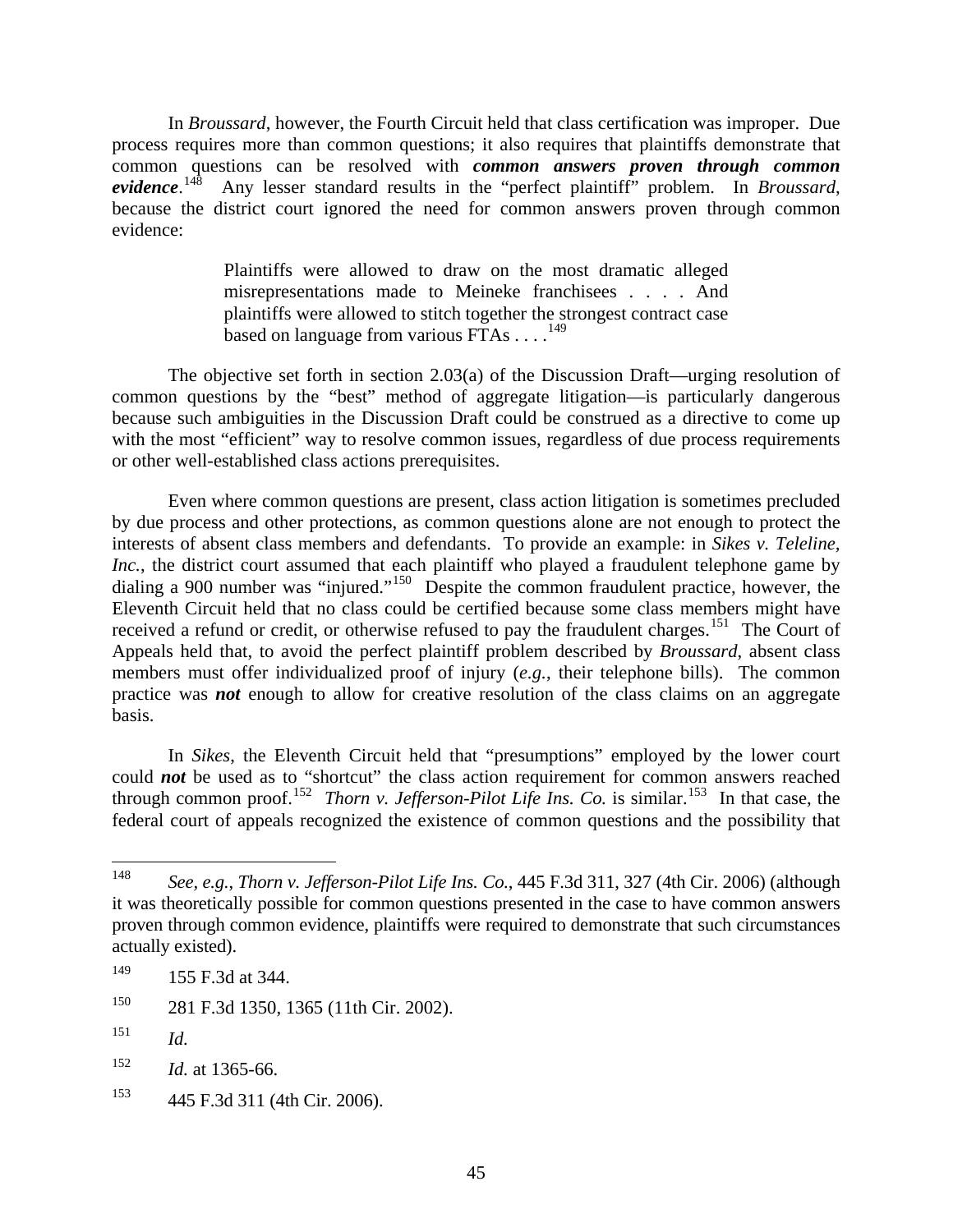such questions might theoretically have common answers reached through common proof. But the court would *not* presume that what was theoretically possible would actually occur. To avoid the "perfect plaintiff" problem discussed in Broussard, the court required plaintiffs to actually prove the existence of common answers that could be reached through common proof.<sup>[154](#page-47-0)</sup>

Under the Discussion Draft's framework, where focus on common answers through common proof is disavowed, the ruling on the class certification motions in *Sikes* and *Jefferson-Pilot* might have been markedly different—and, of course, contrary to the statutory and constitutional requirements for class actions that have been established in numerous cases.<sup>[155](#page-47-1)</sup>

### **2. Statistical Evidence Gives Rise to the "Perfect Plaintiff" Problem Because It Is Not Common Proof.**

The "perfect plaintiff" problem inherent in the Discussion Draft's disregard of the "common answers through common proof" requirement are exemplified by its ambiguous endorsement of statistical evidence as "common proof" meeting class certification requirements on liability issues and/or complex damage issues.<sup>[156](#page-47-2)</sup> The current draft of the Discussion Draft would allow the use of statistical evidence if it "facilitate[s] . . . efficient handling [of a common question] on an aggregate basis."<sup>[157](#page-47-3)</sup>

When statistics are used in class action cases, they often set up a particularly invidious "perfect plaintiff" problem. The Discussion Draft's commentary could open the floodgates to significant due process violations because statistical evidence is almost always more "efficient," as it provides a way of estimating answers without analyzing each piece of evidence. For this same reason, however, statistics cannot be a proper basis for class certification. At their very best, statistical studies indicate that many—but not all—class members fall within a certain group. As the Fifth Circuit has observed:

> It is evident that these statistical estimates deal only with general causation for [statistical studies] do not speak to a probability of causation in any one case; the estimate of relative risk is a property of the studied population, not of an individual's case. This type of

<span id="page-47-2"></span>156 *Cf., e.g.*, Discussion Draft No. 2 § 2.02, Comment d; *id.* § 2.04, Comment c.

<span id="page-47-3"></span>157 Discussion Draft No. 2 § 2.02, Comment e.

<span id="page-47-0"></span><sup>154</sup> *Id.* at 327.

<span id="page-47-1"></span><sup>155</sup> *See also, e.g.*, *Rollins, Inc. v. Butland*, --- So. 2d ---, 2006 WL 3686484, at \*9 (Fla. Ct. App. Dec. 15, 2006) ("perfect plaintiff" problem arises if plaintiffs are allowed to proceed with class action simply by showing allegedly unlawful practice because defendants "will be unable to defend again individual claims where there may be liability); *Lott v. Westinghouse Savannah River Co.*, 200 F.R.D. 539, 564 (D.S.C. 2000) (despite common practice of discrimination, class could not be certified because putative class members were subject to different programs; the district court held that any other ruling would lead to a "perfect plaintiff" problem, as it would cause the jury to assume that every plaintiff had been subjected to every discriminatory policy that had been implemented in the different programs).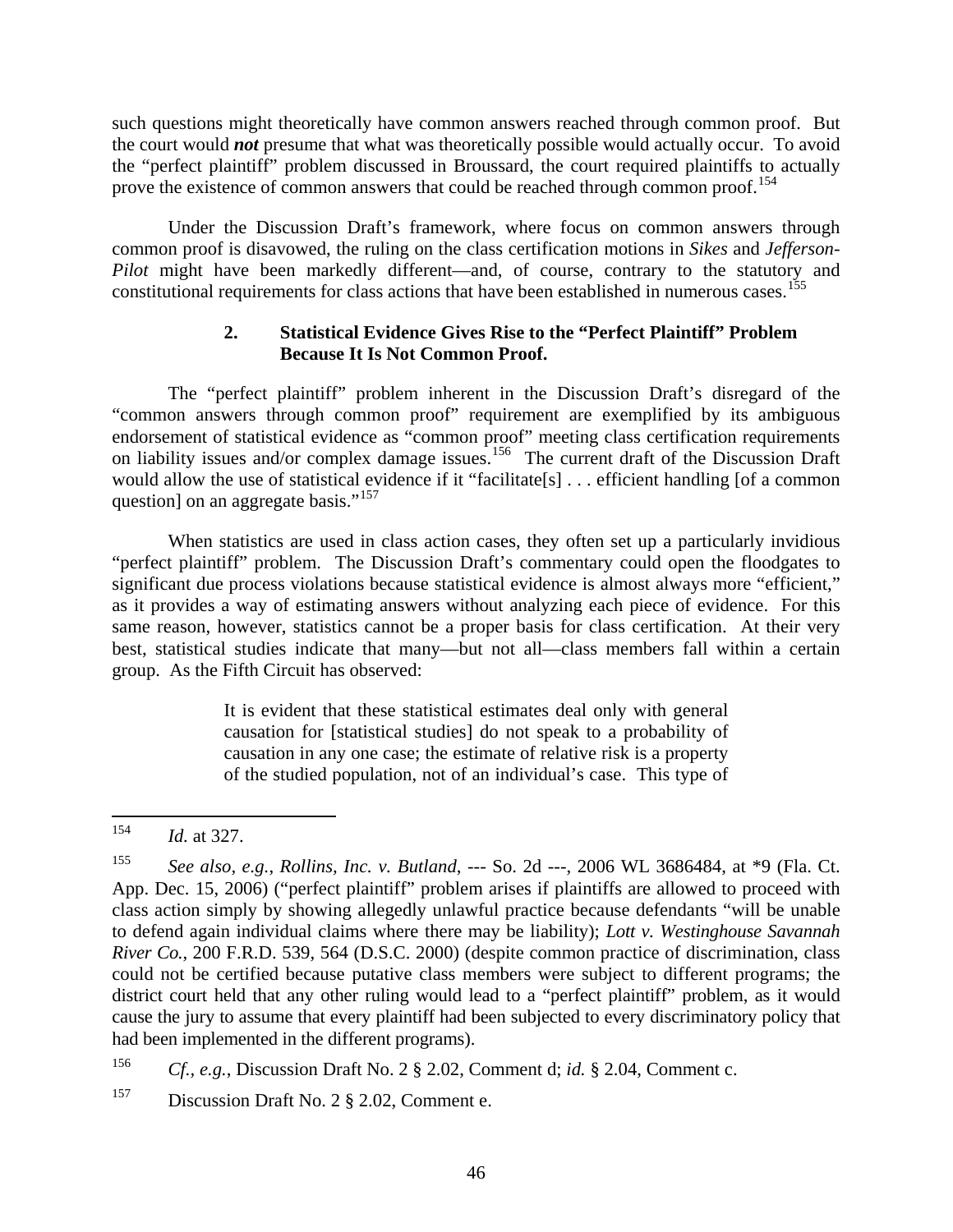procedure does not allow proof that a particular defendant's asbestos "really" caused a particular plaintiff's disease; the only "fact" that can be proved is that in most cases, the defendant's asbestos would have been the cause.<sup>[158](#page-48-0)</sup>

Bluntly stated, "determining causation as well as damages by inferential statistics instead of individualized proof raises more than 'serious questions' of due process."[159](#page-48-1) Among other things, statistical studies obviate a defendant's right to offer proof of individualized defenses and result in a situation where "there will inevitably be individual class members whose recovery will be greater or lesser than it would have been if [their claims] were tried alone."<sup>[160](#page-48-2)</sup> Statistics often confuse the search for the truth because they substitute estimates for factual evidence and the truth regarding specific, individual claims. Stated in the words of Broussard, using an average or some other statistical composite allows plaintiffs "to strike [defendants] with selective allegations" and creates a "fictional composite" that masks "the disparate individuals behind the composite creation," thereby giving rise to the "perfect plaintiff" problem.<sup>[161](#page-48-3)</sup>

Statistical evidence and other tools that some may view as authorized by the Discussion Draft's aspiration for efficiency are at the heart of the "perfect plaintiff" problem. Discussion Draft's goal, while laudable in some senses, cannot become a basis to shortcut the fundamental principle that each plaintiff must prove his or her claim: "Even in the context of a class action, individual causation and individual damages must still be proved individually."<sup>162</sup> Courts have *rejected* the notion that "so long as [plaintiff's] mode of proof enables the jury to decide the total liability of defendants with reasonable accuracy, the loss of one-to-one engagement infringes no right of defendants."<sup>[163](#page-48-5)</sup>

A defendant has a due process right to "an opportunity to present every available defense," including individualized defenses such as comparative fault and reliance.<sup>[164](#page-48-6)</sup> The Discussion Draft should make these fundamental principles of due process clear. Class actions

<span id="page-48-0"></span>158 158 *In re Fibreboard Corp.*, 893 F.2d 706, 712 (5th Cir. 1990).

<span id="page-48-1"></span>159 *Presbyterian Church of Sudan v. Talisman Energy, Inc*., 226 F.R.D. 456, 473 (S.D.N.Y. 2005).

<span id="page-48-2"></span>160 *Fibreboard*, 893 F.2d at 709.

<span id="page-48-3"></span>161 155 F.3d at 345; *see, e.g.*, *Wagner v. Taylor*, 836 F.2d 578 (D.C. Cir. 1987) (statistics cannot be used where they "furnish[] merely a fragmentary picture which makes it difficult to comprehend the situation facing [each of the individual] members of [plaintiff's] proposed class").

<span id="page-48-4"></span>162 *Cimino v. Raymark Indus., Inc.*, 151 F.3d 297, 319 (5th Cir. 1998) (rejecting judgments based upon statistical extrapolations because causation issues must be resolved individually in toxic tort class action); *Talisman Energy*, 226 F.R.D. at 473.

<span id="page-48-5"></span>163 *Fibreboard*, 893 F.3d at 709.

<span id="page-48-6"></span>164 *Phillip Morris v. Williams*, \_\_\_ U.S. \_\_\_, 127 S. Ct. 1057, 1063 (2007). *Williams* was a punitive damages case, but the due process precedent the Court relied upon, *Lindsey v. Normet*, 405 U.S. 56, 66 (1972), establishes that this right is in no way limited to that context.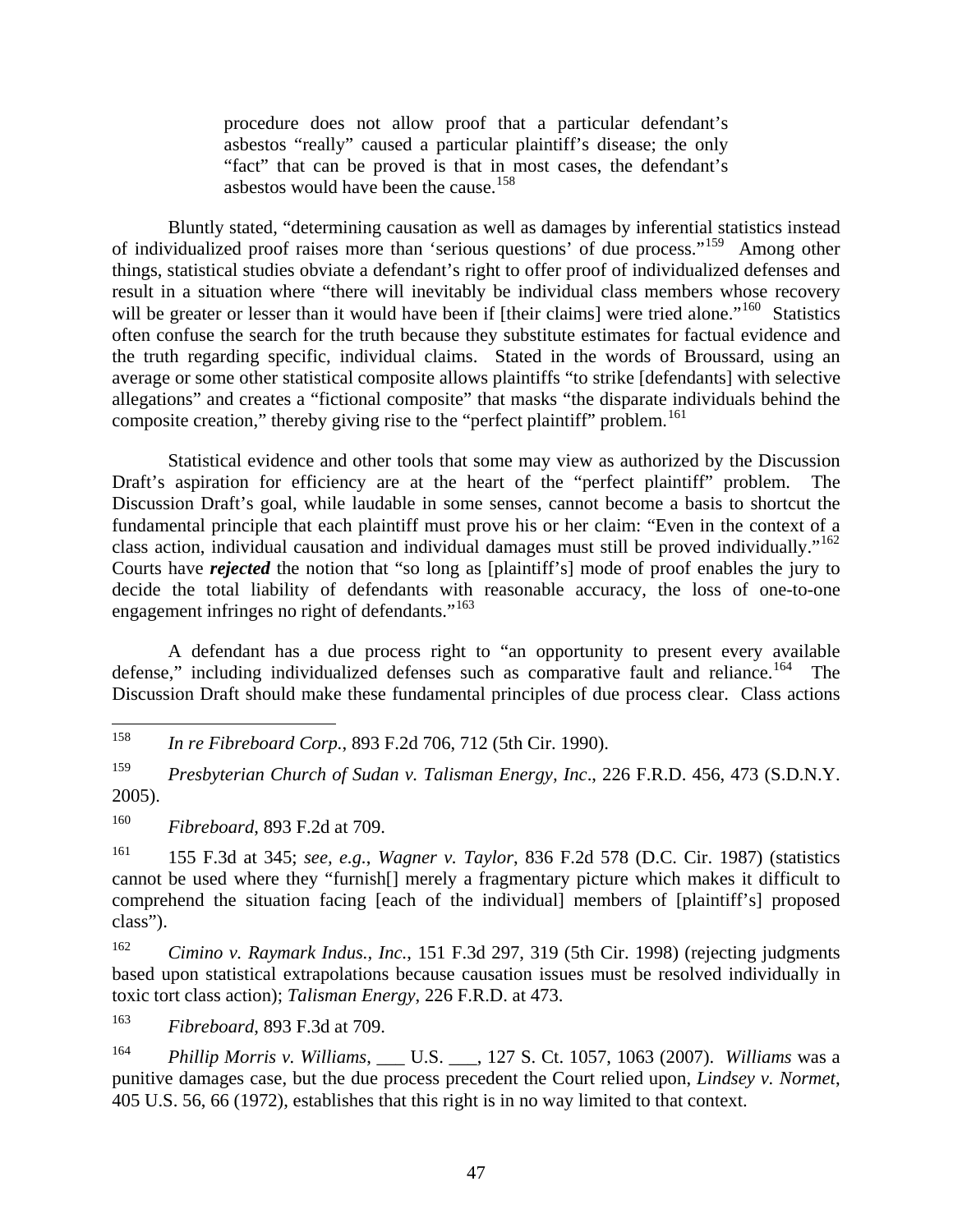can never be used to circumvent the rule requiring substantive proof—not merely a statistical estimation—of each plaintiff's claim. As numerous courts have held, class actions do "not create new substantive rights" or alter "substantive prerequisites to recovery under a given tort."<sup>165</sup> "Class actions are provided only as a *means* to enforce substantive law. Altering the substantive law to accommodate procedure [or aspirations of efficiency] would be to confuse the means with the ends—to sacrifice the goal for the going."[166](#page-49-1) The Discussion Draft contradicts established due process principles to the extent it implies that statistical evidence, presumptions, or other shortcuts could be used as a substitute for common proof where a class action is the most "efficient" way—or even "the only realistic way"—of adjudicating claims on an aggregate basis. $167$ 

### **B. De Facto Claim Shaving Leads to Inadequate Representation for Segments of the Class**

Although the "perfect plaintiff" problem is often perceived as a defense issue (since it short circuits due process protections in the class certification process),  $168$  many absent class members are also harmed by the "perfect plaintiff" problem—sacrificed in pursuit of larger attorneys' fee awards and headline-grabbing verdicts. Through the process of *de facto* claim shaving, stronger claims belonging to certain class members are de-emphasized, in favor of weaker claims that appear to be more uniform across the entire "perfect plaintiff" class and thus easier to certify for class treatment.

To take an example from *Broussard* again, that case involved several different categories of persons within the improperly certified class: former Meineke franchisees; current Meineke franchisees; and Meineke franchisees who had signed up for an Enhanced Dealer Program ("EDP"), which precluded damage claims but did not disallow certain restitutionary remedies.<sup>[169](#page-49-4)</sup>

In constructing their "perfect plaintiff," class counsel pursued a damages remedy that disregarded the concerns of both (1) the current franchisees, who had an interest in "Meineke's continued viability [that] tempered their zeal for damages"; and (2) the EDP franchisees, who

<span id="page-49-0"></span><sup>165</sup> 165 *Blaz v. Belfer*, 368 F.3d 501, 504 (5th Cir. 2004); *Ortiz v. Fibreboard Corp.*, 527 U.S. 815, 845 (1999) (class action device "shall not abridge, enlarge, or modify any substantive right"); *Amchem Prods., Inc. v. Windsor*, 521 U.S. 591, 613 (1997); *Broussard*, 155 F.3d at 345.

<span id="page-49-1"></span><sup>166</sup> *Washington Mut. Bank v. Superior Ct.*, 15 P.3d 1071, 1080 (Cal. 2001) (emphasis in original) (quoting *City of San Jose v. Superior Ct.*, 525 P.2d 701 (Cal. 1974)).

<span id="page-49-2"></span><sup>167</sup> *Fibreboard*, 893 F.2d at 712.

<span id="page-49-3"></span><sup>168</sup> *See, e.g.*, *Waste Mgmt. Holdings v. Mowbray*, 208 F.3d 288, 296 & n.4 (1st Cir. 2000) (criticizing *Broussard*, but focusing only on predominance issues and failing to recognize that "perfect plaintiff" problem is also driven by concerns about the adequacy of representation provided to absent class members).

<span id="page-49-4"></span><sup>169</sup> *Broussard*, 155 F.3d at 338.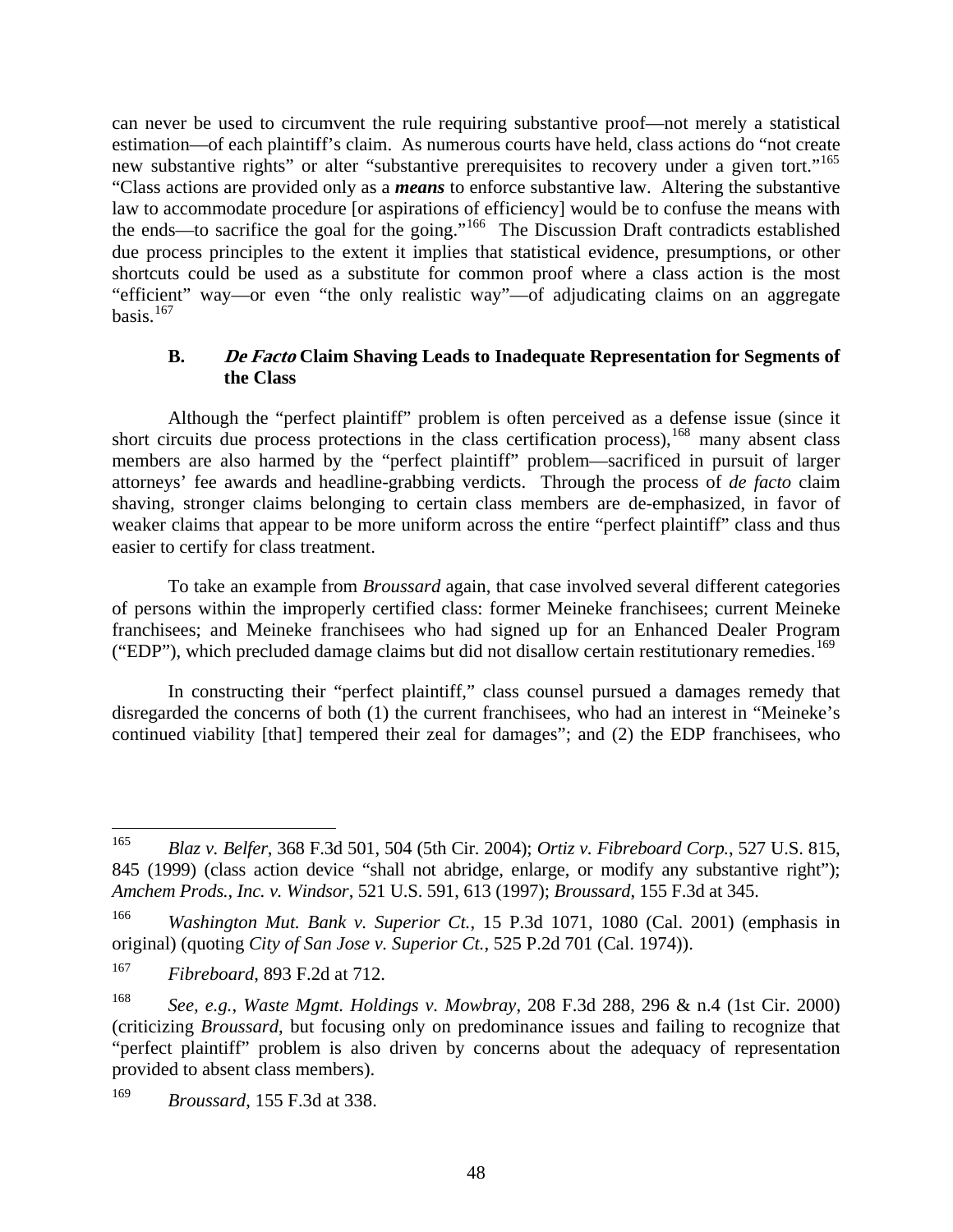could not obtain the damages remedy.<sup>[170](#page-50-0)</sup> Thus, many of the absent class members were harmed by class counsel's "perfect plaintiff" strategy.

In a "perfect plaintiff" situation, plaintiffs' counsel is allowed to obfuscate differences between putative class members. *De facto* claim shaving is a particular problem in "perfect plaintiff" cases because the obfuscation tactic is most common where individualized affirmative defenses exist. For example, in a case where some class members are subject to a contributory negligence defense, strict liability claims might be emphasized—even if those claims would be more difficult to prove and have a lesser probability of success, and even if some absent class members would (factually speaking) *not* be subject to the contributory negligence defense.

Thus, on numerous occasions, the Seventh Circuit "has indicated that the presence of even an arguable defense peculiar to the named plaintiff of a small subset of the plaintiff class may destroy the required typicality of the class as well as bring into question the adequacy of the named plaintiff's representation."<sup>[171](#page-50-1)</sup> Many other examples abound.<sup>[172](#page-50-2)</sup> In *Talley v. Arinc*, Inc.,<sup>[173](#page-50-3)</sup> for example, plaintiffs argued for a class action by claiming a common practice and policy of employment discrimination. The court rejected class certification, however, because it recognized that putative class members were often claiming rights to the same position, or otherwise claiming discrimination when other putative class members were favored over them.<sup>[174](#page-50-4)</sup> Stated another way, for some class members to win, other class members would have to lose. A "perfect plaintiff" certification would obfuscate this fact, and thus obviate the due process rights of many absent class members.

The Discussion Draft itself recognizes that class actions are fundamentally different than other forms of aggregate litigation, but is problematic because it buys into the theoretical ideal that class counsel are "agents" of absent class members and always act consistent with their interests.<sup>[175](#page-50-5)</sup> In the real world, however, claim shaving is a real problem that arises because absent class members have very limited control over the litigation that is adjudicating their rights. Because of this limited control, greater protections for absent class members are needed in the next draft of the PRINCIPLES OF THE LAW OF AGGREGATE LITIGATION.

<span id="page-50-0"></span><sup>170</sup> *Id.* at 338-39.

<span id="page-50-1"></span><sup>171</sup> *J.H. Cohn & Co.*, 628 F.2d 994, 999 (7th Cir. 1980) (citing *Koos v. First Nat'l Bank of Peoria*, 496 F.2d 1162, 1164-65 (7th Cir. 1974)).

<span id="page-50-2"></span>See also, e.g., Gilpin v. American Fed'n of State, Cty., and Municipal Employees AFL-*CIO*, 875 F.2d 1310, 1313 (7th Cir. 1989) (class action improper where claim pressed was "consistent with—and only with—the aims" of certain absent class members); *City of San Jose*, 525 P.2d at 712-13 (class action improper where certain types of nuisance damages were not pled to make stronger case for class action treatment).

<span id="page-50-3"></span><sup>173 222</sup> F.R.D. 260 (D. Md. 2004).

<span id="page-50-4"></span> $174$  *Id.* at 269-70.

<span id="page-50-5"></span><sup>175</sup> Discussion Draft No. 2 § 1.02 & Reporters' Notes; *see also, e.g.*, *id.* § 1.01, Reporters' Notes, Comment c (suggesting that absent class members should not have "party" status for any purpose).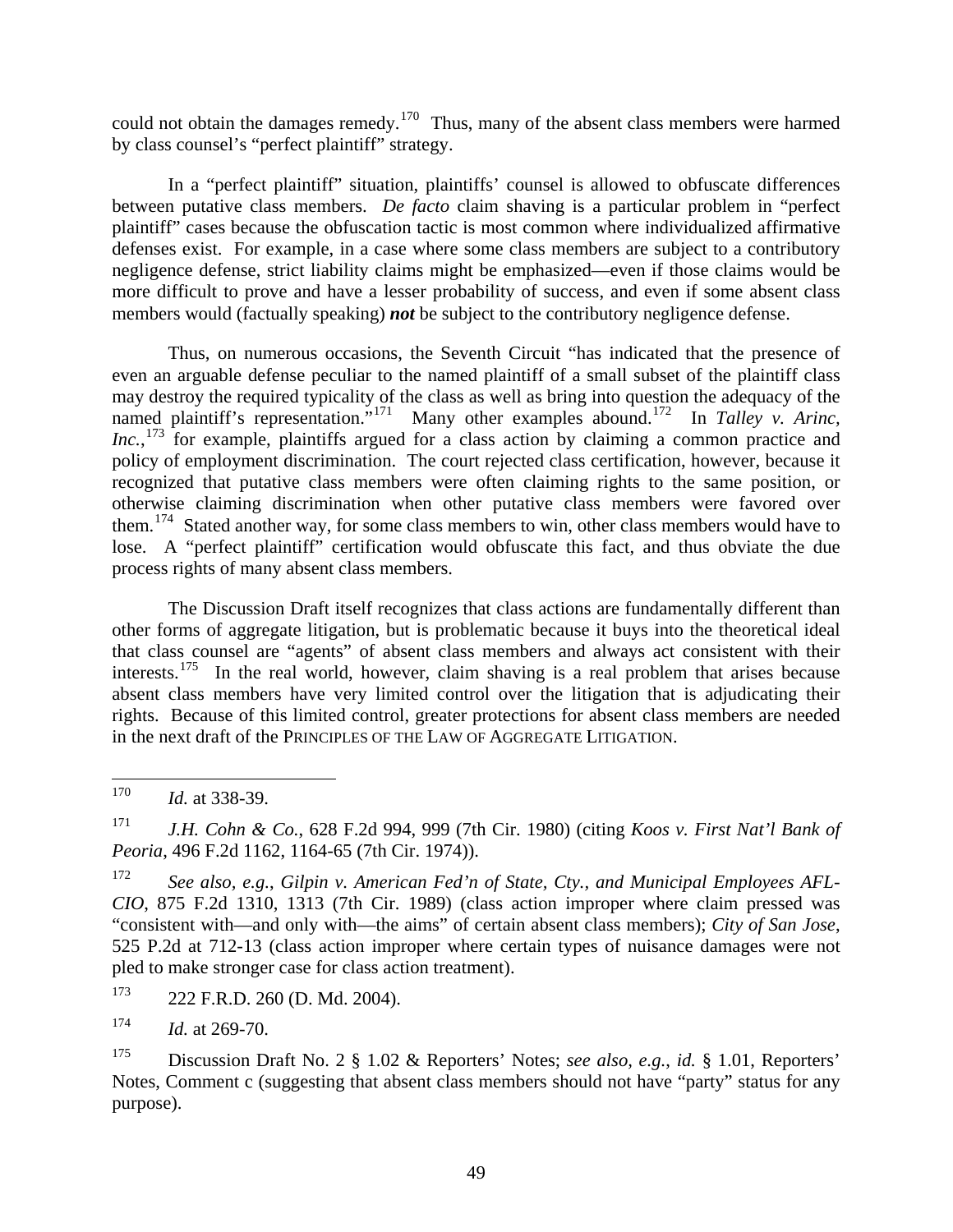#### **C. Isolated Issue Certification/Consideration That Diminishes Defenses**

As *Broussard* indicates, the "perfect plaintiff" problem is also particularly acute in the situation where isolated issues are adjudicated on an aggregate basis.<sup>[176](#page-51-0)</sup> In many cases, isolated consideration of a particular issue results in the disregard of individualized defenses or issues. This manifestation of the "perfect plaintiff" problem is discussed in more detail in Chapter 3.

### **III. CONCLUSION**

In the words of *Broussard*, "courts considering class certification must rigorously apply the requirements of Rule 23 to avoid the real risk . . . of a composite case being much stronger than any plaintiff's individual action would be."<sup>[177](#page-51-1)</sup> To the extent, the Discussion Draft advocates anything less (or different) than rigorous application of Rule 23's requirements, it creates a substantial danger that the "perfect plaintiff" problem will arise in class action cases and fails to provide adequate protections for constitutional rights.

While ALI's aspiration to promote efficient resolution of aggregate litigation is generally laudable, efficiency can never be prioritized over justice, due process, and "the particular interests of the person whose possessions are" at issue in a lawsuit—*i.e.*, defendants and absent class members (who suffer through claim preclusion) in the class action context.<sup>[178](#page-51-2)</sup> As the U.S. Supreme Court has repeatedly observed: "due process is not intended to promote efficiency or accommodate all possible interests . . . . [T]he Constitution recognizes higher values than speed and efficiency."<sup>[179](#page-51-3)</sup>

Because use of "perfect plaintiff" certification harms absent class members, defendants, and the judicial system itself, the Discussion Draft should be changed to advocate rigorous adherence to requirements along the lines of those contained in Rule 23 of the Federal Rules of Civil Procedure and the United States Constitution.

<span id="page-51-0"></span><sup>176</sup> 176 155 F.3d at 344.

<span id="page-51-1"></span><sup>177</sup> *Id.* at 345.

<span id="page-51-2"></span><sup>178</sup> *Fuentes v. Shevin*, 407 U.S. 67, 91 n.22 (1972).

<span id="page-51-3"></span><sup>179</sup> *Id.*; *see, e.g.*, *United States v. Ross*, 456 U.S. 798, 842 n.13 (1982) ("Of course, efficiency and promptness can never be substituted for due process and adherence to the Constitution.") (Marshall, J., dissenting).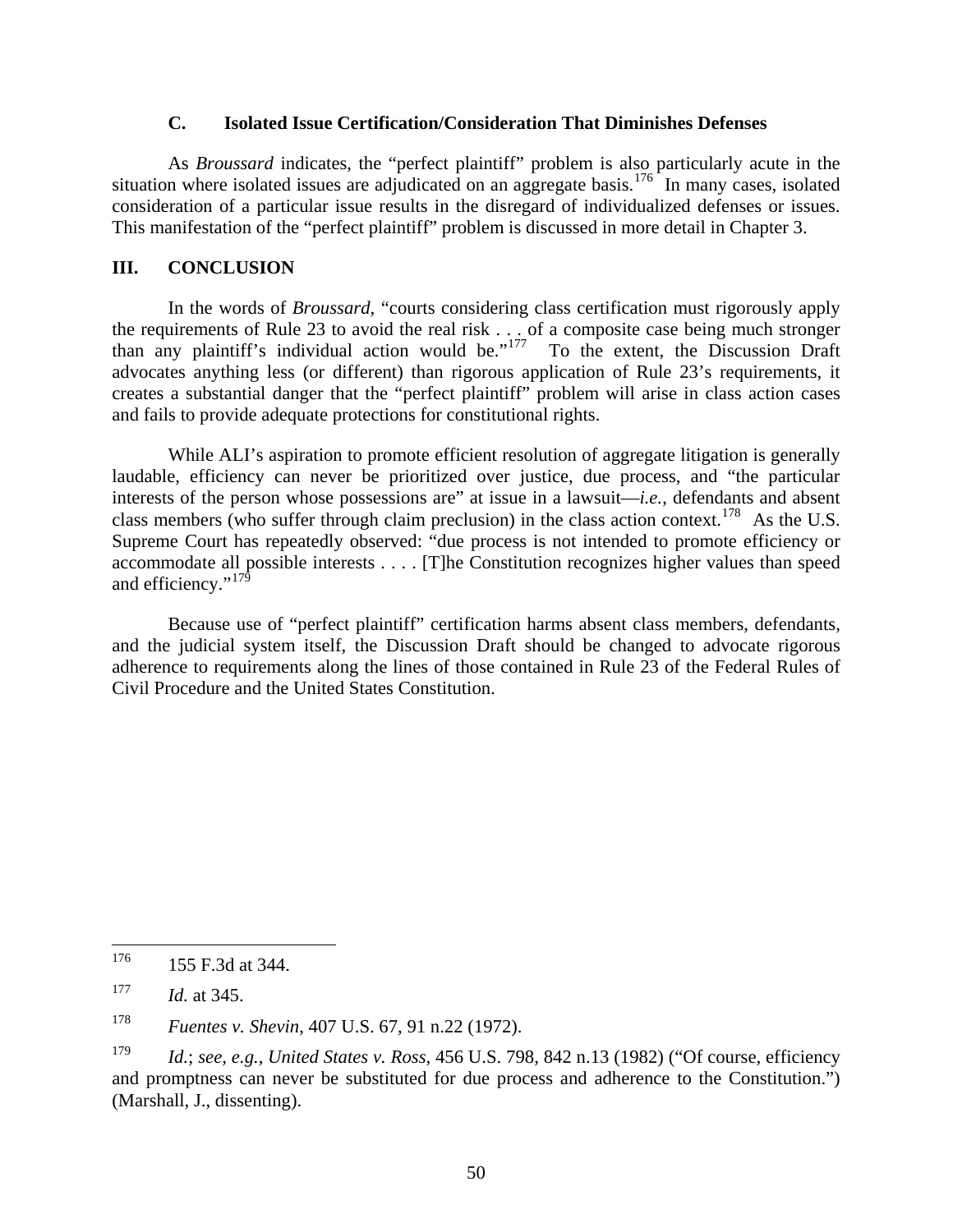# **Chapter 5**

### **Reexamination Under the Seventh Amendment**

### **by Roswell Page III[180](#page-52-0)**

Section § 2.11 of Discussion Draft No. 2 is founded upon Reporters' Notes which reject the treatment of the Reexamination Clause of the Seventh Amendment by courts in two prominent cases, *In re Rhone-Poulenc* and *Castano*. The Reporters' Notes accept the premise that either the Reexamination Clause prohibits only the use of a subsequent jury on appeal, a limitation of no surviving practical significance, or that the clause is so meaningless that the Supreme Court may resolve the dispute on pragmatic utilitarian grounds in favor of aggregation of claims. The authorities cited in the Reporters' Notes provide thin support for these propositions while resort to a wider review of the available evidence reveals that the reporters are mistaken.

### **I. THE TEXT OF THE SEVENTH AMENDMENT**

The Seventh Amendment provides:

In suits at common law, where the value in controversy shall exceed twenty dollars, the right of trial by jury shall be preserved, and no fact tried by jury shall be otherwise reexamined in any court of the United States, than according to the rules of the common law.

Because the Reporters' Notes are premised upon rejection of the relevant holdings of *In re Rhone-Poulenc Rorer, Inc.*, 51 F.3d 1293, 1303 (7th Cir. 1995), and *Castano v. American Tobacco Co.*, 84 F.3d 734, 757 (5th Cir. 1996), it would be appropriate to enquire first how the text of the Seventh Amendment relates to the issue presented in those cases. In both cases, the trial court had approved a class action plan calling for one jury to determine some, but not all, facts necessary for a finding of liability, while subsequent juries would determine how the conduct considered by the first jury, if resolved against the defendant, should interact with other evidence in arriving at a final determination of liability, and, if appropriate, damages. Although follow-on juries would presumably be instructed to honor the determination of the initial jury, a resolution of comparative negligence by subsequent juries as envisioned by the trial court in *Rhone-Poulenc* and *Castano* would necessarily have required a reevaluation of the original evidence, with a reweighing of it in light of information not available to the first jury. In this circumstance, while it might be maintained that the verdict of the first jury remained in full force and effect in some formal sense, that could not be so in actual practice. Because to reexamine simply means a reexamination, and a reexamination is merely a second or new examination,

<span id="page-52-0"></span><sup>180</sup> Roswell Page III is a partner in the Richmond, Virginia office of McGuire Woods.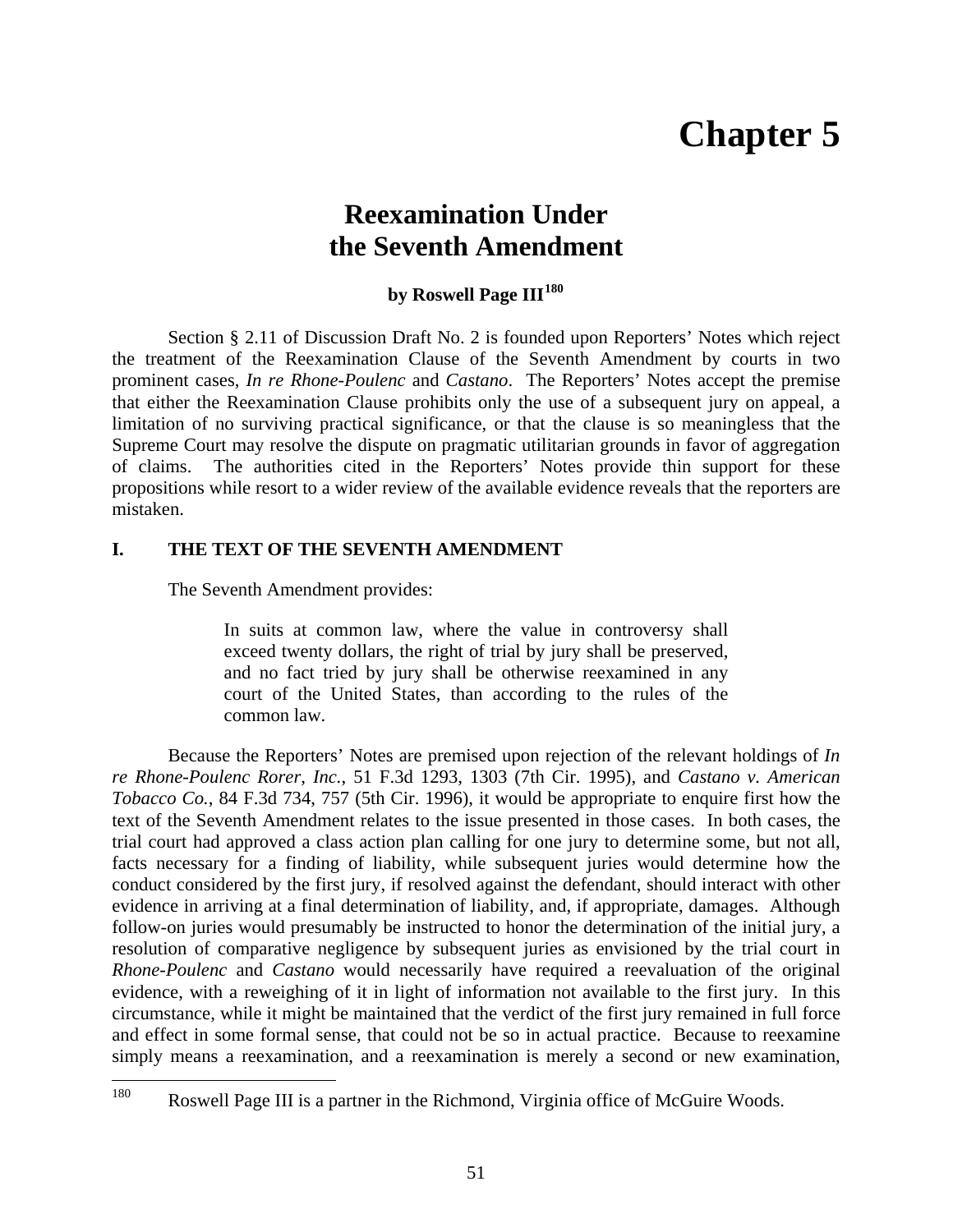Webster's Third New International Dictionary at 1907 (Merriam-Webster, Inc., Springfield, Mass. 1981), plans of aggregation involving multiple juries would contravene the literal text of the Reexamination Clause.

#### **II. PRECEDENT**

Recent circuit court precedent also fails to support the bold assertions of the Discussion Draft. The Reporters' Notes do not adequately describe the extent to which existing precedent under Rule 23 is contrary to the proposed position that reexamination prohibited by the Seventh Amendment can occur only on appeal. The Reporters' criticism of *Rhone-Poulenc* and *Castano* does not alter the fact that those cases represent the law of the circuit in two instances. Wright and Miller, Federal Practice and Procedure § 2390 (2d ed. 1999) (recognizing that several courts have found that it is a violation to submit the same issue to two juries) (citing, *inter alia*, *Castano* and *Rhone-Poulenc*).

Furthermore, no circuit has held that bifurcation of liability issues in class action litigation with proceedings before different juries would fail to even implicate the Seventh Amendment. Instead, the opposite proposition has been recognized. *See*, *e.g.*, *In re Simon II Litigation*, 407 F.3d 125, 140 (2d Cir. 2005) (unnecessary to reach Seventh Amendment argument in bifurcated class action); *Cooper v. Southern Co.*, 390 F.3d 695, 722 (11th Cir. 2004) ("Finally, as the district court noted, since the plaintiffs demanded a jury trial in this case, the parties were entitled under the *Seventh Amendment* to have all matters at law determined by a single jury before having decisions concerning equitable relief made before the trial court."); *Olden v. La Farge Corp.*, 383 F.3d 495, 509 n.6 (6th Cir. 2001), ("The defendant is concerned that bifurcation 'may deprive [it] of its Seventh Amendment right to jury trial.'…Indeed it might.") (*citing Rhone-Poulenc)*; *Bacon v. Honda of America Mfg., Inc.*, 370 F.3d 565, 569 (6th Cir. 2004) (denial of class certification which was based in part upon Seventh Amendment concerns upheld without separate discussion of that issue.); *Blyden v. Mancuso*, 186 F.3d 252, 271 (2d Cir. 1999) (bifurcated class action consideration of liability and damages violated Seventh Amendment reexamination clause because second jury would not be able to tell for what violations it was granting compensation.); *In re Paoli*, 113 F.3d 444, 452 (3d Cir. 1997) ("The Seventh Amendment requires that, when a court bifurcates a case, it must divide between separate trials in such a way that the same issue is not reexamined by different juries.'") (citing *Rhone-Poulenc*). *Robinson v. Metro-North Commuter R.R. Cos.*, 267 F.3d 147, 169 n.13 (2d Cir. 2001), cited by the Discussion Draft, is not to the contrary because that case presented no issue of successive jury verdicts on overlapping proof.

Thus, although the Reporters' Notes to Discussion Draft No. 2 § 2.11 make an unequivocal statement of constitutional law, that statement is contrary to text and to substantial recent circuit authority. The Discussion Draft rejects this authority by claiming to know the original intent underlying the Reexamination Clause. We should therefore turn to those historical claims.

#### **III. HISTORY, TRADITION, CONTEXT AND INTENT.**

Contrary to the repeated suggestion in the Comment, the term "on appeal" is nowhere to be found in the text of the Reexamination Clause. Although Article III of the Constitution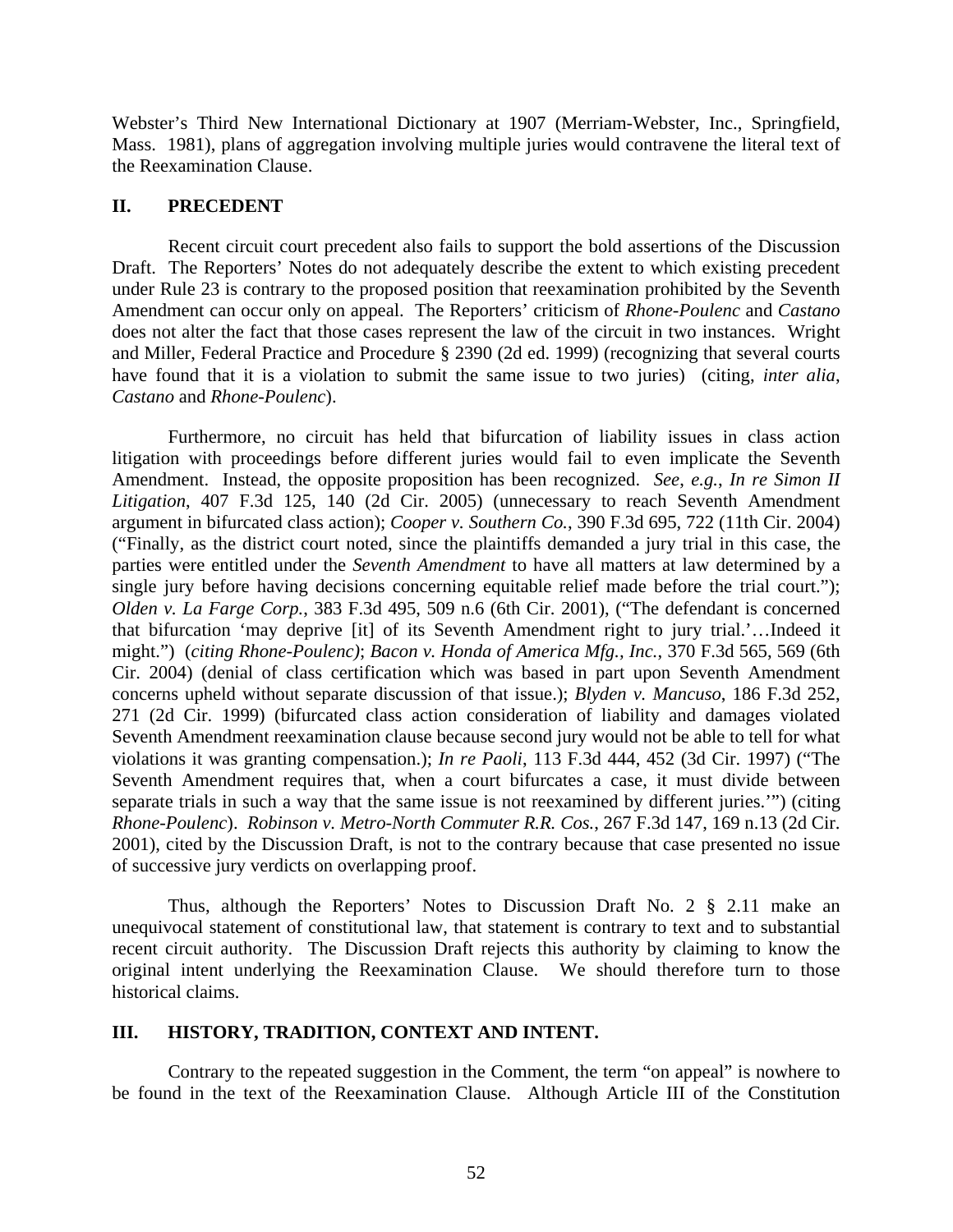excited suspicion among anti-federalists by providing that "the Supreme Court shall have appellate jurisdiction, both as to law and fact," there is no robust evidence that the prohibitions lodged in the examination clause were intended to be limited to the use of a second jury on appeal. This is true in large measure because "[w]e have almost no direct evidence concerning the intention of the framers of the seventh amendment itself." Edith Henderson, *The Background of the Seventh Amendment*, 80 Harv. L. Rev. 289, 291 (1966). Furthermore, the ratification controversy which gave rise to the amendment simply revealed "that a general guarantee of the civil jury as an institution was widely desired, but that there was no consensus on the precise extent of its power." *Id.* at 299. While Justice Storey's opinion in *U.S. v. Wonson*, 28 F. Cas. 745, 750 (1812), does advert to concerns about appellate review of facts on appeal as providing a partial motivation for the Seventh Amendment, a broader principle is also recognized: "Now, according to the rules of the common law the facts once tried by a jury *are never reexamined*," except upon the grant of a new trial or following reversal on a writ of error. 28 F. Cas. at 750 (emphasis added).

Although cited in the Reporters' Notes, Professor Woolley's Iowa Law Review article did not argue that the Seventh Amendment's Reexamination Clause should be consigned to irrelevance by limiting its sweep to a simple prohibition of jury retrial on appeal. Patrick Woolley, *Mass Tort Litigation and the Seventh Amendment Reexamination Clause*, 83 Iowa L. Rev. 499, 510 (1998). While he did go so far as to claim that *Rhone-Poulenc* and *Castano* were wrongly decided, and "that the Reexamination Clause should not pose a serious obstacle to the use of issue classes," at 500, Woolley acknowledged, contrary to the position of the Comments and Reporters' Notes, that there are constitutional limits which must be respected:

> I do not contend that the use of issue classes is always constitutional. I agree that bifurcation violates the Seventh Amendment whenever it leads to "confusion and un-certainty," a possibility that should be considered case-by-case before overlapping issues are separated for trial. … I simply reject the view that the reexamination clause imposes an inflexible rule forbidding the separate trial of overlapping issues.

*Id*. at 502.

While we do not agree with Professor Woolley that the confusion and uncertainty problem can be as easily avoided as he thinks, it should be noted that the strongest advocate for a view of the Amendment as permitting consideration of overlapping proof cited in the Reporters' Notes does not fully support the sweeping treatment of the issue contained in the most recent Discussion Draft.

A confusion and uncertainty standard has been employed, however, in a separate context by the Supreme Court in *Gasoline Prods. Co. v. Champlin Co*., 283 U.S. 494 (1930). There the Court considered the extent to which the Seventh Amendment permits a retrial on remand following reversal of a jury verdict to be limited to the single issue of damages on which the first jury had been misinstructed.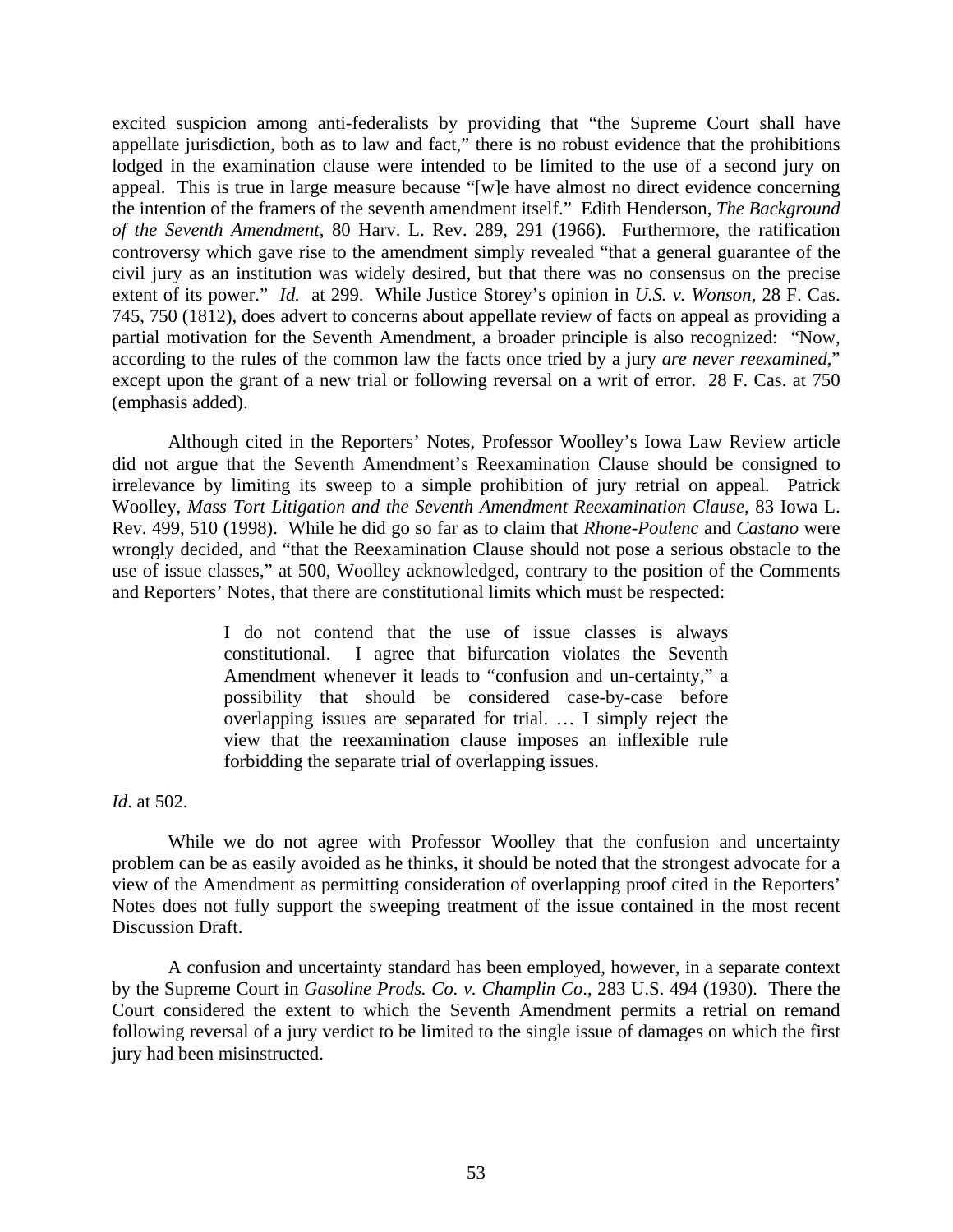The Court began its analysis by noting "that at common law there was no practice of setting aside a verdict in Part." 494 U.S. at 497. It then recognized that "[t]he Massachusetts courts early modified it to permit trial of less than all the issues of fact when they were clearly separable" and that this rule had grown to prevail "in the New England states." 283 U.S. 497-98. Quoting Lord Mansfield for the proposition that the common law rule was one of form, the Court declared that "the Constitution is concerned, not with form, but with substance," and approved the Massachusetts practice for use in the Federal Courts, 283 U.S. at 498-99, subject to an important qualification:

> where the practice permits a partial new trial, it may not properly be resorted to unless it clearly appears that the issue to be retired is so distinct and separable from the others that a trial of it alone may be had without injustice. Here the question of damages on the counterclaim is so interwoven with that of liability that the former cannot be submitted to the jury independently of the latter without confusion and uncertainty, which would amount to a denial of a fair trial.

283 U.S. at 500. This rule is a well established tradition which can significantly limit class action bifurcation if it is held to inform the judiciary on the limits of Rule 42(b), as held by the Fifth Circuit in *State of Alabama v. Blue Bird Body Co*., 573 F.2d 309, 318 (1978). Judge Posner clearly tied *Rhone-Poulenc* to this line of authority. 51 F.3d at 1303 (citing, *Gasoline Products Co.* and *Blue Bird*).

If, as should be the case, this rule represents an element of the substantial right to a civil jury under the Seventh Amendment, there is no principled reason why State decisions on the subject do not provide evidence concerning the contours of the right despite the fact that the Seventh Amendment does not itself apply to the States. *See*, *e.g*., *Gray v. Green Constr. Co. of Indiana, Inc*., 263 S.C. 554, 211 S.E.2d 871 (1975) (partial reversal not appropriate where, for example, a different verdict might have been rendered against the remaining defendant if the jury knew that defendant would be solely liable.).

### **IV. PRAGMATIC CONSIDERATIONS**

Comment d of § 2.11 of Discussion Draft No. 2 rests upon a theory that the appeal to "Functional Considerations" in *Markman v. Westview Instruments, Inc*., 517 U.S. 370, 388 (1996), "[w]here history and precedent provide no clear answers," may warrant a conclusion that the Seventh Amendment should be interpreted to permit the supposed efficiencies of aggregation. It is a matter of some doubt that the unanimous decision in *Markman* takes us much beyond its own patent law context. *See* Arthur J. Miller, *The Pretrial Rush to Judgment: Are "The Litigation Explosion," "Liability Crisis," and "Efficiency" Clichés Eroding Our Day in Court and Jury Trial Commitments,* 78 N.Y.U. L. Rev. 982, 1088-1089 (2003) (agreeing that *Markman* "is essentially a patent case.").

It should first be noted that history and precedent are in accord on three points: (1) the substance of jury trial is to be preserved; (2) the Reexamination Clause applies to successive *nisi* juries and not only to juries on appeal; and (3) partial jury retrial is limited to severable issues.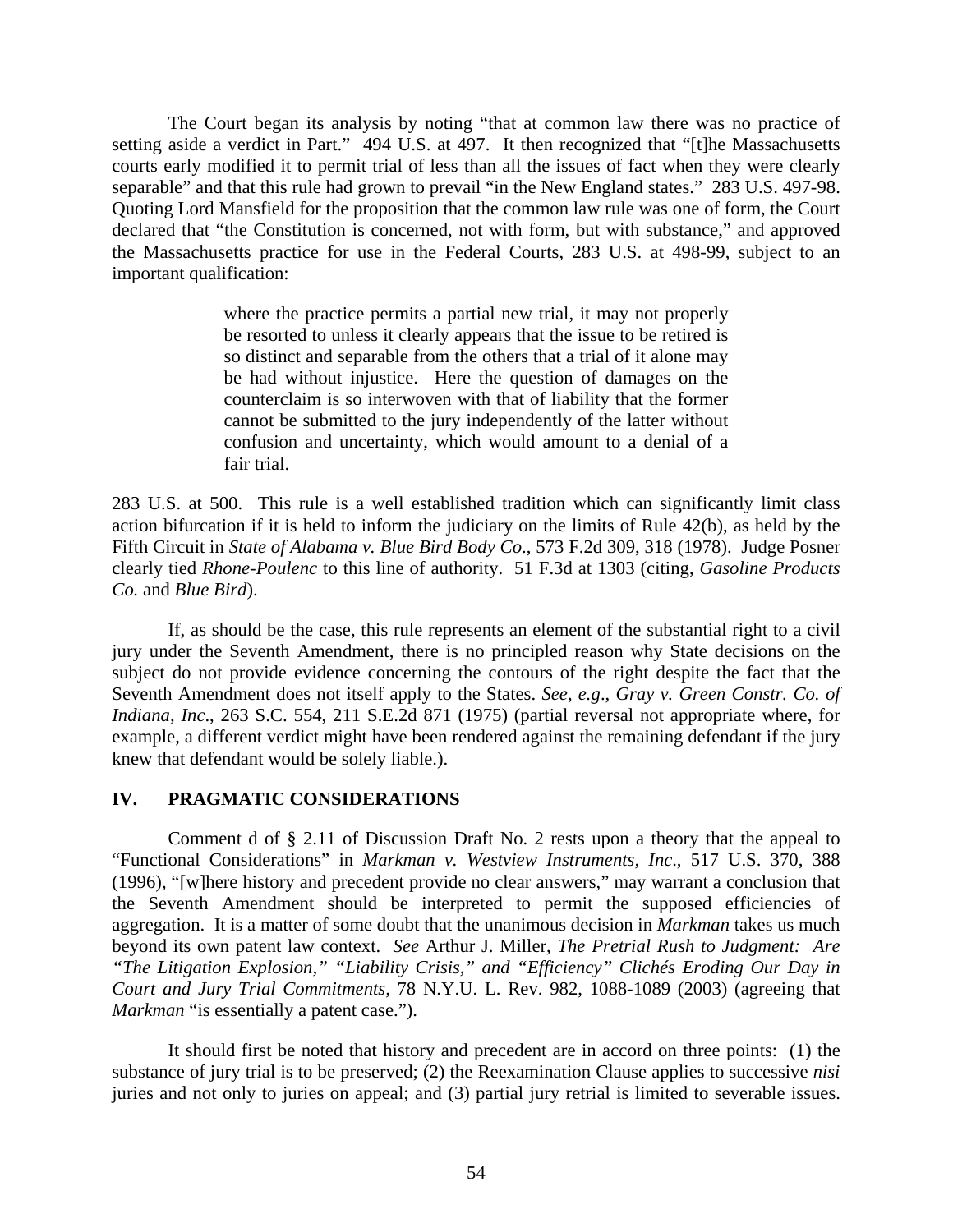All three conclusions are supported by *Gasoline Products* and that case itself rested upon a strong judicial tradition in insisting on the third point.

Furthermore, the "Functional Considerations" relied upon in *Markman* do not consist of defuse notions of efficiency; nor should they. Charles W. Wolfram, *The Constitutional History of the Seventh Amendment*, 57 Minn. L.R. 639, 671 ("clearly the anti-federalists were not arguing for jury trial on the ground that it was more efficient"). Instead, they rest upon perceptions of the relative expertise and competence of judges and juries, which suggest that permitting a judge to discharge the traditional role of construing a document contributes to the reliability of the process. There is no reason to believe that atomizing issues traditionally submitted together under the general issue and then having the same evidence reexamined by successive juries would increase the reliability of the jury system.

It should also be remembered that any claim that successive jury consideration of overlapping evidence actually results in greater efficiency is extremely weak. As the Fifth Circuit noted in *Castano*, trying the same issues over "may be a waste, not a savings, in judicial resources." 84 F.3d at 749. Any increase in efficiency would occur only if the plaintiffs proposed an issue class which defendant had a reasonable chance of winning and defendant then won it or if the certification of an issue class compelled defendant to settle without regard to the merits of its defense. The latter circumstance is a disquieting form of efficiency which *Castano* notes has been called "judicial blackmail." Interpreting a constitutional provision whose overreaching purpose is the preservation of the substance of trial by civil jury as at common law to accommodate such a result seems perverse.

In the end, the only approach which is faithful to the purpose, and precedent is to decide what the substantial right to a civil trial by jury at common law necessarily and minimally entails. *See In re Fiberboard Corp*., 893 F.2d 706, 712 (5th Cir. 1990) (at some point innovation in procedure alters substantive principle.). When facts are not individually submissible by special interrogatory, but must be submitted on the general issue they were tried to one jury at common law. It is difficult to maintain that the substance of that experience has been preserved if various facts which are interwoven in such a way that they may affect how a jury evaluates the general issue as a whole are separated for decision in isolation by more than one jury or are considered more than once. As a consequence, it should be concluded that multiple juries "may not decide factual issues that are common to both trials and essential to the outcome." *Houseman v. United States Aviation Underwriters*, 171 F.3d 1117, 1126 (7th Cir. 1999). If this is true, the requirement to cut at the joint is not simply a matter of prudence within the informed discretion of the trial court but is constitutionally compelled just as Judge Posner thought.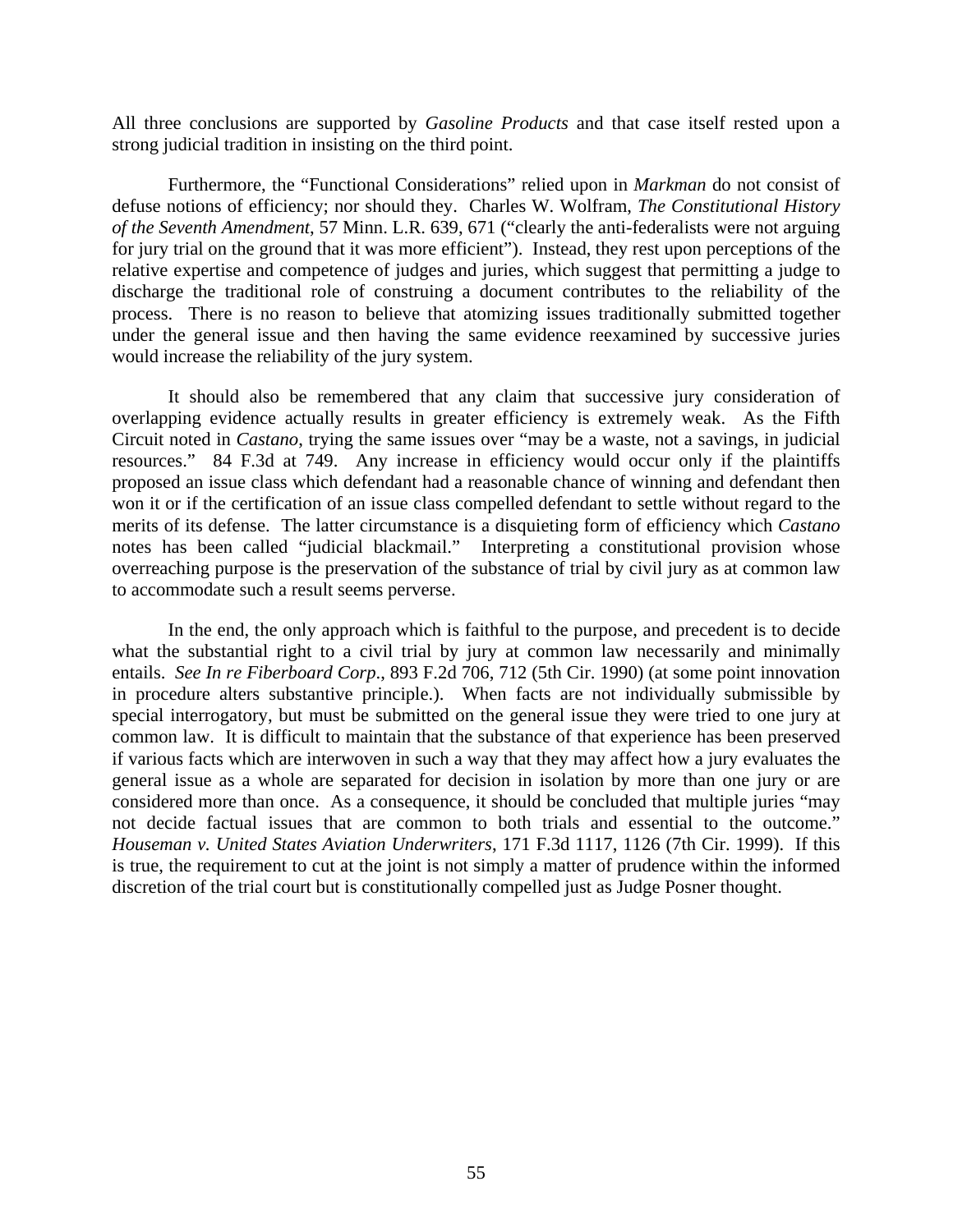# **Chapter 6**

### **The Constitutional Impediments to Aggregating Punitive Damages**

### **by E. Paul Cauley, Jr.[181](#page-57-0)**

Much has been written about the problem of multiple awards of punitive damages against a defendant, arising from a single course of conduct affecting many plaintiffs. By combining, or, to use the favored term, "aggregating," all potential punitive damages claims, some courts and commentators have offered the mandatory class action as a solution to this multiple-punishment problem.<sup>[182](#page-57-1)</sup> They argue that aggregation ensures the defendant is punished only once for its entire course of conduct. The procedure is also said to benefit plaintiffs by eliminating wide variations in punitive damage awards whereby the first claimants to sue reap large windfall verdicts, depleting the resources needed to satisfy the claims of later plaintiffs.<sup>[183](#page-57-2)</sup>

At the outset, however, one is compelled to wonder just how serious the multiplepunishment problem really is. Repeated awards of punitive damages, though raising serious theoretical concerns, have not, in reality, operated to limit the award of punitive damages in any particular case. Few, if any, litigants have been denied punitive damages *because* the defendant's punishment has reached its constitutional maximum for the entire course of conduct. Moreover, recent Supreme Court authority now limits the jury's ability to punish. Punitive damages may be assessed only for the harm suffered by the particular plaintiff. That largely eliminates the danger of repeated, excessive punishment.

But whether or not multiple punishment is, practically speaking, a real concern, the aggregation of punitive awards is not the solution. Aggregation not only fails to correct the perceived danger of multiple punishment, it would create insurmountable constitutional difficulties in the bargain, violating the constitutional rights of the very defendants the solution was designed to protect. Indeed, aggregation of punitive damages raises a spate of due process and other constitutional questions for defendants, and even threatens the rights of class members.

<span id="page-57-0"></span><sup>181</sup> Paul Cauley is a partner in the Dallas office of Sedgwick, Detert, Moran & Arnold LLP.

<span id="page-57-1"></span><sup>182</sup> See *In re Exxon Valdez*, 229 F.3d 790 (9th Cir. 2000); Semra Mesulam, *Collective Rewards and Limited Punishment: Solving the Punitive Damages Dilemma with Class*, 104 Cal. R. Rev. 114 (May 2004); Briggs L. Tobin, Comment, *"The Limited Generosity" Class Action and a Uniform Choice of Law Rule: An Approach to Fair and Effective Mass-Tort Punitive Damage Adjudication in the Federal Courts*, 38 Emory L.J. 457, 465-72 (1989); Richard B. Seltzer, *Punitive Damages in Mass Tort Litigation: Addressing the Problems of Fairness, Efficiency and Control*, 52 Fordham L. Rev. 37, 61 (1983).

<span id="page-57-2"></span><sup>183</sup> See generally, Semra Mesulam, *Collective Rewards and Limited Punishment: Solving the Punitive Damages Dilemma with Class*, 104 Cal. L. Rev*.* 1114 (May, 2004).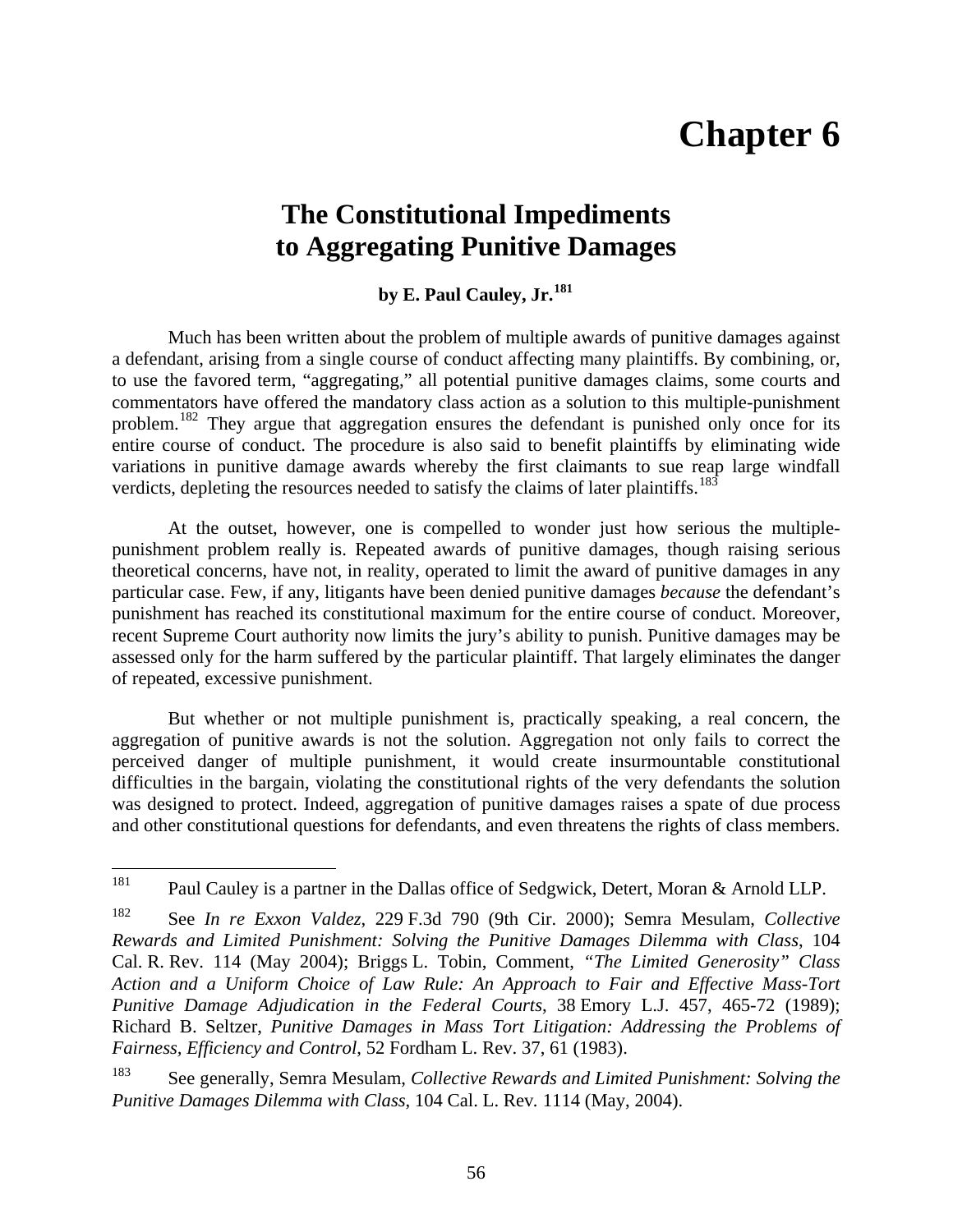Mandatory, aggregated punitive damages schemes divorce the award of punitive damages from the merits of the individual case. Indeed, in order to function as intended, they must do so. This profoundly changes the nature of the litigation, impermissibly altering the parties' substantive rights, both by eliminating defenses that would normally be available and by ignoring the real differences among punitive damages claims, even those claims arising from the same course of conduct.

Moreover, mass litigation of punitive damages issues makes it impossible for the courts to perform the individualized analysis necessary to evaluate whether a punitive damages award is excessive under state and, especially, federal constitutional law. Under recent Supreme Court authority, the defendant has a due process right to effective and meaningful review of a punitive damage award because such verdicts serve the same purposes as criminal punishment. This alone should preclude class or other aggregate litigation of the punishment issue.

In addition to these due process concerns, class litigation/aggregation of punitive damages raises a number of other constitutional issues. As the Supreme Court's recent opinions make clear, there are limits to every state's regulatory authority. States may not punish actions outside their borders not directed to their residents. Most nationwide class actions would violate this principle. Further, the Constitution limits a state's ability to apply its law to a dispute with which it has insufficient contacts. Accordingly, most state court nationwide class actions would, necessarily, run afoul of settled constitutional law.

Finally, any aggregation scheme would violate the Reexamination Clause of the Seventh Amendment. The issue of defendant's liability to a particular claimant is so intertwined with the imposition of punitive damages that the same jury likely will be required to decide both issues. As a practical matter, this makes constitutional classwide litigation of punitive damages impractical, if not impossible, in virtually every case.

In short, even assuming that multiple punishment is more than just a theoretical problem, aggregation is not the answer.

### **I. AGGREGATION DEPRIVES LITIGANTS OF THEIR DUE PROCESS RIGHTS**

### **A. The Aggregation Model Violates the Right to Present Individual Defenses**

Procedure is the servant of the substantive law, not its master. Thus, any procedural innovation must leave the rights of the parties intact. The Supreme Court has cautioned that the class action form may not function to alter the substantive law.[184](#page-58-0) Similarly, the Rules Enabling Act<sup>[185](#page-58-1)</sup>—which guarantees the availability of defenses in a class action to the same extent they are permissible in an individual case—does not allow procedural devices to enlarge or restrict the parties' rights. This subordination of procedure to substantive law has a constitutional dimension as well. Aggregate litigation that effectively dispenses with the proof necessary for any

<span id="page-58-0"></span><sup>184</sup> <sup>184</sup> *Amchem Prods. v. Windsor*, 521 U.S. 591, 613 (1997); see also *Ortiz v. Fibreboard Corp.*, 527 U.S. 815, 845 (1999).

<span id="page-58-1"></span> $185$  28 U.S.C. 2072(b).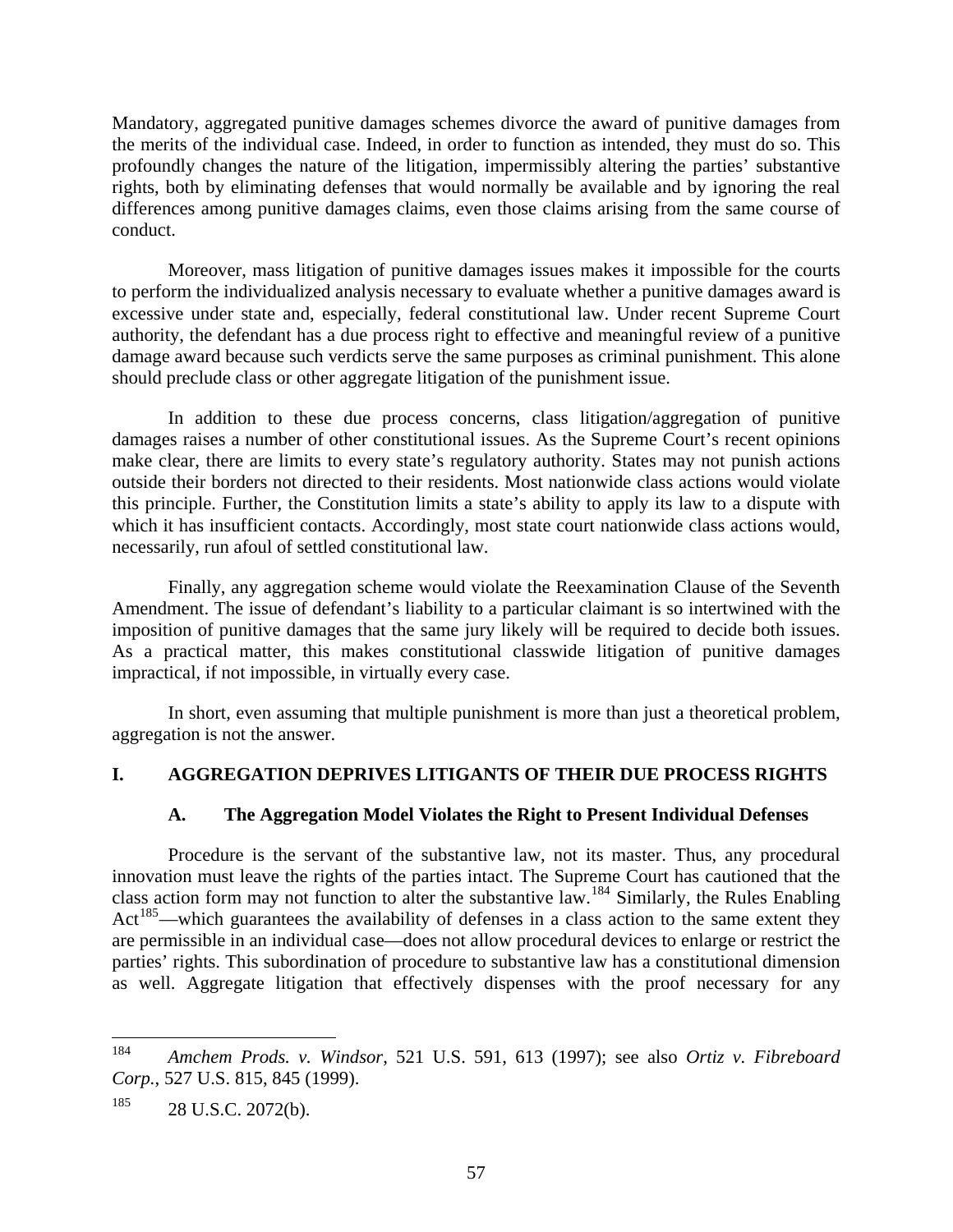individual to recover "infringes … upon the separation of powers between the judicial and legislative branches."<sup>[186](#page-59-0)</sup>

By definition, the aggregation of punitive damages through class actions or similar devices operates to change the parties' substantive rights. Current law permits recovery of punitive damages only where the claimant proves his or her specific, substantive claim. Although punitive damages serve the social function of a punishment and deterrence,  $187$  they are not awarded in the abstract. The plaintiff is required to prove the defendant committed the underlying tort, and punitive damages are only available for wrongs done, and harm inflicted upon, a particular claimant:  $188$ 

> Under the historical conception, punitive damages are punishment for the wrong done, and the harm caused, to a particular individual. Punitive damages for harming an individual are not, however, recoverable in every instance in which that individual suffered harm as the result of the defendant's wanton conduct. Rather, they are punishment for the legal wrong—for the individual tort, and not for the wrongful conduct in the abstract—they remain to this day recoverable only when the plaintiff can successfully establish the underlying tort. That is to say, they are recoverable only when the plaintiff can prevail on the underlying cause of action for compensatory damages.<sup>[189](#page-59-3)</sup>

In other words, punitive damages are an additional remedy rather than a separate cause of action.<sup>[190](#page-59-4)</sup> Accordingly, courts do not award punitive damages unless the plaintiff prevails on the merits of the underlying claim. And a claim for punitive damages will be defeated even if the defendant prevails on a non-substantive defense unrelated to its own conduct, such as a statute of

<span id="page-59-0"></span><sup>186</sup> In re Fibreboard Corp., 893 F.2d 706, 711 (5th Cir. 1990). The court also noted that a federal court procedure which operates to alter state law substantive law would violate the *Erie* doctrine. See also, Martin H. Redish, *Class Actions and the Democratic Difficulty, Rethinking the Intersection of Private Litigation and Public Goals*, 2003 U. Chi. Legal F. 71, 73 (noting that class litigation that alters the substantive law undermines American democracy by amending the law without democratic processes).

<span id="page-59-1"></span><sup>187</sup> *State Farm Mutual Auto. Ins. Co. v. Campbell*, 538 U.S. 408, 416 (2003); *BMW North America, Inc. v. Gore*, 517 U.S. 559, 568 (1996).

<span id="page-59-2"></span><sup>188</sup> See generally, Thomas Colby, *Beyond the Multiple Punishment Problem: Punitive Damages as Punishment for Individual, Private Wrongs*, 87 Minn. L. Rev. 583, 652-53 (February, 2003).

<span id="page-59-3"></span><sup>&</sup>lt;sup>189</sup> *Id.* at 652. Indeed, under the Supreme Court's most recent decision, the jury may not punish a defendant for harm to others who have been harmed by the course of conduct, because those others are not before the court and the defendant has no effective way to defend against the non-plaintiffs' claims. *Philip Morris U.S.A. v. Williams*, 127 S. Ct. 1057, 1063 (2007).

<span id="page-59-4"></span><sup>190</sup> *Hassoun v. Cimmino*, 126 F. Supp. 2d 353, 372 (D.N.J. 2000); *Moskovitz v. Mt. Sinai Med. Ctr.*, 635 N.E.2d 331, 342 (Ohio 1994); *Schippel v. Norton*, 16 P. 804, 807 (Kan. 1888).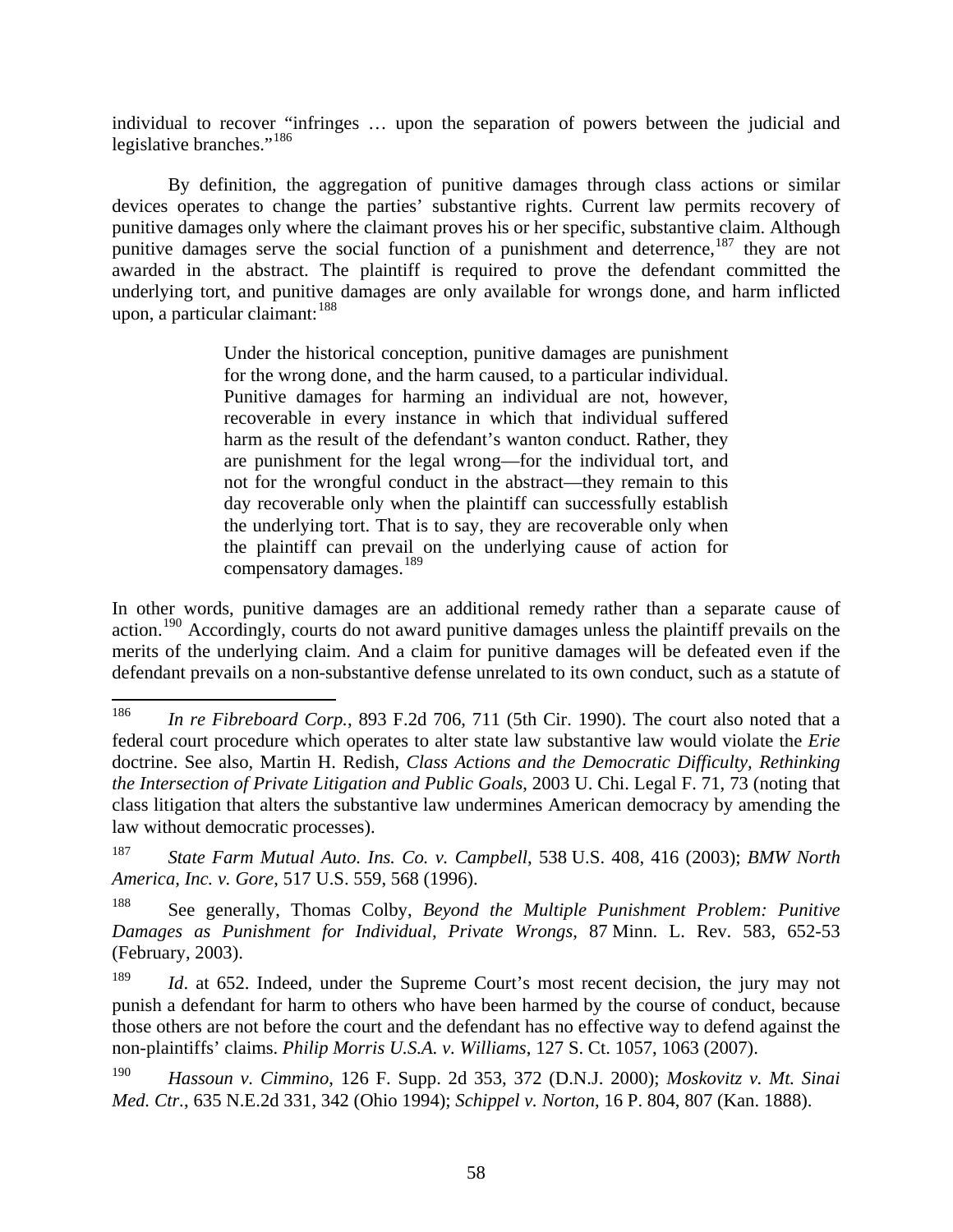limitations bar<sup>[191](#page-60-0)</sup> or contributory negligence.<sup>[192](#page-60-1)</sup> Indeed, almost all jurisdictions require the claimant to recover some compensatory damages to sustain a punitive damages award.<sup>[193](#page-60-2)</sup>

Hence, permitting punitive damages to be assessed *before* a determination of liability to particular claimant places "the cart before the horse."<sup>[194](#page-60-3)</sup> The entitlement of any claimant to punitive damages has yet to be established. Even if the defendant's conduct is reprehensible enough to merit punishment, the law does not impose punishment except in favor of an individual claimant who has prevailed on his or her individual, underlying, tort claim. Any aggregation scheme that ignores this basic rule changes the substantive law.

Indeed, many aggregation schemes are proposed precisely because defendants would not be punished—or as often or severely as the proponent would like—were each claimant required to establish his or her individual right to recover. Abolishing the need to prove individual entitlement to punitive damages is regarded as an advantage of such schemes. For instance, Judge Weinstein's opinion in *Simon II*[195](#page-60-4) expressly *recognized* that, in many cases brought by individual smokers, tobacco companies had *prevailed* on the merits. He nonetheless ordered a "free-floating" punitive damages class without the need for any plaintiff to show he or she had been the victim of the underlying tort or was entitled to recover compensatory damages.<sup>[196](#page-60-5)</sup> Presumably, even those class members who had *lost* their individual lawsuits would have been entitled to share in the punitive damages recovery. Similarly, the *Engle* trial plan proposed to award over \$100 billion in punitive damages to the class, though only two of the named plaintiffs had proven their right to a tort recovery.<sup>[197](#page-60-6)</sup>

Judge Weinstein attempted to justify this approach reasoning that punitive damages "need not in theory be tied to any specific monetary harm" because "their purpose is primarily deterrence and compensation to society for uncompensated external costs of the defendants' delicts."[198](#page-60-7) The rationale blithely ignores the fact that punitive damages do not stand alone, nor "float" by themselves under any body of law.<sup>[199](#page-60-8)</sup> Inevitably, they are tied to the fate of the

- <span id="page-60-3"></span>194 *Engle*, 853 So.2d at 450.
- <span id="page-60-4"></span>195 *In re Simon II Litigation*, 211 F.R.D. 86 (E.D.N.Y. 2002).

- <span id="page-60-6"></span>197 *Engle*, 853 So.2d at 441-442.
- <span id="page-60-7"></span>198 *Simon II*, 211 F.R.D. at 109.

<span id="page-60-0"></span><sup>191</sup> 191 *Terry v. Tyler Pipe Indus. Inc.*, 645 F. Supp. 1194, 1198 (E.D. Tex. 1986); *Fisher v. Space of Pensacola, Inc.*, 483 So.2d 392, 395-96 (Ala. 1986).

<span id="page-60-1"></span><sup>192</sup> *Tucker v. Marcus*, 418 N.W.2d 818, 823-29 (Wis. 1988); *Williams v. Carr*, 565 S.W.2d 400, 402 (Ark. 1978).

<span id="page-60-2"></span><sup>193</sup> *Liggett Group Inc. v. Engle*, 853 So.2d 434, 451-452 (Fla. App. 2003).

<span id="page-60-5"></span><sup>196</sup> *Id*. at 109.

<span id="page-60-8"></span><sup>&</sup>lt;sup>199</sup> And an expansive reading of the "potential harm" that the defendant's conduct could have caused will not save an aggregation scheme. The potential harm that can constitutionally anchor a punitive damages award is additional, unmaterialized, harm to persons who have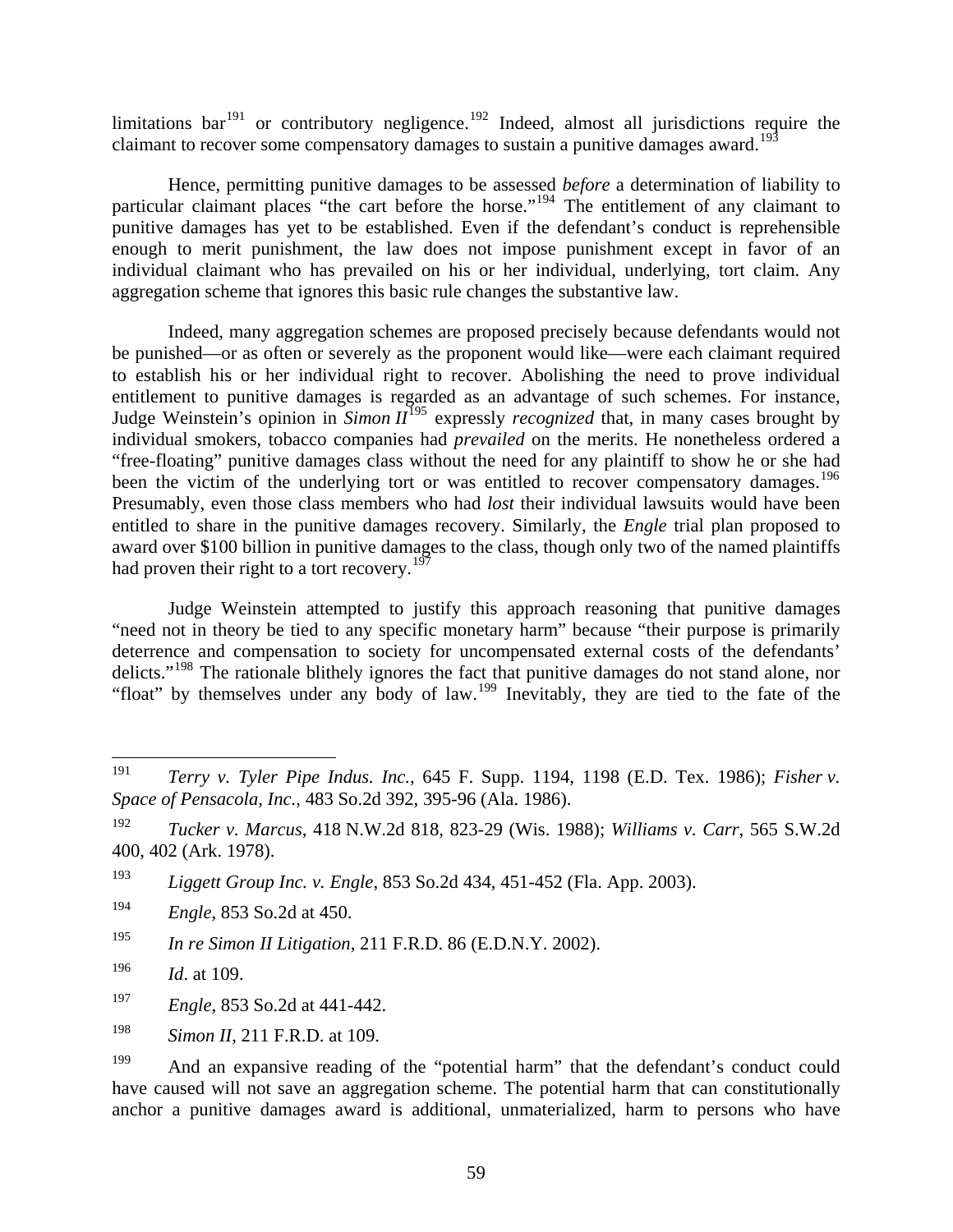individual claimant's claim. Punitive damages rise or fall with the underlying tort being pursued by that claimant.

Therefore, the Weinstein model is constitutionally infirm. If the substantive law provides defenses that might defeat the punitive damages claim, the court may not foreclose those defenses through the vehicle of mass litigation or other aggregation procedure. "Basic to the right to a fair trial … is that each party have the opportunity to adequately and vigorously present any material claims and defenses."<sup>[200](#page-61-0)</sup> Hence, "Due process requires that there be an opportunity to present every available defense. If parties were barred from presenting defenses and affirmative defenses to claims which have been filed against them, they would … be unconstitutionally deprived of their opportunity to be heard  $\dots$  ...<sup>[201](#page-61-1)</sup>

Most recently, in *Williams*, the Supreme Court held a State cannot impose punitive damages to punish a defendant for injuries to non-parties. *Williams* involved a single plaintiff suing a tobacco defendant. The jury awarded \$79 million in punitive damages, based in part on plaintiff's urging the jury to punish the company for all the harm it caused plaintiff's decedent. The high court roundly condemned this 'informal' or 'phantom' class action for punitive damages, in which the plaintiff exhorted the jury to punish the defendant for harm to Oregon smokers injured by the conduct. *Williams*'s rationale categorically forbids classwide litigation of punitive damages claims when that procedural mechanism deprives the defendant of its due process rights, creating the risk of arbitrariness, uncertainty and lack of notice.<sup>[202](#page-61-2)</sup> In particular, *Williams* held defendants cannot be deprived of the opportunity to present every available *individualized* defense to the claims of the various plaintiffs.<sup>[203](#page-61-3)</sup> "[A] defendant threatened with punishment for injuring a non-party victim has no opportunity to defend against a charge, by showing that the other victim was not entitled to damages because he or she knew that smoking was dangerous or did not rely upon the defendant's statements to the contrary."<sup>[204](#page-61-4)</sup>

A punitive damages aggregation scheme creates the very result that *Williams* condemned: it permits the award of punitive damages even to those class members whose claim could be defeated by individualized defenses. As *Williams* observed:

> [T]he Constitution's Due Process Clause forbids a State to use a punitive damages award to punish a defendant for injury that it inflicts upon nonparties or those whom they directly represent, i.e.,

<span id="page-61-1"></span>201 *Philip Morris U.S.A. v. Williams*, 127 S. Ct. 1057, 1063 (2007); *Lindsey v. Normet*, 405 U.S. 56, 66 (1972) (quoting *American Am. Sur. Co. v. Baldwin*, 287 U.S. 156, 168 (1932)). See also *Arch v. American Tobacco Co.*, 175 F.R.D. 469, 489 (E.D. Pa. 1997).

 $\overline{a}$ 

*actually been injured* by the defendant's conduct. *Philip Morris U.S.A. v. Williams*, 107 S. Ct. 1057, 1063 (2007); *State Farm v. Campbell*, 538 U.S. at 424.

<span id="page-61-0"></span><sup>200</sup> *Southwestern Refining Co. v. Bernal*, 22 S.W.3d 425, 437 (Tex. 2000).

<span id="page-61-2"></span><sup>202</sup> *Id.*

<span id="page-61-3"></span><sup>203</sup> *Philip Morris U.S.A. v. Williams*, 127 S. Ct. 1057 at 1063.

<span id="page-61-4"></span><sup>204</sup> *Id*.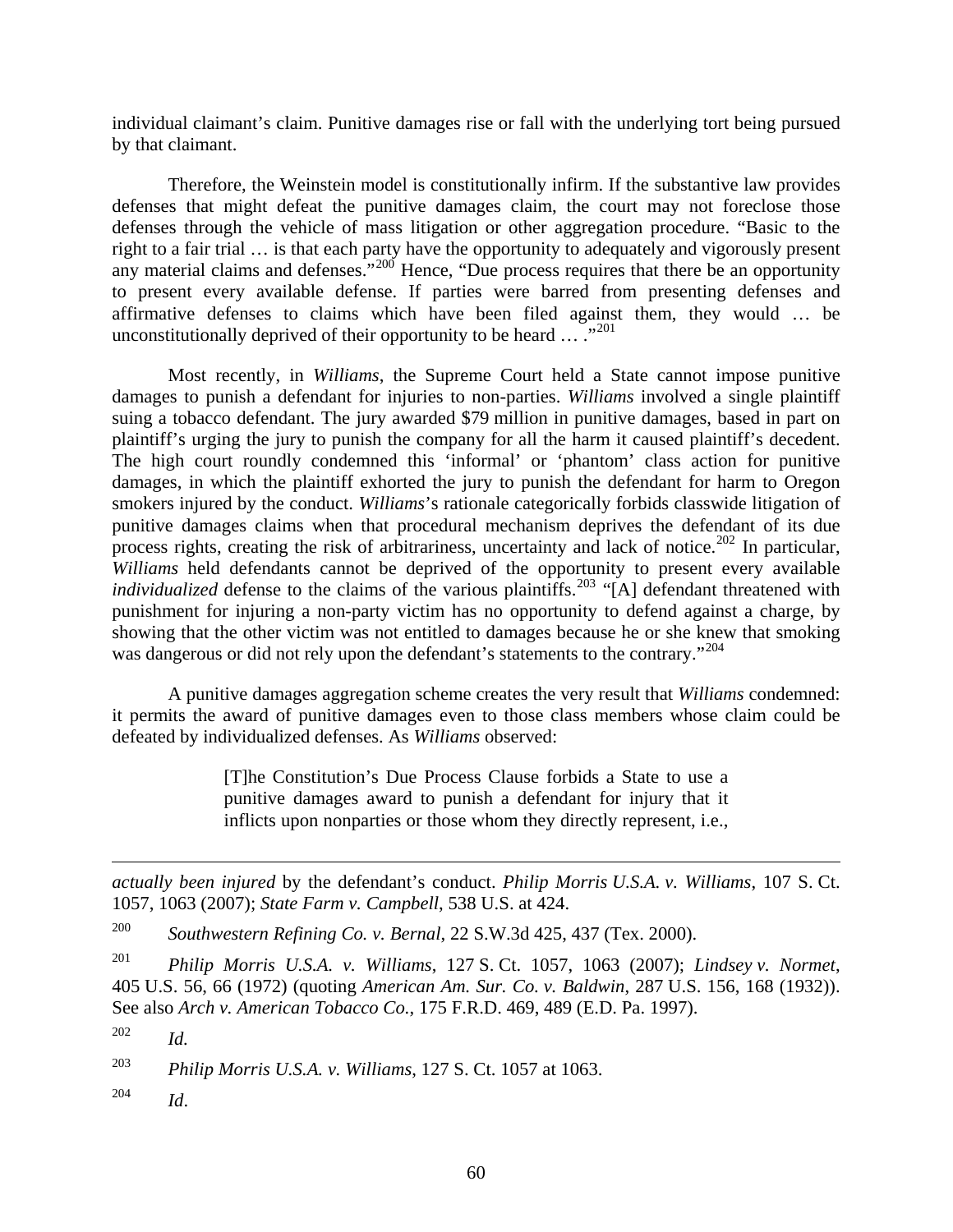injury that it inflicts upon those who are, essentially, strangers to the litigation. For one thing, the Due Process Clause prohibits a State from punishing an individual without first providing that individual with 'an opportunity to present every available defense.'[205](#page-62-0)

*Williams*' condemnation of the *informal* or 'one-way' punitive damages class action applies with equal force to the vast majority of formal, classwide punitive damage claims. Under the aggregation model, which by definition streamlines the lawsuit, individualized defenses become impossible. In effect, defendants are required to defend against phantom, hypothetical plaintiffs rather than actual people in specific fact situations. Defenses tailored to a specific claimant, such as lack of reliance, the limitations bar, and other claimant-specific questions are effectively eliminated, depriving the defendant of due process of law. If a 'phantom class action' such as *Williams*, brought by a single plaintiff, is constitutionally improper, so too is its big brother, the formalized aggregation model, because it suffers from the identical flaws. Any procedural model that operates to eliminate defenses is constitutionally infirm.

But there are additional reasons why *Williams* sounds the death knell for aggregation of punitive damages:

> [T]o permit punishment for injuring a nonparty victim would add a near standardless dimension to the punitive damages equation. How many such victims are there? How seriously were they injured? Under what circumstances did the injury occur? The trial will not likely answer such questions as to nonparty victims. And the fundamental due process concerns to which our punitive damages cases refer—risks of arbitrariness, uncertainty and lack of notice—will be magnified. $206$

Moreover, even before *Williams,* appellate courts reviewing certification and other aggregation orders generally rejected attempts to allow classwide litigation of punitive damages issues when that procedure relieves each claimant from the requirement of proving entitlement to relief. In *Engle*, for example, the court reversed a \$145 billion punitive award predicated on a finding of "general liability" and compensatory damages awarded to two class members. The court noted that Florida law and federal due process require a defendant to be found *liable* to the claimant *before* punishment is imposed.<sup>[207](#page-62-2)</sup> Similarly, *Allison v. Citgo Pet. Corp.*,<sup>[208](#page-62-3)</sup> rejected the plea that punitive damages could be assessed based upon a pattern or practice of discrimination against a group as a whole, because actual liability to individual class members had yet to be established:

<span id="page-62-0"></span><sup>205</sup> *Id.*, citations omitted.

<span id="page-62-1"></span><sup>206</sup> *Id*., citations omitted.

<span id="page-62-2"></span><sup>207</sup> *Id*. at 451.

<span id="page-62-3"></span><sup>208 151</sup> F.3d 402 (5th Cir. 1998).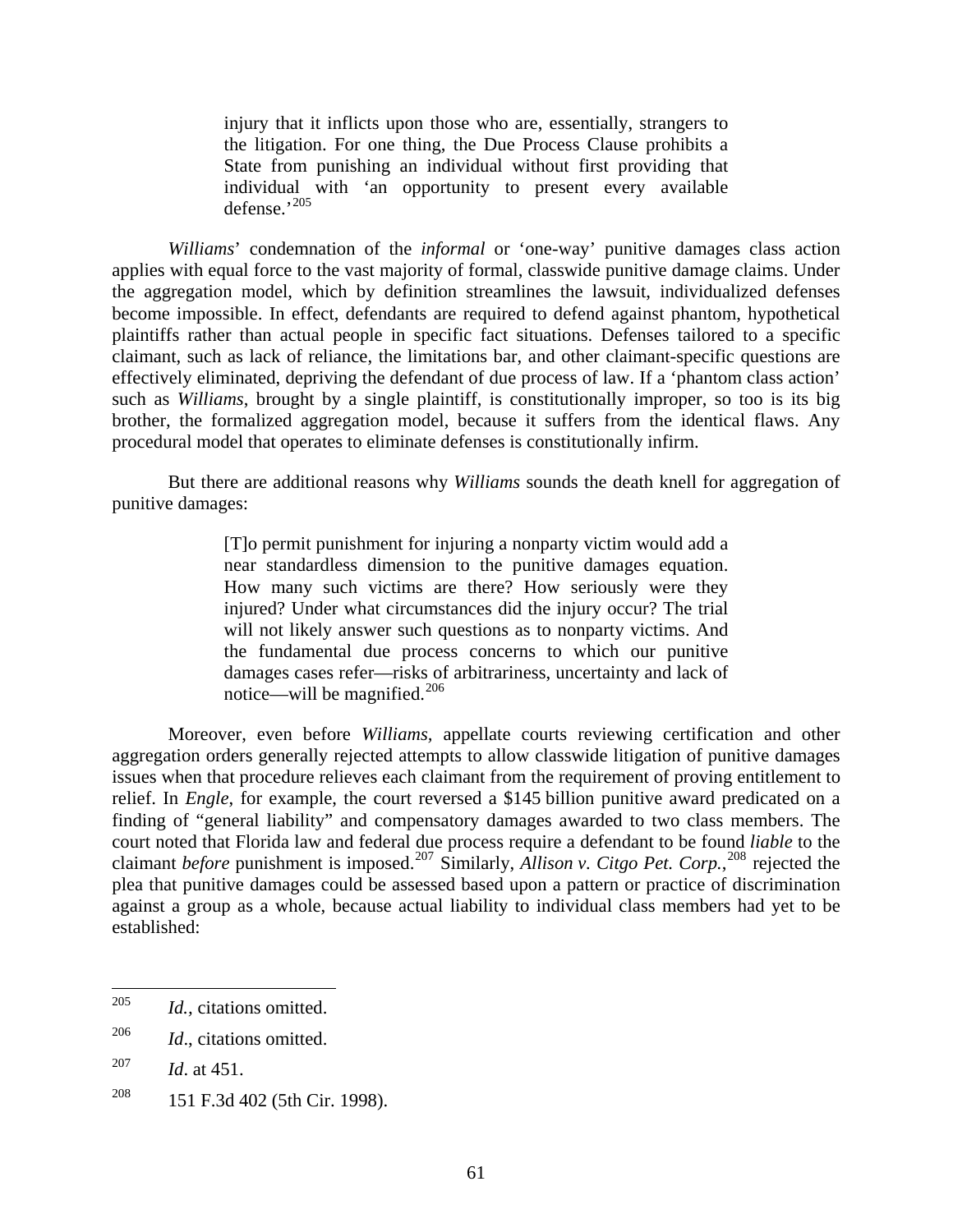[B]ecause punitive damages must be reasonably related to the reprehensibility of the defendant's conduct to the compensatory damages awarded to the plaintiff, recovery of punitive damages must necessarily turn on the recovery of compensatory damages.<sup>[209](#page-63-0)</sup>

There may be no particular constitutional objection to including punitive damages in an ordinary class action for money damages that keeps "the cart before the horse" by requiring individual claimants to prevail in their actual damages claims and to overcome individualized defenses. But in most cases, class actions taking this approach would be unlikely to satisfy the class certification requirements of Rule 23(b)(3). That is a real, and largely insoluble, dilemma.

### **B. The Aggregation Model Eliminates Important Differences Among Claims and Thereby Deprives Defendants of Substantive Defenses**

Not all punitive damages claims are created equal. In most cases, classwide or aggregate imposition of punitive damages will violate due process rights by failing to recognize variations in the quality of the various punitive damages claims. Even when an entire class allegedly has been injured by the same course of conduct, the "entitlement"<sup>[210](#page-63-1)</sup> of individual class members to punitive damages, and the *amount* of permissible damages (under state law or constitutional standards), is not usually uniform.

> It is often the case that the blameworthiness of the defendant's actions varies among particular victims. In product liability cases, for example, a defendant's conduct toward customers who purchased its product at a time when the defendant knew and concealed evidence that the product was defective is far more culpable than its conduct toward customers who purchased the product either before the company was aware of the defect or after the dangers associated with the product became common knowledge. Similarly, where a defendant is accused of engaging in a course of fraudulent conduct, its actions toward some victims may be far more reprehensible than its actions toward others. A bogus telephone psychic, for example, commits a much more

<span id="page-63-0"></span><sup>209</sup> Id. at 417-18 (citations omitted). *See also Smith v. Brown & Williamson Tobacco Corp.*, 174 F.R.D. 90, 97 (W.D. Mo. 1997); *Philip Morris Inc. v. Angeletti*, 752 A.2d 200 247 (Md. 2000). A notable recent exception is *Wal-Mart Corp. v. Dukes*, 474 F.3d 1214 (9th Cir. 2007) where the court affirmed the certification of a class action and permitted adjudication of the punitive damages claims on a class-wide basis. The opinion's disregard for the possibility that individual defenses might defeat a claim for punitive damages arguably violates *Williams*.

<span id="page-63-1"></span><sup>&</sup>lt;sup>210</sup> "Entitlement" is used loosely in the sense of "ability to recover. Under most States" punitive damages law, a plaintiff has no "right" to punitive damages even if the defendant is found to have committed the underlying tort. By definition, the award of compensatory damages fully compensates plaintiff for all the harm caused. See *State Farm Mut. Auto. Inc. Co. v. Campbell,* 538 U.S. at p. 416, 419. Punitive damages, by contrast, serve the *State's* interest in punishing especially egregious conduct and deterring its repetition. *Id*. at 416.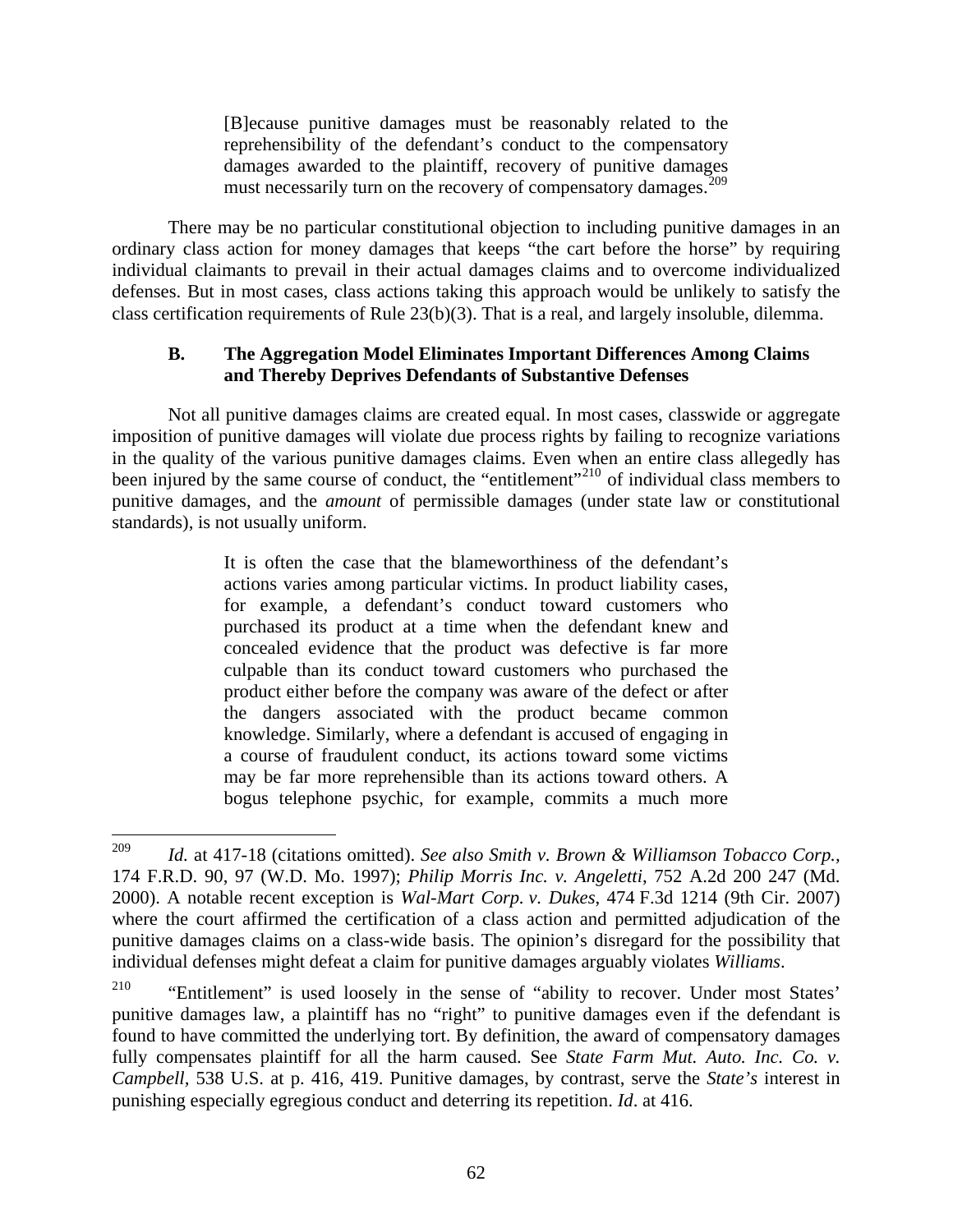culpable act by telling a desperate and exploitable victim of domestic violence that, according to the stars, her abuser will change his ways, than by telling a lovelorn college student that someday he will meet a tall, dark stranger. Thus, even if the defendant's conduct toward one plaintiff calls for punitive damages, it may not follow the defendant should be punished (or punished to the same degree) for the wrongs done to all of those who were harmed by its actions.<sup>[211](#page-64-0)</sup>

A one-size-fits-all approach prevents the parties from exploring the very real differences that typically exist among the claims of the various class members. Thus, the court in *In re Copley Pharm. Inc.*<sup>[212](#page-64-1)</sup> refused to permit a punitive damage class, rejecting the suggestion that whether defendant acted with the requisite mental state could be litigated on a class-wide basis:

> As attractive as this proposition is, punitive damages are measured, in part, by how outrageous such punitive conduct is *relative to a particular plaintiff*. Therefore, it is necessary for the jury which is to determine the amount of punitive damages, if any, to consider how outrageous a particular defendant's conduct may be.<sup>[213](#page-64-2)</sup>

For instance, in rejecting an attempt to certify a punitive damages class in a discrimination suit, the Fifth Circuit noted that:

> Some plaintiffs may have been subjected to more virile discrimination than others: with greater public humiliation, for longer periods of time, or based on more unjustifiable practices, for example. Particular discriminatory practices may have been gradually ameliorated year by year over the  $20$ -year period.<sup>[214](#page-64-3)</sup> (Emphasis added.)

Similarly, *Engle* concluded defendants are entitled to a jury determination on an individual basis concerning whether *each* class member was entitled to punitive damages: "one class member's circumstances cannot serve as a proxy for another."<sup>[215](#page-64-4)</sup>

The punitive damages laws of the several states compel consideration of the particular claimant's individual circumstances. Texas jurors, for example, are instructed to evaluate, among other things, the "situation and sensibilities of the parties concerned."[216](#page-64-5) State statutes typically

<span id="page-64-4"></span><sup>215</sup> 853 So.2d at 453.

<span id="page-64-0"></span><sup>211</sup> 211 Colby, 87 Minn. L. Rev. at 600-601. See also, Laura Hines, *Obstacles to Determining Punitive Damages in Class Actions*, 36 Wake Forest L. Rev*.* 889, 915-16 (Winter 2001).

<span id="page-64-1"></span> $^{212}$  161 F.R.D. 456 (D. Wyo. 1995).

<span id="page-64-2"></span><sup>213</sup> *Id*. at 467-68, citations omitted.

<span id="page-64-3"></span><sup>214</sup> *Allison v. Citgo Pet. Corp.*, 151 F.3d 402, 417 (5th Cir. 1998).

<span id="page-64-5"></span><sup>&</sup>lt;sup>216</sup> TEX. CIV. PRAC. & REM. CODE § 49, 011(a)(4).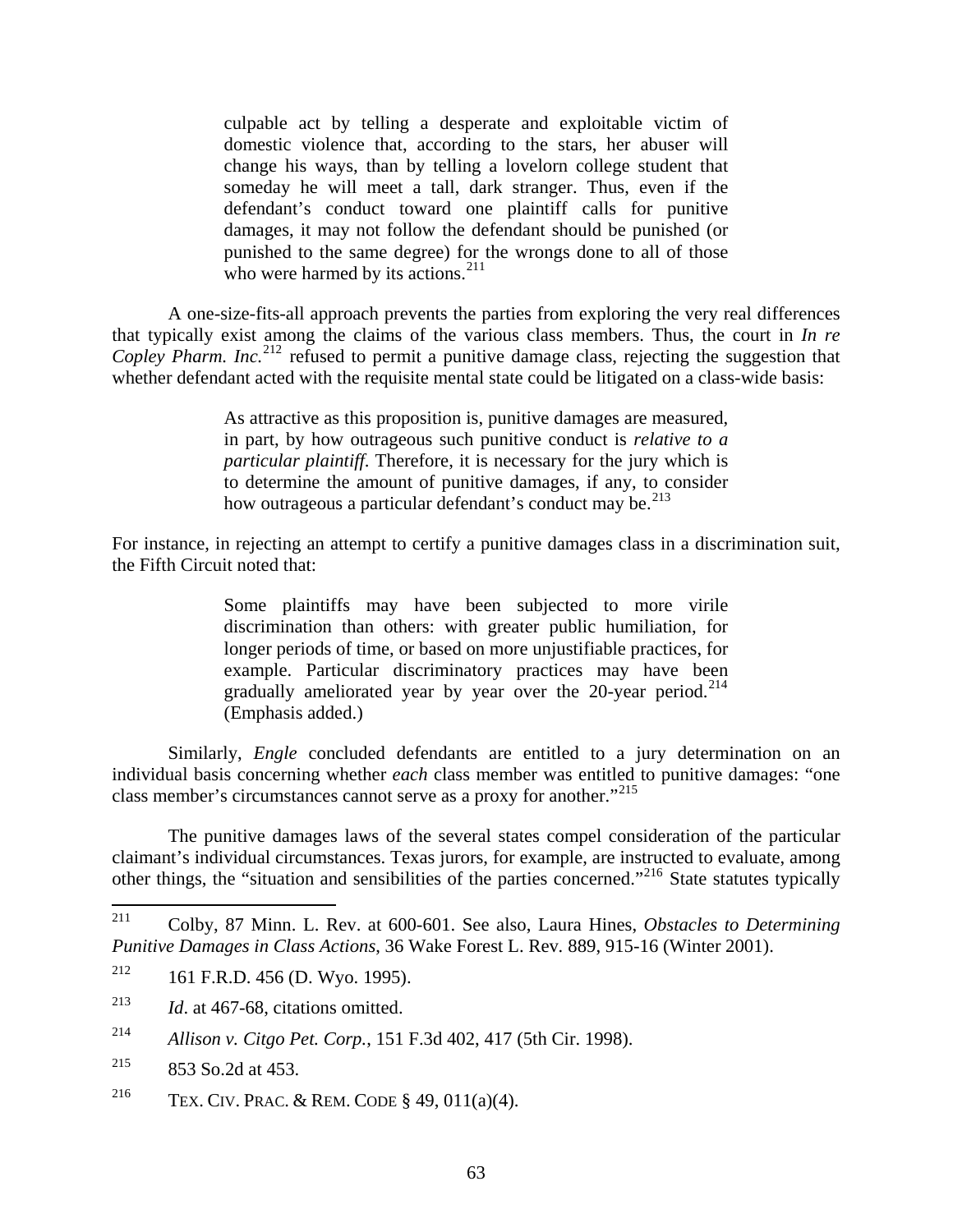require considering factors such as the duration of the challenged conduct and the degree of the defendant's awareness—all factors that are subject to change over time.<sup>[217](#page-65-0)</sup> It would be the unusual case indeed where the jury, applying these factors, may permissibly assess the same amount of punitive damages to each claimant.

Nor can class litigation or other aggregate procedures adequately accommodate differences among the claims. Indeed, they proceed on the assumption that an identical award to each class member is appropriate.<sup>[218](#page-65-1)</sup> But, as the Maryland Supreme Court recognized in *Philip* Morris v. Angeletti,<sup>[219](#page-65-2)</sup> the imposition of a single punitive damages ratio to the entire class of smokers would not satisfy the state's interest in assuring that punitive damages amounts are appropriate in specific relation to differing amounts of—and reason for—actual damages.<sup>[220](#page-65-3)</sup>

Likewise, aggregate schemes deprive defendants of defenses that might mitigate the punitive damages claim. Defendants would not be allowed to show, for example, that a particular plaintiff's claim arose at a time when the defendant's conduct was relatively less reprehensible. Moreover, under the aggregation model, the jury is precluded from considering circumstances unique to the claimant that might affect the entitlement to punitive damages or the amount of such damages that are assessed.

There is another, closely related constitutional problem. In *Campbell*, the Supreme Court held that due process permits courts to punish defendants only for conduct that is causally related to the act directed against the plaintiff. The *Campbell* trial court allowed the two bad faith plaintiffs to offer evidence regarding State Farm's nationwide conduct on a variety of subjects, including employment discrimination, and other bad faith acts unrelated to the insurer's failure to settle on their behalf. *Campbell* concluded that the defendant's punishment must be based upon harm to the plaintiffs, and, if evidence of acts directed towards others is to be admissible on the degree of reprehensibility of the conduct, it must be substantially similar to the offense committed against the plaintiffs at the case at bench:

> The court awarded punitive damages to punish and deter conduct that bore no relation to the Campbells' harm. A defendant's dissimilar acts, independent from the acts upon which liability was premised, may not serve as the basis for punitive damages. A defendant should be punished for the conduct that harmed plaintiff, not for being an unsavory individual or business. Due process does

<span id="page-65-0"></span><sup>217</sup> See, e.g. KS St. § 60-3701(b), 60-3702(b); KRS § 411.186(2); N.S.A. § 349.20(3); Miss. Code Ann. § 11-1-65(e); N.C.G.S.A. § 10-35; 23 Okl. St. Ann. § 9.1.

<span id="page-65-1"></span><sup>218</sup> See, e.g., *In re Simon II*, 211 F.R.D. at 100 (proposing to distribute class punitive damages award on a disease-by-disease basis). A variation of the information-award approach sometimes encountered in aggregate litigation is the determination of an application of a single multiplier of compensatory damages to serve as the basis for each punitive damages award. See, e.g., *In re Tobacco Litigation*, 624 S.E.2d 738 (W.Va. 2005).

<span id="page-65-2"></span><sup>219 752</sup> A.2d 200 (Md. 2000).

<span id="page-65-3"></span><sup>220</sup> *Id.* at 49.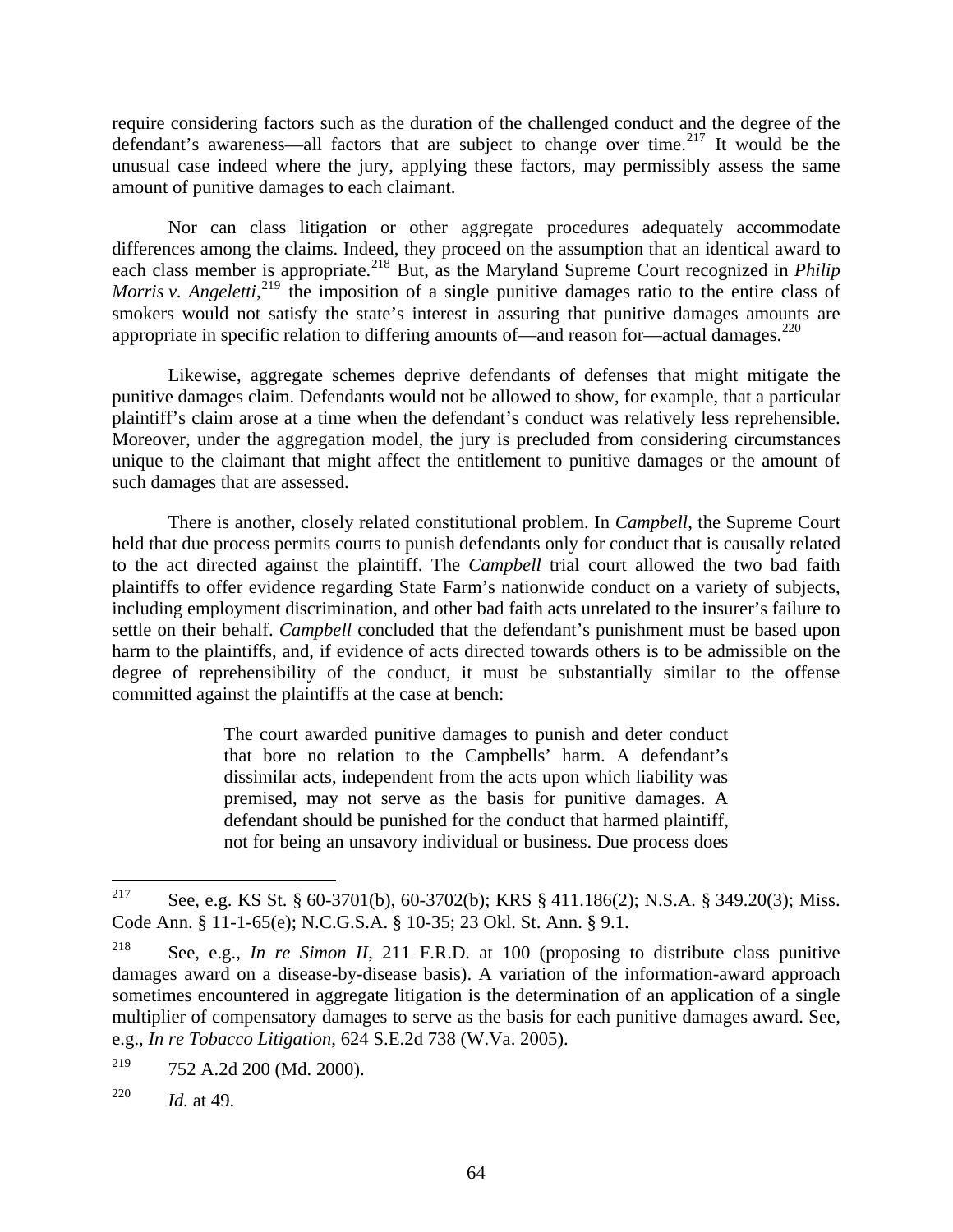not permit courts, in the calculation of punitive damages, to adjudicate the merits of other parties' hypothetical claims against a defendant under the guise of the reprehensibility analysis, but we have no doubt that the Utah Supreme Court did that here.<sup>[221](#page-66-0)</sup>

Before an act of the defendant that is directed towards others can be considered substantially similar to that committed against the plaintiff, it must be nearly identical. *Campbell* condemned evidence of types of bad faith *other* than that committed against the plaintiff as too dissimilar to qualify for consideration in setting the defendant's punishment.<sup>[222](#page-66-1)</sup> *Campbell* shows it is constitutionally improper to consider a defendant's entire course of conduct over an extended period under the guise of evaluating the relative reprehensibility of that conduct.<sup>[223](#page-66-2)</sup> If the defendant's other acts, directed at strangers to the litigation, are to be considered at all, they must bear a close causal relationship to the acts committed against the particular plaintiff in the case at bench.

Classwide punitive damages determinations likely would violate this rule. Defendants can be punished for conduct directed against *particular plaintiffs*, and which *harmed* those plaintiffs. Punishment is not permitted based on the jury's assessment of its overall conduct that is, or may be, insufficiently related to the harm caused a particular individual. Taken together, *Williams,* which precludes punishing for harm to non-plaintiffs, and *Campbell,* which limits the admissible evidence of other acts, render the aggregation approach not only impractical but constitutionally impermissible.

Some courts have offered a solution, suggesting that punitive damages may be 'grouped' according to sub-classes of claimants. They reason that litigating punitive damages on a classwide basis may be permissible as long as courts categorize entitlement to punitive damages according to type of plaintiff, even though all claims arise from the same general course of conduct. But grouping does not solve the constitutional dilemma. There is no way for evidence that may be admitted in such a case to meet *Campbell*'s causal connection requirement. Unless the defendant's conduct affected every class member in *precisely the same way*, the trier of fact would necessarily hear evidence that would be admissible as to part of the particular class, but inadmissible with respect to the remainder. This problem troubled the Second Circuit in *Simon II*. The District Court's order suggested that evidence of harm to persons outside the class could be considered. Though it reversed the certification order on other grounds, the Second

<span id="page-66-0"></span><sup>221</sup> 538 U.S. at 422-423.

<span id="page-66-1"></span><sup>&</sup>lt;sup>222</sup> The *Campbell* jury was allowed to hear evidence that State Farm had been found to have committed *first-party* bad faith in other states. *Campbell*, *supra*, 538 U.S. at 423-24. The majority condemned use of this other acts evidence, apparently because the plaintiffs were pursuing a claim for *third*-party bad faith. Thus, when the majority opinion limits the permissible evidence to that which is substantially similar to the conduct that harms plaintiffs, the other defendant's acts must be virtually identical to those directed at the plaintiff.

<span id="page-66-2"></span><sup>223</sup> *Id*. at 424.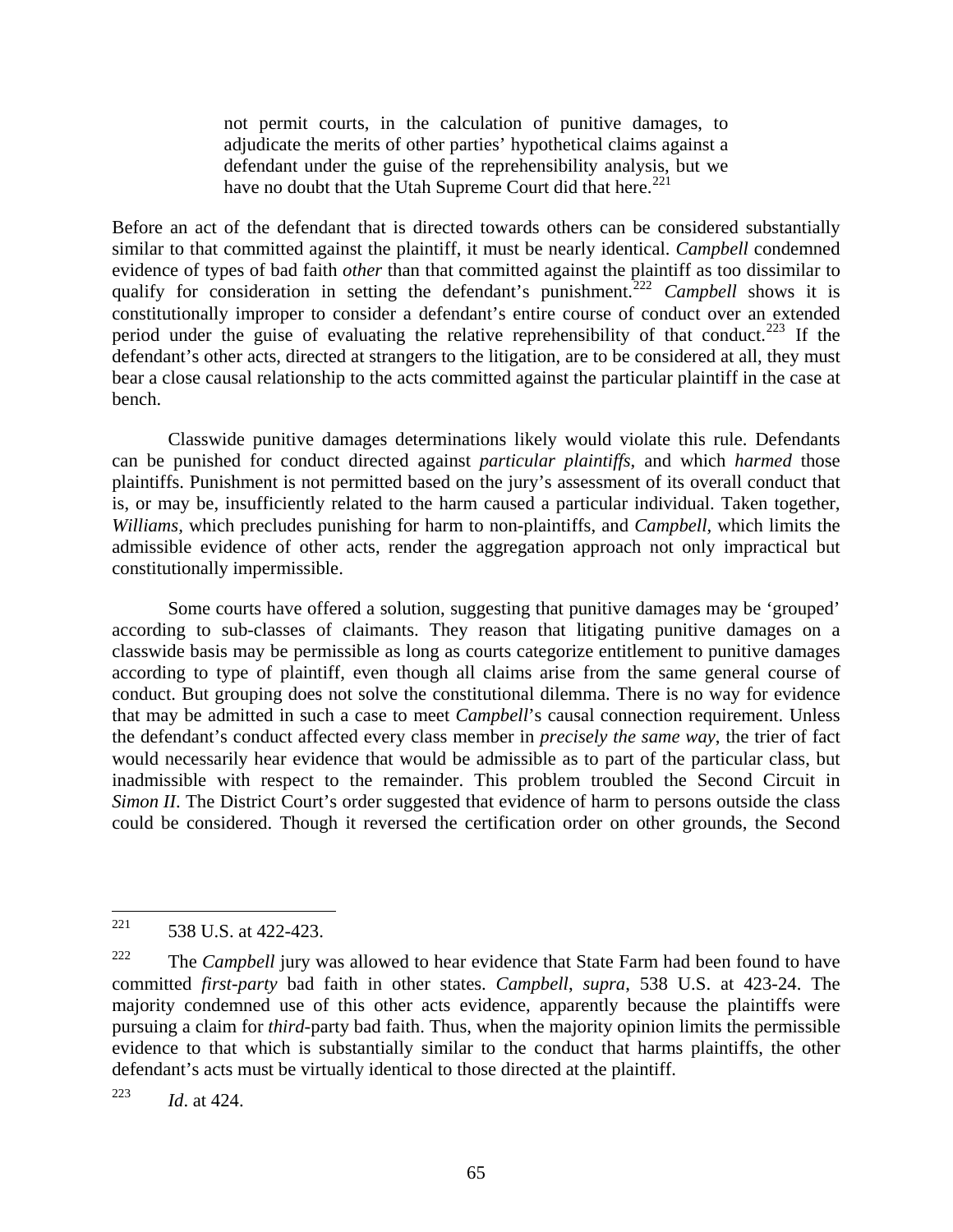Circuit observed that such an approach appeared inconsistent with *Campbell's* individualized treatment requirement. $^{224}$  $^{224}$  $^{224}$ 

### **C. The Opt-Out Dilemma**

The claimed benefit of a mandatory class is that it would permit assessing a single dollar amount of punishment against the defendant, in one proceeding, for the entire course of that defendant's conduct. The model supposedly eliminates the multiple punishment problem and assures equitable distribution of the proceeds among class members. But the aggregation model presents a Sophie's Choice. To avoid the problem of multiple punishments of a defendant, *all claimants* must be bound by a single adjudication. If claimants are allowed to opt-out of the class, then, by definition, the goal of avoiding excessive punishment of defendants is no longer achievable. But *imposing* a mandatory class on all potential plaintiffs may deny the claimants' rights, depriving them of their day in court.

A class member dragooned into a mandatory class gives up many substantive rights. He or she loses the right to representation by counsel of choice and a voice in the conduct of the case. The class member forfeits the right to a jury trial on his or her particular claim, the ability to select the forum, and, above all, the right to be free from a binding judgment in which the claimant had no say. The class action binds the claimant regardless of whether the individual approves of the action, participates, and irrespective of how the proceedings are conducted.<sup>[225](#page-67-1)</sup>

Consequently, in virtually all situations, due process requires that class members be permitted to opt-out of the class, at least when the right to compensatory damages is at issue. *Phillips Petroleum Co. v. Shutts*<sup>[226](#page-67-2)</sup> held that while a court may exercise jurisdiction over nonresident class members without showing that they had minimum contacts with the forum state, the class members in a money damages case must be provided the right to opt-out of the case and pursue their own claims.[227](#page-67-3) In *Ortiz*, the Supreme Court recognized that creating mandatory classes, especially in money damages cases, implicate important due process and Seventh Amendment rights.<sup>[228](#page-67-4)</sup> A punitive damages class forcing all claimants to be bound by a single mass proceeding violates these rights.

<span id="page-67-0"></span><sup>224</sup> 224 407 F.3d at 138-39: "In certifying a class that seeks an assessment of punitive damages prior to an actual determination and award of compensatory damages, the district court's Certification Order would fail to ensure that a jury will be able to assess an award that, in the first instance, will bear a sufficient nexus to the actual and potential harm to the plaintiff class, and that will be reasonable and proportionate to those harms."

<span id="page-67-1"></span><sup>225</sup> See generally, William B. Rubenstein, *A Transactional Model of Adjudication*, 89 Geo. L.J. 371, 473 (2001).

<span id="page-67-2"></span> $226$  472 U.S. 797 (1985).

<span id="page-67-3"></span><sup>227</sup> *Id*. at 812.

<span id="page-67-4"></span><sup>228</sup> *Ortiz v. Fibreboard Corp.*, 527 U.S. 815, 846-47 (1999). See also, *In re Orthopedic Bone Screw Prods. Liability Litig.,* 176 F.R.D. 158 (E.D. Pa. 1997).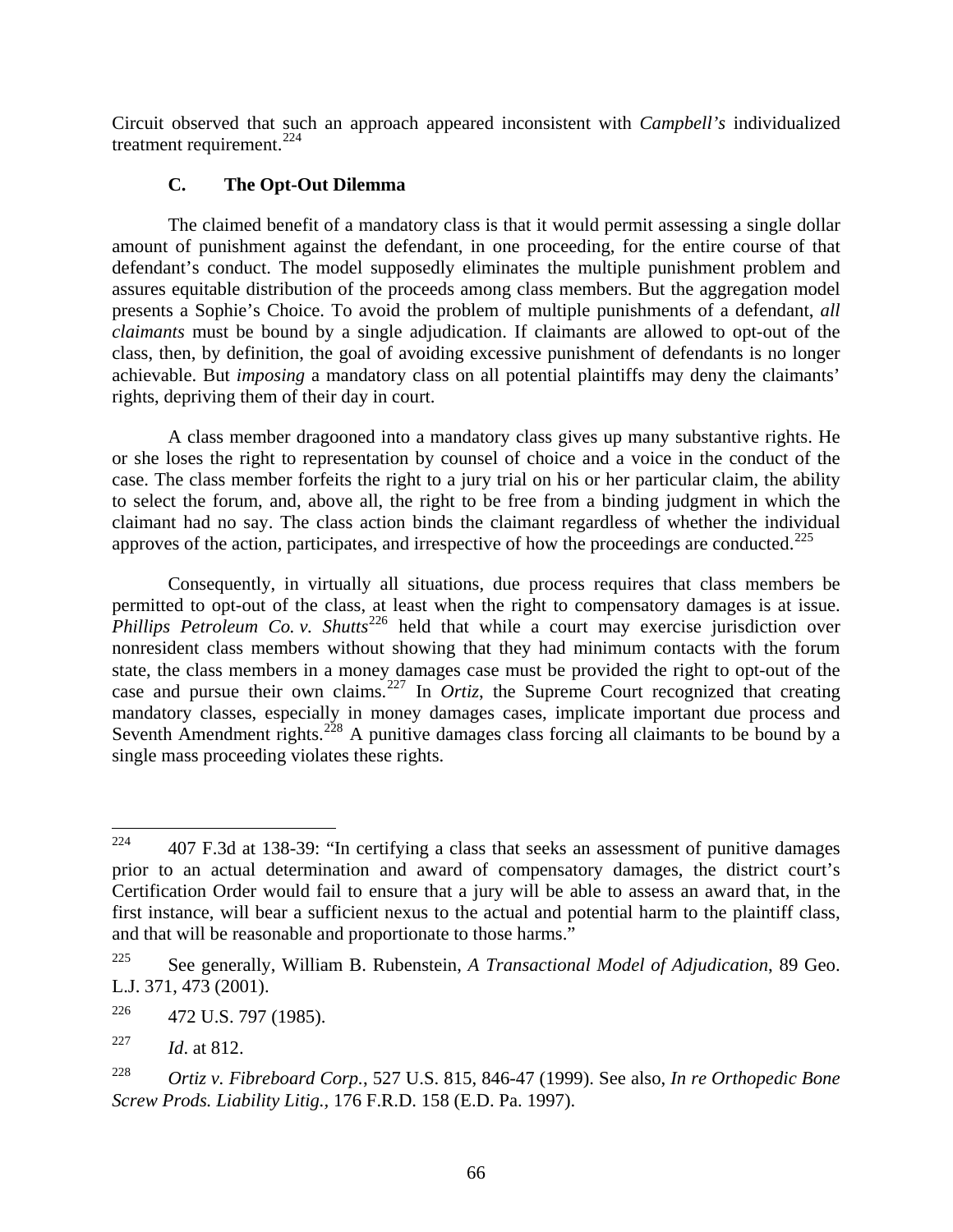[M]andatory class action aggregating damages claims implicate the due process "principle of general application in Anglo-American jurisprudence that one is not bound by a judgment *in personam* in a litigation in which he is not designated as a party or to which he has not been made a party by service of process," it being "our 'deep-rooted historic tradition that everyone should have his day in court."

Although "'[W]e recognized an exception to the general rule when, in certain limited circumstances, a person, although not a party, has his interests adequately represented by someone with the same interests who is a party,'" or "where a special remedial scheme exists expressly foreclosing successive litigation by non-litigants, as for example in bankruptcy or probate," the burden of justification rests on the exception.<sup>[229](#page-68-0)</sup>

The surrender of litigant autonomy is justified only in extraordinary circumstances where all claims must be combined into a single proceeding. An example is the true limited fund class action. It is based on the theory that the defendant's available resources are insufficient to satisfy all claimants. Consequently, a mandatory class is necessary to permit equitable distribution of the limited resources available.

But the contingency justifying the mandatory class must be real, not contrived. In *Ortiz*, the Supreme Court rejected a proposed class action settlement encompassing present and future asbestos claimants where the "limited fund" consisted of the insurance coverage available to the defendant, but little of the defendant's own assets. According to *Ortiz*, the fund must be actually limited, not subject to an artificial constraint created by the parties' own agreement.<sup>[230](#page-68-1)</sup> The court held that three elements are presumptively necessary for a Rule  $23(b)(1)(B)$  limited fund class: (1) an insufficient fund; (2) the entire fund must be devoted to pay the claims; and (3) equitable treatment of the claims within the class. The equitable-treatment requirement encompasses both the inclusiveness of the class and the fairness of the distribution scheme.<sup>[231](#page-68-2)</sup>

The Supreme Court rejected the proposed settlement in *Ortiz* because, among other reasons, there were inherent conflicts of interest among and between the various class members. Future claimants had far different interests from those of present claimants. Claimants exposed while the loss was insured had different interests from those exposed after the insured period.<sup>[232](#page-68-3)</sup>

Thus, assuming that any plaintiff has any "right" to punitive, as distinct from compensatory, damages, a punitives class could be constitutional only when the parties show the pool of defendant's resources, available to pay claims, is truly a "limited" fund. Absent such a

<span id="page-68-3"></span>232 *Id*.

<span id="page-68-0"></span><sup>229</sup> *Id.* at 846 (citations omitted).

<span id="page-68-1"></span><sup>230</sup> *Id.* at 838.

<span id="page-68-2"></span><sup>231</sup> *Id*. at 855-59.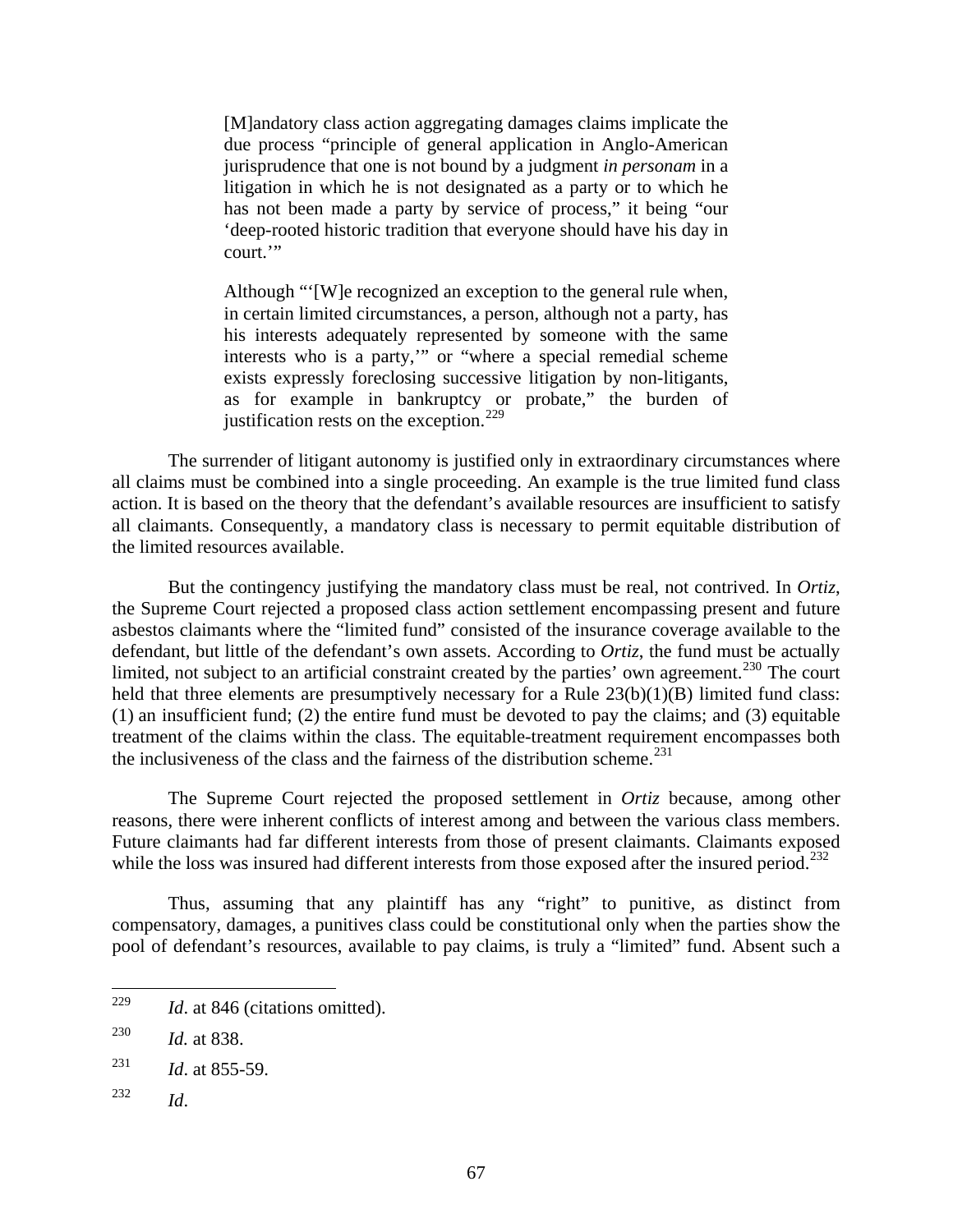showing, there is no constitutional basis for restricting class members' opt-out rights. And therein lies the Sophie's Choice: permitting opt-outs protects the rights of all claimants, but it vitiates the reason for aggregating punitive damages claims in the first place: eliminating the multiple punishment problem. Where opt-outs are allowed, the defendant still may be subject to multiple, excessive punishment. Where opt-in is mandatory, the process would violate the claimant's right to a day in court, save only in situations where the fund is truly, demonstrably, limited.

Proponents of punitive damages class actions sometimes argue that the total amount of punitive damages that may be assessed for the defendant's course of conduct is limited by the operation of state law caps, the imposition of constitutional standards constraining the amount, or both.<sup>[233](#page-69-0)</sup> Yet such theoretical limits are insufficient to justify the sharp limitations on party autonomy inevitable in a mandatory class action.

First, it is doubtful that claimants could meet their burden of establishing the limits of the fund, or adequately describe how they attempt to do so. Determining the purported limitation of the fund would have to be determined in a vacuum, in advance of litigation on the merits. At the certification stage, before trial, courts lack any factual basis for determining the total amount of punitive damages that constitutionally may be imposed.

And the Supreme Court's ratio analysis will not solve the problem. The high court consistently has refused to set a ratio applicable to all cases.<sup>[234](#page-69-1)</sup> Instead, it dictates an examination of "guidepost" factors, including the reprehensibility of the defendant's conduct.<sup>[235](#page-69-2)</sup> But it is impossible to assess the degree of reprehensibility of the defendant's conduct in advance of any fact-findings by the court. Moreover, it would be extremely difficult to establish that the plaintiff's punitive damages claims would exhaust the "fund" without some notion of how many plaintiffs would prevail in the individual suits and the amount of damages these individuals would be awarded. Further, the limit on punitive damages for the entire course of conduct is theoretical only. "The decentralized structure of the tort system defies efforts to enforce in any meaningful way the constitutional limit."<sup>[236](#page-69-3)</sup>

Not surprisingly, the Second Circuit rejected the *Simon II* certification order for precisely these reasons, noting that the district court lacked sufficient proof to conclude that a valid limited- fund situation existed. The proposed "fund" in that case— the constitutional cap on punitive damages—was *theoretical only*: "It is not easily susceptible to proof, definition, or even estimation by any precise figure."<sup>[237](#page-69-4)</sup> Not only was it impossible to determine the proposed fund's upper limit, there was no evidence before the court to indicate the number of punitive damages awards that would be constitutionally excessive, either individually or in the aggregate.

<span id="page-69-0"></span><sup>233</sup> 233 *See e.g. Simon II*, 211 F.R.D. at 184-86.

<span id="page-69-1"></span><sup>234</sup> *BMW v. Gore*, 517 U.S. at 582; *State Farm v. Campbell*, 538 U.S. at 424-25.

<span id="page-69-2"></span><sup>235</sup> *Gore*, 517 U.S. at 575.

<span id="page-69-3"></span><sup>236</sup> Richard Nagareda, *Punitive Damages Class Actions and the Baseline of Tort*, 36 Wake Forest L. Rev. 943, 954 (2001).

<span id="page-69-4"></span><sup>237</sup> *In re Simon II Litigation*, 407 F.3d 125, 138 (2nd Cir. 2005).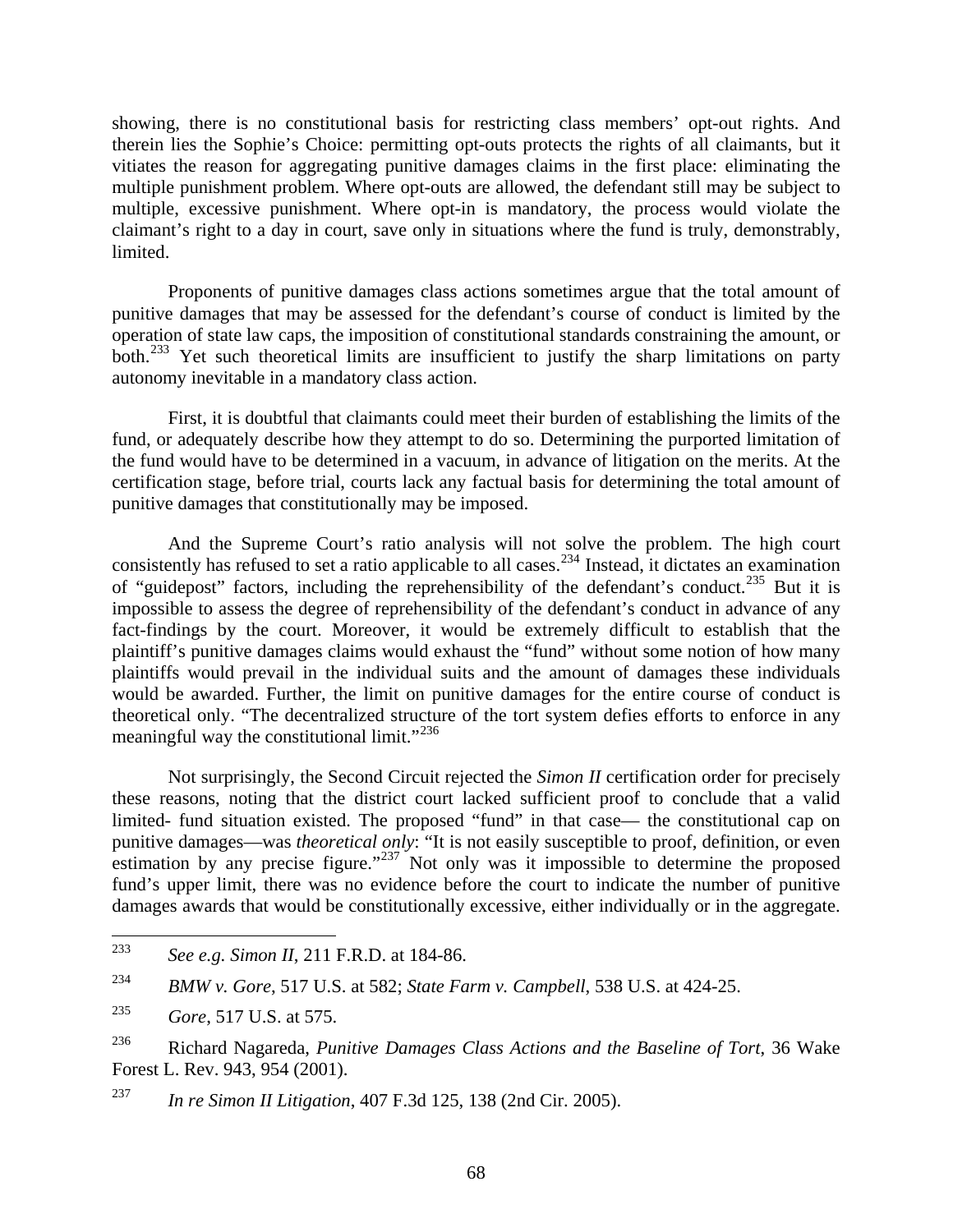Lacking such evidence, the class representatives did not establish that the individual plaintiffs would be prejudiced by being required to pursue punitive damages in separate actions.<sup>[238](#page-70-0)</sup> Other mandatory punitive damages class are unlikely to fare better.

Finally, the one-size-fits-all remedy of class litigation of punitive damages does not permit equitable distribution among plaintiffs of any fund created. As indicated, the "entitlement" to punitive damages will vary among class members. To treat dissimilar cases alike is just as inequitable as treating identical cases differently. For example, Judge Weinstein proposed to compensate the class members according to disease groups, $239$  but this approach ignored variations *within* disease groups. Even he conceded that the claim of smokers who took up the habit after the 1960s was weaker than those who began smoking before it was common knowledge that cigarettes were harmful. Under the *Simon II* approach, a lung cancer class member who began smoking in the 1950s would receive the same amount of punitive damages as one who began in the 1970s after the dangers were widely known.

Moreover, it is virtually certain that the same conflict-of-interest problems described in *Ortiz* would surface in any mandatory punitive damages class. Indeed, a plaintiff with a viable compensatory damages claim might not want the defendant's resources to be exhausted through payment of a large punitive damages award to the class as a whole.

### **D. The Aggregation Model Impairs the Right to Effective Appellate Review**

Defendants have a constitutional right to meaningful appellate review of their punishment. In *Haslip*, the Supreme Court upheld the common law approach to punitive damages precisely because it contemplated procedural safeguards such as the right of appeal.<sup>[240](#page-70-2)</sup> Subsequently, in *Honda Motor Co. v. Oberg*<sup>[241](#page-70-3)</sup>, the Court held States must provide appellate procedures to examine whether punitive damages are excessive. Finally, in *Cooper Industries,*  Inc. v. Leatherman Tool Group, Inc.,<sup>[242](#page-70-4)</sup> the high court expanded these protections, concluding appellate courts are required to *independently* review the award for constitutional excessiveness, no longer constrained by the deferential abuse-of-discretion standard of review.

At worst, aggregation schemes make this vital review impossible. At best, they render the review task highly problematic. A proper evaluation of any particular punitive damages award requires consideration of factors that are individual to particular claimants. The Supreme Court has identified three guideposts that reviewing courts must consider in evaluating if a particular punitive damages award transcends constitutional limits: (1) the degree of reprehensibility of

<span id="page-70-0"></span><sup>238</sup> *Id.* 

<span id="page-70-1"></span><sup>239 211</sup> F.R.D. at 139.

<span id="page-70-2"></span> $240$  499 U.S. 1 (1991).

<span id="page-70-3"></span> $^{241}$  512 U.S. 415 (1994).

<span id="page-70-4"></span> $^{242}$  532 U.S. 424 (2001).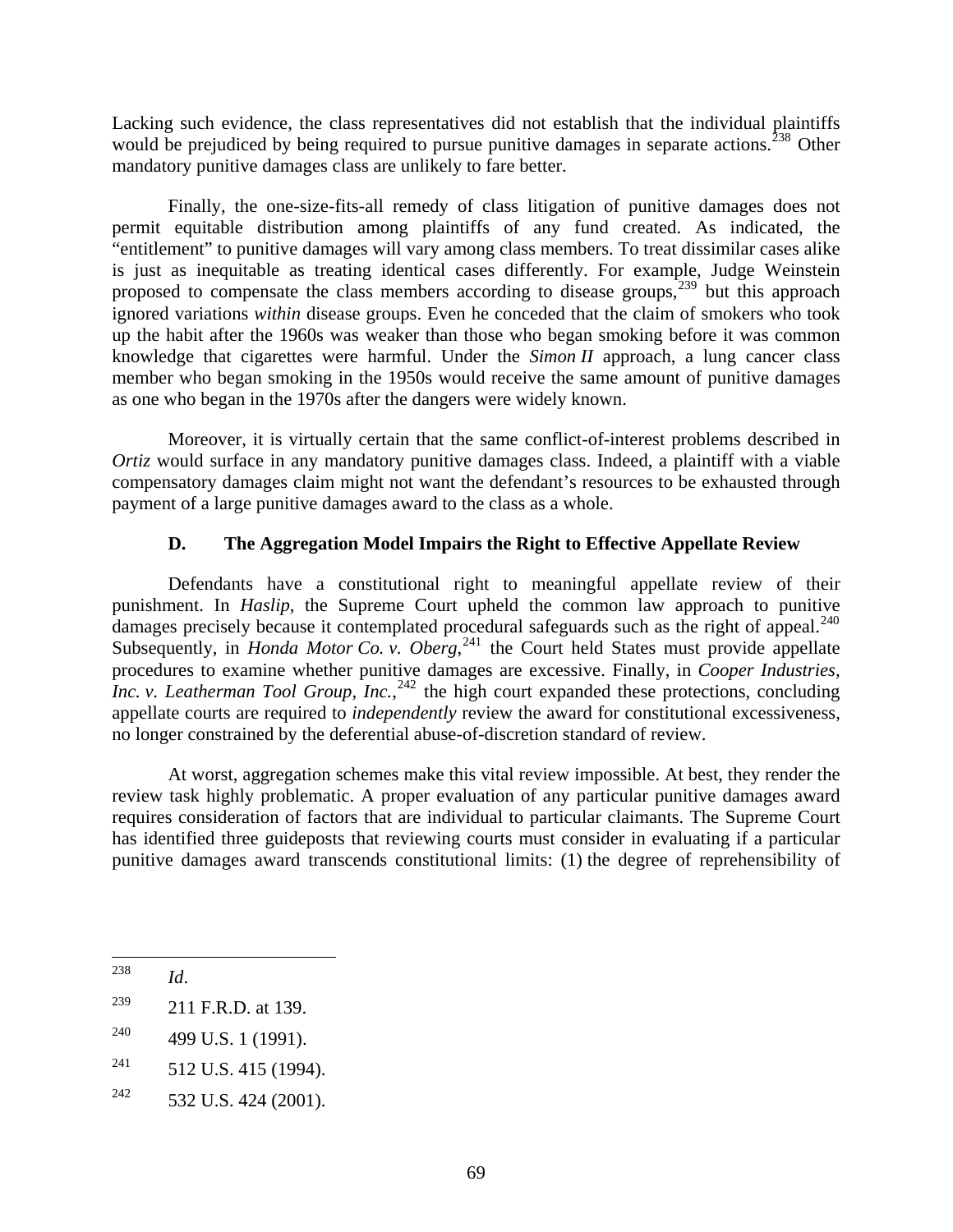defendant's conduct; (2) the ratio between the punitive damages award and the harm inflicted upon the plaintiff; and (3) civil or criminal penalties that may be assessed for similar conduct.<sup>[243](#page-71-0)</sup>

Some of the guidepost elements may be evaluated broadly and generally, e.g., whether the defendant's conduct involved the risk of physical harm or only economic loss. But other components of the reprehensibility analysis, such as the plaintiff's vulnerability and defendant's knowledge of same, can only be determined on an individual basis. Moreover, where the defendant's conduct unfolds over a time and may be affected by various events, the degree of reprehensibility can vary. A manufacturer that sells an allegedly dangerous product after preliminary information suggests a potential problem acts less reprehensibly than one that continues to sell a product once its harmful nature has been conclusively established.

Reviewing courts are also required to evaluate the punitive award for gross excessiveness under the ratio guidepost. The aggregation approach would impose a single, 'lump sum' amount of punitive damages, with the amount supposedly representing total punishment for an entire course of conduct. But courts cannot evaluate whether the punishment is excessive in a vacuum, divorced from actual harm and actual damages to real people. The ratio guidepost requires appellate review of the *proportionality* of the punishment in relation to the harm. The constitutional propriety of the ratio depends, of course, on the actual harm (and in some cases additional threatened harm<sup>[244](#page-71-1)</sup>) to each particular claimant. A punitives-only class action would impose a total amount of punishment before the actual harm has been determined. Accordingly, it would function as a Looking-Glass rule: punishment first, trial afterwards. In very few cases will the compensatory damages be uniform across an entire class, certainly not sufficiently uniform to conduct a meaningful analysis of the propriety of the ratio. Without knowledge of the facts of each claimant's damages and particular situation, it would be impossible to determine whether a given award passes constitutional muster or even complies with limits imposed by state law. The aggregation model thereby prevents meaningful appellate review of the ratio.

Proponents of class litigation argue it is possible to perform the constitutionallymandated ratio review even when the amount of punitive damages has been aggregated. In essence, their solution is to perform what amounts to an 'averaging' analysis: e.g., while some plaintiffs receive greater punitive damages than the *BMW* guideposts would permit, others receive less, and thus, supposedly, everything balances out in the long run. But this answer begs the question. Courts cannot meaningfully review the constitutionality of the ratio in a vacuum divorced from actual harm to real people. Using the averaging approach to review, courts have no way to evaluate factors peculiar to individual claimants, even though such factors specifically affect the constitutionality of the amount of punishment.

<span id="page-71-0"></span><sup>243</sup> 243 *BMW v. Gore*, 517 U.S. at 575-585.

<span id="page-71-1"></span><sup>&</sup>lt;sup>244</sup> As noted, however, not just any threatened harm may be considered. Potential harm can help justify a ratio of punitive to compensatory damages only where it is additional potential harm to those who have *already been actually injured. Williams*, 127 S. Ct. at 106-64 . For example, in evaluating the punitive award for constitutional excessiveness, courts may consider the added harm that was "likely to result" had the defendant's wrongful scheme fully succeeded. *Tx. Prod. Corp. v. Alliance Resources Corp.*, 509 U.S. 443, 460-61 (1993).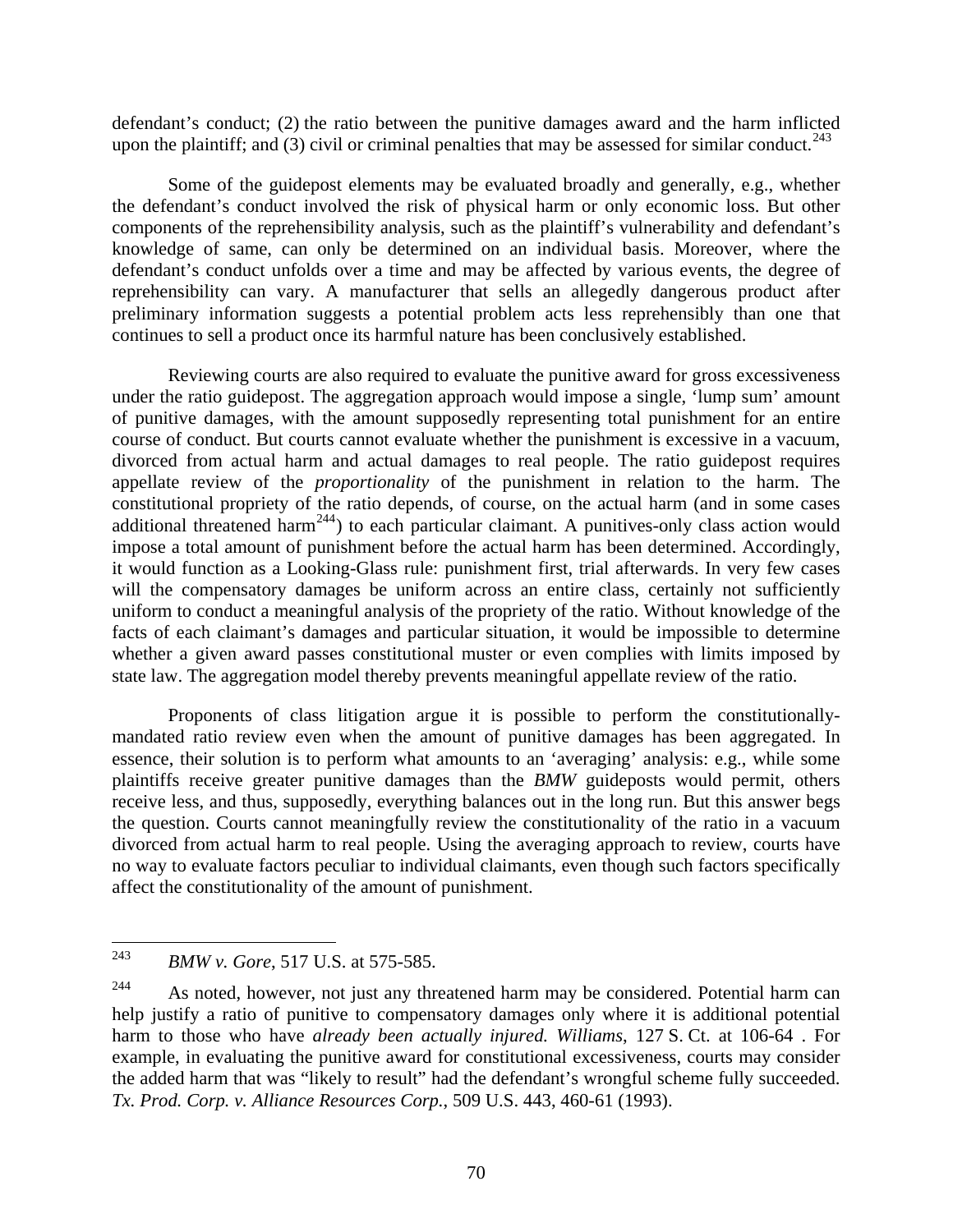Moreover, the Supreme Court has repeatedly criticized the process by which courts impose punitive damages as imprecise, creating an acute danger of arbitrary deprivation of property without due process of law, and, essentially, a standardless process vesting the jury with virtually unbridled discretion.<sup>[245](#page-72-0)</sup> Averaging, which purports to "balance" excessive punitive awards against those which are not, suffers from those same flaws. It is no answer to say that a criminal defendant punished excessively for one crime got off too lightly on another charge. Because they are pure punishment, defendants subject to punitive damages are entitled to constitutional protections, including the right to review of *each* award.<sup>[246](#page-72-1)</sup> Even assuming that the *total* sum of punitive damages is not excessive with respect to an entire course of conduct (though it would be impossible to make that determination in the abstract), that does not mean each individual award passes constitution muster. Plaintiffs cannot withstand a constitutional excessiveness claim by arguing that some other claimant revealed *less* than the constitutional maximum.

In short, there is no way to accurately perform an 'averaging' analysis without sweeping aside the defendant's important constitutional rights. Thus, the aggregation model vitiates the defendant's constitutional protection of meaningful appellate review of the punishment imposed.

# **E. Doubts Must Be Resolved Against Aggregation**

In balancing the due process concerns of defendants and plaintiffs in punitive damages litigation, the rights of defendants must be weighed more heavily. The reason is simple. By definition, punitive damages are designed to punish and deter particularly egregious conduct. Also by definition, claimants have no *right* to punitive damages. A plaintiff is fully compensated by the compensatory damages award.<sup>[247](#page-72-2)</sup> "Punitive awards are windfalls and not compensation; courts should place less emphasis on plaintiffs' rights when evaluating due process arguments. Plaintiffs' are made whole by compensatory damages."<sup>[248](#page-72-3)</sup> Indeed, regardless of the egregiousness of the defendant's conduct, the trier of fact is not required to award punitive

<span id="page-72-0"></span><sup>245</sup> 245 See, e.g., *Campbell, supra,* 538 U.S. at 417-418.

<span id="page-72-1"></span><sup>246</sup> See *Oberg*, 512 U.S. at 432.

<span id="page-72-2"></span> $247$  Thus, the vast majority of states to consider the issue have upheld statutes requiring plaintiffs to give the State a share of the punitive damages award: plaintiffs have already been fully compensated by the award of actual damages, and thus they have no vested right to any punitive damages; exemplary damages are designed solely to serve the public's interest in punishing and deterring especially egregious conduct. See, *e.g., Evans v. State*, 56 P.3d 1046 (Alaska 2002) ; *State v. Moseley*, 436 S.E.2d 632 (Ga. 1993); *Mack Trucks, Inc. v. Conkle*, 436 S.E.2d 635 (Ga. 1993); *Cheatham v. Pohle*, 764 N.E.2d 272 (Ind. App. 2002); *Monroe Guar. Ins. Co. v. Magwerks Corp*., 796 N.E.2d 326 (Ind. App. 2003); *Shepherd Components, Inc. v. Brice Petrides-Donohoe & Assocs., Inc.*, 473 N.W.2d 612 (Iowa 1991); *Fust v. Attorney Gen.*, 947 S.W.2d 424 (Mo 1997); *DeMendoza v. Huffman*, 51 P.3d 1232 (Or. 2002).

<span id="page-72-3"></span><sup>248</sup> *Dunn v. HOVIC*, 1 F.3d 1371 (3rd Cir. 1993).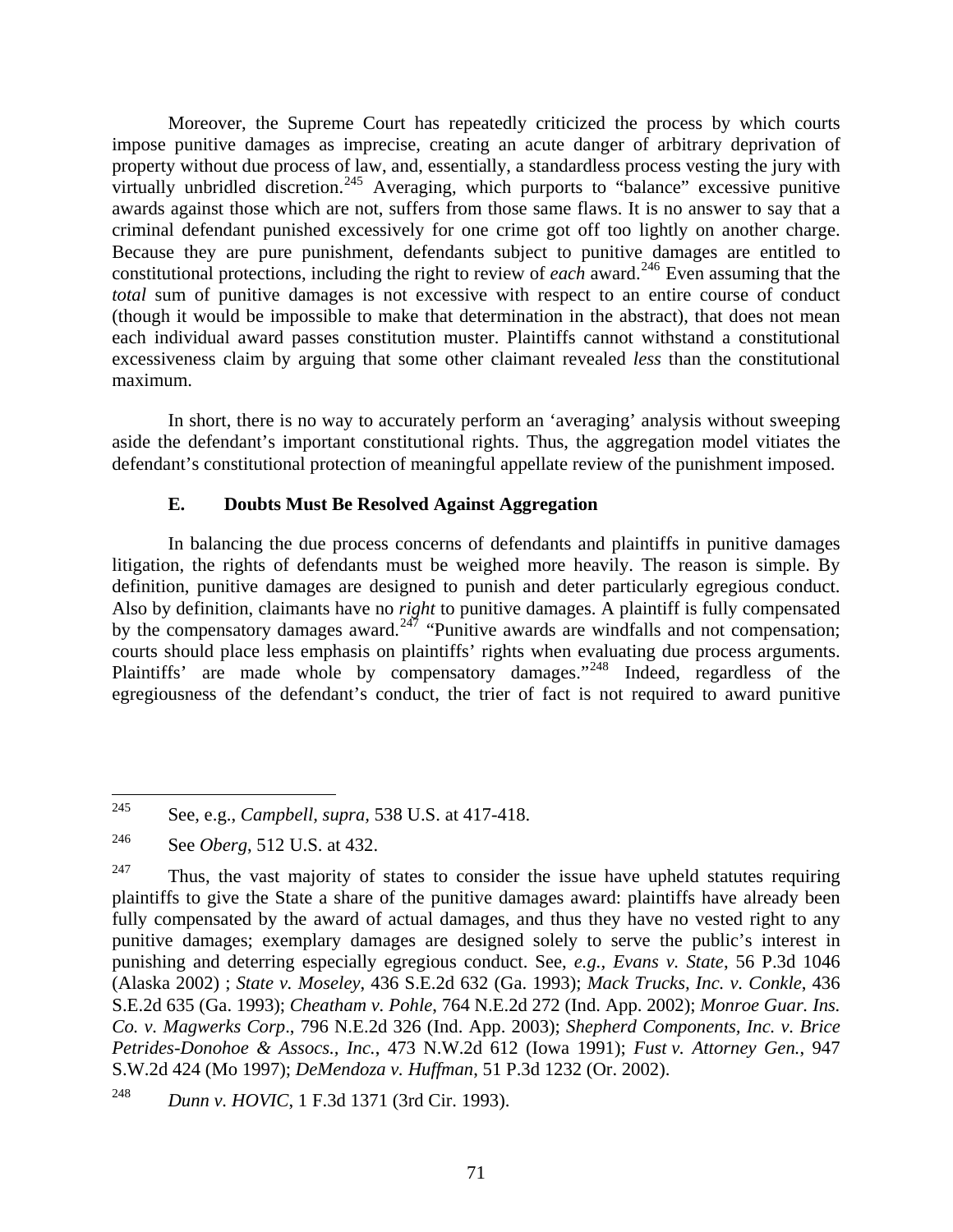damages at all.<sup>[249](#page-73-0)</sup> Defendants, by contrast, have a *constitutionally*-protected property right to avoid excessive punishment.[250](#page-73-1)

The Supreme Court has recognized that:

Punitive damages pose an acute danger of arbitrary deprivation of property since jury instructions typically leave the jury with wide discretion in choosing amounts and since evidence of the defendant's net worth creates the potential that juries will use their verdict to express biases against big business. $^{251}$  $^{251}$  $^{251}$ 

Moreover, the stakes for defendants are immeasurably higher. It is well established that mass aggregation creates tremendous pressure on defendants to settle regardless of the action's merits. Few defendants dare run the risk of such major, aggregated, liability in a single proceeding.<sup>[252](#page-73-3)</sup> In short, the defendant's interests are both substantial and at risk in punitive damages litigation. By contrast, the plaintiff's interest is minimal, even assuming plaintiffs have some vested "right" to punitive damages. True, the State may legitimately be said to have some interest in punishing and deterring reprehensible conduct. But the State's interest in punishment has never outweighed the defendant's constitutional right to be free of arbitrary punishment, inflicted without adequate notice or a fair hearing to assess that punishment. And the State's interest is relatively slight when, as is typical, its interests are pursued by private citizens, who may elect not to pursue punitive damages at all, who enjoy total control over settlement decisions, and whose claims may have unique defenses that completely defeat the State's interest in punishment and deterrence.

Finally, aggregation of punitive damages represents a radical solution to a problem when a far simpler answer is available. The multiple punitive damages problem will largely be solved by taking *Campbell* and *Williams* seriously, i.e., by recognizing that punitive damages awards are individual in nature, that the evidence supporting such awards must have a casual connection to the particular claimant's case, and that the punitive award must be proportional to the actual injury sustained. If courts adhere to those principles, windfalls to the first successful plaintiffs are avoided and each claimant may assert an individual claim for punishment limited to the harm done him or her.

<span id="page-73-0"></span><sup>249</sup> 249 See, e.g., *Juarez v. Menard Inc.*, 366 F.3d 479, 482 (7th Cir. 2004); *Kocher v. Oxford Life Ins. Co.*, 602 S.E.2d 499, 504 (W. Va. 2004); *DeMendoza v. Huffman*, 51 P.3d 1232 (Or. 2002).

<span id="page-73-1"></span><sup>250</sup> *Cooper Indus. v. Leatherman Tool Group, Inc.*, 532 U.S. at 424; *BMW of North America, Inc. v. Gore*, 517 U.S. 562.

<span id="page-73-2"></span><sup>251</sup> *Honda Motor Co. v. Oberg*, 527 U.S. 415, 432 (1994).

<span id="page-73-3"></span><sup>252</sup> *In re Rhone Polenc Rorer*, 51 F.3d 1293, 1298 (7th Cir. 1995); Peter Schunk, *Mass Torts: An Institutional Evolutionist Perspective*, 80 Cornell L. Rev*.* 941 (1995).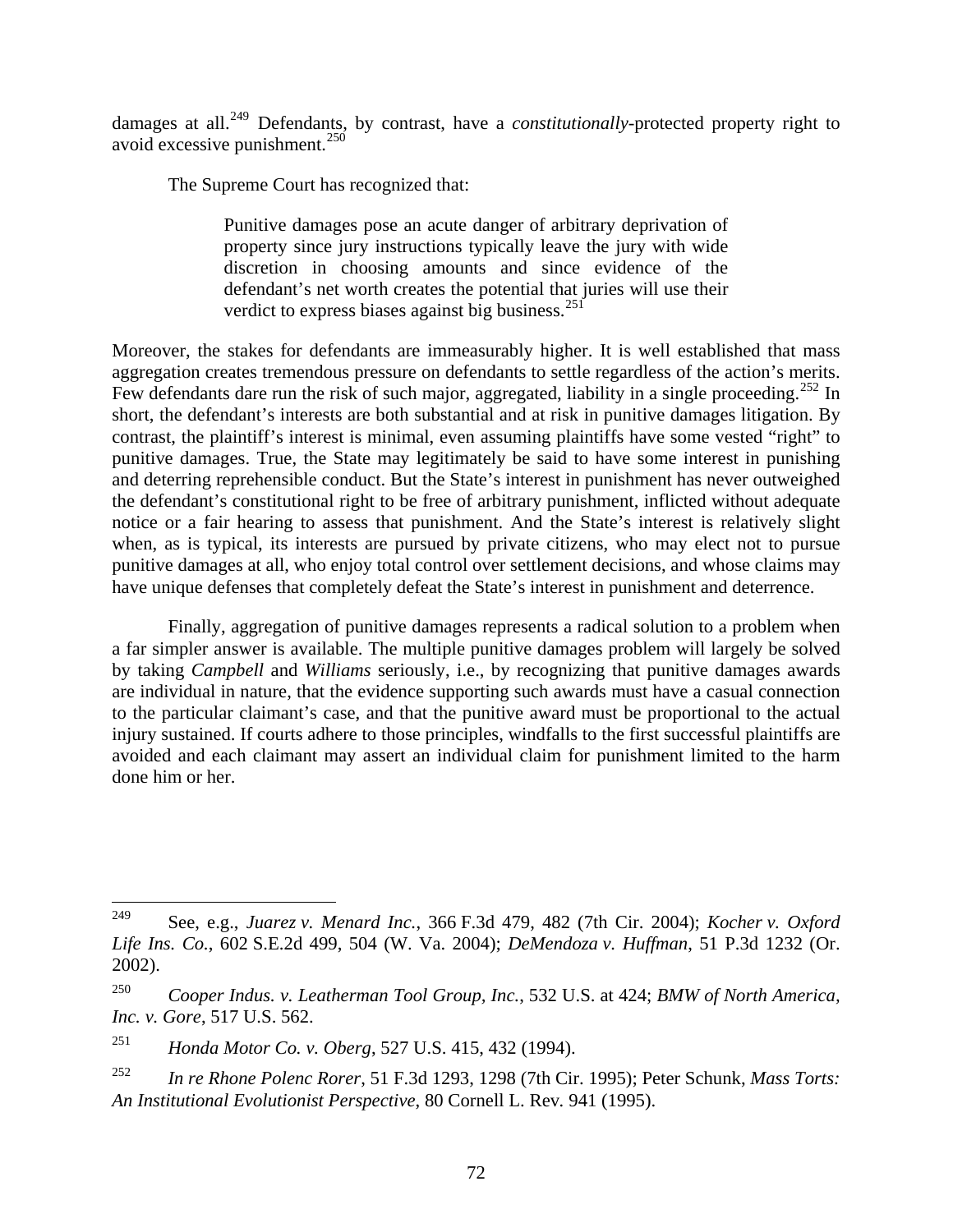### **II. AGGREGATING PUNITIVE DAMAGES TRANSCENDS THE TERRITORIAL LIMITATIONS OF THE STATE'S AUTHORITY**

In *BMW v. Gore*,<sup>[253](#page-74-0)</sup> the Supreme Court held that a state may not, in assessing punitive damages, punish conduct that is lawful where it occurs. In *State Farm v. Campbell*,<sup>[254](#page-74-1)</sup> the Court significantly broadened this prohibition, holding that a state lacks the authority to punish acts that do not occur in, or are not directed to, the forum, irrespective of the legality of those acts.

> A basic principle of federalism is that each state may make its own reasoned judgment about what conduct is permitted or proscribed within its borders and each state alone can determine what measure of punishment, if any, to impose on a defendant who acts within its jurisdiction.<sup>[255](#page-74-2)</sup>

The Supreme Court held that such an attempt violated federalism and comity principles by impinging upon the regulatory prerogatives of the other states.<sup>[256](#page-74-3)</sup> Most nationwide state-law punitive damages class actions would run afoul of the limits of any one State's regulatory authority. It is difficult to see how most nationwide state-court punitive class actions could survive the holdings in *Gore* and *Campbell*. In each of those cases, the state sought to punish conduct occurring outside its borders and not directed to its own citizens. As the Court noted in *Campbell*, each state has a prerogative to determine the punishment, if any, that would be assessed for conduct occurring within its borders or directed to its citizens.<sup>[257](#page-74-4)</sup>

Nationwide class actions are also inhibited by limitations on the law that may be applied. The choice-of-law problem is most frequently litigated as part of the predominance inquiry in class actions, but it also has a constitutional dimension. In *Allstate Ins. Co. v. Hague*,<sup>[258](#page-74-5)</sup> the Supreme Court held that due process in the Full Faith and Credit Clause limits any state's ability to apply its law to a given controversy. A state may only apply its law if it has significant contacts, or a significant aggregation of contacts, with the controversy.[259](#page-74-6) *Shutts* applied the principle to overturn a class action judgment where the Court sought to apply Kansas law to the claims of absent class members from other states. Kansas lacked significant contacts to permit applying its laws to the claims of the absent class members.<sup>[260](#page-74-7)</sup> Moreover, a state cannot extend

- <span id="page-74-0"></span>253 517 U.S. 559 (1996).
- <span id="page-74-1"></span> $254$  538 U.S. 408 (2003).
- <span id="page-74-2"></span>255 *Id*. at 422.
- <span id="page-74-3"></span>256 *Id*. at 421-22.
- <span id="page-74-4"></span>257 *Id*.
- <span id="page-74-5"></span> $^{258}$  449 U.S. 302 (1981).
- <span id="page-74-6"></span>259 *Phillips Petroleum Co. v. Shutts*, 473 U.S. 797 (1985).

<span id="page-74-7"></span>260 *Id*. 821-822.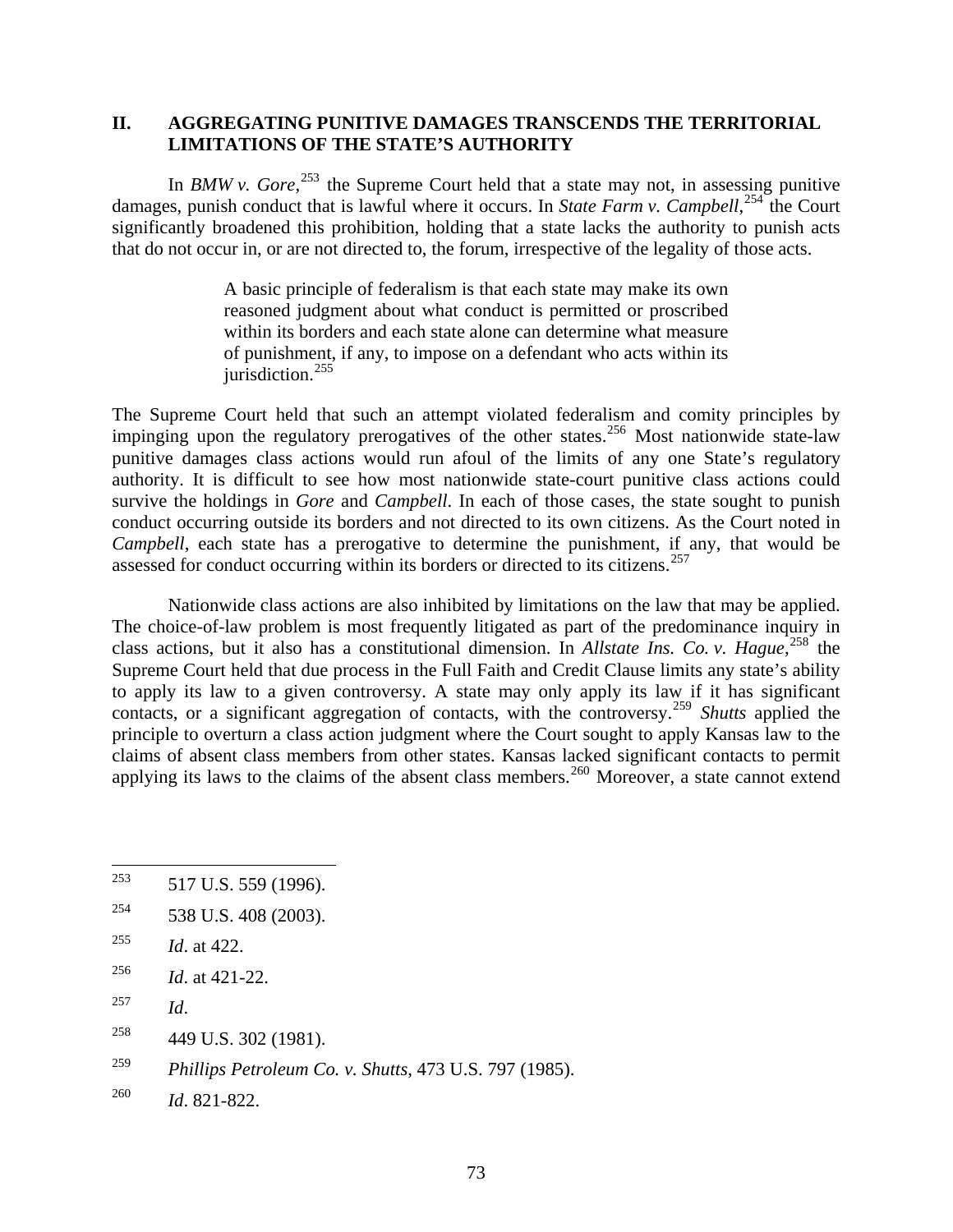its law to claims over which it has little interest merely because the case before it is a class action. *Shutts* rejected this type of "bootstrapping."[261](#page-75-0)

In punitive damages cases, the choice of law problem is likely to be particularly acute. Both the substantive requirements for recovering such damages and the procedures for assessing them vary substantially among the states. Indeed, some states do not permit the recovery of punitive damages at all. Some allow recovery on a finding of gross negligence; others require a showing the conduct was wanton or malicious. Some states require proof by clear and convincing evidence, while others use a preponderance of the evidence standards. Many impose statutory caps on punitive damages, with the caps themselves varying widely: some are geared to a specific monetary amount, whereas others impose a sliding scale that varies based on, among other things, the nature of the defendant's conduct. A minority of states require that a portion of the punitive damages be paid to the State itself. Under the circumstances, it is difficult to imagine how a court could fashion an adjudication plan that would permit application of every concerned state's substantive laws on punitive damages.

In *Simon II*, Judge Weinstein attempted to finesse the choice of law problem, finding New York law could be applied to the claims of all plaintiffs because some defendants were headquartered in New York and some of the underlying content occurred there.<sup>[262](#page-75-1)</sup>. While the validity of this ruling is questionable, few cases would permit such an easy answer. Almost without exception, courts have rejected applying the law of the seller state to all class claims in products liability litigation.<sup>[263](#page-75-2)</sup> Rarely will a single state have such overwhelming contact with a controversy to permit its law to be applied for all claims and to the exclusion of the law of other states. Further, the defendant has a due process right to fundamental fairness when it comes to resolving choice of law questions. A court may not employ a different choice of law calculus in a class action than it would in an individual suit.<sup>[264](#page-75-3)</sup> These choice of law concerns persuasively show that a single mandatory class simply is not feasible. And multiple class actions, each confined to an individual State, would not resolve the multiple punishment problem. Hence, it appears that aggregation is, ultimately, futile.

#### **III. AGGREGATION SCHEMES VIOLATE THE SEVENTH AMENDMENT'S REEXAMINATION CLAUSE**

As noted in the previous Chapter, under the Reexamination Clause of the Seventh Amendment, a verdict may not be "reexamined by another tribunal.<sup>[265](#page-75-4)</sup> The Clause incorporates a "right to have juriable issues determined by the first jury impaneled to hear them.<sup>[266](#page-75-5)</sup> The clause

<span id="page-75-0"></span><sup>261</sup> Id. at 821; see also Note, *Rethinking Place of Business as Choice of Law in Class Action Lawsuits*, 58 Vand. L. Rev. 1925, 1933 (2005).

<span id="page-75-1"></span><sup>262</sup> *Simon II*, 211 F.R.D. at 174-75.

<span id="page-75-2"></span><sup>263</sup> See *Spence v. Glock*, 227 F.3d 308 (5th Cir. 2000); *In re Bridgestone/Firestone, Inc.*, 288 F.3d 1012 (7th Cir. 2002).

<span id="page-75-3"></span><sup>264</sup> *Shutts*, 473 U.S. at 821.

<span id="page-75-4"></span><sup>265</sup> U.S. Const. Amdt. VII.

<span id="page-75-5"></span><sup>266</sup> *In re Matter of Rhone-Poulenc Rorer*, 51 F.3d 1293, 1300 (7th Cir. 1995).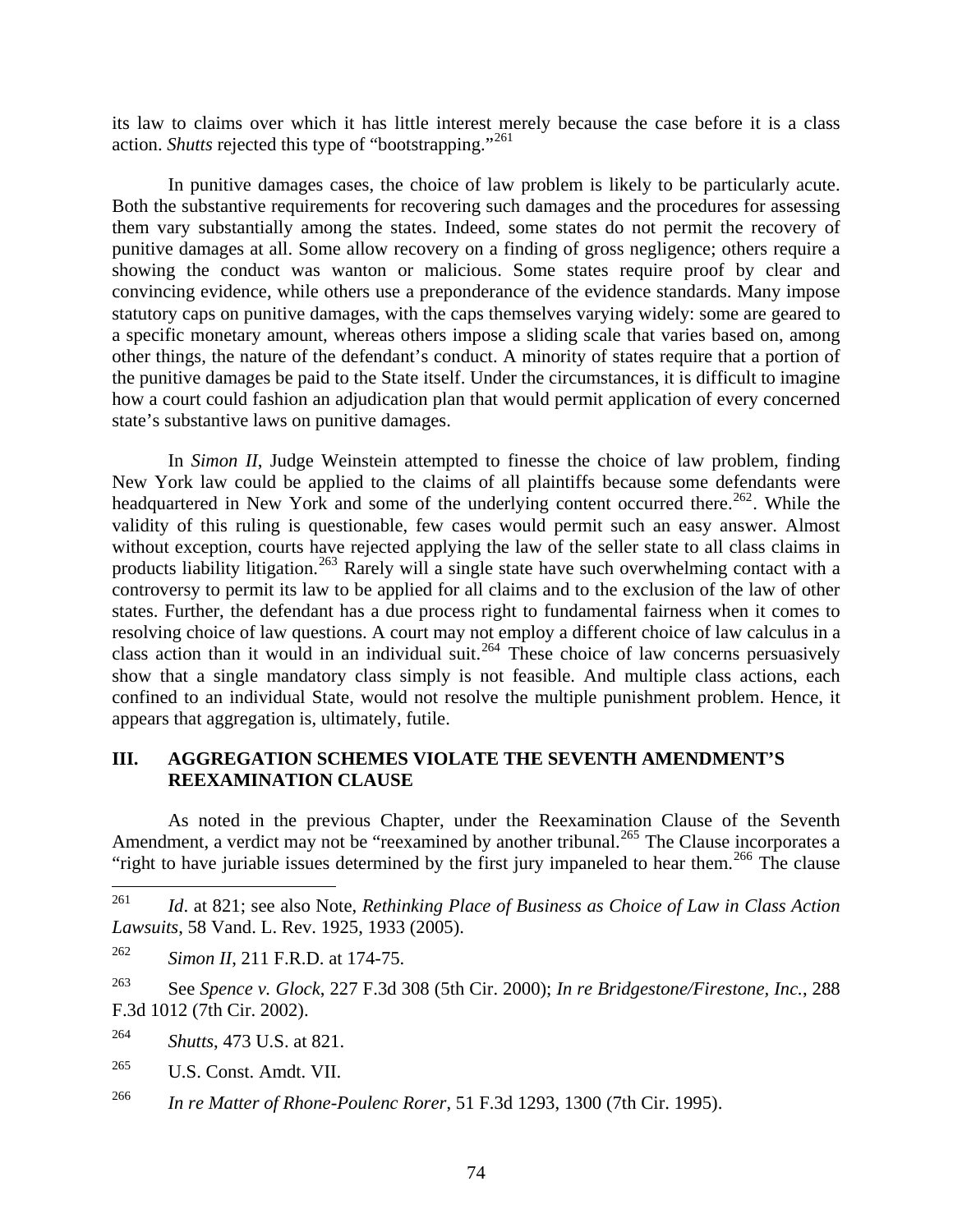prohibits schemes whereby subsequent juries are permitted to overturn the factual findings of previous juries. For example, in C*imino v. Raymark*, [267](#page-76-0) the Fifth Circuit rejected a trial plan in a mass tort case that would have assessed the defendant's general liability in a separate proceeding from that of specific liability in the given individual cases. Since the individual cases necessarily would have involved a comparison of the plaintiff's responsibility with that of the defendant's, the initial negligence determination by the first jury would no longer be final and the Reexamination Clause was violated.[268](#page-76-1) Similarly, in *Rhone-Poulenc Rorer*, the court noted that a trial plan seeking to determine general liability first, leaving issues of comparative negligence for a subsequent jury, likely violated the Reexamination Clause.<sup>[269](#page-76-2)</sup>

Of course, the Reexamination Clause does not prohibit all forms of bifurcated proceedings, or even reconsideration of the same evidence. It does constrain, however, subsequent trials that would have the effect of potentially undoing the initial fact-finding.

Punitive damages cannot be divorced from the compensatory damages case. Inevitably, the subsequent jury would have to revisit and reexamine the facts found in the prior litigation. Even when a punitive damages trial is bifurcated—with liability and compensatory damages issues tried first, followed by punitive damages—a key issue in both phases is the defendant's conduct. Since evidence relating to liability is largely the same as that used to demonstrate reprehensibility, the issues are so intertwined that they cannot be separated into different proceedings.[270](#page-76-3) Most punitive damages aggregation schemes contemplate a generic determination of punitive damages, with issues relating to individual liability confirmed in subsequent trials. This approach seemingly involves the reexamination of the issue by different juries and, under the Seventh Amendment, is impermissible.

<span id="page-76-0"></span><sup>267</sup> 267 151 F.3d 297 (5th Cir. 1998).

<span id="page-76-1"></span><sup>268</sup> *Id*. at 320.

<span id="page-76-2"></span><sup>269 51</sup> F.3d at 1300.

<span id="page-76-3"></span><sup>270</sup> *See Hardin v. Caterpillar Inc.,* 227 F.3d 268, 272 (5th Cir. 2000) (Because jury's decision on punitive damages was intertwined with its view on the liability facts and damages, court could not remand care for new trial as punitive damages only).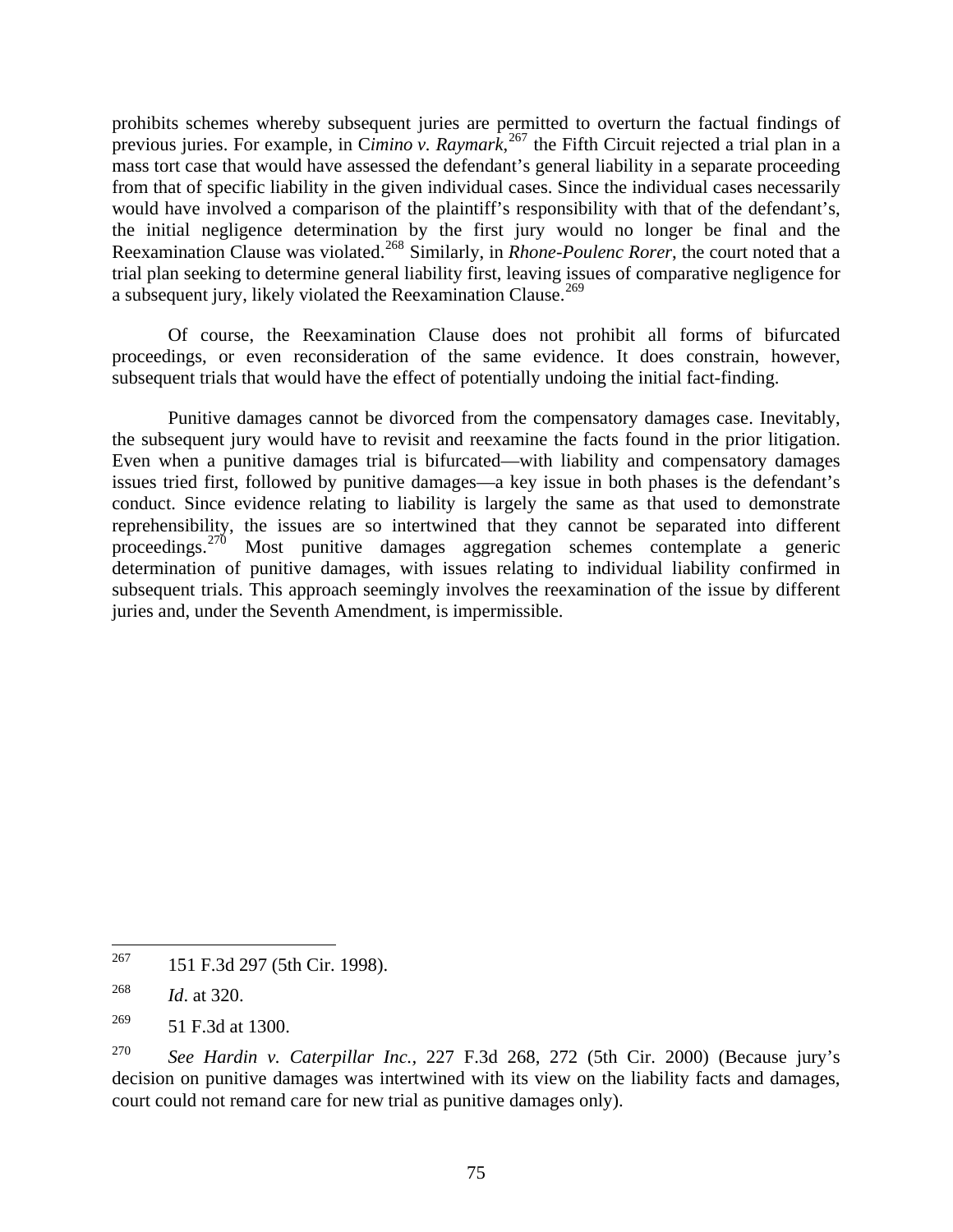# **Chapter 7**

# **Choice of Law**

# **by James K. Leader[271](#page-77-0)**

Discussion Draft No. 2 acknowledges in § 2.06(a) that a court must consider which substantive law applies to multiple claims to determine whether these claims involve common issues. However, § 2.06(b) appears to endorse aggregate treatment of claims subject to different laws. Such an approach is contrary to established conflicts of law principles.

#### **I. DISCUSSION DRAFT § 2.06(A)**

Discussion Draft § 2.06(a) simply states that "to determine whether multiple claims involve common issues, the court must ascertain the substantive law governing those claims." The subsection does not explicitly acknowledge that, in so doing, a court engages in a choice of law analysis constitutionally limited by the Due Process Clause of the Fourteenth Amendment and the Full Faith and Credit Clause of Article IV, §1. *See Phillips Petroleum Co. v. Shutts*. [272](#page-77-1)  Thus, a court first ascertains whether the law of the forum conflicts "in any material way" with any other law which could apply.<sup>[273](#page-77-2)</sup> If a true conflict exists, the Due Process and the Full Faith and Credit Clauses restrict the application of forum law to the claims in question to instances where "that State must have a significant contact or significant aggregation of contacts, creating state interests, such that choice of law is neither arbitrary nor fundamentally unfair."<sup>[274](#page-77-3)</sup>

A court that fails to engage in the conflicts of law analysis set out in *Shutts* when certifying a class action will see that certification reversed. *See In re St. Jude Medical, Inc.*[275](#page-77-4) In *St. Jude Medical*, the trial court certified a class of 11,000 Silzone heart valve recipients, residing in numerous states, who asserted claims under various Minnesota consumer protection statutes. The Court of Appeals for the Eighth Circuit found that the district court did not conduct a thorough conflicts of law analysis before applying Minnesota law, as is required by *Shutts*. Because the lower court did not analyze the contacts between Minnesota and each plaintiff class member's claims, the appellate court could not determine whether the lower court's choice of Minnesota law was arbitrary or unfair. Consequently, it reversed the decision to certify the class,

<span id="page-77-0"></span><sup>271</sup> James K. Leader is a partner in the New York, NY office of Leader & Berkon LLP.

<span id="page-77-1"></span> $^{272}$  472 U.S. 797 (1985).

<span id="page-77-2"></span> $^{273}$  472 U.S. at 816.

<span id="page-77-3"></span><sup>274 472</sup> U.S. at 818, *quoting Allstate Ins. Co. v. Hague*, 449 U.S. 302, 312-313 (1981).

<span id="page-77-4"></span><sup>275 425</sup> F.3d 1116 (8th Cir. 2005).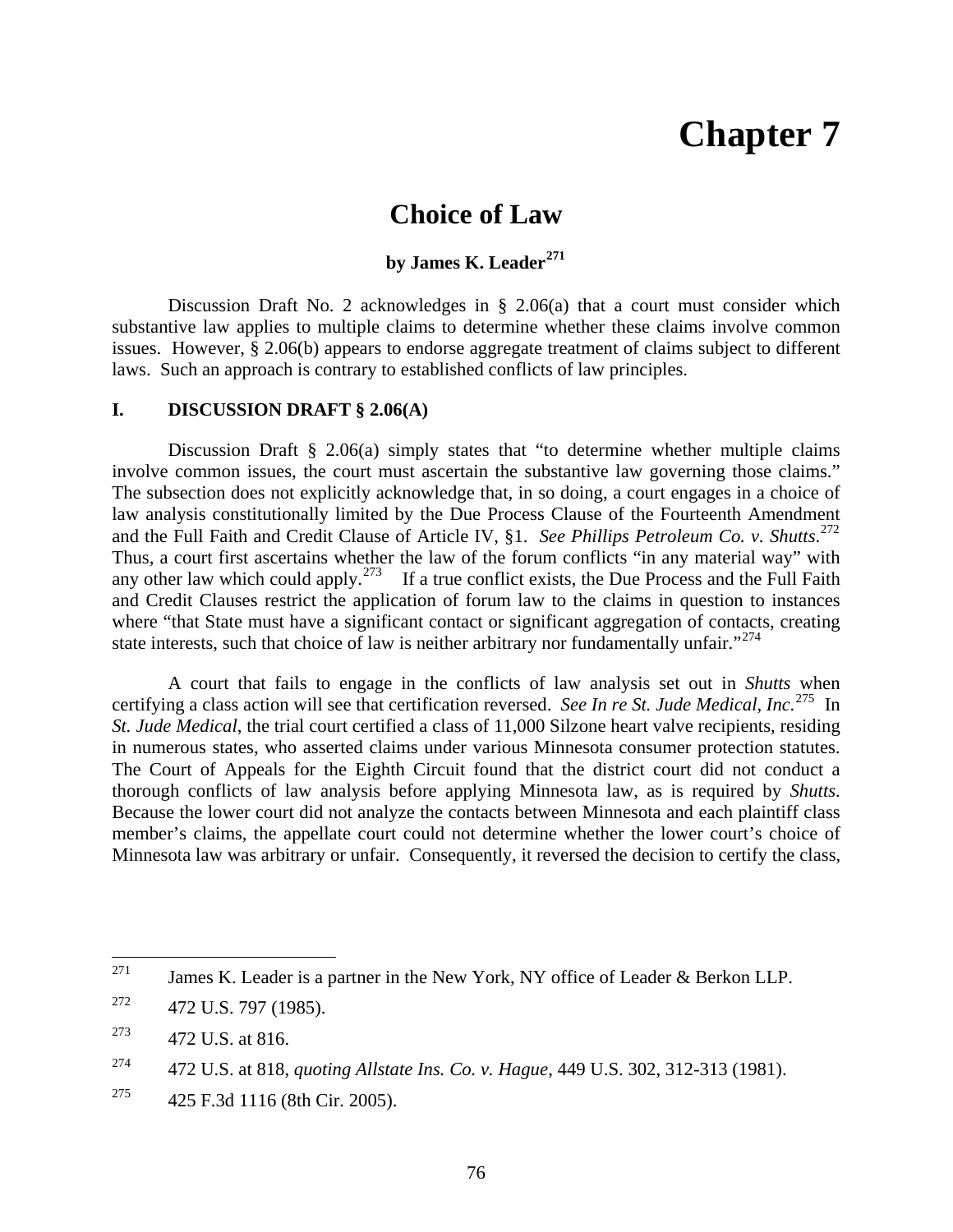and remanded the case with instructions to the lower court to conduct the proper choice of law analysis.[276](#page-78-0)

The proposed § 2.06(a) fails to acknowledge these requirements, as does the comment to this subsection, *"Comment a. Obligation to Undertake a Choice-of-Law Analysis*." These constitutional principles are touched upon only in passing in the Reporters' Notes. In contrast, the substantial body of law developed under the application of Fed. R. Civ. P. 23 expressly respects due process and full faith and credit principles through the application of the predominance, manageability and superiority standards.

The courts have consistently held that predominance is defeated where conflicts of law exist regarding the claims of a group of plaintiffs in multi-state aggregate litigation because individual issues of law outnumber common issues of law in such cases. Furthermore, when "claims must be adjudicated under the law of so many jurisdictions, a single nationwide class is not manageable," thereby defeating the superiority requirement of Rule 23 as well. *In re Bridgestone/Firestone, Inc., Tires Prods. Liab. Litig.* ("*Bridgestone/Firestone*").[277](#page-78-1) In decertifying two nationwide classes consisting of current and former purchasers and lessees of Ford Explorers and Firestone tires asserting financial loss claims sounding in breach of warranty and consumer fraud against the defendant car and tire manufacturers, the *Bridgestone/Firestone* court warned that "[d]ifferences across states may be costly for courts and litigants alike, but they are a fundamental aspect of our federal republic and must not be overridden in a quest to clear the queue in court," and "only a decentralized process of multiple trials, involving different juries, and different standards of liability, in different jurisdictions' will yield the information needed for accurate evaluation of mass torts."[278](#page-78-2)

A review of the reasoning in *Castano v. American Tobacco Co.*[279](#page-78-3) is also instructive. *Castano* was filed on behalf of a proposed nationwide class of smokers. Plaintiffs alleged that the defendant cigarette manufacturers (1) fraudulently failed to inform consumers that nicotine is addictive and (2) manipulated the level of nicotine in cigarettes to sustain their addictive nature.

<span id="page-78-0"></span><sup>276</sup> 276 425 F.3d at 1121. On remand, the lower court concluded that the application of Minnesota law was constitutionally permissible and conducted a detailed conflict of law analysis before certifying a class. *In re St. Jude Medical, Inc.*, 2006 WL 2943154 (D. Minn. Oct. 13, 2006). The trial court's decision to certify a class is now on appeal before the Eighth Circuit, which recently granted a petition for appeal under Fed. R. Civ. P 23(f).

<span id="page-78-1"></span><sup>277 288</sup> F.3d 1012, 1018 (7th Cir. 2002); *see also In re Vioxx Prods. Liab. Litig.*, 239 F.R.D. 450, 459 (E.D. La. 2006) ("the application of the laws of fifty-one jurisdictions to the claims of [a] proposed class creates problems for the typicality, adequacy, predominance, and superiority requirements of Rule 23").

<span id="page-78-2"></span><sup>278 288</sup> F.3d at 1020; *see also In re General Motors Corp. Dex-Cool Prods. Liab. Litig.*, 2007 WL 522300, \*16 (S. D. Ill. Feb. 16, 2007) ("both *Bridgestone/Firestone* and [*In re Rhone-Poulenc Rorer Inc.*, 51 F.3d 1293 (7th Cir. 1995)] make starkly clear that it is not this Court's prerogative to elide important differences in the laws of several states in order to speed the progress of a case to class certification").

<span id="page-78-3"></span><sup>279 84</sup> F.3d 734 (5th Cir. 1996).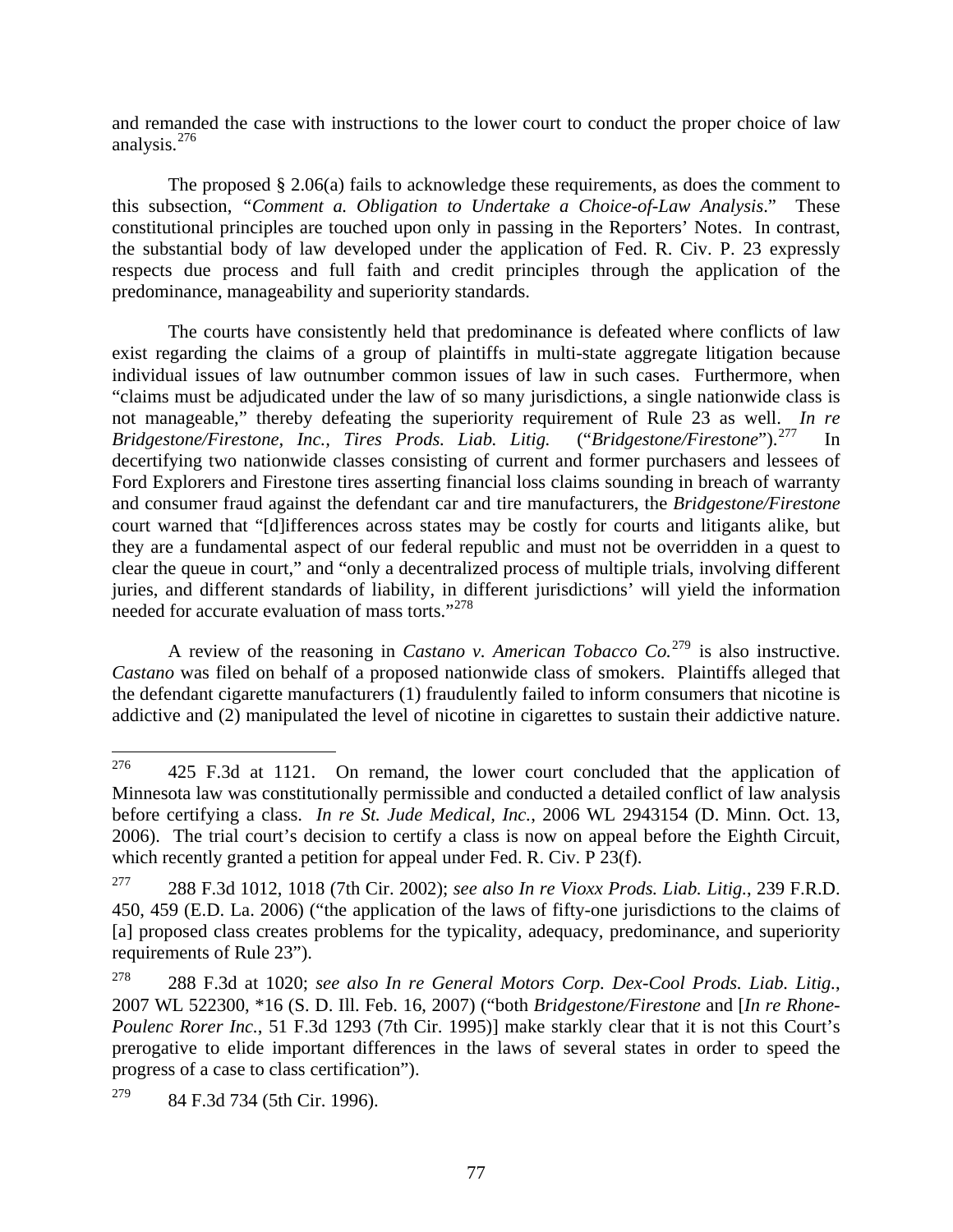The district court certified the class as to legal issues of fraud, negligence, breach of express/implied warranty, strict liability and violation of state consumer protection statutes, reasoning that "issues of fraud, breach of warranty, negligence, intentional tort, and strict liability do not vary so much from state to state as to cause individual issues to predominate."<sup>[280](#page-79-0)</sup>

The Fifth Circuit Court of Appeals decertified the class because, *inter alia*¸ "[t]he district court abused its discretion by ignoring variations in state law and how a trial on the alleged causes of action would be tried."[281](#page-79-1) The court emphasized that "[i]n a multi-state class action, variations in state law may swamp any common issues and defeat predominance,"<sup>[282](#page-79-2)</sup> reasoning that:

> [v]ariations in state law magnify the differences. In a fraud claim, some states require justifiable reliance on a misrepresentation, while others require reasonable reliance. States impose varying standards to determine when there is a duty to disclose facts. Products liability law also differs among states. Some states do not recognize strict liability. Differences in affirmative defenses also exist. Assumption of risk is a complete defense to a products claim in some states. In others, it is a part of comparative fault analysis. Some states utilize "pure" comparative fault; others follow a 'greater fault bar,' and still others use an 'equal fault  $bar$ .".[283](#page-79-3)

The *Castano* court pointed out that the existence of complex choice-of-law issues in aggregative litigation, in addition to defeating predominance, also "makes individual adjudication superior to class treatment,"  $284$  thereby defeating yet another class action prerequisite. The court explained that "[p]rior to certification, the district court must determine whether variations in state law defeat predominance. While the task *may not* be impossible, its complexity certainly makes individual trials a more attractive alternative and, *ipso facto*, renders class treatment not superior."<sup>[285](#page-79-5)</sup> As a result, superiority is defeated "[i]n a complicated case involving multiple jurisdictions, [in which] the conflict of law question itself could take decades to work its way through the courts."<sup>[286](#page-79-6)</sup>

<span id="page-79-6"></span>286 84 F.3d at 751. For example, in *In re Asbestos Sch. Litig.*, 104 F.R.D. 422 (E.D. Pa. 1984), *aff'd in part and reversed in part sub nom. School Dist. of Lancaster v. Lake Asbestos of Quebec, Ltd*., 789 F.2d 996 (3d. Cir.), *cert. denied*, 479 U.S. 852, and *cert. denied*, 479 U.S. 915

<span id="page-79-0"></span><sup>280</sup> 84 F.3d at 740.

<span id="page-79-1"></span><sup>&</sup>lt;sup>281</sup> 84 F.3d at 751.

<span id="page-79-2"></span><sup>&</sup>lt;sup>282</sup> 84 F.3d at 741.

<span id="page-79-3"></span><sup>&</sup>lt;sup>283</sup> 84 F.3d at 743 n. 15 (citations omitted).

<span id="page-79-4"></span><sup>&</sup>lt;sup>284</sup> 84 F.3d at 750.

<span id="page-79-5"></span><sup>285</sup> *Id.* (emphasis in original).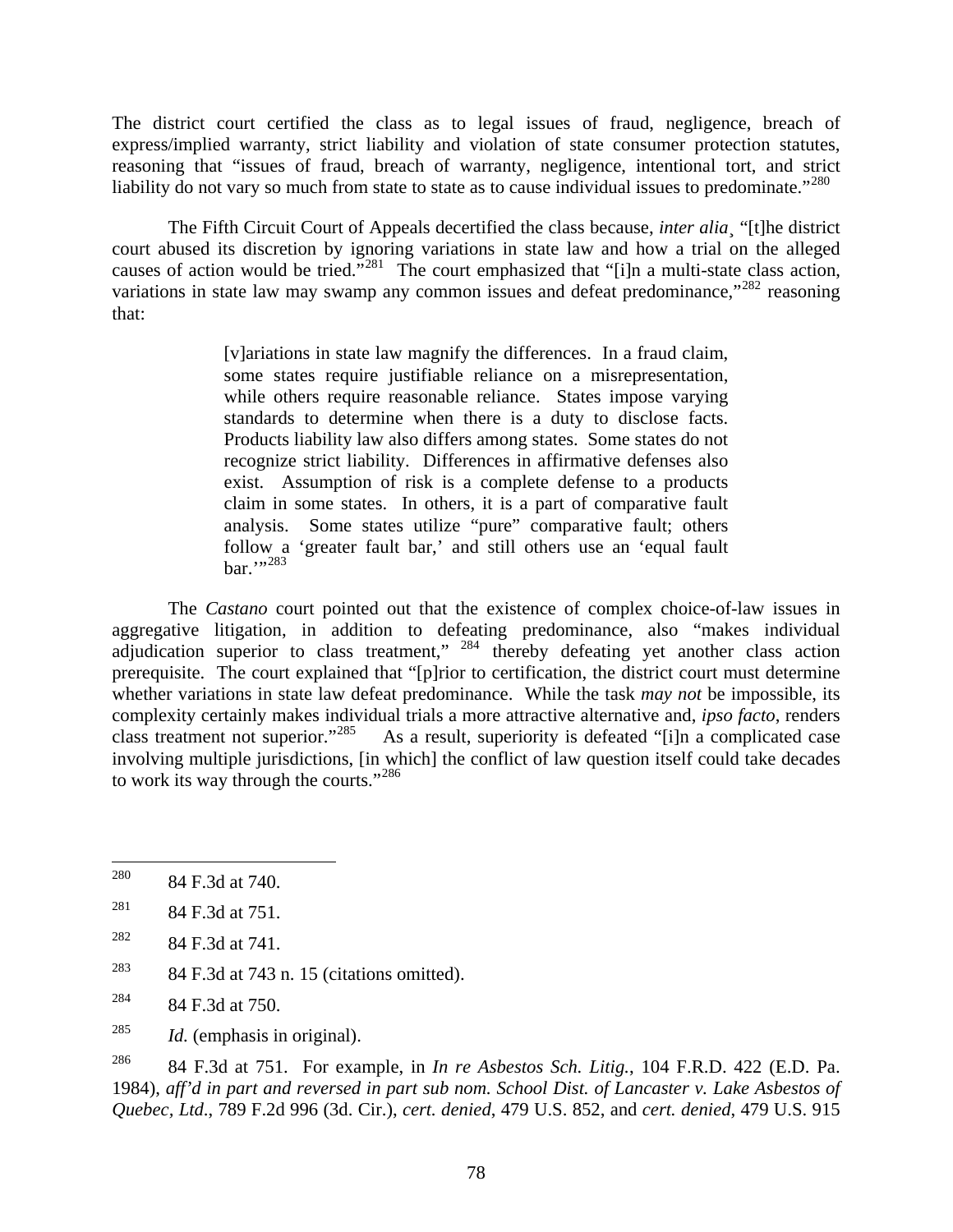A review of the court's analysis in *In re Ford Motor Co. Ignition Switch Prod. Liab. Litig.* ("*Ford Motor*")<sup>[287](#page-80-0)</sup> is also enlightening. In *Ford Motor*, plaintiffs sought certification of two actions brought on behalf of two nationwide classes. Both actions alleged that Ford Motor Co. manufactured and distributed approximately 23 million

vehicles containing defective ignition switches over a nine year period; plaintiffs' complaints included causes of action for strict products liability, fraudulent concealment, violation of state consumer fraud statutes, breach of contract and express warranty, and breach of implied warranty of merchantability. The court denied plaintiffs' motions for class certification on the grounds that the conflicts of law between the 50 states in which the 23 million members of the proposed plaintiff classes resided defeated the predominance requirement of Rule 23 of the Federal Rules of Civil Procedure.

In its determination of whether the actions were appropriate for class certification, the court focused on whether, as required by Rule 23,<sup>[288](#page-80-1)</sup> questions of law or fact common to the members of the classes predominated over questions affecting only individual members. With respect to questions of law, the court explained that "[t]he predominance inquiry must . . . take stock of the applicable law. Common questions of law may be said to predominate when significant legal issues are common to each class member's cause of action or to the defense of such claims."<sup>[289](#page-80-2)</sup> The court indicated that although predominance does not require that individual issues be non-existent, "[w]here the source of law derives from the law of the 50 states  $\dots$ differences in state law will 'compound the[ ] disparities' among class members from the different states."[290](#page-80-3)

The *Ford Motor* court concluded that because it would be "compelled to apply the law of each plaintiff's home state to that plaintiff's claims . . . class-wide disposition of the claims would essentially be impossible,"<sup>[291](#page-80-4)</sup> and therefore "in the context of the case involving five state-law causes of action, the laws of fifty states, and over twenty-three million[ ] plaintiffs, the court must conclude that this suit cannot be practically and efficiently tried as a class action because plaintiffs have not established a predominance of common legal issues as required by Rule  $23(b)(3)$ ."<sup>[292](#page-80-5)</sup>

Significantly, in proposing an alternative test to govern aggregate litigation generally, Professor Erbsen, in his article upon which the Discussion Draft relies, recognizes (although the

(1986), "[a]lmost nine years after the court of appeals had affirmed certification, the conflict of law issues had yet to be resolved." *Castano*, 84 F.3d at 751.

- <span id="page-80-0"></span> $^{287}$  174 F.R.D. 332 (D.N.J. 1997).
- <span id="page-80-1"></span><sup>288</sup> Specifically, Fed. R .Civ. P. 23(b)(3).
- <span id="page-80-2"></span>289 174 F.R.D at 340.

 $\overline{a}$ 

<span id="page-80-3"></span>290 *Id.* (quoting *Amchem Prods., Inc. v. Windsor*, 521 U.S. 591, 624 (1997), *aff'g Georgine v. Amchem Prods., Inc.,* 83 F.3d 610 (3d Cir. 1996)).

<span id="page-80-4"></span> $^{291}$  174 F.R.D. at 342.

<span id="page-80-5"></span>292 174 F.R.D. at 351.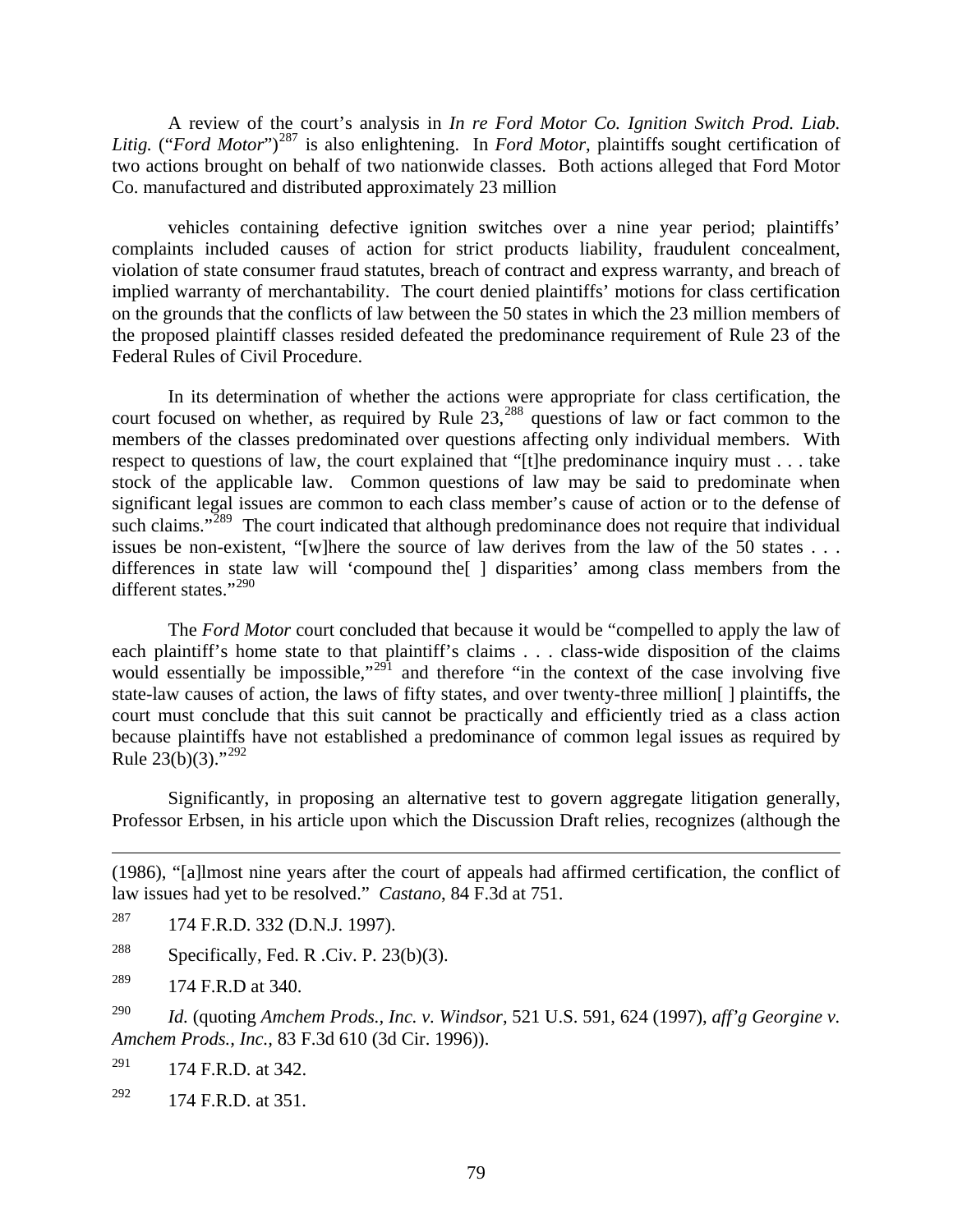Discussion Draft does not) the constitutional and common law requirements regarding a conflicts of law analysis. Professor Erbsen notes: "If the laws of states with significant contacts to the dispute materially differ, then the court must conduct a conflict of law analysis to select the applicable law for each contested issue, consistent with constitutional and common law constraints  $\frac{1293}{120}$  Professor Erbsen also states that a failure to conduct a rigorous conflict of laws Professor Erbsen also states that a failure to conduct a rigorous conflict of laws analysis before certifying a class would violate the finality, fidelity and feasibility principles he is espousing. $294$ 

The fact that Discussion Draft  $\S$  2.06(a) does not openly address the constitutional requirements which must be observed in a conflicts of law analysis is troubling.

#### **II. DISCUSSION DRAFT § 2.06(B)**

Discussion Draft § 2.06(b) states that a court "may afford aggregate treatment of a common issue" when that court determines that one of three situations exists: (1) a single body of law applies to all claims; (2) different claims are subject to different bodies of law, but no true conflict of laws exists; or (3) different claims are subject to different bodies of law that are not substantially identical but do present a limited number of patterns that can be managed by means of identified procedures at trial. This proposed subsection oversimplifies the conflicts of law issues and ignores established law.

While a conflicts of law analysis in simple actions with few parties may be fairly straightforward, more complex multi-jurisdictional actions almost invariably present insurmountable conflicts of law problems. Individual actions typically raise multiple issues (*e.g.*, negligence, comparative negligence, strict liability, assumption of risk, statutes of limitation and repose, damages) and the greater the number of jurisdictions and claims involved, the greater the number conflicts of law issues to address and attempt to resolve. Professor Erbsen observes that "[s]ubstantial management problems arise when the outcome of the choice of law calculus requires applying the varying law of multiple states to class members' claims. For example, each substantive motion would require as many as fifty distinct rulings, the court would need to instruct the jury about the law in each of as many as fifty states, and the court would need to advise the jury about the limited admissibility of evidence that is relevant to claims in some states but not others. Even if the laws of the fifty states cluster into only a few distinct formulations on each issue, the practical burden of identifying, analyzing, and ruling on each cluster for each claim would be daunting."[295](#page-81-2)

In fact, courts have routinely recognized that they cannot adequately apply the laws of multiple States in compliance with due process principles. With regard to the predominance inquiry, the necessity to apply the laws of multiple jurisdictions creates such a judicial quagmire as to make any aggregation worthless. As the Fifth Circuit has acknowledged, "variations in

<span id="page-81-0"></span><sup>293</sup> 293 Erbsen, Allan H., *"From 'Predominance' to 'Resolvability': A New Theoretical Approach to Regulating Class Actions,"* 58 Vand. L. Rev. 995, 1077 (2005) (footnotes omitted).

<span id="page-81-1"></span><sup>294</sup> *Id.* at 1078.

<span id="page-81-2"></span><sup>295</sup> *Id.* at 1077 (footnote omitted).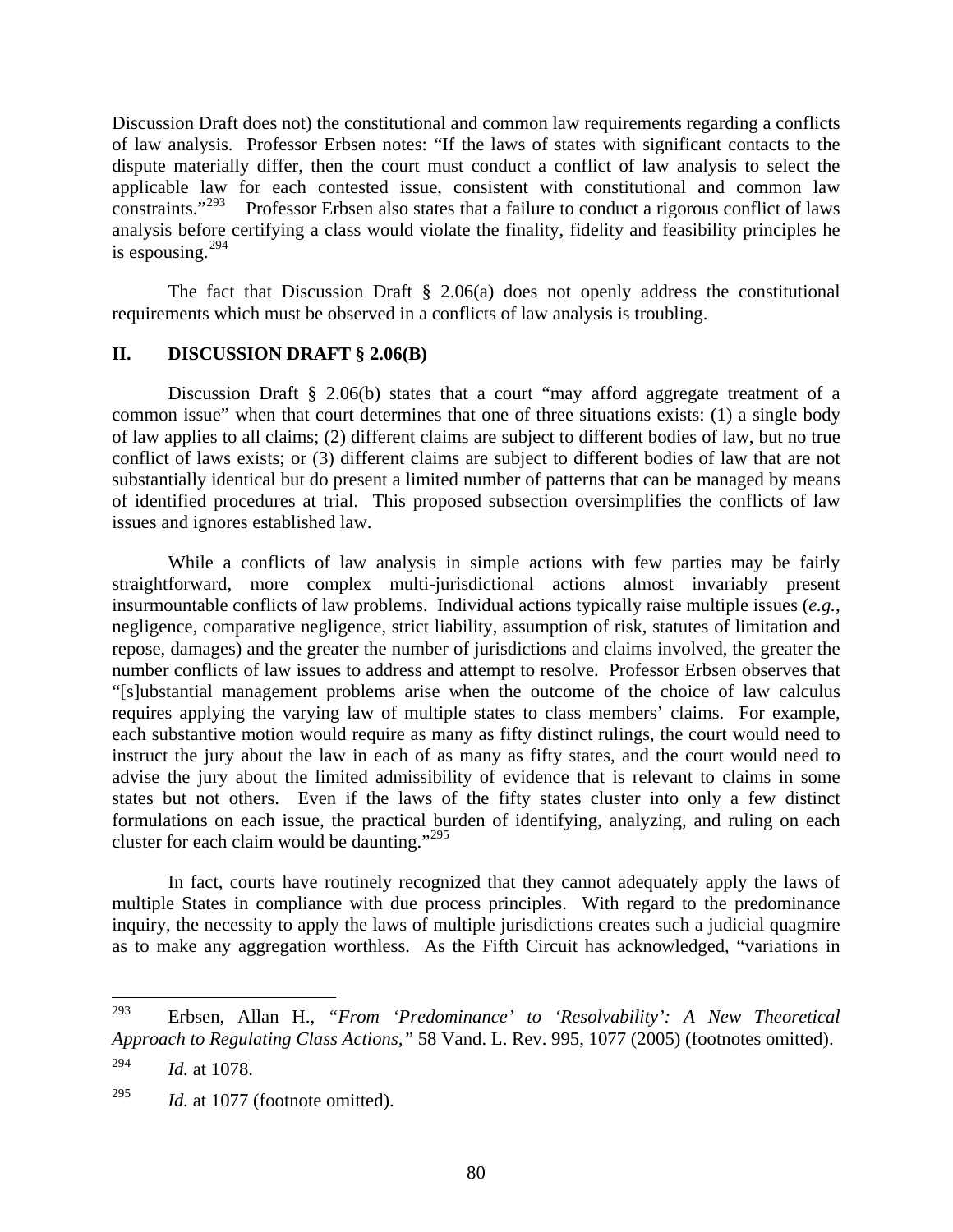state law may swamp any common issues and defeat predominance." *Spence v. Glock*. [296](#page-82-0) "Furthermore, because we must apply an individualized choice of law analysis to each plaintiff's claims, *see Phillips Petroleum Co. v. Shutts*, 472 U.S. at 823 (constitutional limitations on choice of law apply even in nationwide class actions), the proliferation of disparate factual and legal issues is compounded exponentially." *Georgine v. Amchem Prods., Inc.*[297](#page-82-1)

Where the laws of all 50 States may be implicated, the potential for vastly different substantive rules is palpable. For example, there are significant differences even regarding the basic law of negligence:

> The law of negligence, including subsidiary concepts such as duty of care, forseeability, and proximate cause, may as the plaintiffs have argued forcefully to us differ among the states only in nuance, though we think not. . . . But nuance can be important, and its significance is suggested by a comparison of differing state pattern instructions on negligence and differing judicial formulations on the meaning of negligence and the subordinate concepts. … The voices of the quasi-sovereigns that are the states of the United States sing negligence with a different pitch. $298$

Moreover, other substantive law, such as strict liability rules and affirmative defenses see wide variation:

> Products liability law also differs among states. Some states do not recognize strict liability. … Some have adopted Restatement (Second) of Torts § 402A. … Among the states that have adopted the Restatement, there are variations. … Differences in affirmative defenses also exist. Assumption of risk is a complete defense to a products claim in some states. … In others, it is part of comparative fault analysis. … Some states utilize "pure" comparative fault, ... others follow a "greater fault bar."<sup>[299](#page-82-3)</sup> ...

The *Ford Motor* court described the complexity in this way:

For example, regarding plaintiffs' strict liability claim alone, defendants point to at least five different approaches to defining a "design defect;" differing positions as to whether the "economic loss doctrine" precludes strict liability actions; differing views as

<span id="page-82-2"></span>298 *In re Rhone-Poulenc Rorer Inc.*, 51 F.3d 1293, 1300-01 (7th Cir. 1995).

<span id="page-82-0"></span><sup>296</sup> 296 227 F.3d 308, 313 (5th Cir. 2000)*.* 

<span id="page-82-1"></span><sup>297 83</sup> F.3d at 627; *see also In re American Medical Systems, Inc.*, 75 F.3d 1069, 1085 (6th Cir. 1996) ("If more than a few of the laws of the fifty states differ, the district judge would face an impossible task of instructing a jury on the relevant law, yet another reason why class certification would not be the appropriate course of action").

<span id="page-82-3"></span><sup>299</sup> *Castano*, 84 F.3d at 743 n. 15.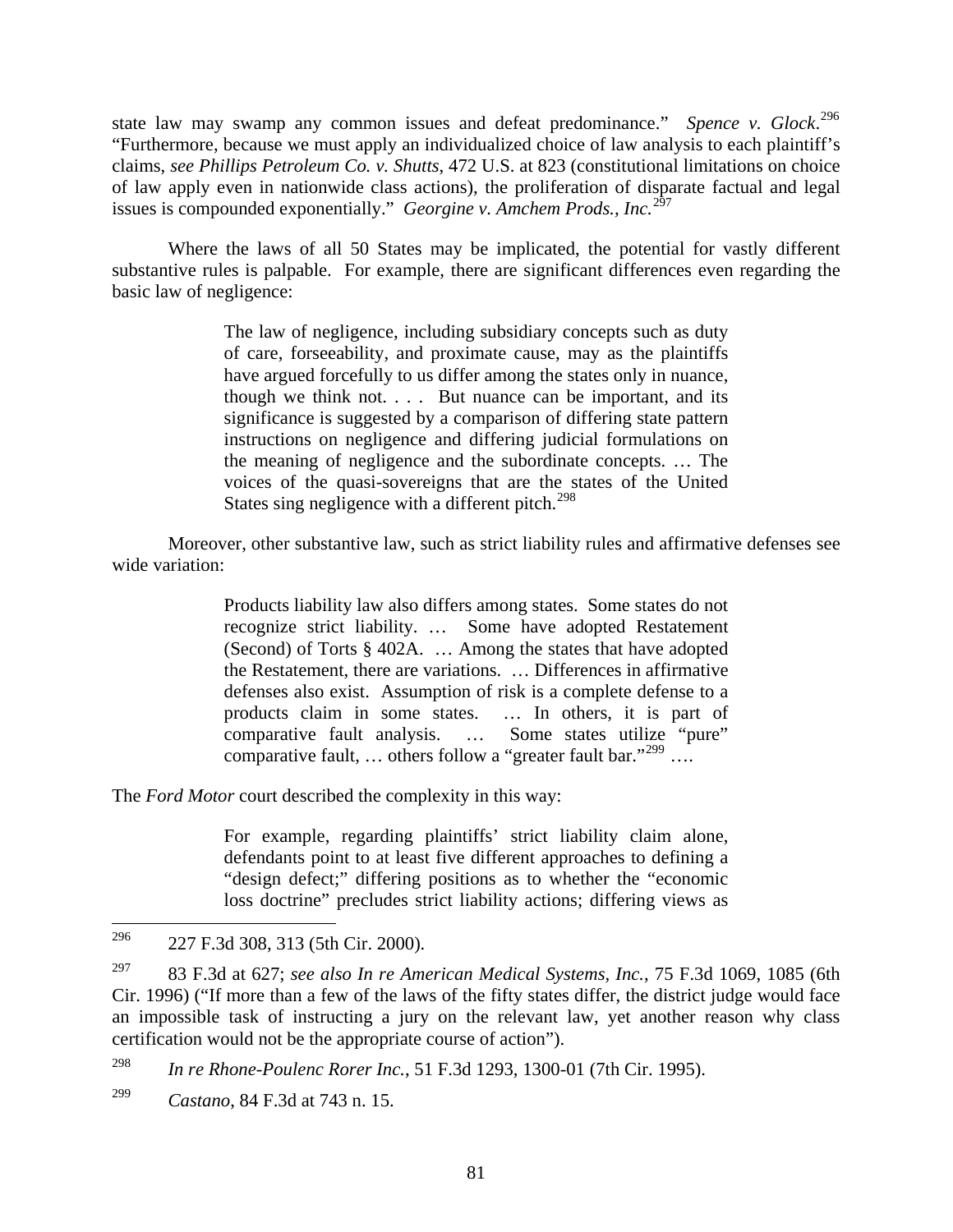to whether physical harm is a prerequisite to bringing a cause of action; different warning requirements; and different affirmative defenses. Defendants have likewise demonstrated a multitude of different standards and burdens of proof with regard to plaintiffs' warranty, fraud and consumer protection claims. $300$ 

In addition, differences in the applicable statutes of limitations and repose and similar rules dramatically impact upon the status of the claims raised and can present enormously complicated analysis and application problems. Take, for example, a property damage/products liability case brought in New York, with plaintiffs from all fifty states. New York's choice of law principles require application of the substantive law, including statutes of limitations and repose, of the jurisdiction in which the injury occurred, here the place of loss. If a plaintiff resided in Alabama, for example, his claim would be barred by Alabama's two-year statute of limitations.<sup>[301](#page-83-1)</sup> Yet, if he actually resided one state over, in Georgia, his case would survive a statute of limitations motion but could be subject to dismissal under Georgia's ten-year statute of repose. $302$ 

All of these types of differences are more than a court can reasonably be expected to address, and "[d]ifferences of this kind cut strongly against nationwide classes." *Szabo v. Bridgeport Machines, Inc.*<sup>[303](#page-83-3)</sup> As the Fifth Circuit noted, "[w]e find it difficult to fathom how common issues could predominate in this case when variations in state law are thoroughly considered."[304](#page-83-4)

The Discussion Draft's elaborations in *Comment b.* regarding the "three situations where a substantial consensus has emerged that choice-of-law considerations should pose no insurmountable barrier to aggregation" do not present an accurate portrayal of the established case law. In discussing the situation presented by proposed  $\S$  2.06(b)(1), a Single Body of Substantive Law, in *Comment c.* and the Reporters' Notes to *Comment c.*, the Discussion Draft makes the suggestion that applying the law of a common defendant's principal place of business to a group of claims held by persons located in multiple states is appropriate. This suggested approach (almost never seen in individual actions) has been largely rejected.<sup>305</sup>

- <span id="page-83-0"></span>300 300 *Ford Motor Co.,* 174 F.R.D. at 351.
- <span id="page-83-1"></span>301 *See* Ala. Code § 6-2-38(1).
- <span id="page-83-2"></span>302 *See Ga. Code Ann.* § 51-1-11.
- <span id="page-83-3"></span>303 249 F.3d 672, 674 (7th Cir. 2001).
- <span id="page-83-4"></span>304 *Castano*, 84 F.3d at 743 n. 15.

<span id="page-83-5"></span><sup>305</sup> Recent cases from the pharmaceutical area rejecting application of the law of the defendant's principal place of business are only the tip of the iceberg. *See Rowe v. Hoffman-La Roche Inc.*, 917 A.2d 767, 776 (N.J. 2007); *Kelley v. Eli Lilly & Co.*, 2007 WL 1238789, at \*2-3 (D.D.C. April 27, 2007); *Bearden v. Wyeth*, \_\_\_ F. Supp.2d \_\_\_, 2006 WL 4474723, at \*4-5 (E.D. Pa. May 5, 2006); *Heindel v. Pfizer Inc.*, 381 F. Supp.2d 364, 376-79 (D.N.J. 2004). Moreover, the Discussion Draft fails to address the constitutional and statutory impediments to such an approach thoroughly described in the law review articles the Preliminary Draft itself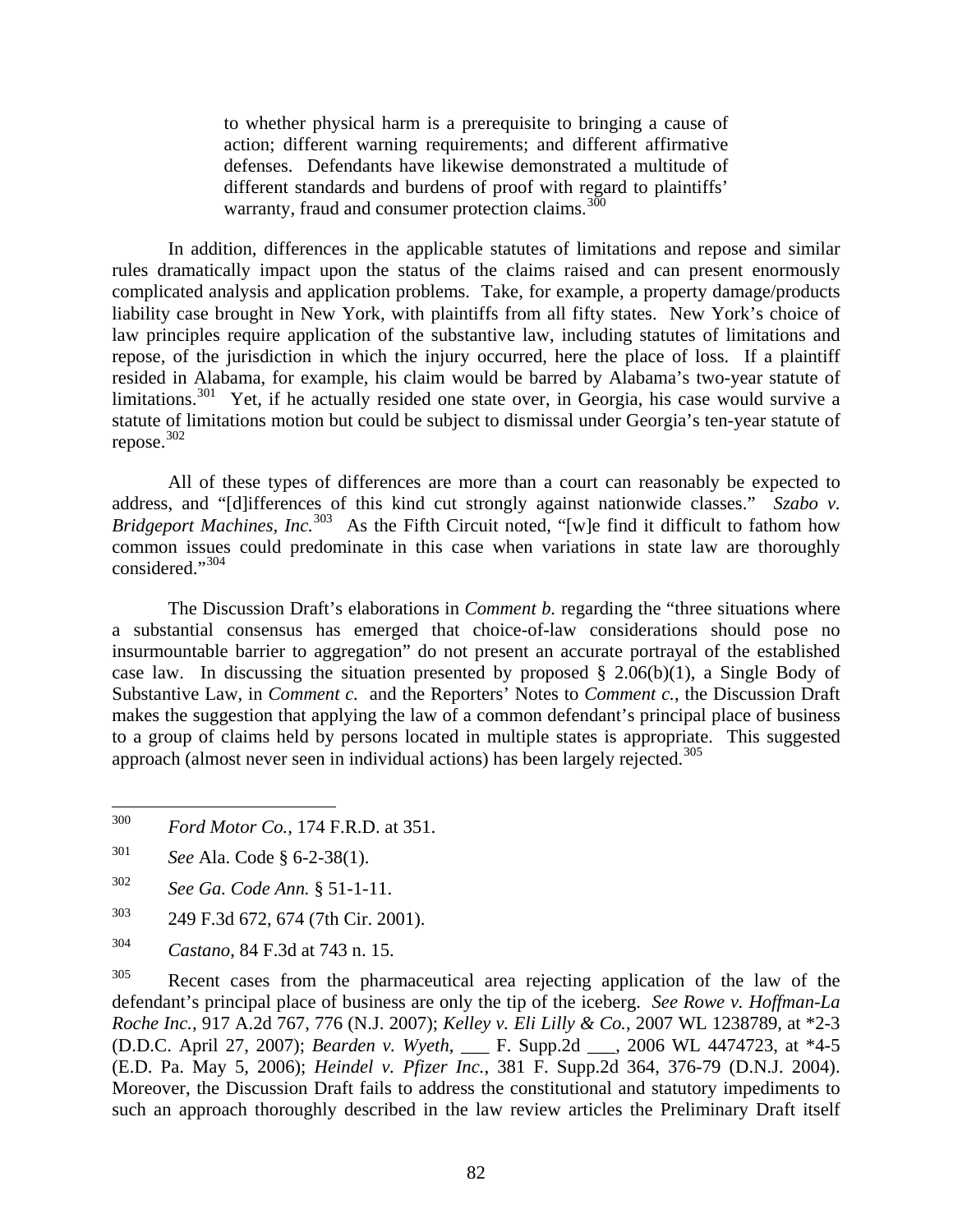Indeed, the courts have declined to apply the law of a defendant's place of business under a number of the choice of law analyses employed by the various jurisdictions. For instance, under a *lex loci delicti* choice of law analysis, the *Bridgestone/Firestone* court specifically held that the place of a manufacturer defendant's headquarters did not constitute the place of injury for products liability, breach of warranty, or consumer fraud claims.<sup>[306](#page-84-0)</sup> Instead, the Court of Appeals for the Seventh Circuit recognized that "[n]either Indiana nor any other state has applied a uniform place-of-the-headquarters rule to products-liability cases" and determined that products liability claims alleging personal injury and financial loss are governed by the law of the place of the product failure and the place of purchase or sale, respectively.<sup>[307](#page-84-1)</sup> Furthermore, the court indicated that for breach of warranty and consumer fraud claims, "the injury is decidedly where the *consumer* is located, rather than where the seller maintains its headquarters."<sup>[308](#page-84-2)</sup>

In *Spence,* the Court of Appeals for the Fifth Circuit reached a similar conclusion under the Restatement's "most significant relationship" choice of law test in the context of a nationwide class action filed against an Austrian gun manufacturer on behalf of purchasers of allegedly defective handguns. In evaluating the contacts to be taken into account under the Restatement test, <sup>[309](#page-84-3)</sup> the *Spence* court reversed the district court's decision to apply the law of Georgia, the site of the defendant's United States headquarters. The court held that the fact that the defendant's United States domicile was in Georgia was "offset by the fact that the plaintiffs [were] domiciled all over the country," and in any event, the proposition that defendant's headquarters in Georgia were the place of injury was "clearly wrong" and any "economic injury occurred when and where the plaintiffs bought the gun," not at the defendant's headquarters.<sup>[310](#page-84-4)</sup>

Further, the suggestion in *Comment e.* regarding the situation presented by § 2.06(b)(3), Manageable Patterns, that patterns are inherently manageable is too facile. Real world

1

references. *See* Gruenwald, Allison M., "Note, Rethinking Place of Business as Choice of Law in Class Action Lawsuits," 58 Vand. L. Rev. 1925 (2005); Nagarda, Richard A., "Bootstrapping in Choice of Law After the Class Action Fairness Act," 74 UMKC L. Rev. 661 (2006). It is equally silent as to the practical implications (*e.g.*, corporate migration) of such an approach.

<span id="page-84-0"></span><sup>306 288</sup> F.3d at 1016-17.

<span id="page-84-1"></span><sup>307</sup> *Id*. at 1016.

<span id="page-84-2"></span><sup>308</sup> *Id.* at 1017 (emphasis in original).

<span id="page-84-3"></span><sup>&</sup>lt;sup>309</sup> The Restatement test evaluates the proposed forum's contacts with the place where the injury occurred; the place where the conduct causing the injury occurred; the domicile, residence, nationality, place of incorporation and place of business of the parties; and the place where the relationship, if any, between the parties is centered. The contacts are evaluated according to their relative importance with respect to the particular issue. Restatement (Second) Conflict of Laws § 145.

<span id="page-84-4"></span><sup>310 227</sup> F.3d at 312.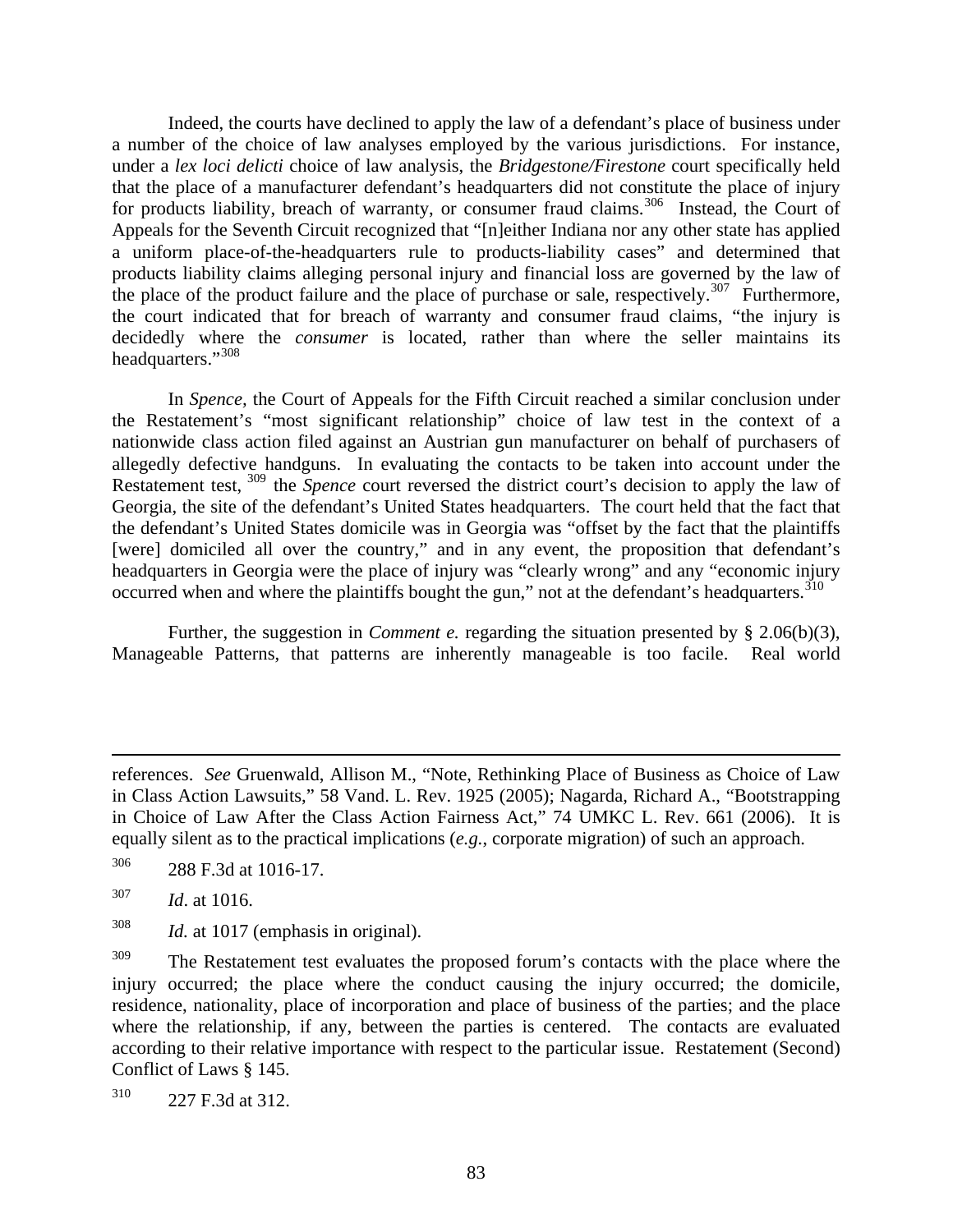experience teaches that in complex multi-jurisdictional actions, even where patterns exist, manageability is the exception and not the rule. $311$ 

# **III. CHOICE OF LAW: "HYPOTHETICAL" CONFLICTS AND PARTIES' BURDENS**

*Comment a.* to § 2.06 states that "[t]he court need not and should not decide a hypothetical choice-of-law question. The failure of a party to offer evidence demonstrating the need to decide a choice-of-law question can provide a basis for the court to determine that a question is hypothetical and, therefore, not pertinent to its decision whether to afford aggregate treatment." The Discussion Draft then "illuminates" this assertion with an Illustration which requires a defendant to "offer evidence" that class members have engaged in conduct which would constitute a defense to their claims under the laws of some states which would apply to their claims. (*See also Comment f.*) This position is quite remarkable—especially in its failure to appreciate plaintiffs' pleading obligations in bringing a lawsuit.

Assume, for example, that the defense a defendant raises is that the statutes of limitations of multiple states would apply to putative class members, barring their claims. The Discussion Draft would put the burden on defendant to "offer evidence" that the applicable statutes of limitations bar certain claims. Shouldn't the plaintiffs have the obligation to plead sufficient facts to permit defendants to establish the applicability of this defense? Why must defendants be put to the expense and burden of discovery? Shouldn't plaintiffs have some threshold obligations to satisfy before they can file suit?

It is well established that the party seeking class certification bears the burden of demonstrating that conflicts of law do not defeat the predominance and superiority tests.<sup>312</sup> Significantly, the Sixth Circuit has even reversed certification where the burden was correctly allocated to the plaintiffs for purposes of written submissions to the court but was shifted to the defendants at the class certification hearing:

> The record reflects that the certification hearing proceeded 'in the reverse:' the district judge ordered defendants to 'show cause why [the court] shouldn't certify a class.' As noted earlier, this is in

<span id="page-85-0"></span><sup>311</sup> As pointed out above, Professor Erbsen observes that "[e]ven if the laws of the fifty states cluster into only a few distinct formulations on each issue, the practical burden of identifying, analyzing, and ruling on each cluster for each claim would be daunting." 58 Vand. L. Rev. at 1077.

<span id="page-85-1"></span><sup>312</sup> *See, e.g*., *O'Brien v. J.I. Kislak Mortgage Corp.,* 934 F. Supp. 1348, 1355 (S.D. Fla. 1996) ("The plaintiff has the burden of establishing the[ ] specific prerequisites for class certification under Rule 23"); *Spence v. Glock*, 227 F.3d at 310 ("The party seeking certification bears the burden of proof"); *see also In re General Motors Corp. Dex-Cool Prods. Liab. Litig.*, 2007 WL 522300 at \*13 ("it is Plaintiffs' burden as the proponents of class certification to demonstrate the predominance of common questions and the manageability of the classwide claims at trial, and to show convincingly that variations in state law do not defeat predominance and manageability").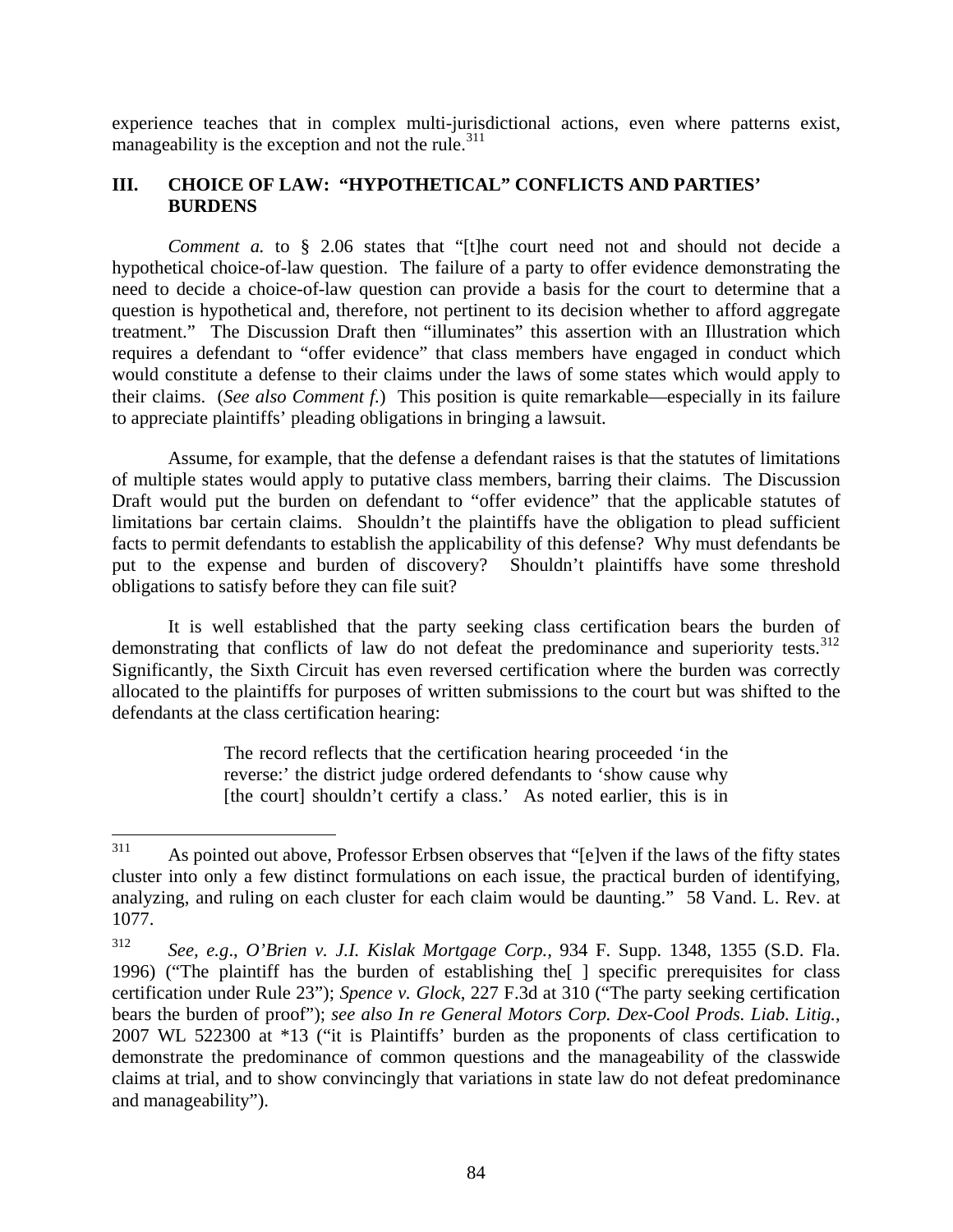contradiction to unequivocal pronouncements by the Supreme Court and this court that the burden of establishing the elements of a class action rests on the party seeking certification.<sup>[313](#page-86-0)</sup>

In order to satisfy their burden of proof, the plaintiffs must provide detailed evidence in support of their claim that aggregate treatment is appropriate. Merely representing to the court that the action will prove suitable for aggregation at a later stage in the litigation is not sufficient; rather, the plaintiffs are required to "credibly demonstrate, through an extensive analysis of state law variances, that class certification does not present insuperable obstacles."<sup>[314](#page-86-1)</sup> Anything less will not warrant approval of aggregate litigation:

> [P]laintiffs have essentially asked the court to certify this class on the basis of mere promises that a manageable litigation plan can be designed in this case for five causes of action under the law of fifty-one jurisdictions as the litigation progresses. The court declines to certify this class action on the basis of such a slender reed. Because the plaintiffs have the burden of designing a workable plan for trial embracing all claims and defenses prior to certification, a court cannot rely on assurances of counsel that any problems with predominance or superiority can be overcome.<sup>[315](#page-86-2)</sup>

Without such an analysis from the plaintiffs, the court cannot rule on whether aggregate treatment is appropriate:

> The burden of proof lies with the plaintiffs; in not presenting a sufficient choice of law analysis [plaintiffs] have failed to meet their burden of showing that common questions of law predominate. … The district court is required to know which law will apply before it makes its predominance determination. … The district court here could not discharge its duty because plaintiffs did not supply adequate information on the policies of other interested states relevant to the choice of law.<sup>[316](#page-86-3)</sup>

The Discussion Draft references the argument of Patrick Woolley that Rule 23 should not preempt state choice-of-law rules.<sup>[317](#page-86-4)</sup> Woolley (and the Discussion Draft) would have the

<span id="page-86-3"></span>316 *Spence*, 227 F.3d at 313.

<span id="page-86-4"></span><sup>317</sup> "Choice of Law and the Protection of Class Members in Class Suits Certified Under Federal Rule of Civil Procedure 23(B)(3)," 2004 Mich. St. L. Rev. 799 (Fall 2004).

<span id="page-86-0"></span><sup>313</sup> 313 *In re American Medical Sys*., 75 F.3d at 1086.

<span id="page-86-1"></span><sup>314</sup> *Ford Motor*, 174 F.R.D. at 334 (citations omitted).

<span id="page-86-2"></span><sup>315</sup> *Id.* at 350 (citations omitted); see also *Walsh v. Ford Motor Co.,* 807 F.2d 1000, 1017 (D.C. Cir. 1986), *cert. denied*, 482 U.S. 915 (1987) ("nationwide class action movants must credibly demonstrate, through an extensive analysis of state law variances, that class certification does not present insuperable obstacles") (citations omitted).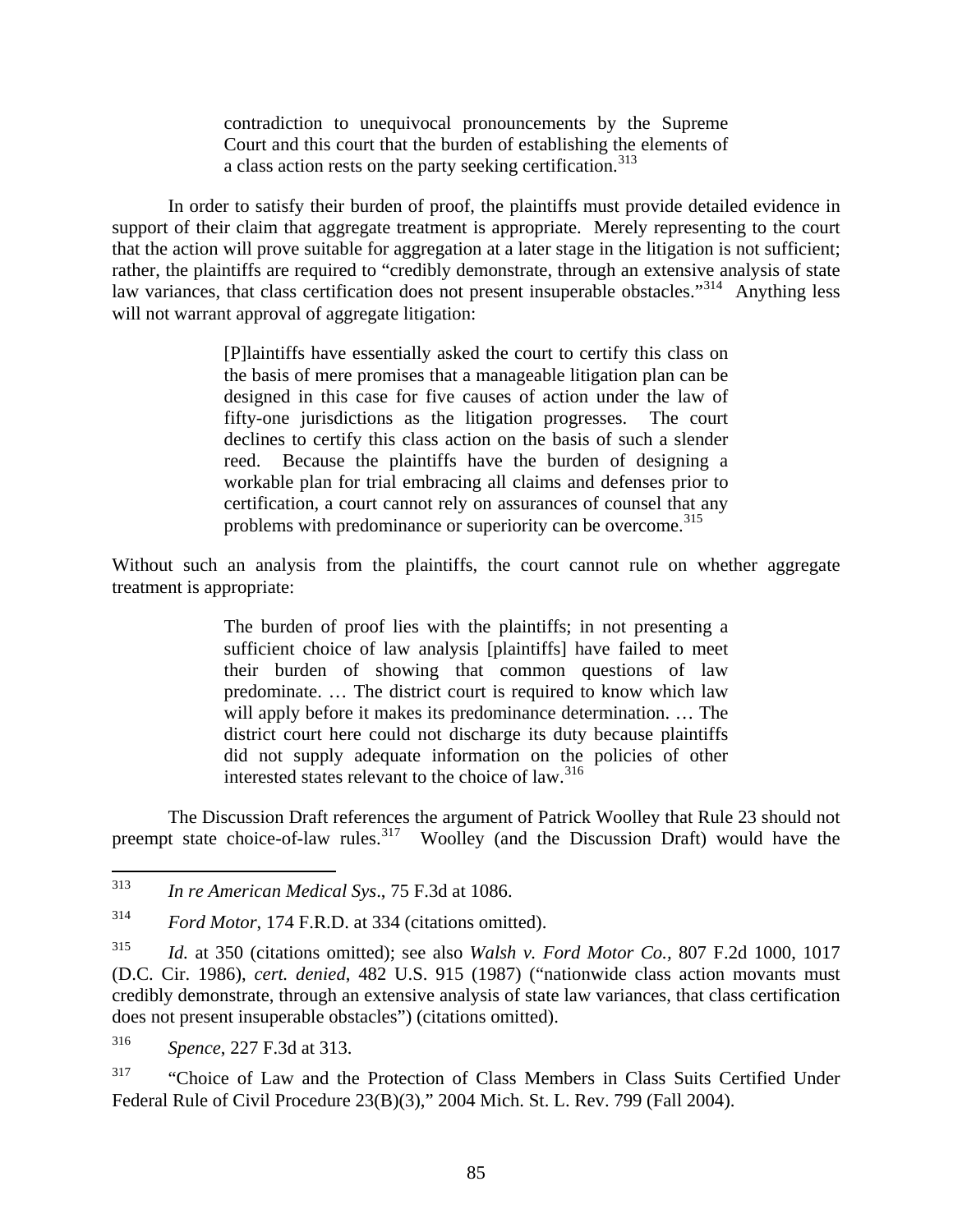assumption that the law of the forum apply be unassailable. This position again ignores plaintiffs' obligation to have a good faith basis in filing their complaint to represent to the court that the forum law applies, and to allege facts supporting this representation. In so doing, the Discussion Draft sets up numerous possibilities for plaintiffs to extort settlements from defendants—offering the untenable alternatives of paying putative class members and their counsel to end a lawsuit early on, or paying their own lawyers to conduct the discovery to confirm the conflicts of law problems which would preclude class certification.

The Discussion Draft would have courts ignore constitutional protections in favor of the theoretical efficiencies of aggregation, an approach courts have been unwilling to take, and an approach which may ultimately prove far less efficient and more costly than individual trials, as discussed above.

> The systemic urge to aggregate litigation must not be allowed to trump our dedication to individual justice, and we must take care that each individual plaintiff's—and defendant's—cause not be lost in the shadow of a towering mass litigation.<sup>[318](#page-87-0)</sup>

# **IV. CASE STUDY: HOW AGGREGATION IN THE NAME OF EFFICIENCY FAILS**

Indeed, the potential for abuse of the judicial system in the name of efficiency under the Discussion Draft's procedure for handling conflicts of law is significant. The very real risk inherent in such an approach can be seen by way of illustration:

> A group of plaintiffs from all fifty states brings a property damage/products liability case in New York against multiple defendants, aggregating nearly ten thousand separate claims to the tune of \$50 million. Obviously, each individual claim is not worth very much, but collectively, the claims present a great threat against the defendants.

> While plaintiffs have identified the dates of loss for each of the subject claims, plaintiffs have provided very little information about the individual products at issue (where and when purchased, etc.) or where the losses occurred.

> As Defendant A begins analyzing this latest complaint, it discovers that nearly one thousand of them are barred by New York's Statute of Limitations and another two thousand five hundred could be barred by other states' statutes of limitations and many more could be barred by various Statutes of Repose. Yet, Defendant A cannot move to dismiss the time-barred claims because plaintiffs have failed to provide the necessary information in the complaint to permit Defendant A to identify for the Court what law applies such

<span id="page-87-0"></span><sup>318</sup> 318 *In re Brooklyn Navy Yard Asbestos Litigation,* 971 F.2d 831, 853 (2nd Cir. 1992).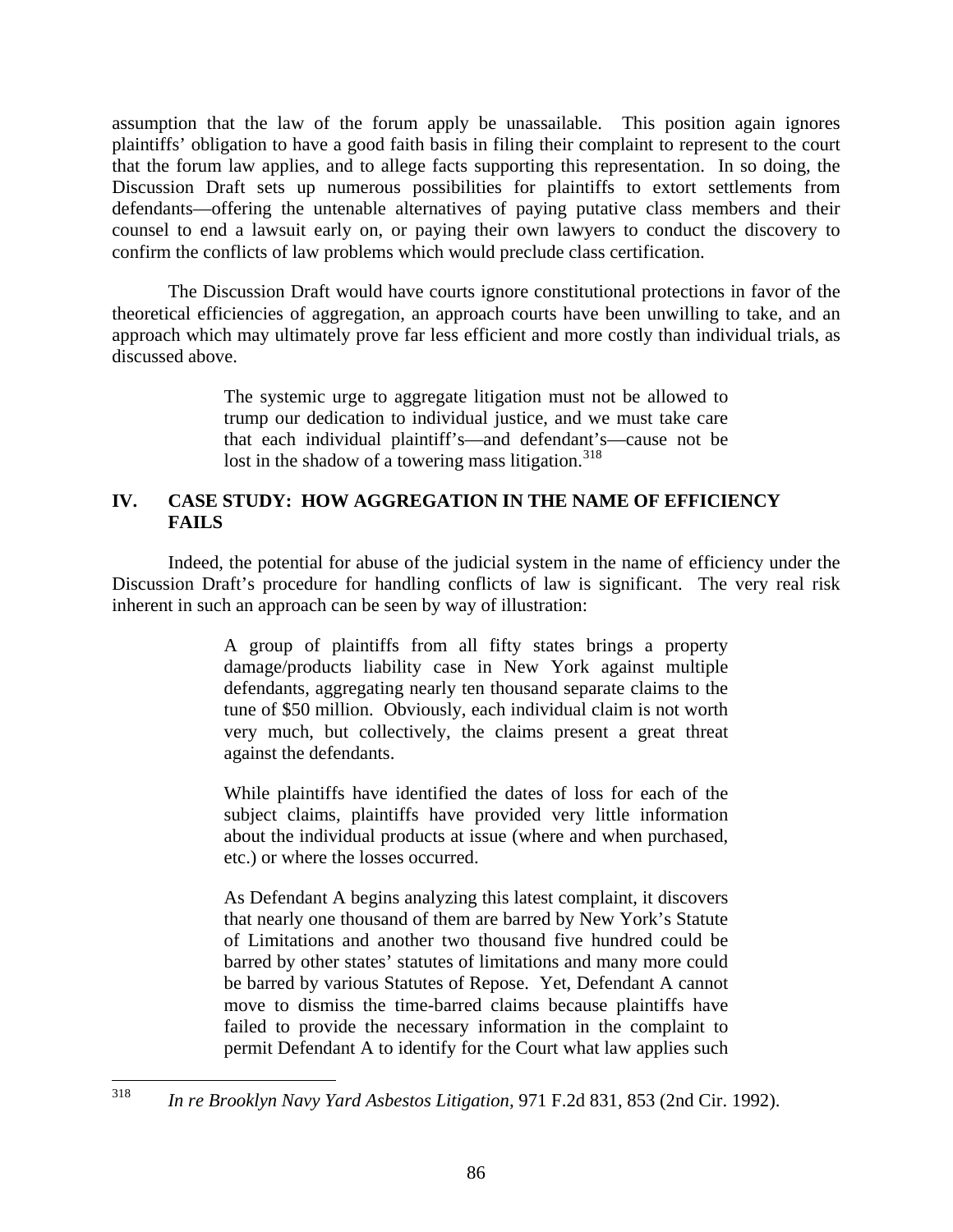that dismissal would be proper, for example, where a Statute of Limitation in State B applies to claim C. Plaintiffs' response to this is that it will all get worked out in discovery.

This is precisely what the Discussion Draft's approach to conflicts of law is supposed to avoid, but it does not. As can been seen from this illustration, permitting the aggregation of so many claims from so many jurisdictions presents insurmountable obstacles to the proper administration of justice (and this just takes into account simple issues such as Statutes of Limitations and Repose and not the more complex and involved analysis required to address issues such as proximate cause, strict liability, assumption of risk, comparative fault, or other affirmative defenses). Defendants will be unable to extricate themselves from litigations in which they do not belong at an early stage and, instead, will be faced with significant and mounting legal costs or the prospect of paying to settle potentially stale claims.

The aggregation of so many disparate claims in one action both generates and conceals numerous defects in those claims (whether by design or otherwise) and in so doing, interferes with a defendant's right to dispose of individual cases in a timely and efficient manner, thus proving to be less efficient and more costly than individual treatment.

In sum, with no compelling legal or constitutional rationale, Discussion Draft § 2.06 provides numerous opportunities for parties to circumvent established conflicts of laws principles.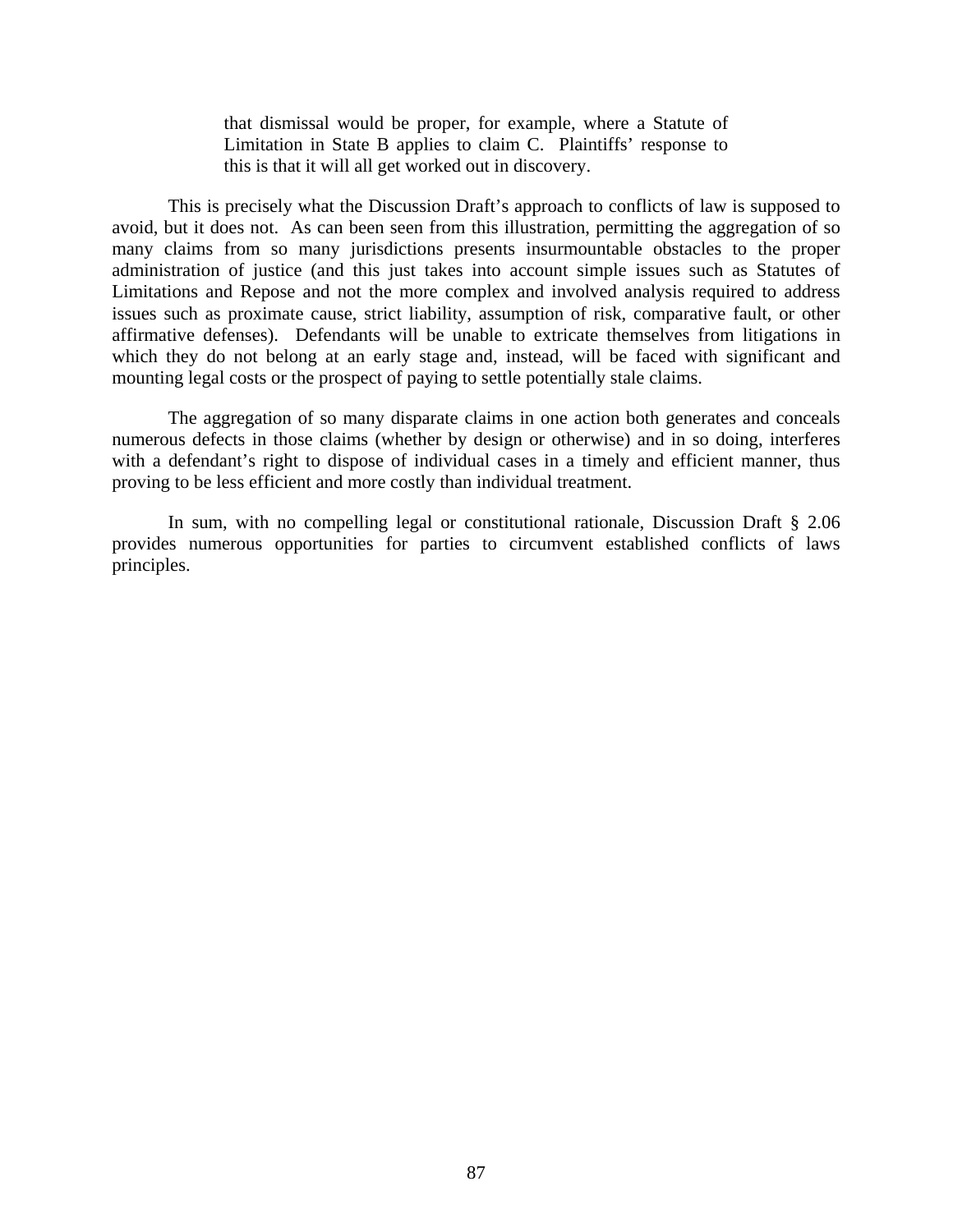# **Chapter 8**

# **Why Change the Law? The Canadian Perspective**

# **by Peter J. Pliszka[319](#page-89-0)**

ALI's PRINCIPLES OF THE LAW OF AGGREGATE LITIGATION proposes eliminating some of the elements of the test for certification of a class action under Federal Rule 23. Abandoning the existing requirements of predominance and/or typicality could result in a major change in the test for certification of class actions in the United States, particularly for product liability class actions. Ironically, if adopted into law, the effect of the proposal in ALI's Discussion Draft No. 2 would be an expansion of class action litigation in the U.S., in direct conflict with the present trend among American legislatures and courts of seeking to reign in some of the excesses of class actions.

Canadian class action experience illustrates the potential consequences of such a change in the U.S. law. This chapter will describe the Canadian law on certification and highlight the key differences, relative to the test for certification under Fed. R. Civ. P. 23, in respect of the elements of predominance and typicality. Through a discussion of specific case examples, this chapter will show the inevitable effect that such loosening of these two criteria can have on the test for certification of class actions.

### **I. OVERVIEW OF THE LAW OF CLASS ACTIONS IN CANADA**

Canada does not have a national equivalent to the Federal Rules of Civil Procedure; rather, the law of class actions in Canada is regulated provincially. Canada has ten provinciallyregulated court systems, with each province having jurisdiction to legislate its own laws of procedure.

The law of class actions has a relatively short history in Canada. It dates back to 1978 when the province of Quebec enacted a class actions statute. However, class actions did not "take off" as a legal phenomenon until the mid-1990's after the two largest common law provinces—Ontario and British Columbia—enacted their own class proceedings legislation. Since that time, almost all of the other Canadian provinces have enacted class action legislation, and in the case of any "jurisdictional gaps" in class action legislation, the Supreme Court of Canada has filled the void with a "judge-made" version of class action law; the Supreme Court has recognized that superior courts have a residual inherent jurisdiction to design an *ad hoc* 

<span id="page-89-0"></span><sup>319</sup> 319 Peter J. Pliszka is a partner in the Toronto office of Fasken Martineau DuMoulin LLP. Mr. Pliszka gratefully acknowledges the valuable research assistance of David Gourlay, an associate lawyer of Fasken Martineau DuMoulin LLP.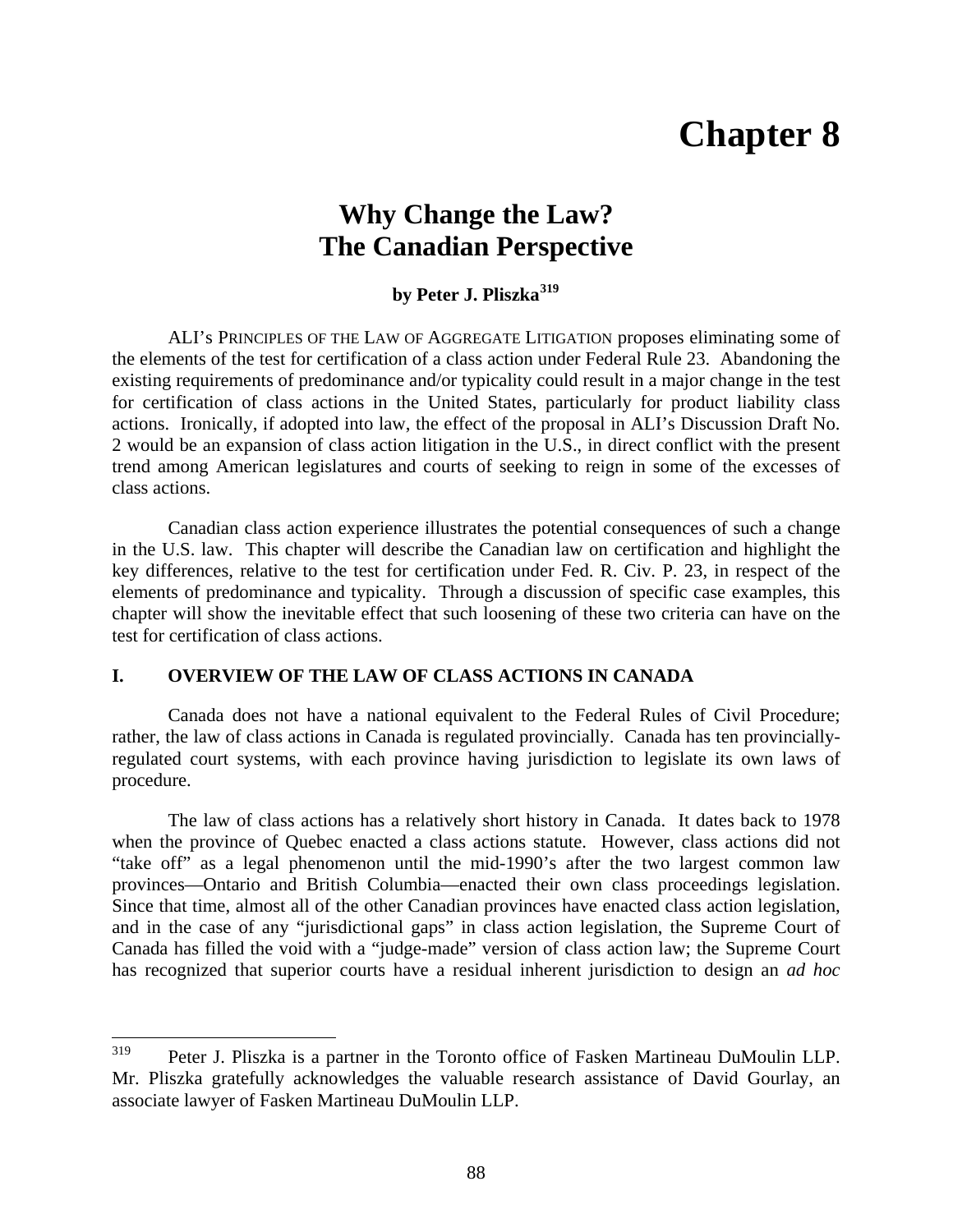process to allow an appropriate action to proceed as a class action in the absence of any legislative regime. $320$ 

One consequence of Canada's lack of a national class action regime is that defendants can often find themselves having to defend multiple class actions respecting the same subjectmater in different provinces, without recourse to any framework comparable to the U.S. Multi-District Litigation rules for consolidation of such multiple actions.

The test for certification of class actions is relatively consistent among the various provincial class action regimes in Canada. Certification of a class action in Canada requires the proposed representative plaintiff to bring a certification motion for an order permitting the action to proceed as a class action. The "Canadian test" for certification requires the plaintiff to establish the presence of the following five elements:

- 1. The pleading discloses a cause of action;
- 2. There is an identifiable class of two or more persons;
- 3. The claims (or defences) of the class members raise common issues;
- 4. The class proceeding would be the preferable procedure for the resolution of the common issues; and
- 5. There is a representative plaintiff who (a) would fairly and adequately represent the interests of the class, (b) has produced a workable plan for advancing the proceeding as a class action and (c) does not have an interest which might conflict with that of other class members.

As can be seen from these elements, the Canadian test for certification does not require that the common issues predominate over the individual issues. Rather, the Canadian test requires only that the proposed class action contains one or more common issues, the resolution of which would materially advance the conduct of the proceeding. In fact, Canadian legislation explicitly contemplates that there may be multiple individual issues and assessments left to be determined after determination of the common issue(s).

Similarly, the Canadian test for certification does not require that the representative plaintiff be "typical" of the class members in respect of all issues. As discussed further below, the absence of this requirement has led to very broad joinder of claims against multiple defendants.

### **II. THE CANADIAN CLASS ACTION EXPERIENCE**

The absence of a requirement that common issues predominate over individual issues has resulted in a lower threshold for certification of class actions in Canada, relative to the threshold

<span id="page-90-0"></span><sup>320</sup> 320 *Western Canadian Shopping Centres v. Bennett Jones Verchere* (2001), 201 D.L.R. (4th) 385 (S.C.C.) at pp. 399 and 403.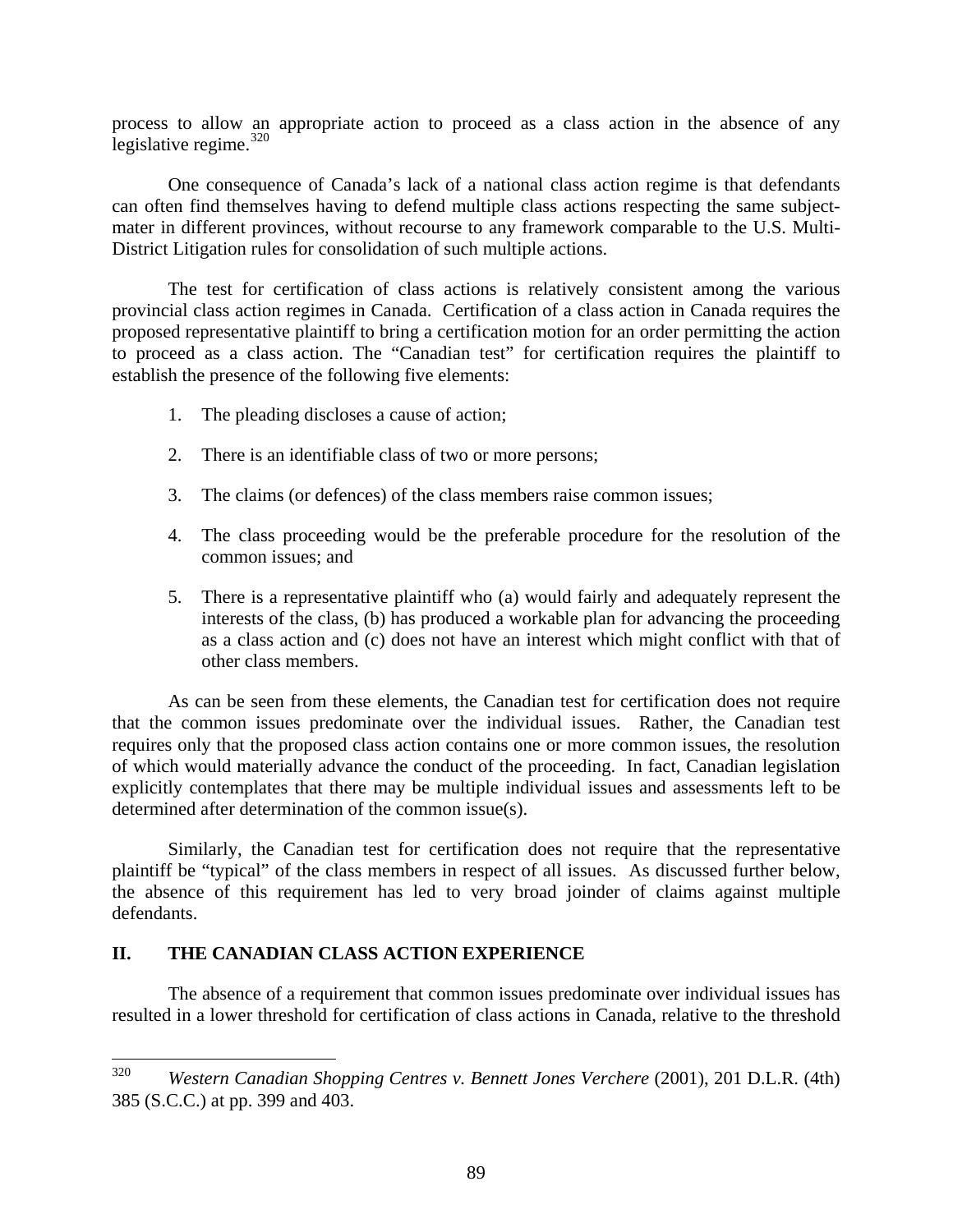under the Federal Rule 23 in the U.S. This effect has been compounded by the absence of a broad typicality requirement, which has contributed to the certification of relatively unmanageable actions with multiple parties on both sides of an action, and sometimes with multiple sets of common and individual issues.

The effect of these differences is particularly evident in the context of product liability class actions. The relaxed demands of the Canadian certification test has led to far more frequent court certification of product liability class actions in Canada than is the experience under the U.S. Federal Rule 23. Indeed, in the course of approving a class settlement agreement involving a class of 11,000 potential class members in a class action based on allegations of faulty furnace exhaust systems, one Ontario Superior Court judge described product liability actions as "the quintessential class proceeding".<sup>[321](#page-91-0)</sup>

#### **A. Common Issues**

The contrast between the U.S. and Canadian certification tests is highlighted in the case of *In re Ford Motor Company Ignition Switch Products Liability Litigation*, a multi-district litigation panel case in the Federal District of New Jersey. The U.S. plaintiffs' counsel had framed this proceeding as a class action based on allegations that the ignition switches installed in Ford Tempos were faulty and caused the cars to stall. On two different occasions, U.S. courts refused to certify the class on the basis that individual issues predominated over any common issue(s).  $322$ 

A few years after those U.S. decisions, the British Columbia Supreme Court considered a certification motion of an action raising the same claim in *Reid v. Ford Motor Co.*[323](#page-91-2)In contrast to the U.S. Court, the B.C. Supreme Court certified the class proceeding, and defined a set of twelve common issues that, in the court's view, went to the heart of the litigation. The common issues that were certified dealt with questions of negligence, a statutory cause of action, and punitive damages. In regard to the third category, the motions judge noted that punitive damages are an appropriate common issue in many cases because the focus of the inquiry is on the defendant's conduct.

The motions judge recognized that in a product liability claim "[t]here are usually individual issues of injury and causation that have to be determined in individual proceedings following the resolution of the common issues." Yet, that did not pose a concern to the motions judge, who noted that under Canadian law "products liability cases have been certified even where the court determines that the individual issues predominated over the common issues."<sup>[324](#page-91-3)</sup>

<span id="page-91-0"></span><sup>321</sup> 321 *Ontario New Home Warranty Program v. Chevron Chemical Co. et al.* (1999), 46 O.R. (3d) 130 (S.C.J.) at p. 153.

<span id="page-91-1"></span><sup>322 174</sup> F.R.D. 332 (D.N.J. 1997) and 194 F.R.D. 484 (D.N.J. 2000).

<span id="page-91-2"></span><sup>323 2003</sup> B.C.S.C. 1632.

<span id="page-91-3"></span><sup>324</sup> *Id*. at pp. 90 and 92.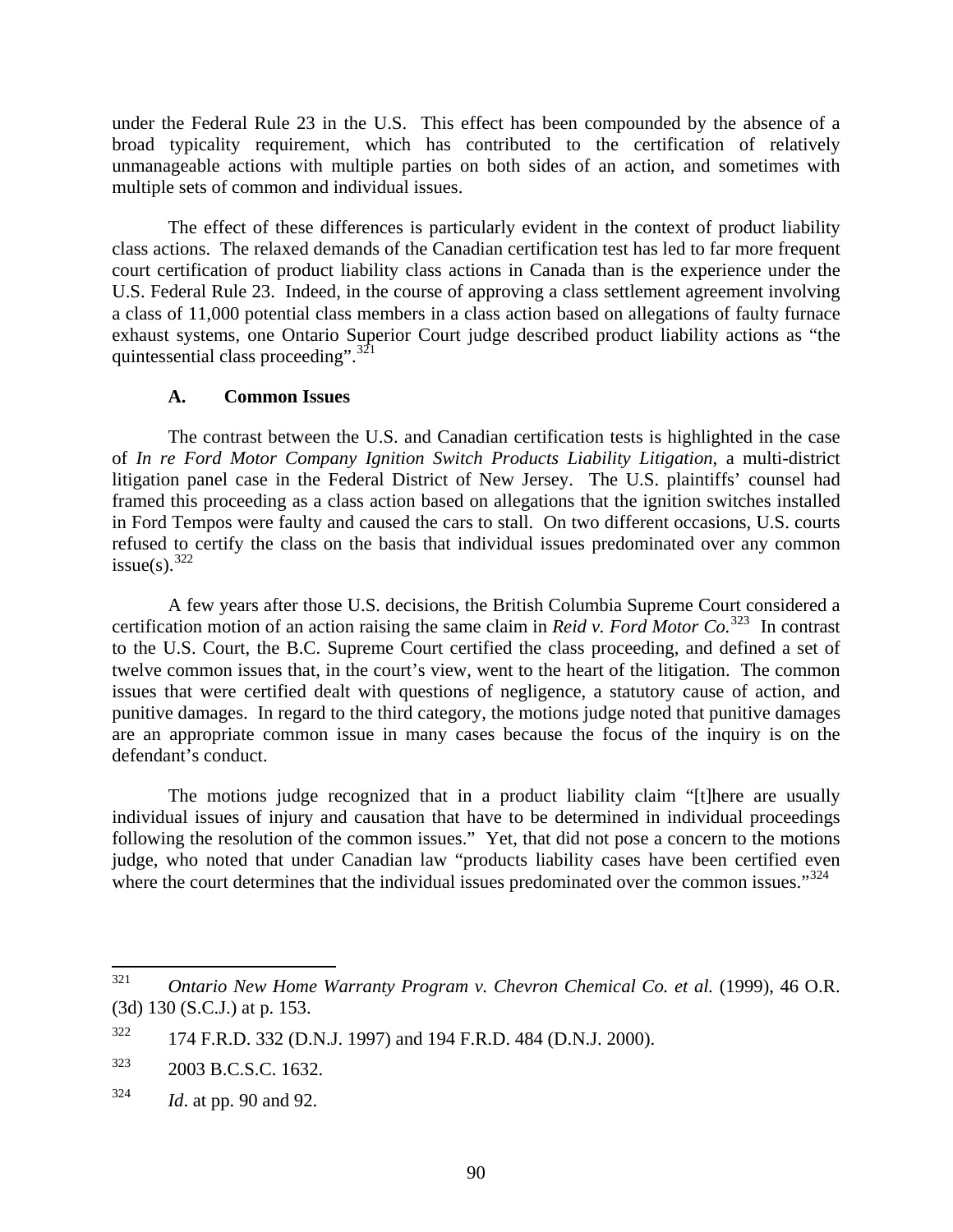Another British Columbia action which illustrates this lowered threshold for certification is *Hoy v. Medtronic Inc.,[325](#page-92-0)* an action involving allegations of faulty pacemaker leads. The B.C. court noted that actions based on analogous facts had not been certified in eleven U.S. class actions, and that certification had already been denied in several such actions because of the predominance of individual issues, which overwhelmed the common issues. Nonetheless, the B.C. court granted certification of the class action, holding that the province's Class Proceedings Act specifically allowed for the individual issues to predominate over common issues, so long as the litigation would be "advanced" by the resolution of common issues.

The jurisprudence respecting predominance is similar in Ontario, the largest and most populous province of Canada. *Anderson v. Wilson[326](#page-92-1)* was a case brought on behalf of patents of a medical clinic who presented with hepatitis B infection. The Ontario Court of Appeal certified a class of plaintiffs which included individuals who were not themselves infected, but who alleged that they had suffered nervous shock at the time of being told of the *risk* of potential infection. Even though the issues in a claim for nervous shock would appear to be almost entirely individual in nature, the common issues were certified in extremely broad terms as "liability and punitive and exemplary damages".

Similarly, in *Wilson v. Servier Canada Inc.*<sup>[327](#page-92-2)</sup> the court certified the claim by a class of plaintiffs who alleged that the fenfluramine diet drugs had caused serious heart diseases. Despite noting the large number of individual issues which would need to be resolved in the case of each class member, and the fact that the action would likely require individual discovery for each plaintiff, the Ontario Court observed that product liability cases generally lend themselves to class proceeding treatment. Subsequently, this action was settled prior to the trial, which was projected to last nine months, for an initial fund of CDN\$25 million, with class counsel legal fees fixed at CDN\$10 million plus \$2.6 million in disbursements. $328$ 

### **B. Typicality**

As mentioned above, under the Canadian certification test the representative plaintiff does not need to have the same cause of action against the same defendant(s) as all of the other members of the prospective class, and a class of plaintiffs may contain several sub-classes. This aspect of the Canadian test has led to situations of class actions that comprise a broad joinder of claims against large numbers of defendants within a single class action.

Under this legal framework, a single class action can implicate an entire industry as defendants. For example, in *MacKinnon v. National Money Mart Co.[329](#page-92-4)*, a representative plaintiff brought a class action against twenty-seven defendants that conduct business as lenders in the "payday loan" industry. The action claimed that all of the defendants had been unjustly

<span id="page-92-0"></span><sup>325</sup> 325 (2000), 94 B.C.L.R. (3d) 169 (S.C.), aff'd (2003), 14 B.C.L.R. (4th) 32 (C.A.).

<span id="page-92-1"></span> $326$  (1999), 175 D.L.R. (4th) 409 (O.C.A.).

<span id="page-92-2"></span> $327$  (2000), 50 O.R. (3d) 219 (S.C.J.).

<span id="page-92-3"></span> $328$  [2005] O.J. 1039 (S.C.J.).

<span id="page-92-4"></span> $329$  (2004), 33 B.C.L.R. (4th) 21 (C.A.).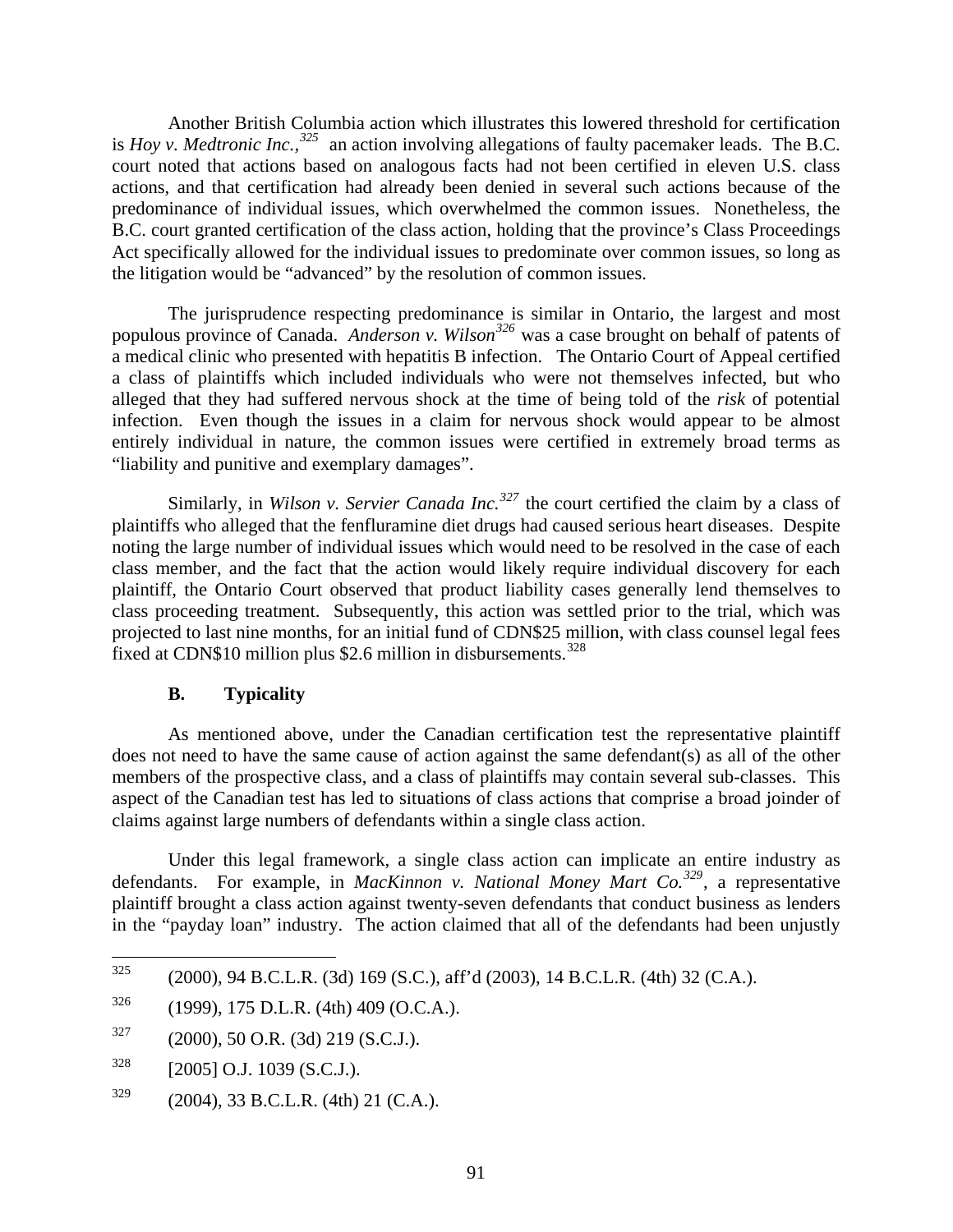enriched on the basis that the loan contracts between the various defendants and the plaintiff class members allegedly were, *inter alia*, unconscionable and contrary to the criminal rate of interest provisions of the *Criminal Code of Canada*.

The defendants brought a pleadings motion for an order striking the statement of claim on the basis that the action disclosed no cause of action as against the majority of the defendants, because the lone representative plaintiff had contractual relationships with only four of the twenty-seven defendants. The British Columbia Court of Appeal refused to strike the action, holding that any concerns could be addressed through the installation of sub-classes and the addition of further representative plaintiffs which could be dealt with at a later stage in the litigation, and that causation should in the meantime be considered in the context of the class generally rather than in respect of each of the individually-named defendants.

*Campbell v. Flexwatt[330](#page-93-0)* is a more extreme example of the broad joinder arising from the lack of a meaningful typicality requirement in the Canadian test for certification. That case involved allegations of defective radiant ceiling heating panels. Two representative plaintiffs brought a class action against the suppliers of the ceiling panels and also ten municipalities for alleged negligence in the building requirements and inspections, despite the fact that each of the two plaintiffs had a cause of action against just one municipality. As in *MacKinnon*, the British Columbia Court of Appeal held that there was no need for the representative plaintiff to have a cause of action against all of the defendants, as any issues could be addressed through the appointment of subclasses. The Court of Appeal also observed that the manufacturers of these ceiling tiles were out of business at the time of hearing, and accepted the defendants' submission that "there is some merit to [counsel's] submission that the plaintiffs are simply looking for 'deep pockets' to solve their dilemma". Yet, the court still held that it was just and convenient to certify the action, since doing so would alleviate the need for 2000 individual actions.

Note that the Ontario certification test is slightly more restrictive than that of B.C. in one respect: multiple subclasses and multiple defendants are permitted, but the Ontario courts require the presence of at least one representative plaintiff claimant against each of the defendants for certification.<sup>[331](#page-93-1)</sup> This requirement provides little substantive protection for defendants, however, as it merely means that plaintiffs' counsel will endeavour to gather and organize their subclasses and representative plaintiffs in advance of the certification motion.

<span id="page-93-0"></span><sup>330</sup> 330 (1996) 25 B.C.L.R. (3d) 329 (S.C.), reversed in part [1997] B.C.J. No. 2477.

<span id="page-93-1"></span><sup>331</sup> *Rangoonanan Estate v. Imperial Tobacco Canada Ltd.,* (2000) 51 O.E. (3d) 603 (S.C.J.).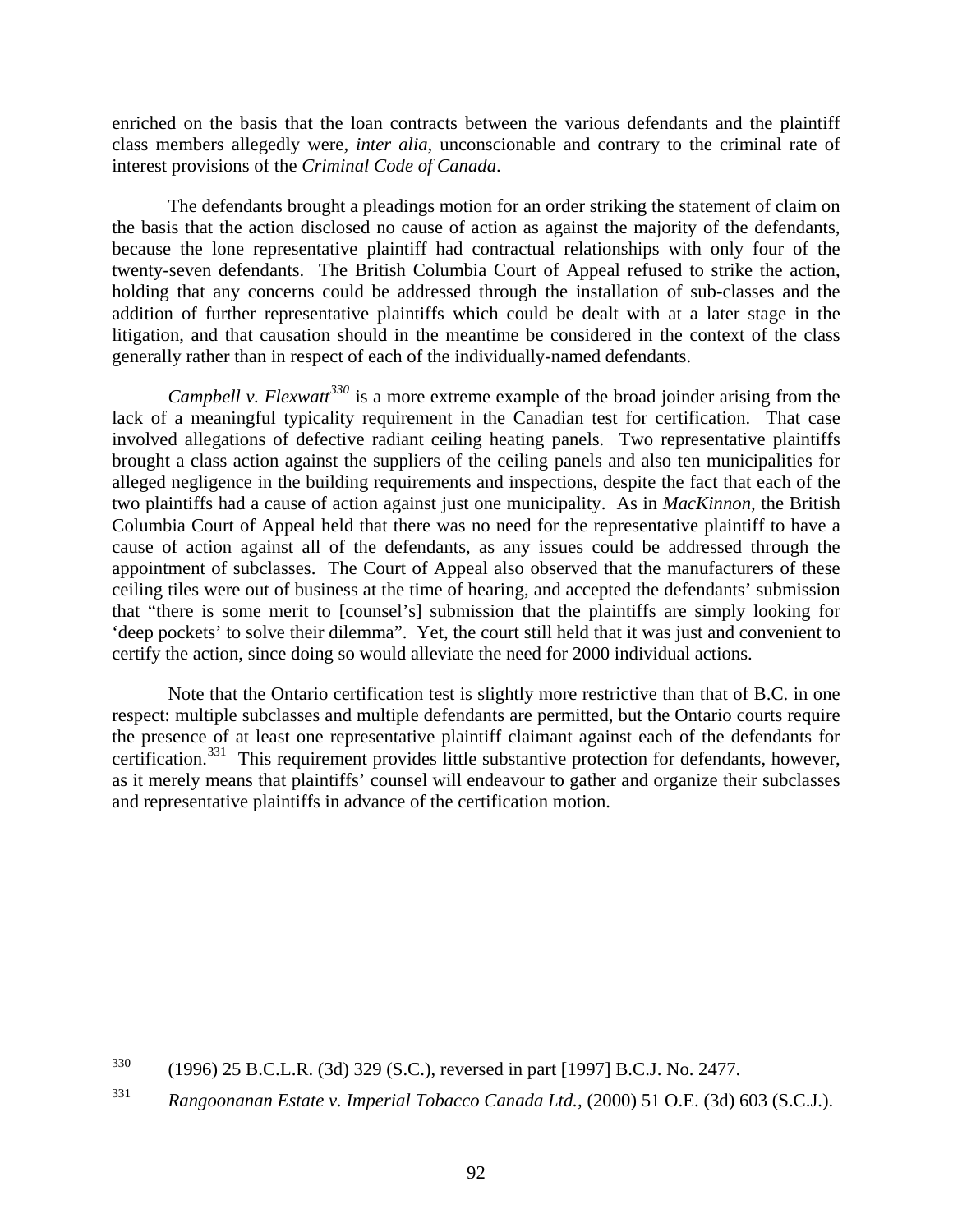# **Chapter 9**

# **Why Change the Law? The Economic Perspective**

# **by James A. O'Neal[332](#page-94-0)**

#### **de minimis non curat lex—"The law does not concern itself with trifles."**

Traditional aggregate litigation, which adjudicated the joint rights of multiple parties in a common factual setting, made sense not just as a matter of justice but from an economic perspective as well. For example:

- Such aggregate litigation can avoid the risk of potential inconsistencies in result (e.g., subjecting a defendant to incompatible standards).  $333$
- **•** Such aggregate litigation can address issues that dispose of or affect the rights of non-parties or uniformly benefit an entire class (e.g., injunctive relief for claims of  $discrimination)$ <sup>[334](#page-94-2)</sup>

Such cases achieve the economically desirable goals of avoiding costly ambiguities, addressing issues of broad public concern in a single forum, and reducing the costs of litigation by avoiding duplication of effort.

In recent years, however, litigants have increasingly extended the reach of aggregate litigation into areas in which the class members' claims and rights are not joint but merely similar. Advocates have attempted to justify this expansion in economic terms by arguing that because any individual claimant's loss is small, aggregate litigation is necessary to redress such losses efficiently and to prevent defendants from unjustly enriching themselves. *See*, *e.g.*, Jonathan R. Macey & Geoffrey P. Miller, The Plaintiffs' Attorney's Role in Class Action and Derivative Litigation: Economic Analysis and Recommendations for Reform, 58 U. Chi. L. Rev. 1, 8 (1991).

In reality, however, the broad extension of aggregate litigation frequently fails to provide either the same economic advantages afforded by earlier cases or proportionate compensation for claimants' most trivial injuries. On the contrary, such aggregate litigation often imposes significant *additional* economic costs on litigants and society alike, forcing courts to slog through a quagmire of trivial claims better addressed though other means, all the while incurring mammoth transaction costs. Any realistic consideration of the status of aggregate litigation must

<span id="page-94-0"></span><sup>332</sup> James A. O'Neil is a partner in the Minneapolis office of Faegre & Benson.

<span id="page-94-1"></span><sup>333</sup> *See, e.g.*, Alba Conte & Herbert Newberg, *Newberg on Class Action* § 1.8 (4th ed. 2002).

<span id="page-94-2"></span><sup>334</sup> *See id.*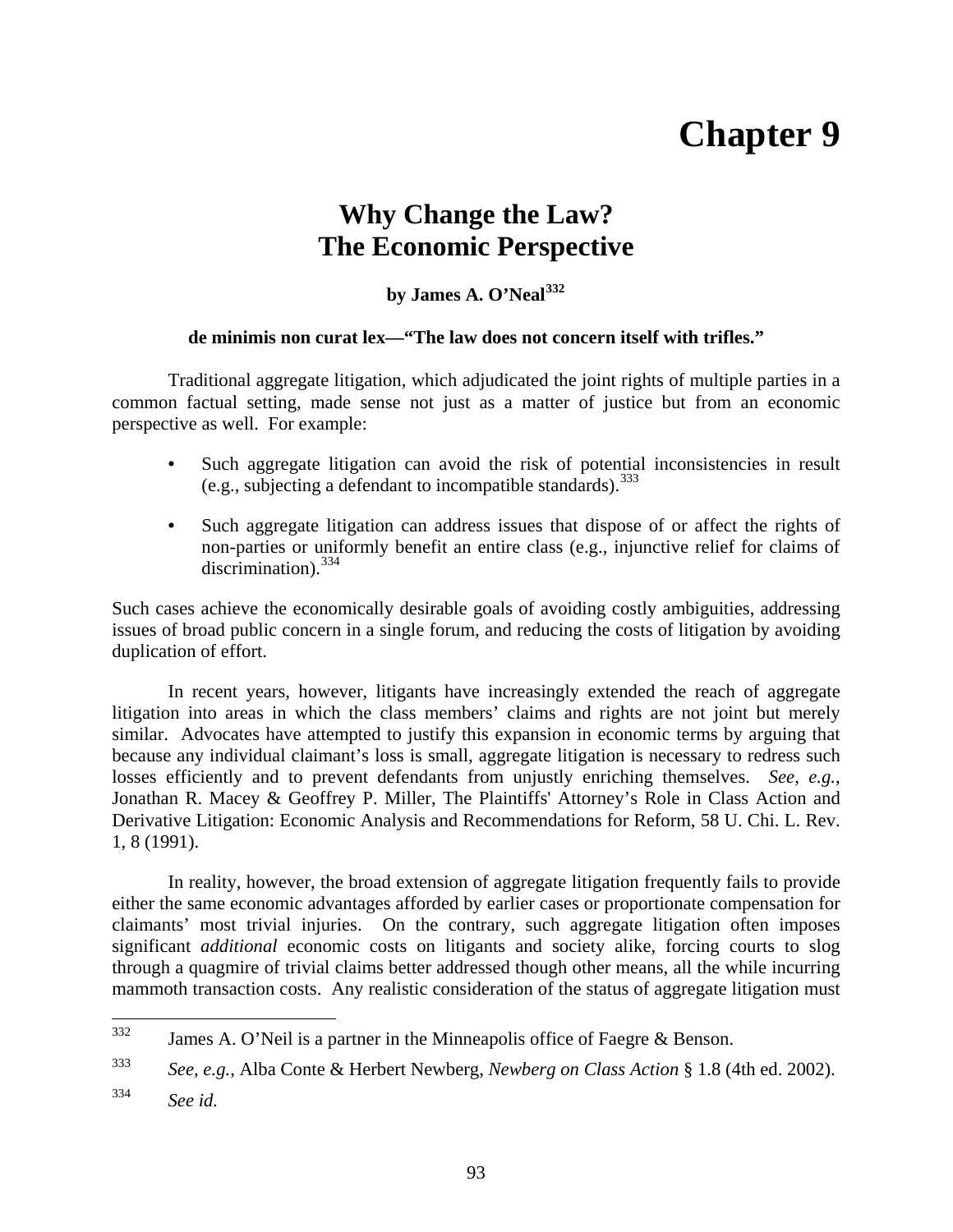take these economic costs into account, and PLAC offers for ALI's consideration the following discussion of the principles of such litigation. PLAC respectfully submits that the economics and incentives attendant upon the modern realities of aggregate litigation if anything argue for its contraction, and certainly not for its expansion.

# **I. DE MINIMIS NON CURAT LEX : THE LAW DOES NOT CONCERN ITSELF WITH TRIFLES**

The common law maxim *de minimis non curat lex—*the law does not concern itself with trifles—finds deep roots in American jurisprudence.<sup>[335](#page-95-0)</sup> Courts invoke this maxim when dismissing inconsequential claims involving an alleged wrong that either constitutes only a trifling invasion of a right or causes only trifling damage.[336](#page-95-1) The basis for the *de minimis* doctrine is the most simple economic principle—efficiency. Some wrongs are no more than trifles so slight that the law precludes a claimant from seeking redress because the costs associated with bringing the claim far outweigh the potential benefits. Thus, the *de minimis* doctrine concludes that these trifles "must yield to practical common sense and substantial justice" so as "to prevent expensive and mischievous litigation, which can result in no real benefit to [the] complainant, but which may occasion delay and injury to other suitors."<sup>[337](#page-95-2)</sup>

This basic cost-benefit calculus underpins nearly all strategic decisions in litigation. Plaintiffs (and their lawyers, especially those working on a contingency fee basis) have a strong disincentive to bring a claim if they may suffer an economic loss even if they ultimately prevail. From a purely economic perspective, individual plaintiffs should not (and in fact normally do not) bring "trifling" cases because the transaction costs will easily—and overwhelmingly outstrip the maximum potential recovery. Further, most people simply lack the time or energy to pursue such claims and instead write them off as the cost of getting out of bed each morning. Indeed, "[m]ost individuals are too preoccupied with daily life and too uninformed about the law to pay attention to whether they are being overcharged or otherwise inappropriately treated by those with whom they do business. Even if they believe that there is something inappropriate about a transaction, individuals are likely just to 'lump it,' rather than expend the time and energy necessary to remedy a perceived wrong."<sup>[338](#page-95-3)</sup> This is the way the economic "marketplace" of litigation should work in its undisturbed state.

<span id="page-95-0"></span><sup>335</sup> 335 *See, e.g.*, *Lee v. Weisman*, 505 U.S. 577, 631 (1992) (Souter, J., concurring) (quoting an 1822 letter from James Madison arguing that his peers were unlikely to challenge a legislative prayer under the Establishment Clause so "[r]ather than let this step beyond the landmarks of power [that] have the effect of a legitimate precedent, it will be better to apply to it the legal aphorism de minimis non curat lex"); 1 Am. Jur. 2d *Actions* § 51 (2005).

<span id="page-95-1"></span><sup>336 1</sup> Am. Jur. 2d *Actions* § 51 (2005); *see also, e.g.*, *Koos v. First Nat'l Bank of Peoria*, 358 F. Supp. 890, 892 (S.D. Ill. 1973).

<span id="page-95-2"></span><sup>337</sup> Jeff Nemerofsky, *What is a "Trifle" Anyway?*, 37 Gonz. L. Rev. 315, 323-24 (2002) (quoting *Schlichtman v. N.J. Hwy Auth.*, 579 A.2d 1275, 1279 (N.J. Super. Ct. Law Div. 1990)).

<span id="page-95-3"></span><sup>338</sup> Edward F. Sherman, *Consumer Class Actions: Who Are The Real Winners?*, 56 Me. L. Rev. 223, 227 (2004).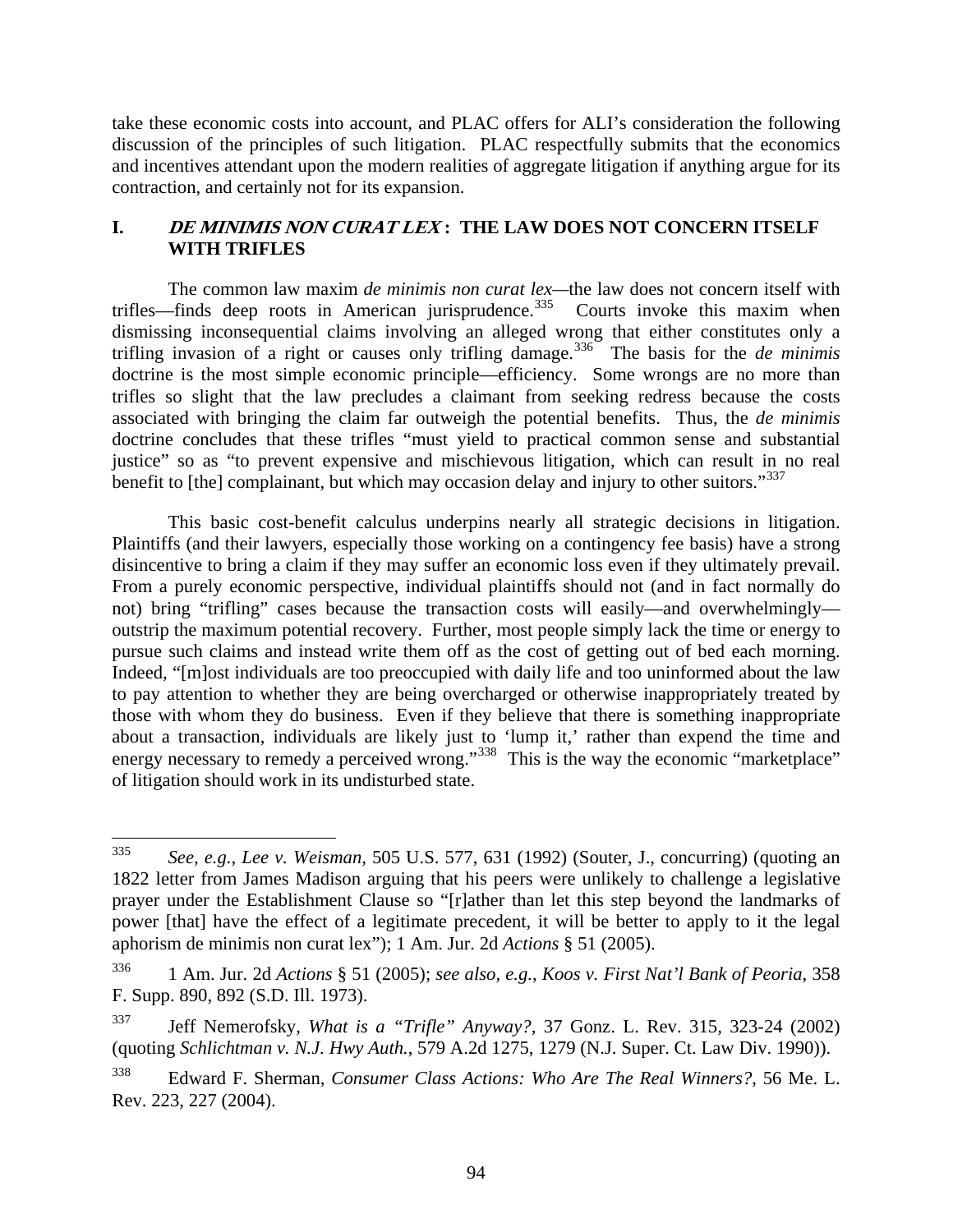#### **II. THE CLASS ACTION**

Enter aggregate litigation, and in particular the class action, a procedural convenience intended to aggregate many common claims in a single judicial proceeding.<sup>[339](#page-96-0)</sup> By allowing many plaintiffs to consolidate their claims, the class action can amplify the significance of claims that would otherwise be too uneconomical for an individual plaintiff to pursue alone.<sup>[340](#page-96-1)</sup> Indeed, the most frequently offered justification for aggregate litigation is that it permits plaintiffs to litigate claims that no individual plaintiff could or would pursue alone.<sup>[341](#page-96-2)</sup>

There can be little question that a class action may provide a expedient means of allowing individuals to pursue together claims that require redress but that might go unprosecuted if left as single claims.<sup> $342$ </sup> However, as one organization studying class action litigation noted, providing the framework for aggregated litigation is not that simple: "[A]ny change in the court processes that provides more efficient means of litigating is likely to enable more litigation."<sup>[343](#page-96-4)</sup> This "enabling mechanism" of Rule 23 significantly expands the pool of litigants, both in number and type.<sup>[344](#page-96-5)</sup> As aggregate litigation has evolved over the years since courts adopted the current Rule 23, defendants face an entirely different type of litigation, with classes of nameless litigants asserting broad claims that pose risks in case assessment that differ in many ways from ordinary, one-on-one litigation.

Although Rule 23 was initially created to allow for civil rights and other similar social policy reform litigation,<sup>[345](#page-96-6)</sup> it has in the last 20 years taken on a new use for new types of cases. During this period, plaintiffs' lawyers have successfully argued for the expansion of class actions into product liability and mass tort litigation.<sup>[346](#page-96-7)</sup> What was intended to be a procedural tool has evolved into a "mechanism that affects the substantive outcome of a lawsuit" by forcing

<span id="page-96-6"></span>345 *See id.* at 52; S. Rep. 109-14, 2005 U.S.C.C.A.N. 3, 8, 2005 WL 627977.

<span id="page-96-0"></span><sup>339</sup> 339 1 *The New Palgrave Dictionary of Economics and the Law* 257 (Peter Newman, ed., Stockton Press, 1998).

<span id="page-96-1"></span><sup>340</sup> Jeff Nemerofsky, *What is a "Trifle" Anyway?*, 37 Gonz. L. Rev. 315, 333 (2002).

<span id="page-96-2"></span><sup>341</sup> *See*, *e.g.*, *id.* (stating that the class action "provides a mechanism through which persons with small claims can obtain compensation for harms that would not be available from other means"); Deborah R. Hensler, Revisiting the Monster: New Myths and Realities of Class Action and Other Large Scale Litigation, 11 Duke J. of Comp. & Int'l L. 179, 182 (2001).

<span id="page-96-3"></span><sup>342</sup> *See id.* at 5.

<span id="page-96-4"></span><sup>343</sup> Deborah R. Hensler et al., *Class Action Dilemmas: Pursuing Public Goals for Private Gain* 49-50 (2000) (providing an overall analyses of a study of damage class actions conducted by the RAND Institute for Justice).

<span id="page-96-5"></span><sup>344</sup> *See id.*

<span id="page-96-7"></span><sup>346</sup> S. Rep. 109-14, 2005 U.S.C.C.A.N. 3, 8, 2005 WL 627977; Deborah R. Hensler et al., *Class Action Dilemmas: Pursuing Public Goals for Private Gain* 99 (2000).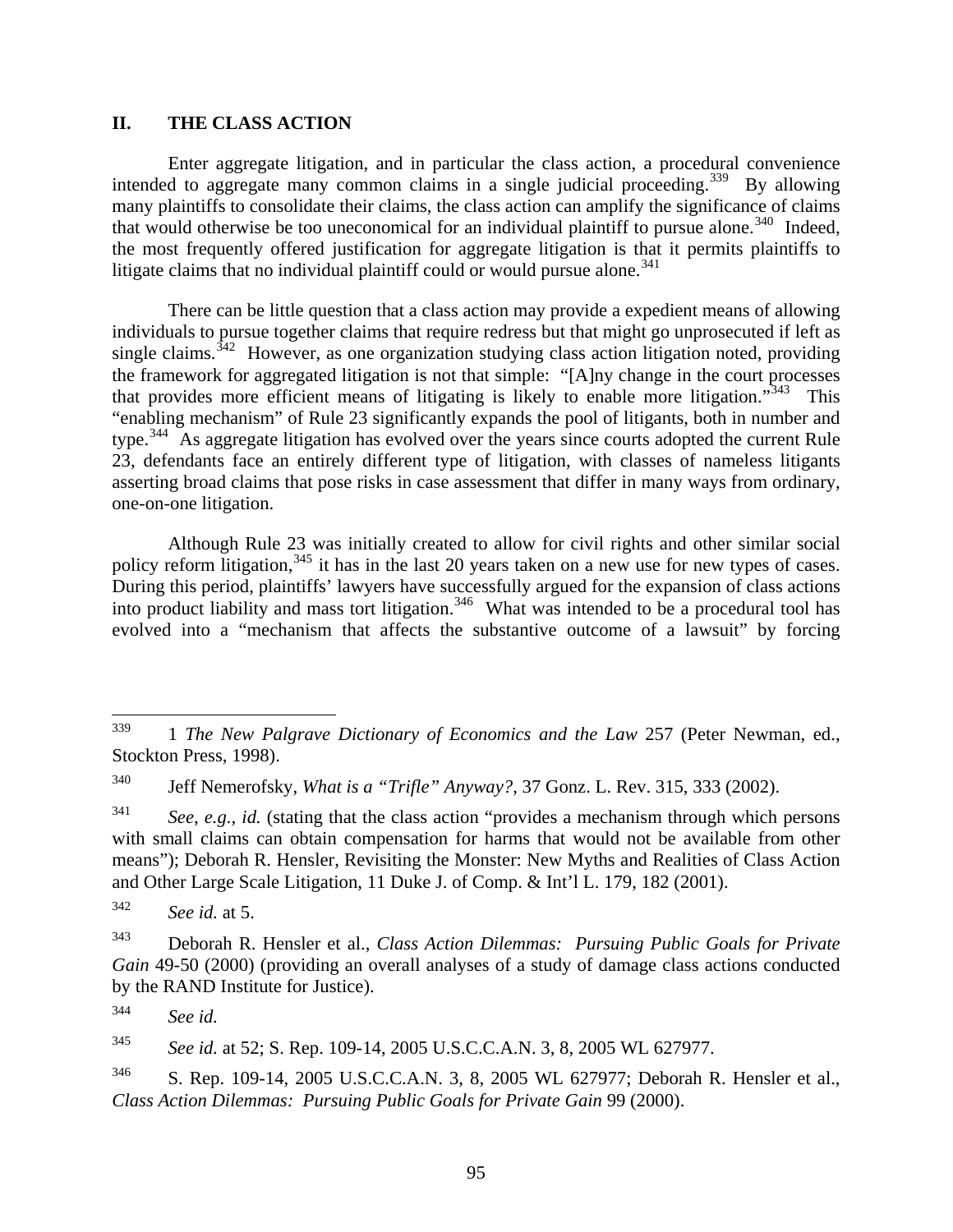corporate defendants to respond to the leverage of a class action certification by settling rather than litigating.  $347$ 

# **III. THE ECONOMICS OF AGGREGATE LITIGATION**

# **A. Aggregate Litigation Fundamentally Changes the Litigation Cost-Benefit Analysis and Results in the Filing of Trifling Claims That Would Never be Brought by an Individual Plaintiff**

Aggregate litigation can undermine the cost-benefit analysis that underpins ordinary twoparty litigation. In the typical class-action paradigm, plaintiffs' counsel does not bill the class an hourly fee and pays litigation costs and expenses as they are incurred until the litigation concludes (whether by settlement or, more rarely, by judgment). At that point, class counsel seeks attorney's fees and reimbursement of costs and expenses, either directly from the defendant or from a "common fund" intended to benefit the class. Because absent class members are often unidentified until they seek a portion of the recovery, they may remain anonymous if the class action is unsuccessful, and in any event bear no economic risk. The absence of both out-of-pocket costs and ultimate financial risk to class members removes from aggregate litigation the normal cost-benefit calculus that balances the likelihood and amount of the potential recovery against the litigation costs in deciding whether to file a suit. As a result, many "negative value" cases, in which the expected individual recoveries are a tiny fraction of the actual costs of litigation, are brought as class actions.  $348$ 

A classic example of a class action seeking astronomical damages over a trifling claim is *Harris v. Time, Inc.*<sup>[349](#page-97-2)</sup> In *Harris*, the plaintiffs filed a class action lawsuit claiming that Time magazine committed a breach of contract through its offer of a calculator watch just for opening a piece of junk mail.[350](#page-97-3) The California Court of Appeal held that the *de minimis* doctrine applied and affirmed the trial court's dismissal of plaintiffs' claims, noting "plaintiffs suffered no damage or loss other than having been enticed by the external wording of a piece of bulk rate mail to open [an] envelope, believing that doing so would result in the receipt of a free plastic calculator watch."<sup>[351](#page-97-4)</sup> The court quipped that "[a]lthough most of us, while murmuring an appropriate expletive, would have simply thrown away the mailer, and some might have stood on principle and filed an action in small claims court to obtain the calculator watch, [plaintiff] did something a little different: he launched a \$15,000,000 lawsuit in San Francisco Superior Court."<sup>[352](#page-97-5)</sup> The court concluded that "the present action is 'de minimus [sic]' in the extreme....

<span id="page-97-0"></span><sup>347</sup> S. Rep. 109-14, 2005 U.S.C.C.A.N. 3, 20, 2005 WL 627977.

<span id="page-97-1"></span><sup>348</sup> Gary L. Sasso, *Class Actions: De Minimis Curat Lex?*, 31 No. 4 Litig. 19 (Summer 2005); Edward F. Sherman, *Consumer Class Actions: Who Are The Real Winners?*, 56 Me. L. Rev. 223, 228 (2004).

<span id="page-97-2"></span><sup>349 191</sup> Cal. App.3d 449, 237 Cal. Rptr. 584 (1987).

<span id="page-97-3"></span><sup>350</sup> *Harris v. Time, Inc.*, 191 Cal. App.3d 449, 452-53, 237 Cal. Rptr. 584, 585-86 (1987).

<span id="page-97-4"></span><sup>351</sup> *Id.* at 452, 237 Cal. Rptr. at 585.

<span id="page-97-5"></span><sup>352</sup> *Id.* at 453, 237 Cal. Rptr. at 586.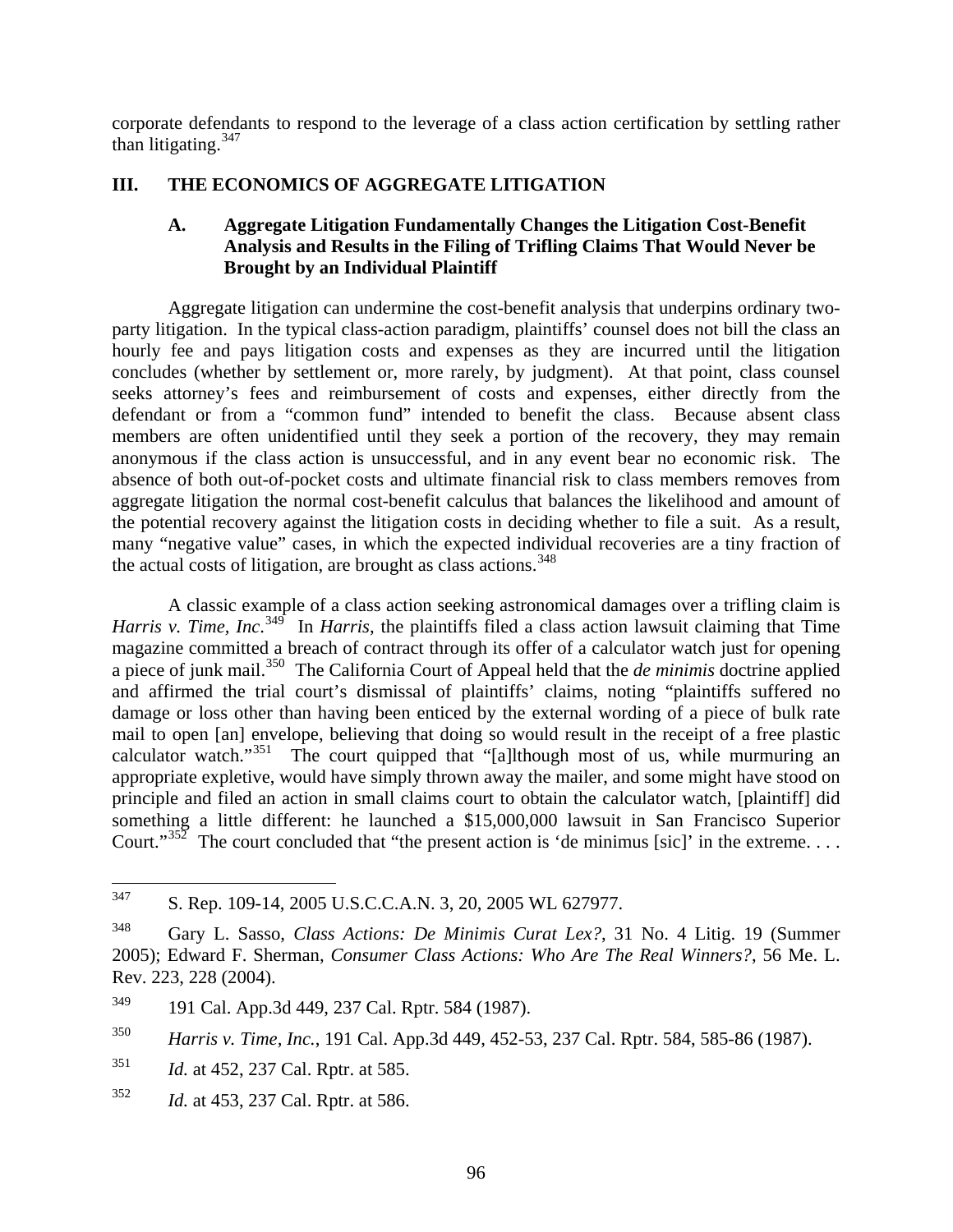[and] is an absurd waste of the resources of this court, the superior court, the public interest law firm handling the cases and the citizens of California whose taxes fund our judicial system."[353](#page-98-0)  Unfortunately, the *Harris* court's disposition of this "negative value" case is the exception rather than the rule.

# **B. Entrepreneurial Attorneys Drive Class Action Litigation and Have Their Own Economic Interests That Do Not Always Align With the Interests of the Class Members**

Experience has shown that in practice, aggregate litigation often does not result in the idealistic "pooling" of the class members' resources to pursue a common claim against a wrongdoer. Instead, class action litigation has become a cottage industry dominated by a few firms that specialize in seeking out claims and creating class representatives to assert them. Entrepreneurial plaintiffs' attorneys have developed sophisticated monitoring strategies that enable them to seek out opportunities for litigation instead of waiting for clients to come to them.<sup>[354](#page-98-1)</sup> These attorneys select the class representative, underwrite the costs of litigation, and exercise "all but absolute control" over the lawsuit.<sup>[355](#page-98-2)</sup> To the extent the unnamed class members are even aware of the class action, they play little role in the litigation and usually have a trivial financial stake in the outcome.<sup>[356](#page-98-3)</sup> Thus, "[m]ost class actions are 'lawyer driven'" cases in which the class attorney controls the litigation process and settlement decisions, rendering the class representative no more than a "token figurehead."<sup>[357](#page-98-4)</sup>

The evolution of plaintiffs lawyers specializing in—and actively seeking out—class action litigations results, not from attorneys who are greedy or venal, but from the economic necessities of the situation. Because aggregate litigation effectively circumvents the *plaintiff's* normal litigation cost-benefit analysis, as discussed above, the controlling economic factor becomes instead the cost-benefit analysis of the *attorney*. In other words, the deciding question is not whether prosecuting a claim makes economic sense for the plaintiffs. Instead, the decision to file a claim hinges on whether class counsel believes it can structure a claim that will survive

<span id="page-98-1"></span>354 Deborah R. Hensler et al., *Class Action Dilemmas: Pursuing Public Goals for Private Gain—Executive Summary* 9 (Rand Institute for Social Justice 1999).

<span id="page-98-2"></span>355 *Id.*; *see also* Alon Klement, *Incentive Structures for Class Action Lawyers*, 20 J. L. Econ. & Org. 102, 103-104 (2004); Jonathan R. Macey & Geoffrey P. Miller, *The Plaintiffs' Attorney's Role in Class Action and Derivative Litigation: Economic Analysis and Recommendations for Reform*, 58 U. Chi. L. Rev. 1, 3 (1991).

<span id="page-98-3"></span>356 Deborah R. Hensler et al., *Class Action Dilemmas: Pursuing Public Goals for Private Gain—Executive Summary* 9 (Rand Institute for Social Justice 1999); Jonathan R. Macey & Geoffrey P. Miller, *The Plaintiffs' Attorney's Role in Class Action and Derivative Litigation: Economic Analysis and Recommendations for Reform*, 58 U. Chi. L. Rev. 1, 3 (1991).

<span id="page-98-4"></span>357 Alon Klement, *Incentive Structures for Class Action Lawyers*, 20 J. L. Econ. & Org. 102, 103-104 (2004); Jonathan R. Macey & Geoffrey P. Miller, *The Plaintiffs' Attorney's Role in Class Action and Derivative Litigation: Economic Analysis and Recommendations for Reform*, 58 U. Chi. L. Rev. 1, 5 (1991).

<span id="page-98-0"></span><sup>353</sup> *Id.* at 458, 237 Cal. Rptr. at 589.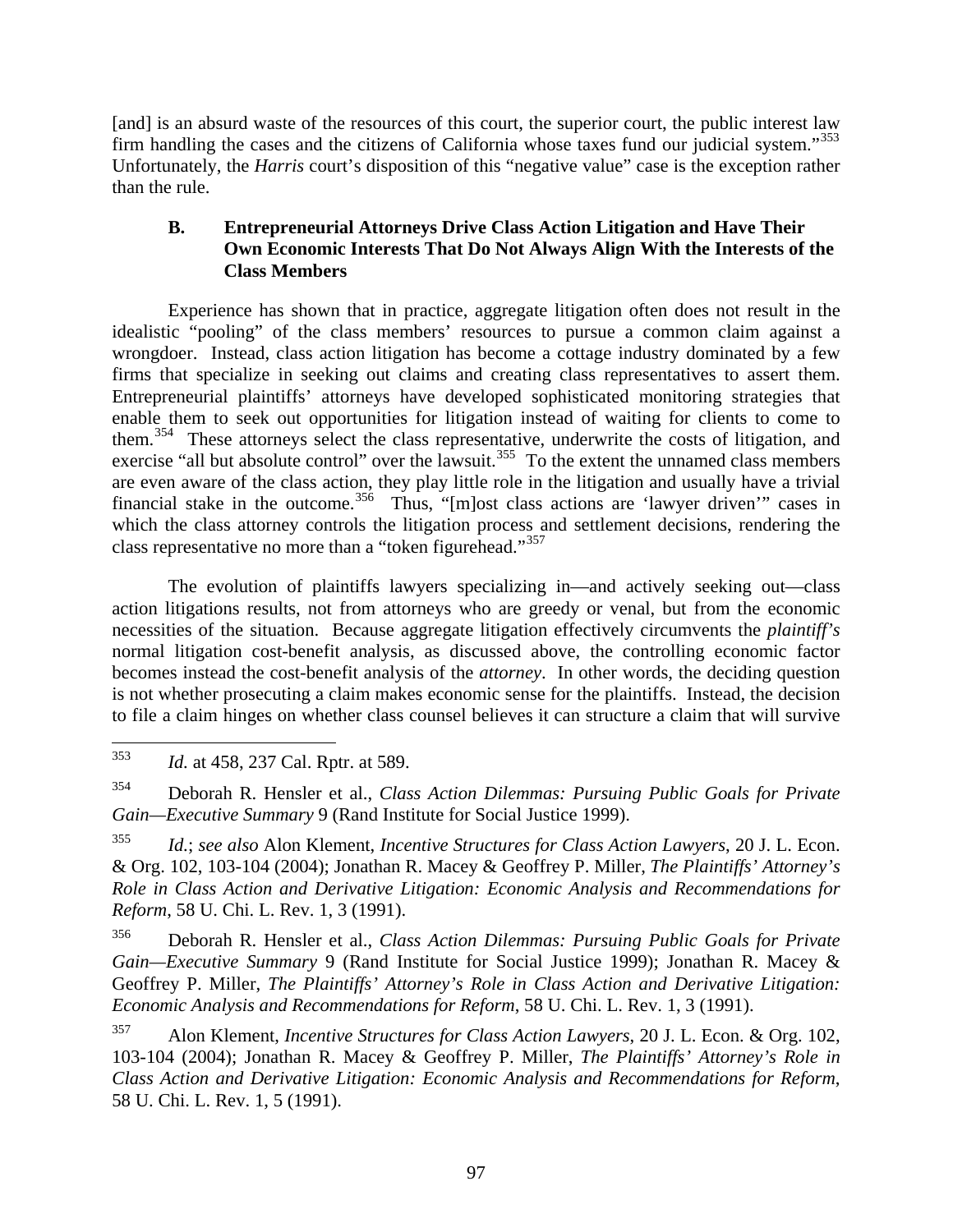preliminary motion practice and produce a certified class, and, as discussed below, coerce an early settlement.

The metamorphosis of plaintiffs' counsel from counselor to injured party to the *de facto* party in interest raises numerous practical and ethical issues. Financial incentives drive plaintiffs' lawyers to increase the frequency of class action litigation and to push the bounds of existing law in search of the next claim—regardless of merit—that can garner a quick, large settlement.<sup>[358](#page-99-0)</sup> Indeed, plaintiffs' lawyers have numerous incentives to settle cases with the smallest possible investment of time and money, regardless of the interests of the putative clients. Inasmuch as most law firms that represent plaintiffs in class action specialize in such litigation, they maximize their profitability and minimize their risk of loss by spreading their time and resources broadly over several cases instead of putting their proverbial eggs in one basket.<sup>[359](#page-99-1)</sup> One negative side effect of this risk-spreading by class counsel can be the settlement of claims at less than full value to the class members.<sup>[360](#page-99-2)</sup> Because class representatives rarely participate in strategic decisions (and absent class members never do), the class lawyers often make settlement decisions unchecked by anyone but the court, which necessarily operates with only the information the plaintiffs' attorney and the settlement-motivated defendant give it. This results in settlements that maximize the fee award but *not* necessarily the benefit to the class members. One study suggests that class counsel are more interested in "finding a settlement price that defendants [will] agree to—rather than in finding out what class members had lost, what defendants had gained, and how likely it was that defendants would actually be held liable if the suit were to go to trial, and negotiating a fair settlement based on the answers to these questions."<sup>[361](#page-99-3)</sup>

# **C. Examples of Cases Providing Disproportionate Compensation to Class Counsel**

Horror stories abound of class settlements that provide astronomical fees for the class attorneys and trivial awards for the class members. Of these cases, the most widely criticized involve awards of coupons or vouchers to class members. The coupons and vouchers that go unused impose no cost on the defendants and provide no benefit to the class members.<sup>362</sup> Indeed, these coupon settlements are often little more than a marketing ploy by the defendant and may generate sales (and profits) that would not have occurred but for the incentive of the coupon

<span id="page-99-0"></span><sup>358</sup> 358 Deborah R. Hensler et al., *Class Action Dilemmas: Pursuing Public Goals for Private Gain—Executive Summary* 9 (Rand Institute for Social Justice 1999).

<span id="page-99-1"></span><sup>359</sup> Deborah R. Hensler, *Revisiting the Monster: New Myths and Realities of Class Action and Other Large Scale Litigation*, 11 Duke J. of Comp. & Int'l L. 179, 189-90 (2001).

<span id="page-99-2"></span><sup>360</sup> *Id.*

<span id="page-99-3"></span><sup>361</sup> *Id.* at 199.

<span id="page-99-4"></span><sup>362</sup> Edward F. Sherman, *Consumer Class Actions: Who Are The Real Winners?*, 56 Me. L. Rev. 223, 229 (2004).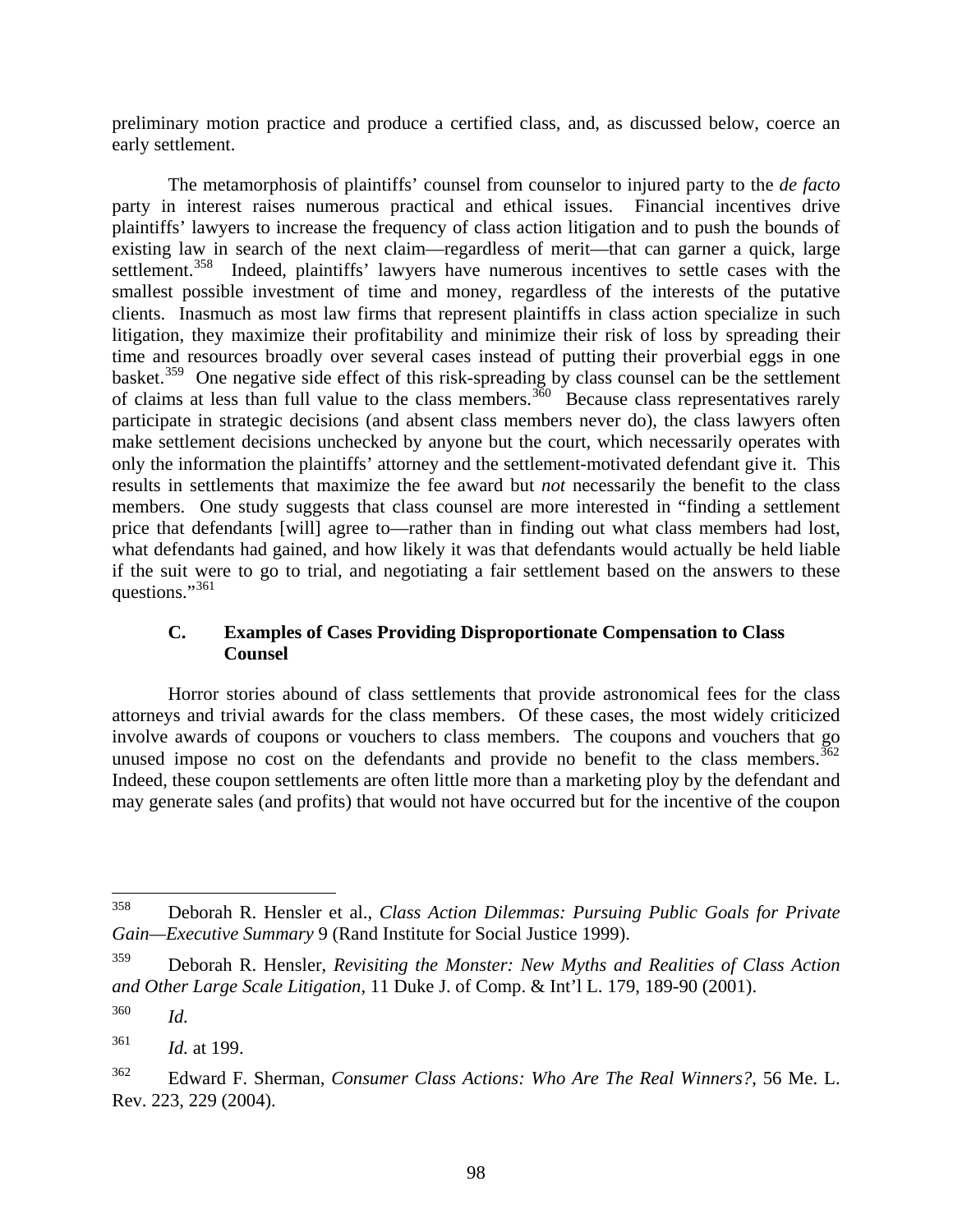or voucher.<sup>[363](#page-100-0)</sup> Courts sometimes use the face value of the coupons—instead of the face value multiplied by the percentage of the coupons that are actually used—to determine the fee award for class counsel, which can result in a dramatic inflation in the amount of fees paid to class counsel.[364](#page-100-1)

The more egregious cases illustrating the disparity between the value of the compensation awarded to the class members and the fees received by class counsel include *Shields v. Bridgestone/Firestone, Inc., Scott v. Blockbuster, Inc*., and *Hoffman v. BancBoston Mortgage Corp.* In each of these cases, the class members received a token award—if any—while class counsel were paid handsomely.

In *Shields*, the class asserted claims against Bridgestone/Firestone relating to tire failure problems. Under the settlement, Bridgestone/Firestone agreed to replace any recalled tires (which it had already voluntarily agreed to do outside of litigation), redesign its tires, and fund a consumer education program.<sup>[365](#page-100-2)</sup> The only monetary compensation under the settlement provided each of the 45 named plaintiffs with \$2,500, but the other 10-15 million class members received no monetary compensation.<sup>[366](#page-100-3)</sup> Meanwhile, class counsel received \$19 million in fees and expenses.<sup>[367](#page-100-4)</sup>

In *Scott*, the class members challenged Blockbuster's late fee policy on video rentals.<sup>368</sup> Under the settlement, each class members received coupons for discounts on future rentals, with face values ranging from \$10.06 to \$21.16 per person.<sup>[369](#page-100-6)</sup> while class counsel received \$9.25 million. $370$ 

<span id="page-100-1"></span>364 *See, e.g.*, id. at 1165-67 (statements of John Delacourt).

<span id="page-100-2"></span>365 *Shields v. Bridgestone/Firestone, Inc.*, No. B-170,462, 2004 WL 546883 at \*5 (Dist. Ct. of Tex. - Jefferson County March 12, 2004) (unpublished opinion).

<span id="page-100-3"></span><sup>366</sup> *Id.* at \*20 (Dist. Ct. of Tex. - Jefferson County March 12, 2004) (unpublished opinion); Brenda Sapino Jeffreys, *Judge Approves \$149 Million Firestone Tire Settlement—But Not all Class Members Think it's a Good Deal*, Texas Lawyer (March 22, 2004), http://www.law.com/jsp/article.jsp?id=1079640446435.

<span id="page-100-0"></span><sup>363</sup> 363 *See, FTC Workshop—Protecting Consumer Interests in Class Actions, September 13-14, 2004, Workshop Transcript*, 18 Geo. J. Legal Ethics 1161, 1168-69 (2005) (statements of Christopher Leslie).

<span id="page-100-4"></span><sup>367</sup> *Shields v. Bridgestone/Firestone, Inc.*, No. B-170,462, 2004 WL 546883 at \*21 (Dist. Ct. of Tex. - Jefferson County March 12, 2004) (unpublished opinion); Brenda Sapino Jeffreys, *Judge Approves \$149 Million Firestone Tire Settlement—But Not all Class Members Think it's a Good Deal*, Texas Lawyer (March 22, 2004), http://www.law.com/jsp/article.jsp?id= 1079640446435.

<span id="page-100-5"></span><sup>368</sup> *See Johnson v. Scott*, 113 S.W.2d 366, 369 (Tex. App. 2003) (summarizing class action claim).

<span id="page-100-6"></span><sup>369</sup> *Id.* at 374.

<span id="page-100-7"></span><sup>370</sup> *Id.* at 371.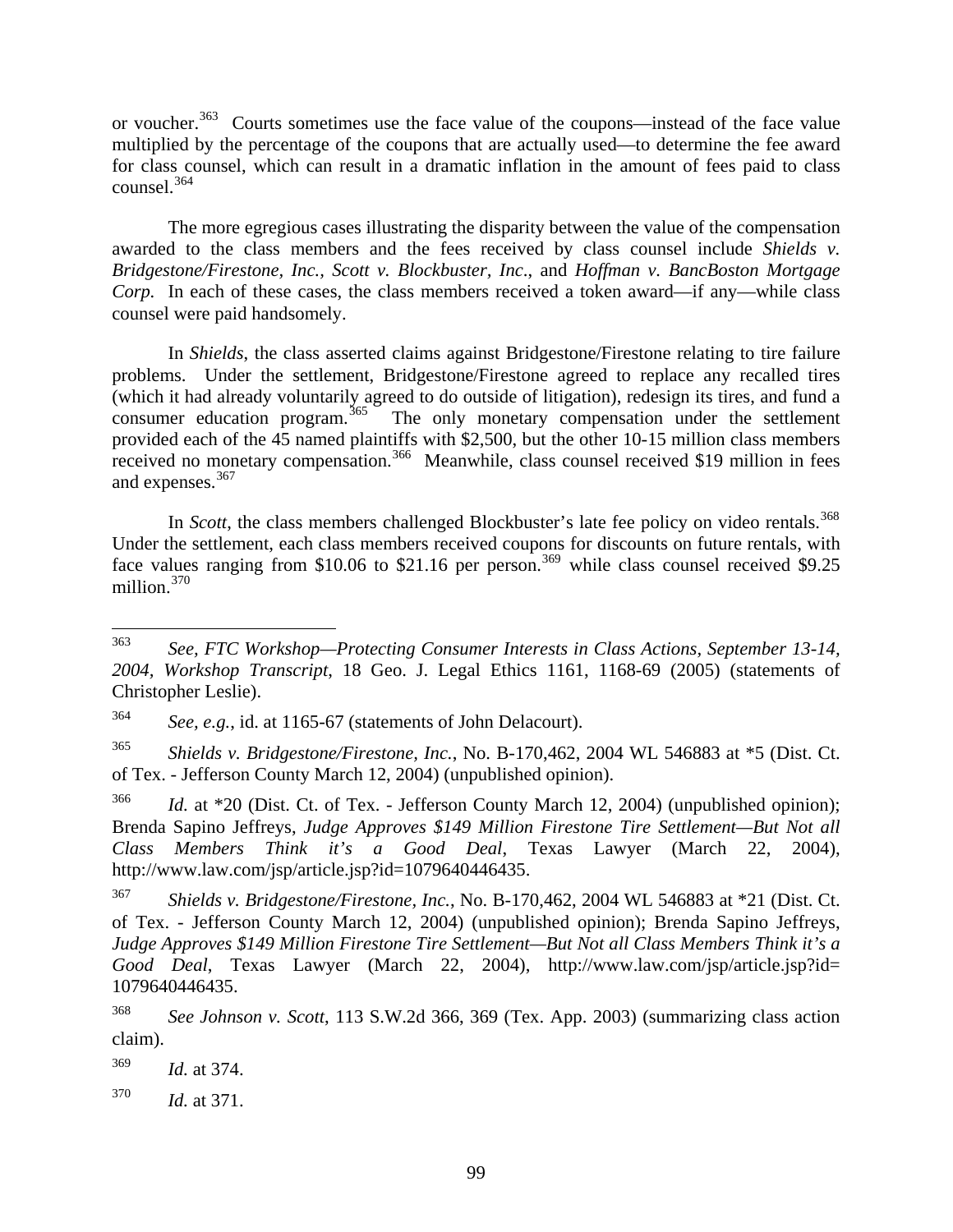Finally, and most egregiously, in *Hoffman v. BancBoston Mort. Corp*., the class members alleged that the defendant had overcharged mortgagors so that a surplus existed in each mortgagor's escrow account.<sup>[371](#page-101-0)</sup> Under the settlement, defendant changed its escrow practices and made "de minimis interest payments (not to exceed \$8.76)" to the class members. $372$ However, the settlement also allowed the defendant to deduct the \$8.5 million attorneys' fee award from the accounts of nearly 300,000 class members that joined the settlement, which resulted in a net *loss* of \$80-100 to each class member.<sup>[373](#page-101-2)</sup>

Although these examples are extreme, they are symptomatic of the very real economic problem posed by aggregate litigation. Aggregate litigation often has the effect of putting the cart before the horse. The primary focus of the litigation, and in particular the settlement, shifts from compensating injured parties (which finds justification in theories of both economics and justice) to compensating the attorneys who bring the claim (which finds justification in neither).

# **D. Aggregate Litigation Fundamentally Changes the Cost-Benefit Analysis Employed by Defendants**

On the defense side, the potential magnitude of an adverse judgment, as well as the substantial attorneys' fees, defense costs, and business disruption inherent with class action litigation, create a pressure for defendants to settle the litigation as early and cheaply as possible, a pressure that can be compelling to the point of coercive..<sup>[374](#page-101-3)</sup> Aggregate litigation also increases the number of plaintiffs that would assert a claim because of the broadly defined classes and the minuscule percentage of plaintiffs who choose to opt out.<sup>[375](#page-101-4)</sup> This increased number of claimants inevitably drives the cost of class settlement higher than the sum of the claims that individual claimants would *actually* assert in the absence of the class action.<sup>[376](#page-101-5)</sup> These factors drive early settlements regardless of the actual merit of the underlying claims.<sup>[377](#page-101-6)</sup>

<span id="page-101-0"></span><sup>371</sup> 371 *See Kamilewicz v. Wildman, Harrold, Allen & Dixon*, 700 So. 2d 340, 341 n.1 (Ala. 1997) (describing settlement terms).

<span id="page-101-1"></span><sup>372</sup> *Id.*

<span id="page-101-2"></span><sup>&</sup>lt;sup>373</sup> *Id.* (stating that pursuant to the settlement, after paying the class members their settlement awards, the defendant charged the escrow accounts of the two named plaintiffs \$91.33 and \$80.94, respectively for their shares of the class attorneys' fees).

<span id="page-101-3"></span><sup>374</sup> Deborah R. Hensler et al., *Class Action Dilemmas: Pursuing Public Goals for Private Gain—Executive Summary* 10 (Rand Institute for Social Justice 1999).

<span id="page-101-4"></span><sup>375</sup> Edward F. Sherman, *Consumer Class Actions: Who Are The Real Winners?*, 56 Me. L. Rev. 223, 227 (2004).

<span id="page-101-5"></span><sup>376</sup> Deborah R. Hensler, *Revisiting the Monster: New Myths and Realities of Class Action and Other Large Scale Litigation*, 11 Duke J. of Comp. & Int'l L. 179, 190 (2001).

<span id="page-101-6"></span><sup>377</sup> *In the Matter of Rhone-Poulenc Rorer Inc.*, 51 F.3d 1293, 1298 (7th Cir. 1995) (citing Henry J. Friendly, *Federal Jurisdiction: A General View* 120 (1973)); *see also* J.B. Heaton, *Settlement Pressure*, 25 Int'l Rev. L. & Econ. 264 (2005); Gary L. Sasso, *Class Actions: De Minimis Curat Lex?*, 31 No. 4 Litig. 16 (Summer 2005).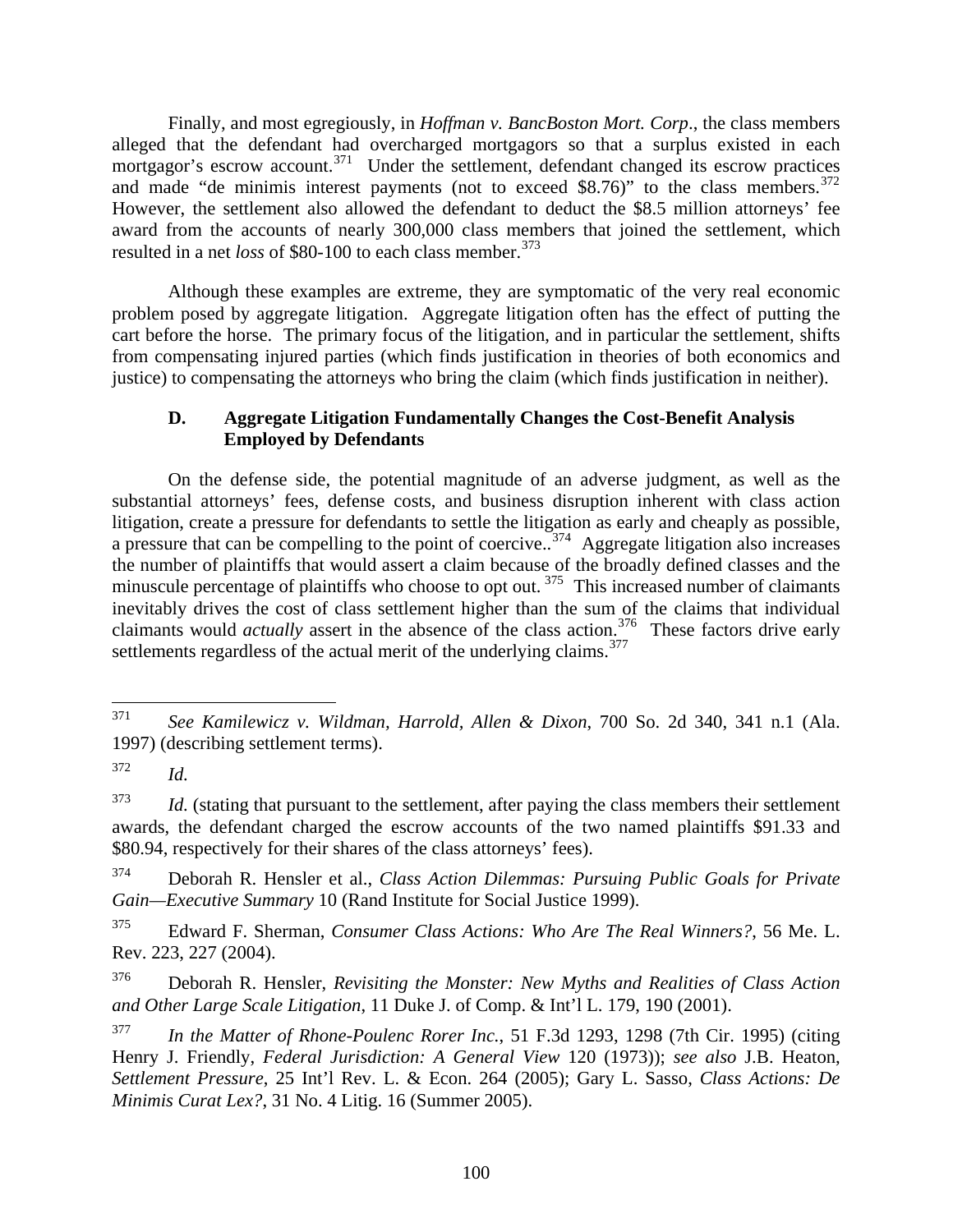### **1. In practice, the cost to a defendant of disputing the suitability of class certification is far greater than a plaintiffs' costs in urging class certification**

There is no question that the costs of aggregate litigation weigh heaviest on the defendants. This is evident in the initial stage of attaining class certification itself. Although the burden of establishing the requirements of Rule 23 or the corresponding state rules formally rests on plaintiffs, practice suggests that defendants in fact bear the greater burden—and thus the greater cost—in opposing a class certification motion.

Rule 23 anticipates that the burden is the plaintiff's to move for class certification shortly after initiating a class action complaint, and that it remains the plaintiffs' counsel's burden to establish that their particular case is one appropriately maintained as a class action under the requirements of Rule 23.<sup>[378](#page-102-0)</sup> Commonly, however, the real burden at this stage of the litigation rests with the defendant in attempting to convince the court *not* to certify a class. The risk is that plaintiffs will make a bare-bones motion for certification and the court will, with little analysis, certify the class at the outset and worry about the mechanics of how actually to try the case on a classwide basis later. This concern—directed mainly to state court judges—was acknowledged as one of the purposes behind passage of the recently enacted Class Action Fairness Act of 2005. The final Senate Report on the legislation noted that "some state court judges are less careful than their federal court counterparts about applying the procedural requirements that govern class action. In particular, many state court judges are lax about following the strict requirements of Rule 23."<sup>[379](#page-102-1)</sup> Thus, if a defendant determines that it needs, for whatever reason, to defend the litigation aggressively, the certification of a class at the very early stages of the case changes the way in which that defendant is going to have to defend such a case. The certification stage of litigation sets the course of the entire remainder of the case, defining both the course and the cost of the defense.

Faced with such risks at the certification stage, defendants have a strong interest in preventing class certification. After all, once a class is certified, the expenses of the litigation may be overwhelming depending on the size and sophistication of the defendant.

<span id="page-102-0"></span><sup>378</sup> 378 *See* Fed. R. Civ. P. 23; *Kassover v. Computer Depot, Inc.*, 691 F. Supp. 1205, 1213 (D. Minn. 1987), *aff'd*, 902 F.2d 1571 (8th Cir. 1990); *Knight v. Board of Ed. of City of New York*, 48 F.R.D. 108 (E.D.N.Y. 1969).

<span id="page-102-1"></span><sup>379</sup> S. Rep. 109-14, 2005 U.S.C.C.A.N. 3, 14 2005 WL 627977; *see also id.* at 5 "[C]urrent [class action] law enables lawyers to "game" the procedural rules and keep nationwide or multistate class actions in state courts whose judges have reputations for readily certifying classes and approving settlements without regard to class member interests."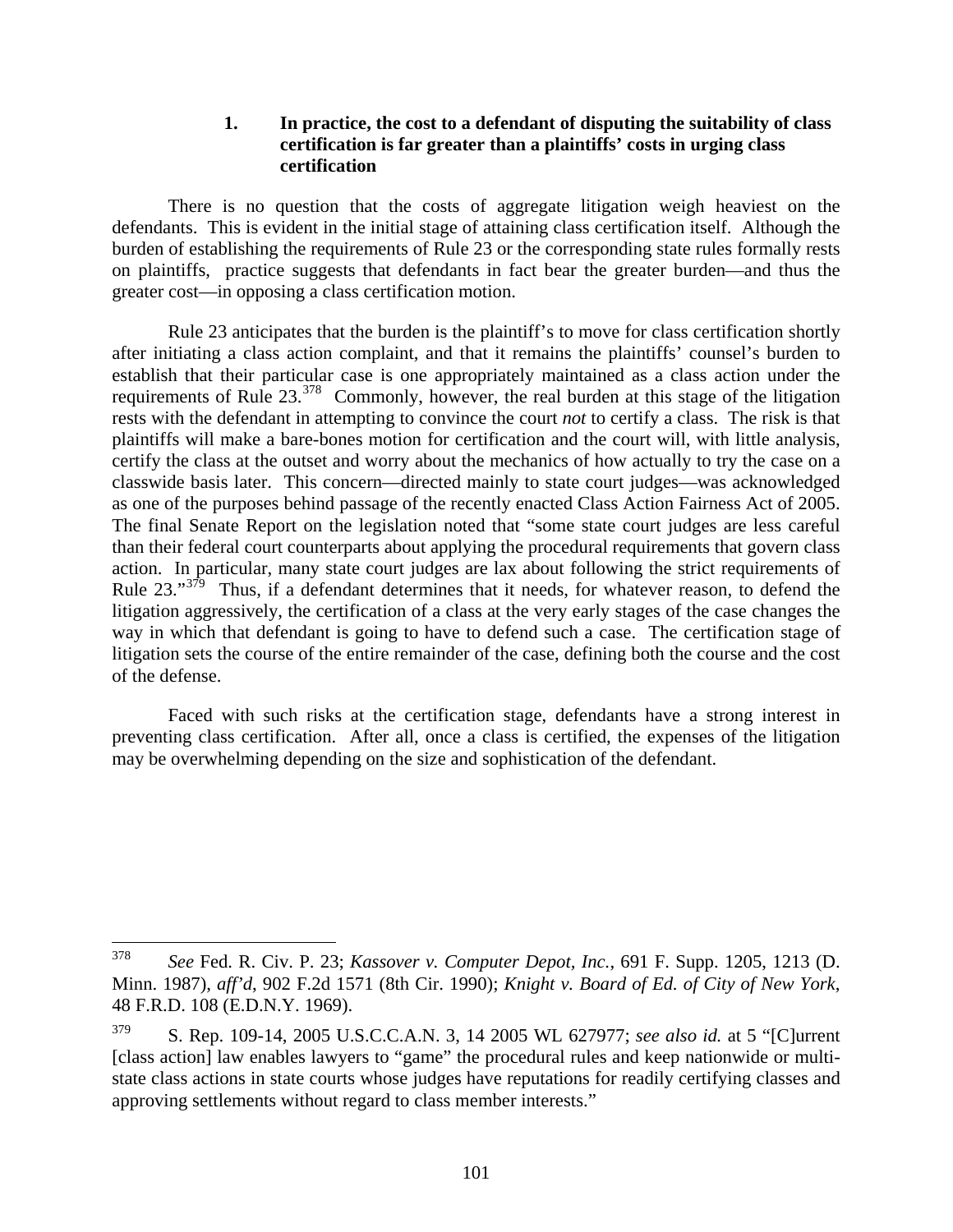### **2. Effect of aggregate litigation on settlement**

# **a. Regardless of defendants' strength on the merits, a bet-thecompany risk unavoidably coerces a defendant toward settlement**

Although the damages to which each individual class member claims entitlement may be only a few dollars, the vast size of some plaintiff classes can create potential damage amounts into the hundreds of millions or even billions of dollars. The sheer magnitude of this sort of exposure can exert considerable pressure on the defendant to settle, even when the plaintiffs' probability of success on the merits is slight."<sup>[380](#page-103-0)</sup>

In the Seventh Circuit, Judge Friendly has noted that such pressure leads to what he termed "blackmail settlements."<sup>[381](#page-103-1)</sup> Indeed, a company facing such a claim has only two choices: staking the company's future on the decision of a single jury trial or settling solely out of "fear of the risk of bankruptcy . . . even if they have no legal liability . . . .<sup>[382](#page-103-2)</sup> Indeed, this threat can coerce settlement of aggregated claims that, had they been brought individually, the defendant would have fought as frivolous. For example, the Senate Report of the Judiciary Committee supporting passage of the Class Action Fairness Act of 2005 recounted a case reported by the Insurance Commissioner of the District of Columbia. In that case, class plaintiffs sued two auto insurance companies based on a practice that was not only accepted industrywide but done in accordance with instructions from the Texas Department of Insurance. Nevertheless, facing high legal expenses and unwanted publicity, the defendants settled for \$36 million for the sin of following this accepted practice.<sup>[383](#page-103-3)</sup> Although such results may offend the ordinary sense of justice, they are not surprising from an economic point of view. Even if the chance of losing at trial is only one in ten, a settlement demand of less than 10% of the asserted value of the claim is, economically, difficult to justify refusing.

This concern has been articulated by no less a respected economist/jurist than Judge Richard Posner of the U.S. Court of Appeals for the Seventh Circuit. In *In re Rhone-Poulenc Rorer, Inc.*, the district court had certified a nationwide class of hemophiliacs who alleged they were infected with HIV from contaminated blood products made by the defendant.<sup>[384](#page-103-4)</sup> The defendant moved for a writ of mandamus reversing the trial court's certification of the class.

In granting the writ and reversing class certification, Posner observed that defendants in large class actions often find themselves in a Catch-22: either "stake their companies on the outcome of a single jury trial, or be forced by fear of the risk of bankruptcy to settle even if they have no legal liability."<sup>[385](#page-103-5)</sup> Posner then predicted the practical effect class certification would

<span id="page-103-0"></span><sup>380</sup> 380 *Blair v. Equifax Check Servs. Inc.*, 181 F.3d 832, 834 (7th Cir. 1999).

<span id="page-103-1"></span><sup>381</sup> Friendly, Judge Henry J., *Federal Jurisdiction, A General View* 120 (1973).

<span id="page-103-2"></span><sup>382</sup> *In re Rhone-Poulenc Rorer, Inc.*, 51 F.3d 1293, 1299 (7th Cir. 1995).

<span id="page-103-3"></span><sup>383</sup> S. Rep. 109-14, 2005 U.S.C.C.A.N. 3, 21, 2005 WL 627977.

<span id="page-103-4"></span><sup>384</sup> *See generally* 51 F.3d 1293 (7th Cir. 1995).

<span id="page-103-5"></span><sup>385</sup> *Id.* at 1299.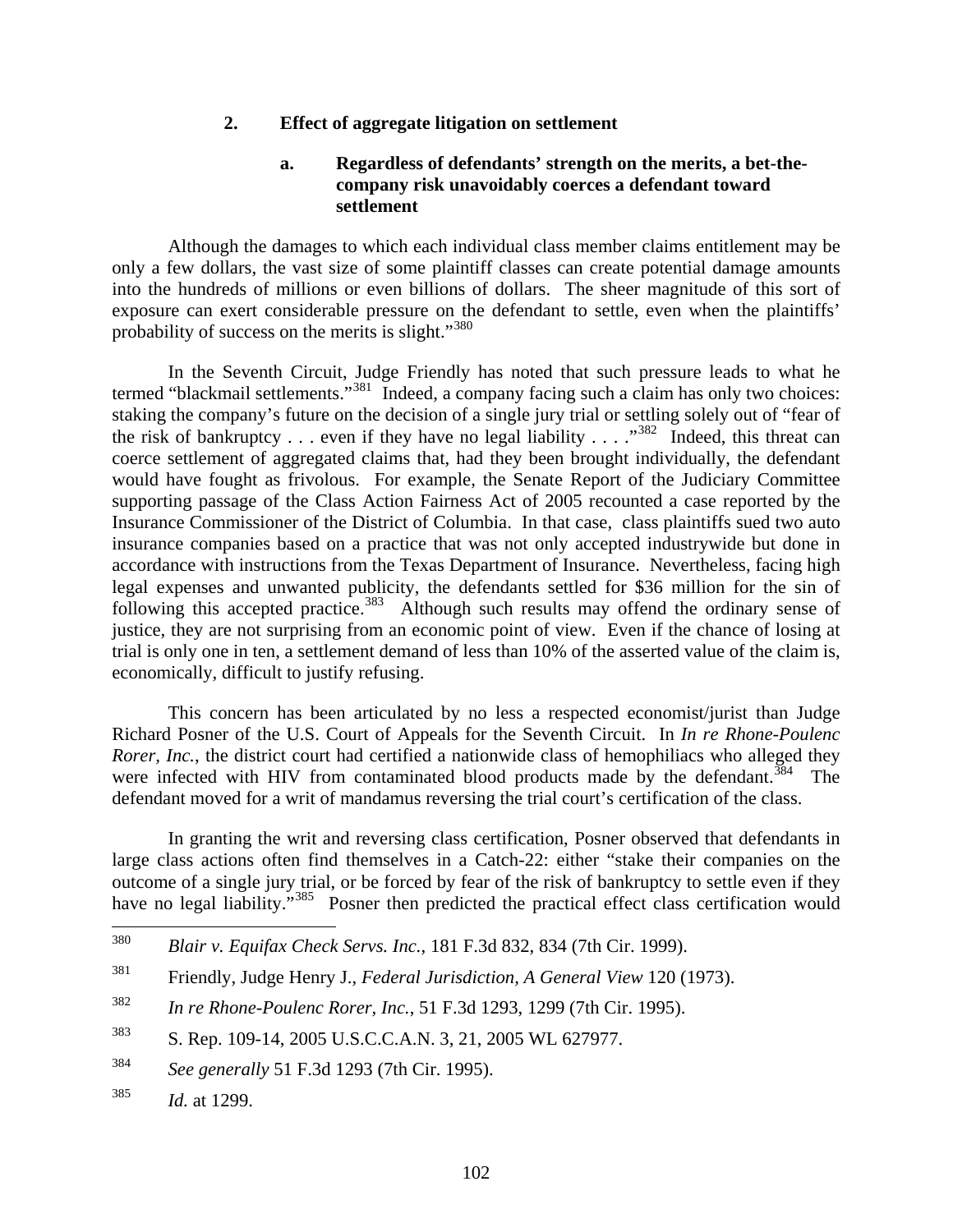have had in this case. Posner noted that approximately 300 related cases were on file and that 13 had already been tried, with the defendants prevailing in 12 of the 13 cases  $(92.3\%)$ .<sup>[386](#page-104-0)</sup> In the absence of class certification, Posner predicted that the defendants would take the 300 related cases to trial and win a similar percentage of them, while losing  $25.^{387}$  $25.^{387}$  $25.^{387}$  He then estimated that each loss would result in a \$5 million award, for a total damage amount of \$125 million.<sup>[388](#page-104-2)</sup>

Posner then hypothetically assumed that the class was certified and estimated that the class would consist of 5000 plaintiffs with claims that survive the statute of limitations.<sup>[389](#page-104-3)</sup> Assuming the same judgment amount—\$5 million per plaintiff—Posner calculated that the total exposure soars to \$25 billion.<sup>[390](#page-104-4)</sup> As Posner aptly stated, given these stakes, the defendants "may not wish to roll these dice. That is putting mildly. They will be under intense pressure to settle."<sup>[391](#page-104-5)</sup> Posner noted that if class certification were granted, "[o]ne jury, consisting of six persons . . . will hold the fate of an industry in the palm of its hand . . . and [may] hurl the industry into bankruptcy."[392](#page-104-6)

The economic problem with class certification was manifest in the *Rhone-Poulenc* scenario. In the absence of class certification, the total value of the individual claims was \$125 million. However, once the class was certified, the settlement value of the case—derived by multiplying the risk of loss (7.7%) times the potential damages (\$25 billion)—jumped over 1500% to \$1.925 billion. In this way, the stakes in aggregate litigation can become so high that defendants are coerced into settling suspect claims solely out of fear of a catastrophic jury verdict. In granting mandamus, Judge Posner and the 7th Circuit recognized the dangers in certifying a class of this nature—where the human suffering of the class members is much more forceful than the plaintiffs' ability to prove any kind of liability—and specifically recognized the serious financial dilemma a defendant faces when a class is certified. Posner wrote that "certification of a class action, even one lacking merit, forces defendants to stake their companies on the outcome of a single jury trial, or be forced by fear of the risk of bankruptcy to settle even if they have no legal liability."<sup>[393](#page-104-7)</sup>

<span id="page-104-1"></span>387 *Id.* at 1298.

- <span id="page-104-3"></span>389 *Id.*
- <span id="page-104-4"></span>390 *Id.*
- <span id="page-104-5"></span>391 *Id.*
- <span id="page-104-6"></span>392 *Id.* at 1300.
- <span id="page-104-7"></span>393 51 F.3d 1293, 1299 (7th Cir. 1995).

<span id="page-104-0"></span><sup>386</sup> Id. at 1296, 1299.

<span id="page-104-2"></span><sup>388</sup> *Id.*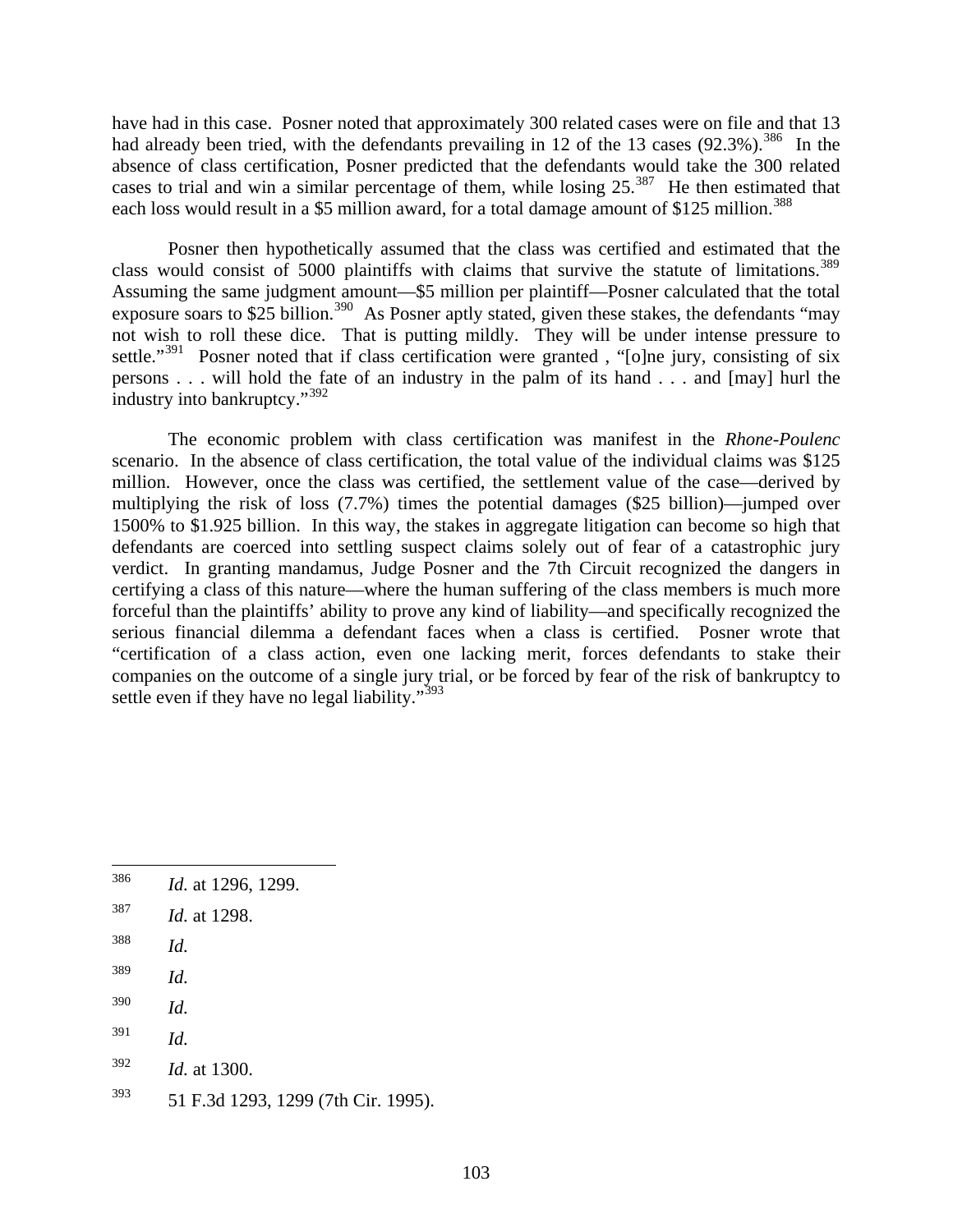# **b. Basing the economic decision to settle a case on the result of a purely procedural issue, rather than on the merits of the claim, severely and unavoidably distorts the economic realities of the underlying legal issues, whatever those issues may be**

In aggregate litigation, the economic realities faced by defendants, plaintiffs, and plaintiffs' attorneys often make them lose sight of what most lay people would assume to be the most important issue in the case: liability. In the mid-1990s, the RAND Institute for Civil Justice conducted a study of class actions by examining in detail ten different cases in which classes were certified and the cases concluded either by class settlement or by trial. The RAND Institute determined that the "big question" of whether such lawsuits concluded with recoveries comparable to the injuries alleged, and whether class plaintiffs were actually well-served by the litigations, was a question of interpretation. One conclusion made about these ten suits was that "[w]hether plaintiffs in any of these ten class actions *should* have received compensation from *these* defendants is a normative question that was never decided by the courts, because the cases were settled without judgment."<sup>[394](#page-105-0)</sup> However, the costs to the defendants in some of the cases outweighed the actual value of the litigation itself:

> As in all other forms of civil litigation, the costs of obtaining these benefits were large. Defendants in some of the class actions spent tens of millions of dollars—in one instance, hundreds of millions of dollars—in plaintiff attorney fees and expenses and administrative costs, including the costs of notice and disbursement of settlement funds. Defense attorneys' charges added unknown amounts to these transaction costs; in some cases, these charges may have exceeded plaintiff attorney fees and expenses. In three of the ten class actions, transaction costs (excluding defense fees) exceeded the total amounts paid to class members; in another two cases, transaction costs and payments to class member were roughly equal.<sup>[395](#page-105-1)</sup>

# **IV. OTHER NEGATIVE ASPECTS OF AGGREGATE LITIGATION**

Class action settlements often provide little benefit to either the class members or society. The joint interests of plaintiffs' counsel and defendants in quick settlement (albeit for vastly different reasons) can result in settlement without adequate factual or legal investigation into the plaintiffs' claims, resulting in little realized economic value either to the class members or to society.  $396$  On the contrary, such quick-and-cheap settlements without regard to the merits may actually impose significant costs on society. These costs take several forms, including (a) the effective deprivation of the defendants' ability to obtain an adjudication of the case on the merits because of the risk of an enormous damage award that would immediately force bankruptcy, (b)

<span id="page-105-0"></span><sup>394</sup> *Id.* at 468.

<span id="page-105-1"></span><sup>395</sup> *Id.*

<span id="page-105-2"></span><sup>396</sup> Deborah R. Hensler et al., *Class Action Dilemmas: Pursuing Public Goals for Private Gain—Executive Summary* 10 (Rand Institute for Social Justice 1999).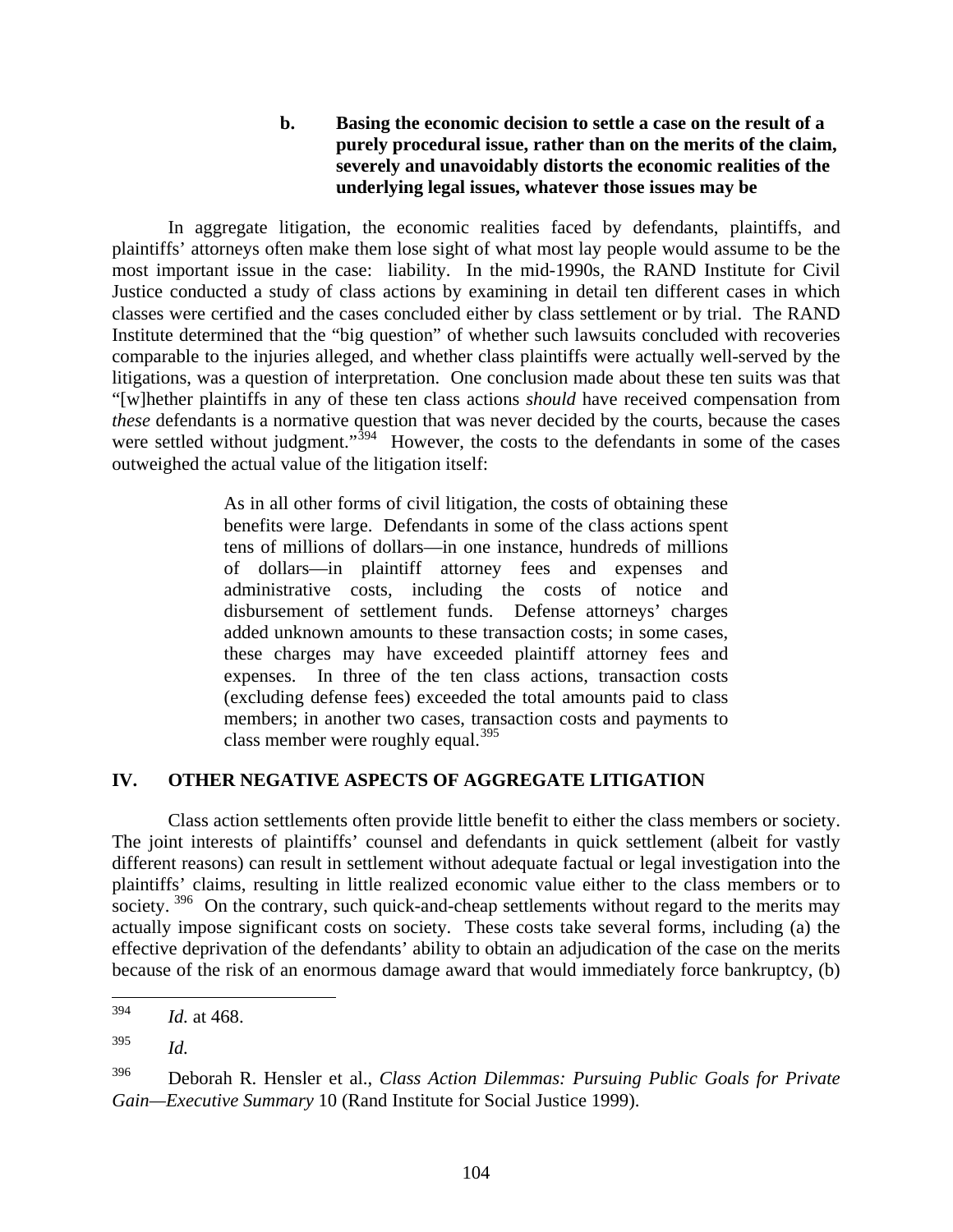extortionate payments for frivolous damage claims, and (c) lost opportunities for deterring the filing of frivolous suits. <sup>[397](#page-106-0)</sup> Indeed, the plaintiffs' bar's increasing awareness of defendants' tendencies to settle aggregate litigation prematurely may result in an *increased* number of frivolous claims filed by unscrupulous attorneys looking for a quick payday.<sup>[398](#page-106-1)</sup> Finally, truly meritorious claims may be settled quickly on terms that neither adequately compensate injured plaintiffs nor provide a sufficient incentive to prevent the defendant from repeating the offending conduct.

In the end, as the Senate Judiciary Committee determined through its own hearing on the topic, the true costs associated with the advent of these settlement classes are the costs to society that result from an increase in aggregate litigation without a comparable increase in the quality or meritorious nature of such suits.<sup>[399](#page-106-2)</sup>

The advent of class actions changed the dynamics of already-aggregated mass tort litigation, exacerbated old controversies, and created new ones. Mass tort practitioners had already learned that large numbers of cases, collected together, create intense pressure for settlement, and many had adopted strategies for finding substantial numbers of clients.<sup>[400](#page-106-3)</sup>

# **V. THE PRESENT LEGAL STRUCTURE PROVIDES ECONOMICALLY EFFICIENT ALTERNATIVES TO AGGREGATE LITIGATION**

Advocates of class actions and other aggregate litigation often urge that, where individuals' claimed losses are small, aggregate litigation provides the only economically viable means of redressing such losses and of preventing a defendant from profiting from improper or unlawful conduct. In reality, however, current law provides several alternative methods of addressing disputes involving these broad concerns that are, in many instances, much *more* economically efficient than aggregate civil litigation. Indeed, some states have specifically banned aggregate litigation in some of the very types of cases in which individual claimants' claims may be small, such as consumer fraud actions.[401](#page-106-4)

# **A. Attorneys General Often Provide a More Efficient Means of Setting Priorities and Allocating Resources to the Pursuit of the Broad Public Goals Urged in Support of Aggregate Litigation**

The front line of defense for protecting society and its members from the broad abuses of corporate, institutional, union, or other concentrated power are the attorneys general, the government lawyers who are specifically charged with that very protection. Both the federal

<span id="page-106-0"></span><sup>397</sup> *Id.* 

<span id="page-106-1"></span><sup>398</sup> *Id.*

<span id="page-106-2"></span><sup>399</sup> S. Rep. 109-14, 2005 U.S.C.C.A.N. 3, 32, 2005 WL 627977.

<span id="page-106-3"></span><sup>400</sup> Deborah R. Hensler et al., *Class Action Dilemmas: Pursuing Public Goals for Private Gain* 49-106 (2000).

<span id="page-106-4"></span><sup>401</sup> *See* Ala. Code § 8-19-10(F); Ga. Code § 10-1-399(a); La. Rev. Stat. § 1409; Miss. Code § 75-24-15(4); Mont. Code § 30-14-133(1); S.C. Code § 39-5-140.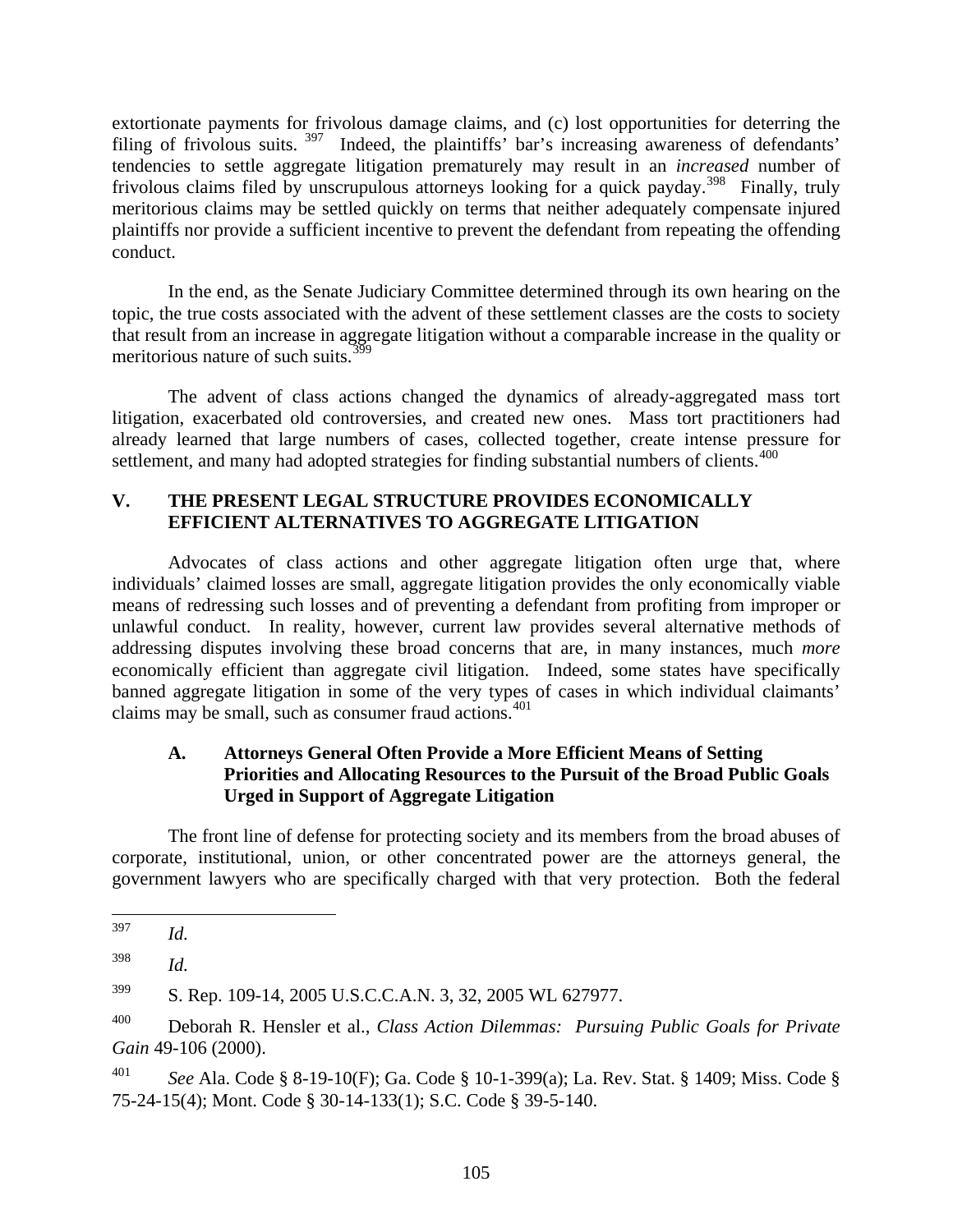government and the states have statutes authorizing their respective attorneys general to protect the public interest in the very areas that most often prompt aggregate litigation, including consumer fraud, environmental contamination, workplace safety, and insurance sales and claims-handling practices.<sup>[402](#page-107-0)</sup> These statutes provide attorneys general with a panoply of weapons with which to pursue those goals, including broad powers to seek damages, injunctions, fines, and civil penalties against corporations and institutions that violate the public trust.

Actions by attorneys general under such laws have a number of economic advantages over privately commenced aggregate litigation that (at least ostensibly) pursues the same goals. At the threshold, attorneys general can and do conduct informal investigations and communicate with companies about possible violations of the law, particularly minor or unintentional violations. Through such communications, attorneys general and these companies can often reach compromises that both satisfy the law and account for the commercial needs of the companies, avoiding litigation altogether. Attorneys general can often reach such amicable compromises in the same types of disputes—corporate conduct that violates public policy but nonetheless has a *de minimis* impact on any particular individual—that can generate expensive, inefficient, and inherently confrontational aggregate litigation.

An attorney general can thus address the public's legitimate concerns informally, with minimal transaction costs to either the public or the offending company. In contrast, a private attorney, whose economic welfare depends on the recovery of money in an adversarial setting, lacks both the incentive and the ability to reach such informal resolutions. Moreover, the private litigant's necessary focus on a monetary recovery, although punishing the defendant for past transgressions, may do little to serve the larger public goal of positively affecting the defendant's *future* conduct.

Attorney general actions also provide economic advantages when claims are actually placed in suit. Attorney general offices are generally large and employ scores or even hundreds of attorneys, far more than most private firms, providing substantial economies of scale. Moreover, because of both their number and their experience, these attorneys often have specialized legal expertise both in the procedures for pursuing and correcting unlawful conduct and in the substantive legal fields at issue in particular cases.

Perhaps most importantly, because attorneys general lack the profit motive inherent in private aggregate litigation, settlements in attorney general actions are both more probable and more likely to truly serve the public interest. Although a settlement demand from an attorney general may seem onerous to a defendant, such a demand is unlikely to present the kind of "bet the company" dilemma sometimes presented by private litigants in aggregate litigation.

In addition, a private person instituting an aggregate action is necessarily myopic: a private plaintiff can assert a claim only for an injury he or she has actually suffered, and, from an

<span id="page-107-0"></span><sup>402</sup> 402 *See*, *e.g.*, the Lanham Act, 15 U.S.C. § 1051 et seq (consumer deception); the Comprehensive Environmental Response, Compensation and Liability Act (CERCLA), 42 U.S.C. § 9601 et seq. (environmental pollution); the Solid Waste Disposal Act. 42 U.S.C. § 6901 et seq. (same); and the Occupational Health and Safety Act, 29 U.S.C. § 651 et seq., as well as their state analogs.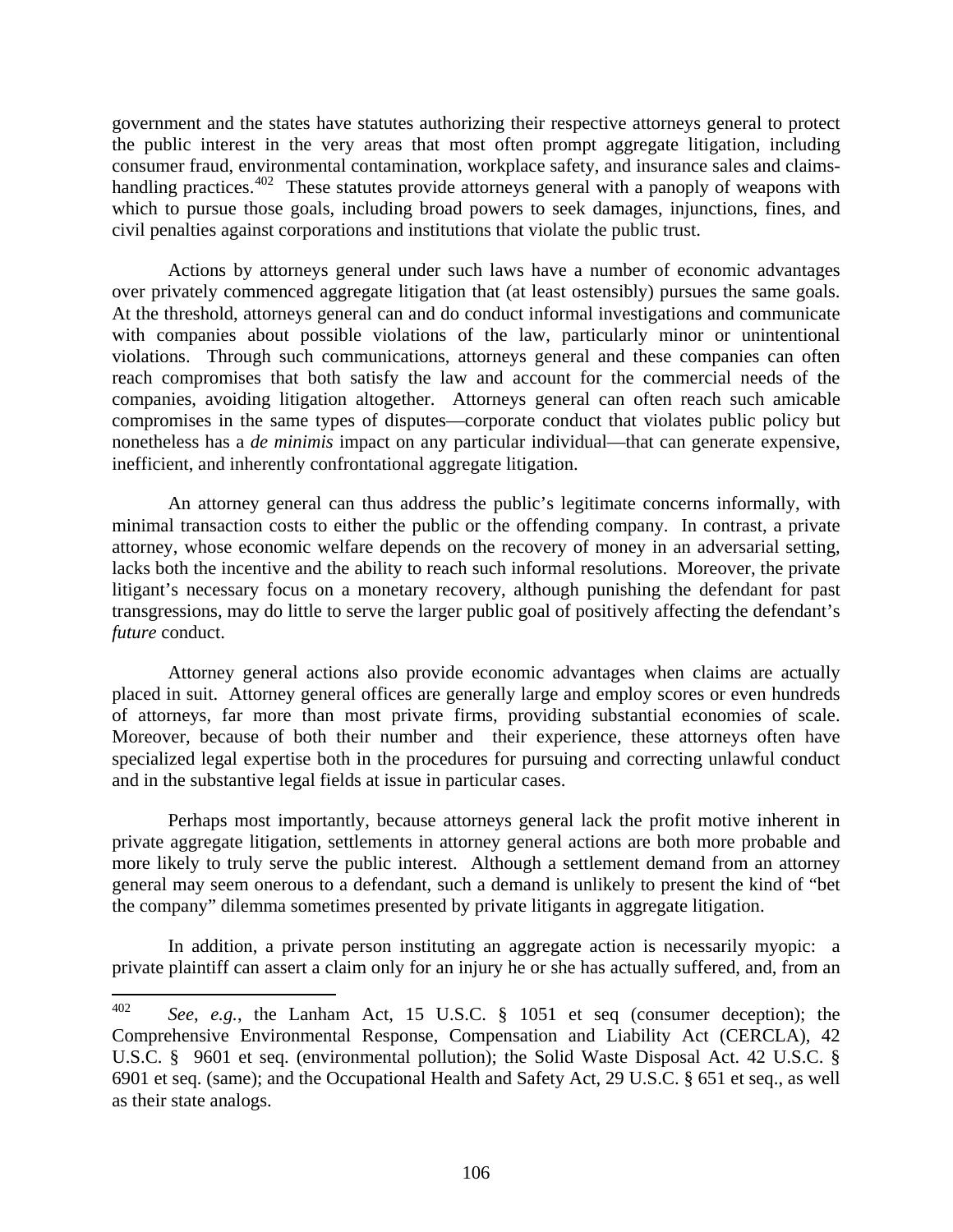economic point of view, a private attorney can only be expected to bring an action that presents a reasonable likelihood of an acceptable economic return. In contrast, an attorney general can assess and act on broader economic priorities and for the good of the public as a whole, without the concerns of standing or profit. In addition, because the attorney general is either a publicly elected official or the immediate appointee of such an elected official, $403$  the attorney general is much more publicly accountable for those decisions and actions than a private attorney or litigant could ever be.

#### **B. Conciliation Court Provides Plaintiffs with Economically Efficient Means of Recovering Damages for Small Injuries**

With respect to actual redress for claims that might otherwise be regarded as *de minimis*, conciliation courts (often called "small claims" courts) provide an economically efficient means of addressing such claims. Virtually all states provide such courts for the resolution of small monetary claims.<sup>[404](#page-108-1)</sup> Statutes generally place limits on the amount of recovery that a plaintiff may seek in such a court, but these limits range from a few hundred to a few thousand dollars.<sup>[405](#page-108-2)</sup> well above the individual plaintiffs' or class members' recoveries in most aggregate litigation.

These conciliation courts provide a convenient and efficient forum for dispute resolution to those individuals whose economic injuries are sufficient to motivate them to seek monetary recovery. The transaction costs are low. The plaintiff pays a modest filing fee, which can often be recovered from the defendant if the plaintiff prevails.<sup>[406](#page-108-3)</sup> The court often provides standard forms and other forms of procedural assistance to the litigants. $407$  The parties present their cases themselves in a relatively informal manner, and receive a prompt decision with the right of appeal. States have worked hard to increase the convenience and reduce the costs of these courts, and with considerable success.<sup>[408](#page-108-5)</sup> Such courts provide a user-friendly and economically efficient means of addressing small monetary claims that might otherwise escalate into unnecessarily expensive and burdensome aggregate litigation.

Rather than circumventing the cost-benefit balancing that should underlie all litigation decisions, these courts respect that balance and work with it. Aggregate litigation *increases* costs in the hope of obtaining a large "benefit," which is often of dubious value to stakeholders who may be unaware that they have even been injured. In contrast, conciliation courts *reduce* the

<span id="page-108-3"></span>406 *See*, *e.g.*, Minn. Stat. 491A.02, subd. 3.

<span id="page-108-4"></span>407 *Id.* at subd. 2.

<span id="page-108-0"></span><sup>403</sup> 403 *See, e.g.*, 28 U.S.C. § 503; Minn. Const. Art. 5 § 1; C.R.S.A. Const. Art. 4 §§ 1-3.

<span id="page-108-1"></span><sup>404</sup> *See, e.g.*, Minn. Stat. 491A; John C. Ruhnka & Steven Weller, *Small Claims Courts, A National Examination* at 1-2, App. A (1978).

<span id="page-108-2"></span><sup>405</sup> *See* John C. Ruhnka & Steven Weller, *Small Claims Courts, A National Examination* at 2, App. A (1978).

<span id="page-108-5"></span><sup>408</sup> *See* John C. Ruhnka & Steven Weller, *Small Claims Courts, A National Examination* at 1 (1978).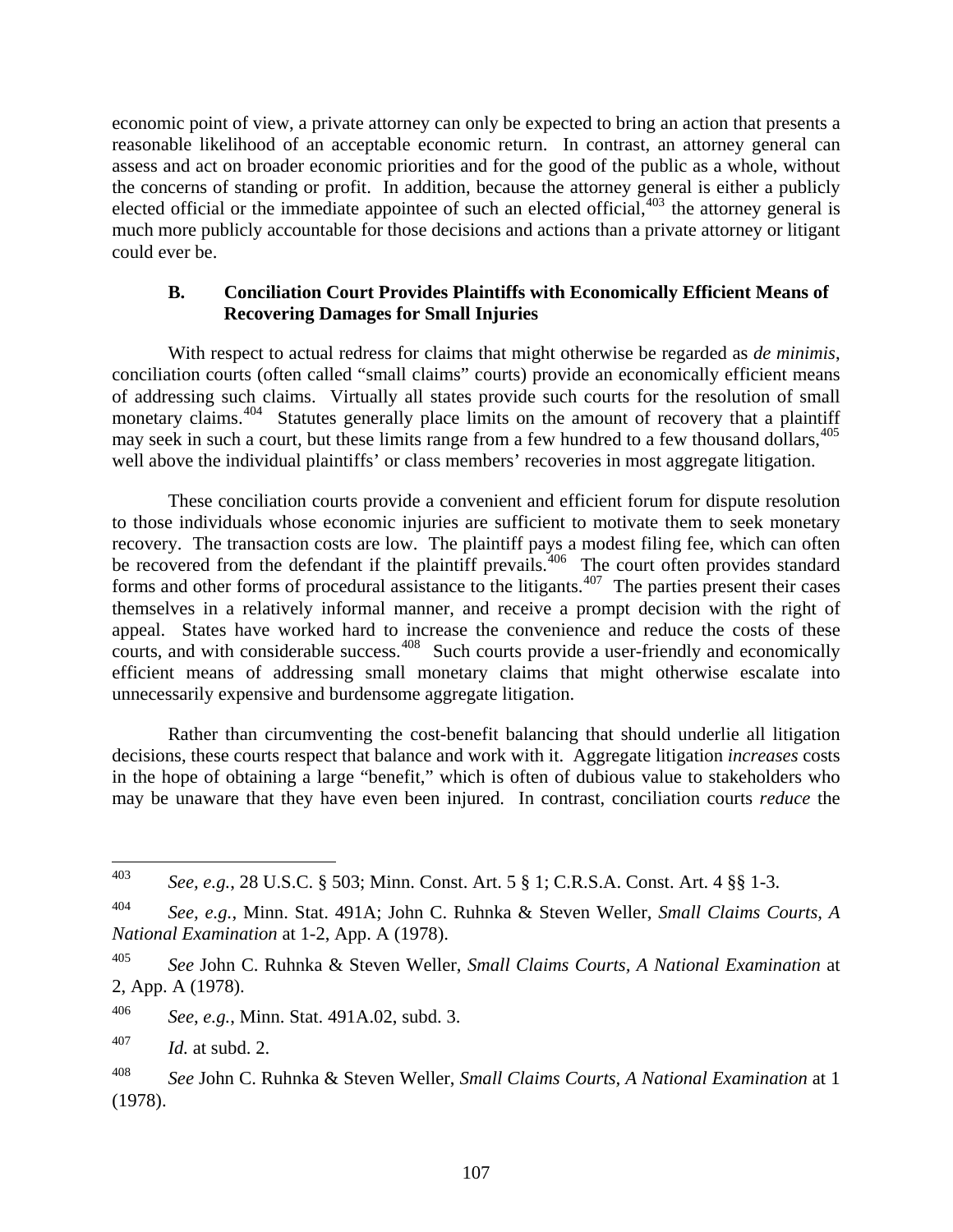costs of pursuing a claim (both monetary and otherwise) to a level more proportionate to the benefit sought, and lets the individual decide whether the cost is worth the risk.

#### **C. Alternative Dispute Resolution Also Provides Parties With Economically Efficient Means of Recovering Damages for Small Injuries**

Alternative dispute resolution ("ADR") also provides economically efficient means of resolving smaller claims. Because the shape and scope of ADR in a particular situation usually depends on the wishes of the parties, ADR is a particularly flexible tool that can be readily adapted to suit the economic realities of each particular situation. The parties may select from a variety of forms of binding and nonbinding processes,  $409$  and may limit or expand the scope of the matters resolved by agreement. Indeed, unlike courts, ADR neutrals may resolve even the most marginal of disputes if the parties conclude that such a resolution justifies the economic costs of reaching it.

Both courts and legislatures have long recognized the value of such ADR procedures in resolving smaller, individual claims. For example, Congress stated in the statute governing consumer product warranties:

> Congress hereby declares it to be its policy to encourage warrantors to establish procedures whereby consumer disputes are fairly and expeditiously settled through informal dispute settlement mechanisms.

#### 15 U.S.C. § 2310(a)(1).

Many courts mandate ADR procedures in civil cases.<sup>[410](#page-109-1)</sup> Some statutes of the type that most frequently underlie aggregate litigation themselves endorse or even mandate the use of such ADR processes. For example, Texas's consumer fraud statute provides that either party may compel mediation of a claim,  $411$  and Mississippi prohibits any plaintiff from bringing a consumer fraud suit until he has made an attempt to resolve the dispute through a settlement program administered by the attorney general. $412$ 

Corporations likewise have made no secret of their preference for ADR in addressing small claims, and frequently include arbitration provisions in their consumer contracts. Such

<span id="page-109-0"></span><sup>409</sup> 409 Options for ADR include binding arbitration, non-binding arbitration, a consensual special magistrate, a summary jury trial, early neutral evaluation, a non-binding advisory opinion, neutral fact finding, mediation, a mini-trial, and mediation-arbitration.

<span id="page-109-1"></span><sup>410</sup> *See generally*, *e.g.,* Minn. Gen. R. Prac. 114.

<span id="page-109-2"></span><sup>411</sup> Tex. Gen. Bus. Laws § 17.5051.

<span id="page-109-3"></span><sup>412</sup> Miss. Code § 75-24-15(2).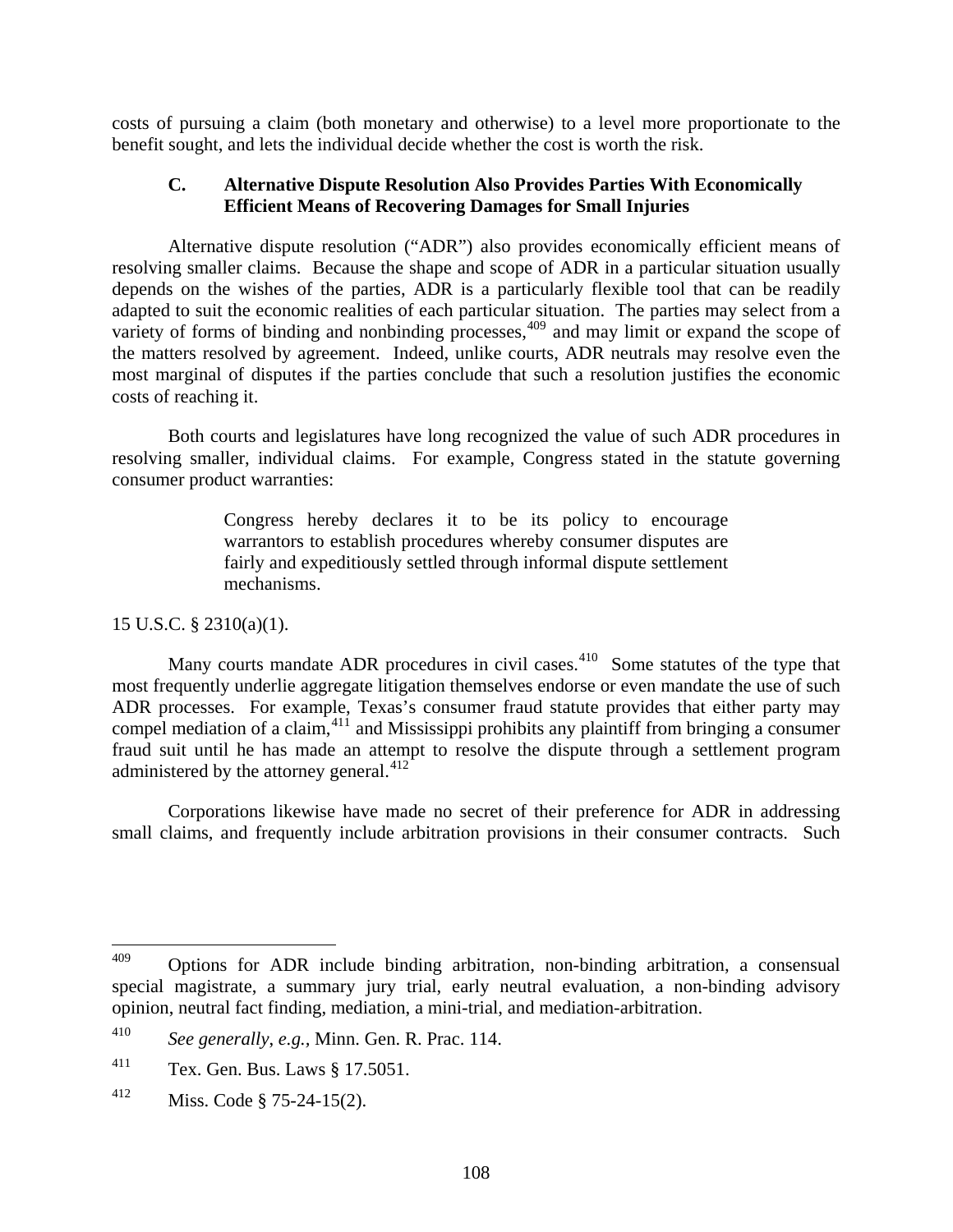contractual provisions requiring the resolution of disputes through ADR procedures are both favored and enforceable.<sup>[413](#page-110-0)</sup>

Arbitration and other ADR methods offer a number of economic advantages in resolving small claims. Like conciliation courts, they have generally low transaction costs. Plaintiffs can ordinarily represent themselves, and many of the procedural and evidentiary rules that create delay and expense in civil litigation are relaxed considerably.<sup>[414](#page-110-1)</sup> Binding forms of ADR also have the advantage of finality, with the lack of an appeal on the merits cutting off transaction  $costs.<sup>415</sup>$  $costs.<sup>415</sup>$  $costs.<sup>415</sup>$ 

In sum, ADR presents yet another existing method for the resolution of small claims based on broad corporate conduct. Like attorney general actions and conciliation court, ADR will be economically superior to aggregate litigation in many situations, and preserves the costbenefit analysis that is critical to the efficient operation of dispute resolution on both a macroeconomic and a microeconomic level.

#### **VI. THE MERE RISK OF A BET-THE-COMPANY CASE HAS SIGNIFICANT ECONOMIC EFFECTS REGARDLESS OF THE EVENTUAL OUTCOME**

Although the actual outcome of aggregate litigation (either through settlement or judgment) provides the most prominent evidence of the economic effects of such litigation on defendants, it is far from the only evidence. Such aggregate litigation can have profound effects on the well-being of defendants regardless of how the litigation is actually resolved.

#### **A. Effects on Financial Markets**

For publicly traded defendants, financial markets undeniably reflect the effects of large class action settlements that negatively impact the defendant's bottom line, but may also react even at the onset of certain class action cases. One study analyzing the impact of securities class actions on the market suggests that "the market in general view the filing of class-action lawsuits as a negative impact," and this negative impact can be seen for days following the announcement of the filing of a complaint.<sup>[416](#page-110-3)</sup> Likewise, another study conducted by financial economists

<span id="page-110-0"></span><sup>413</sup> 413 *See*, *e.g.*, Uniform Arbitration Act § 1; 9 U.S.C. § 2; Minn. Stat. 572.08; Cal. Civ. Proc. Code § 1281 (West); N.Y. C.P.L.R. § 7503 (McKinney); *Onvoy, Inc. v. SHAL, LLC*, 669 N.W.2d 344 (Minn. 2003) .

<span id="page-110-1"></span><sup>414</sup> *See generally* AAA, *Commercial Arbitration Rules and Mediation Procedures* (2005).

<span id="page-110-2"></span><sup>415</sup> *See*, *e.g.*, 9 U.S.C. §§ 9, 10; *Lifescan, Inc. v. Premier Diabetic Services, Inc.,* 363 F.3d 1010, 1012 (9th Cir. 2004); *Bowen v. Amoco Pipeline Co.*, 254 F.3d 925, 932 (10th Cir. 2001); *Barnes v. Logan,* 122 F.3d 820 (9th Cir. 1997); *DiRussa v. Dean Witter Reynolds, Inc.*, 121 F.3d 818, 821 (2d Cir. 1997).<br><sup>416</sup> Charman Lab &

<span id="page-110-3"></span><sup>416</sup> Charmen Loh & R.S. Rathinasamy, *Do All Securities Class Actions Have the Same Merit? A Stock Market Perspective*, 6 Review of Pacific Basin Financial Markets and Policies 167, 176 (2003).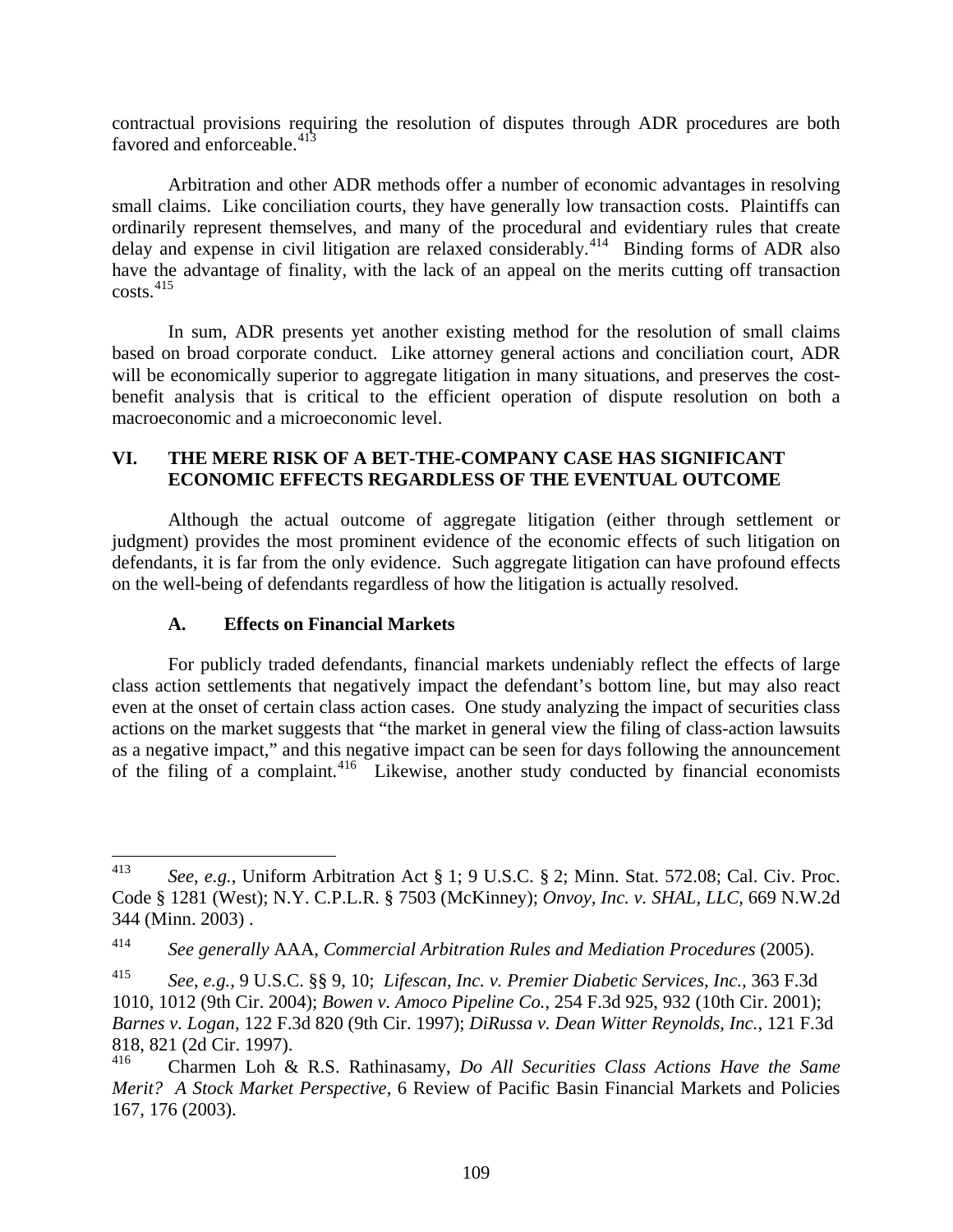examined 46 securities class actions and found that those lawsuits alone resulted in "an average of 2.71% in loss of shareholder wealth."[417](#page-111-0)

Indeed, it is the stockholders of corporations who often feel a great impact as a result of various types of class action litigations, from securities cases  $418$  to employment cases.  $419$  Even in cases where the stockholders themselves bring the actions, the effects of a case on the market and the company's worth are far-reaching: "If the [defendant] should decide to defend itself at trial rather than settle with the plaintiff class, the [defendant] then would be forced to shoulder other burdens. In addition to the operational costs resulting from the management distractions, outside counsel fees, and disbursements commonly associated with class action litigation . . . the prolonged period of uncertainty about the [defendant's] potential judgment liability during the pendancy of the trial may tend to depress the overall market value of the firm."[420](#page-111-3)

#### **B. Effects on Customer Relations**

Where defendants settle claims relating to their products or services, the consumers (on whose behalf plaintiffs' counsel purportedly sued to protect) often ultimately bear much of the costs of such settlements. Businesses faced with ever-increasing litigation and settlement costs frequently have little option but to pass those costs on to consumers.[421](#page-111-4)

In addition to this shifting of costs to consumers (which fails to benefit the consuming public as a whole), class actions often create negative attitudes toward companies that consumers know are involved in such litigation. The publicity such cases garner—publicity often actively sought by plaintiffs' attorneys and by external sources such as government agencies and consumer organizations—poses very real risks to the defendant companies, again regardless of the actual merit of the claim asserted.<sup>[422](#page-111-5)</sup>

As one set of authors noted, "judicial action is a powerful force in the area of consumer behavior within our litigious society, and indications are that it will play an increasingly important role."[423](#page-111-6) To the extent that plaintiffs' attorneys continue to use class actions to pursue such a wide variety of claims in such a variety of areas, corporations will inevitably factor

<span id="page-111-1"></span>418 John MacLeod Hemingway, *Materiality Guidance in the Context of Insider Trading: A Call for Action*, 52 Am. U.L. Rev. 1131, 1184-87 (October 2003).

<span id="page-111-2"></span>419 Michelle McCann, *Shareholder Proposal Rule: Cracker Barrel in Light of Texaco*, 39 B.C. L. Rev. 965, 965-70 (July 1998).

<span id="page-111-3"></span>420 John MacLeod Hemingway, *Materiality Guidance in the Context of Insider Trading: A Call for Action* at 187.

<span id="page-111-4"></span>421 Deborah R. Hensler et al., *Class Action Dilemmas: Pursuing Public Goals for Private Gain* 49-80-81 (2000).

<span id="page-111-5"></span>422 Doris VanDoren et al., *The Effect of a Class Action Suit on Consumer Attitudes*, 11 Journal of Public Policy & Marketing 45, 45 (Spring 1992).

<span id="page-111-6"></span>423 *Id.* at 50.

<span id="page-111-0"></span><sup>417</sup> *Id.* at 168.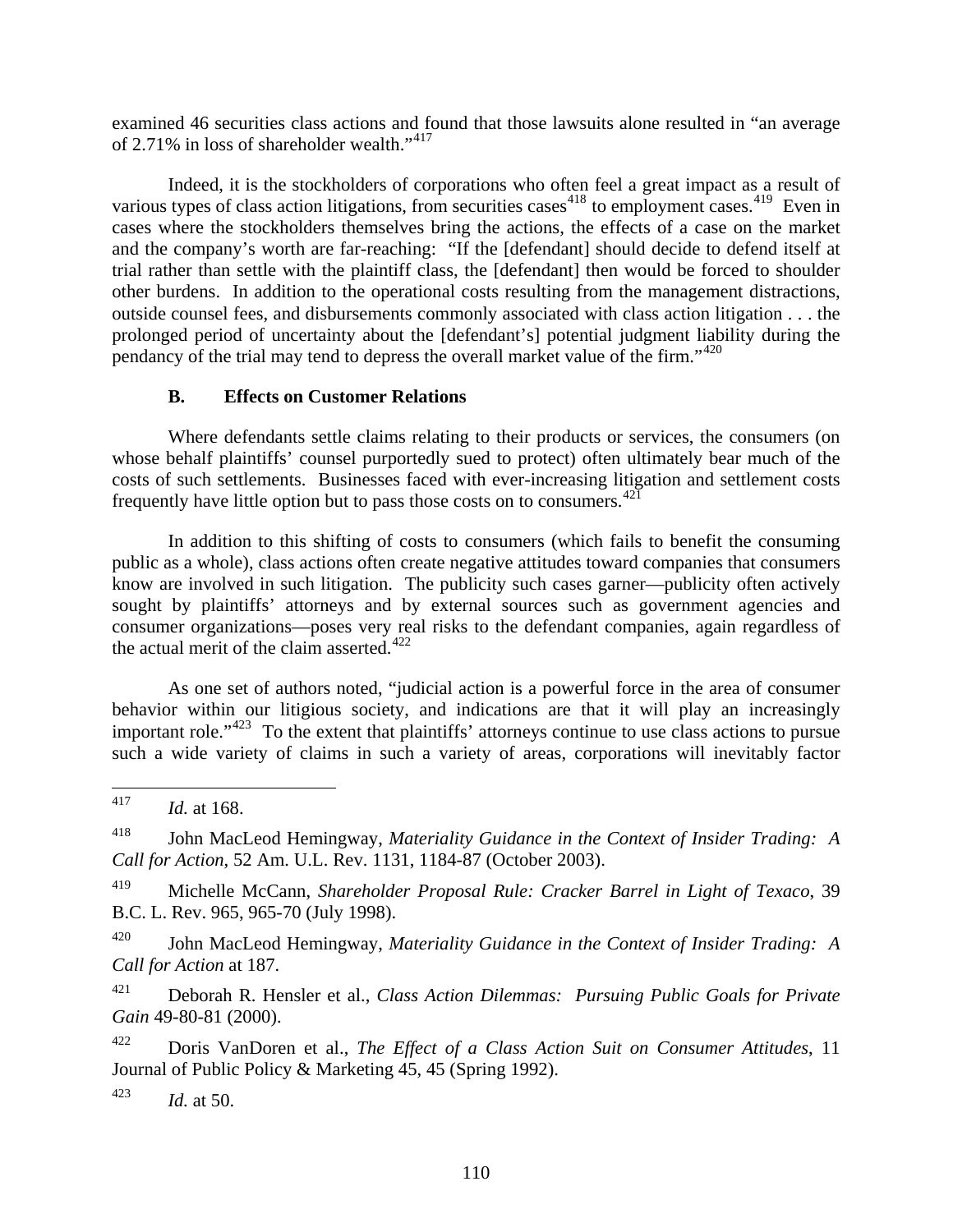consumer attitudes into their risk/benefit analyses when deciding how to defend these lawsuits. Indeed, the same authors quoted above note that one way of diffusing consumer backlash against a company involved in class suits is to "settle early" before the defendant is exposed to too much negative press.<sup>[424](#page-112-0)</sup> Such considerations put the actual legal merit of the claims far down the line and skew the traditional risk/benefit analysis of a typical case.

<span id="page-112-0"></span><sup>424</sup> *Id.* at 49-50.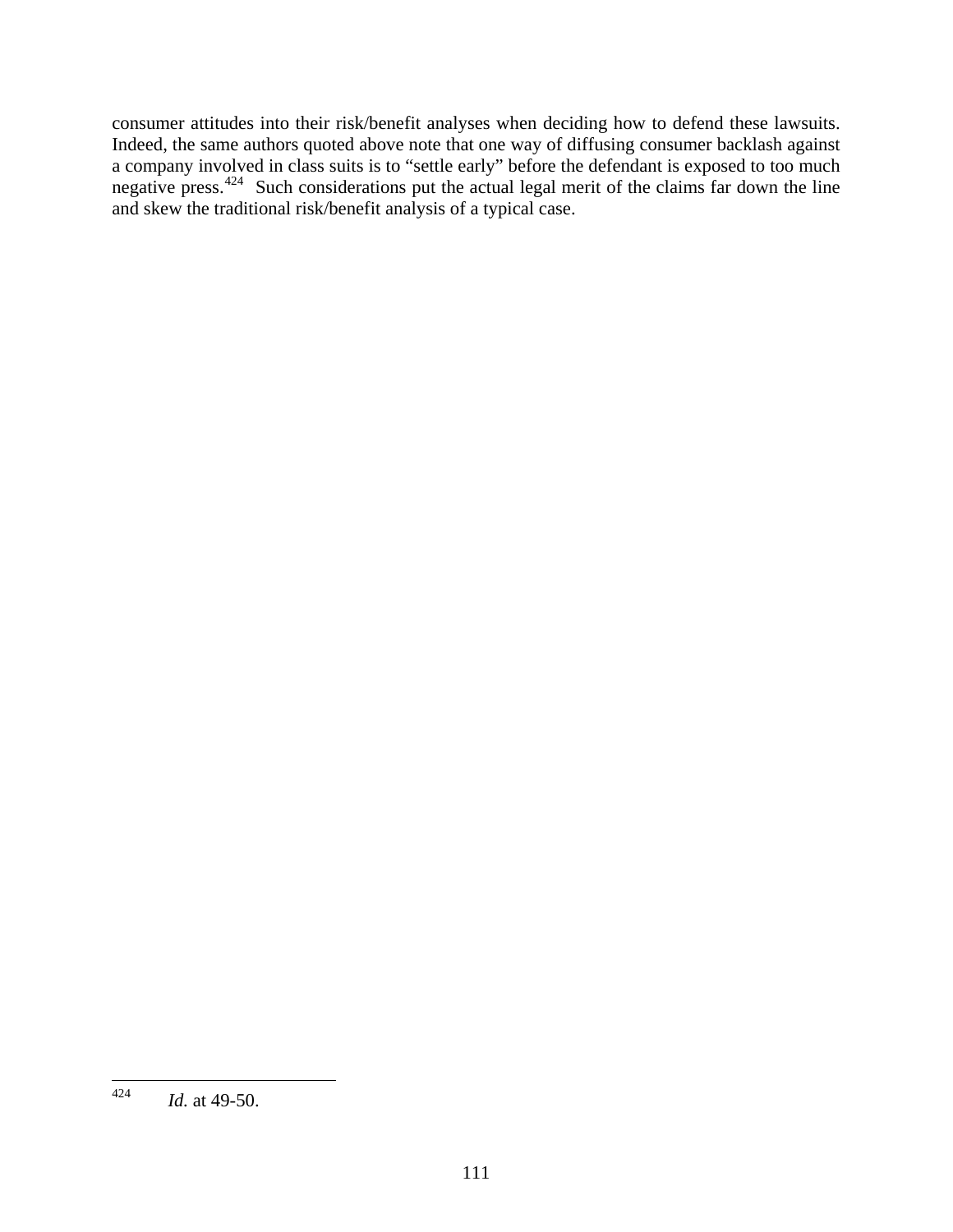## **Chapter 10**

### **Medical Monitoring**

#### **by John J. Mulderig and Jeffrey E. Richardson[425](#page-113-0)**

Earlier drafts of ALI's PRINCIPLES OF THE LAW OF AGGREGATE LITIGATION proposed a radical change to the law of class certification of medical monitoring cases, favoring aggregate treatment almost any time that a plaintiff proposed medical monitoring as a remedy. The Comment to an earlier draft § 2.05 of admitted that the draft "consciously breaks from the terminology used by existing law ...."<sup>[426](#page-113-1)</sup> The revised text in Discussion Draft No. 2 recognizes that many medical monitoring cases are not appropriate for aggregated treatment. Instead of "consciously break[ing]" from settled law, the current draft merely seeks to "refine[]" the law.<sup>[427](#page-113-2)</sup>

Unfortunately, the approach recommended in Discussion Draft No. 2 would not refine the law, but only add confusion to it. First, Discussion Draft No. 2 confuses the merits of a medical monitoring lawsuit with the determination of whether such a case should be certified as a class action. Second, Discussion Draft No. 2 proposes new terminology to be used when considering aggregation of medical monitoring claims and this new terminology not only confuses issues but distorts the law. Third, while Discussion Draft No. 2 improves upon earlier drafts by recognizing that certain medical monitoring lawsuits are inappropriate for aggregate consideration when individual issues exist such as causation or affirmative defenses, it fails to provide any greater clarity to the law and creates internal inconsistencies within the Discussion Draft.

This chapter describes the medical monitoring remedy and then describes the current state of the law on aggregate treatment of claims for medical monitoring under class action law. Then this chapter explains how the approach recommended by Discussion Draft No. 2 would only make the law confusing and unfair.

#### **I. THE MEDICAL MONITORING REMEDY**

In those states that recognize medical monitoring as a remedy, a plaintiff is usually seeking to recover the costs of certain medical tests—specifically, tests that are medically necessary to detect the possible onset of physical harm stemming from exposure to toxic substances, at a time when early medical intervention could prevent or minimize the potential harm. Medical monitoring is typically a remedy sought in cases of latent injury, where the

<span id="page-113-0"></span><sup>425</sup> John Mulderig is Associate General Counsel in the New York, NY office of Altria Corporate Services, Inc. Jeffrey Richardson is a partner in the New Orleans office of Adams and Reese, LLP.

<span id="page-113-1"></span><sup>426</sup> Preliminary Draft No. 4 (September 21, 2006), Comment a.

<span id="page-113-2"></span> $427$  Discussion Draft No. 2, Comment a.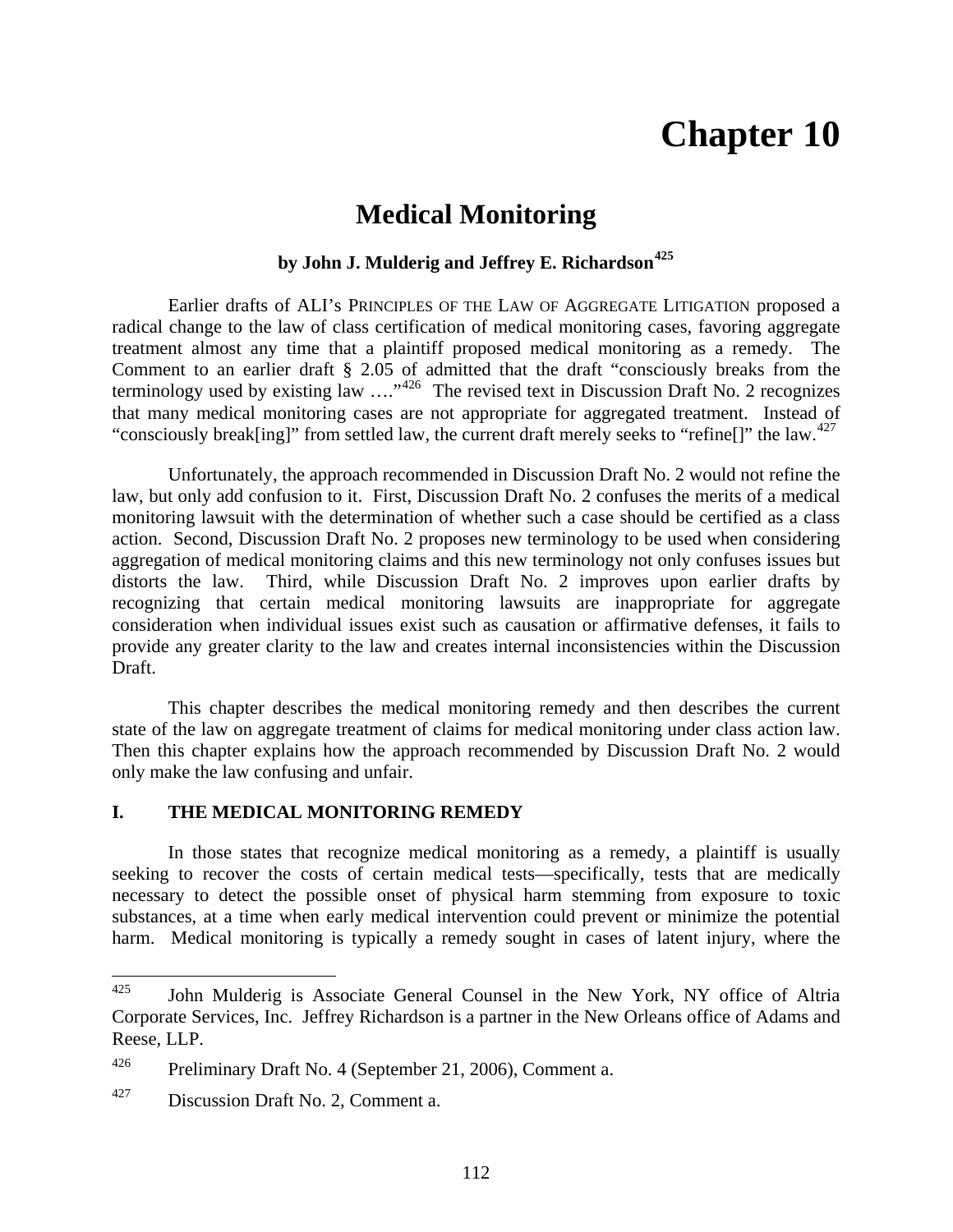exposure can affect the body in ways that do not become manifest for many years. The plaintiff does not currently have any detectable physical injury from the exposure (and is at most at an increased risk of ever having such an injury), but he or she does claim a current need for monitoring to detect the onset of any such injury so that appropriate steps can be taken to minimize the impact, such as treating a disease in its incipient stage. Thus, a plaintiff seeking medical monitoring is seeking to have the defendant pay for future medical expenses (monitoring), based on the assumption that the early detection of disease allows the disease to be addressed before it becomes worse.<sup>[428](#page-114-0)</sup>

Many states do not recognize a claim for medical monitoring in the absence of present physical injury.[429](#page-114-1) Approximately 20 states have no definitive precedent yet on whether medical monitoring is recognized and, if so, under what circumstances.<sup>[430](#page-114-2)</sup> Those states that allow a plaintiff to seek medical monitoring typically require not only an underlying tort (sometimes a limited category of torts $431$ ) but also add requirements, such as medical necessity, that a plaintiff must meet to demonstrate that it is appropriate for the defendant to pay for the screening tests. Such additional elements are intended to ensure that medical monitoring claims are genuine, not speculative, and are something more than mere checkups that even unexposed persons should

<span id="page-114-1"></span>429 *See*, *e.g.*, *Paz v. Brush Eng. Materials, Inc.*, 949 So. 2d 1, 9 (Miss. 2007) ("Therefore, in response to the question from the Fifth Circuit as to whether Mississippi recognizes a medical monitoring cause of action without a showing of physical injury this Court has previously refused to recognize such an action and in accordance with Mississippi common law continues to decline to recognize such a cause of action."); *Henry v. Dow Chem. Co.*, 473 Mich. 63, 96, 701 N.W.2d 684, 701 (2005) ("plaintiffs' medical monitoring claim is not cognizable under our current law and ... recognition of this claim would require both a departure from fundamental tort principles and a cavalier disregard of the inherent limitations of judicial decision-making."); *Hinton v. Monsanto Co.*, 813 So. 2d 827, 832 (Ala. 2001) ("Alabama law does not recognize a cause of action for medical monitoring."); *Wood v. Wyeth-Ayerst Laboratories*, 82 S.W.3d 849, 856-59 (Ky. 2002) ("Traditional tort law militates against recognition of [medical monitoring] claims, and we are not prepared to step into the legislative role and mutate otherwise sound legal principles."); *see also Badillo v. American Brands, Inc.*, 117 Nev. 34, 44, 16 P.3d 435, 441 (2001) ("In light of the lack of consensus in other jurisdictions and the complex fact pattern of tobacco litigation and causality, we hold that Nevada common law does not recognize a cause of action for medical monitoring. A remedy of medical monitoring may be available for an underlying cause of action, but neither party has briefed the issue nor set forth the cause of action to which it would provide a remedy.")

<span id="page-114-0"></span><sup>428</sup> 428 *Bower v. Westinghouse Elec. Corp.*, 206 W. Va. 133, 138, 522 S.E.2d 424, 429 (1999); *Bourgeois v. A.P. Green Indus., Inc.*, 716 So.2d 355, 358 (La. 1998).

<span id="page-114-2"></span><sup>430</sup> *See, e.g., Paz*, 949 So. 2d at 6; Christopher P. Guzelian, Bruce E. Hillner and Philip S. Guzelian, *A Quantitative Methodology for Determining the Need for Exposure-Prompted Medical Monitoring*, 79 Ind. L.J. 57, 58-59 (2004).

<span id="page-114-3"></span><sup>431</sup> *See Redland Soccer Club v. Dept. of the Army*, 548 Pa. 178, 193, 696 A.2d 137, 144 (Pa. 1997) (medical monitoring limited to "negligence").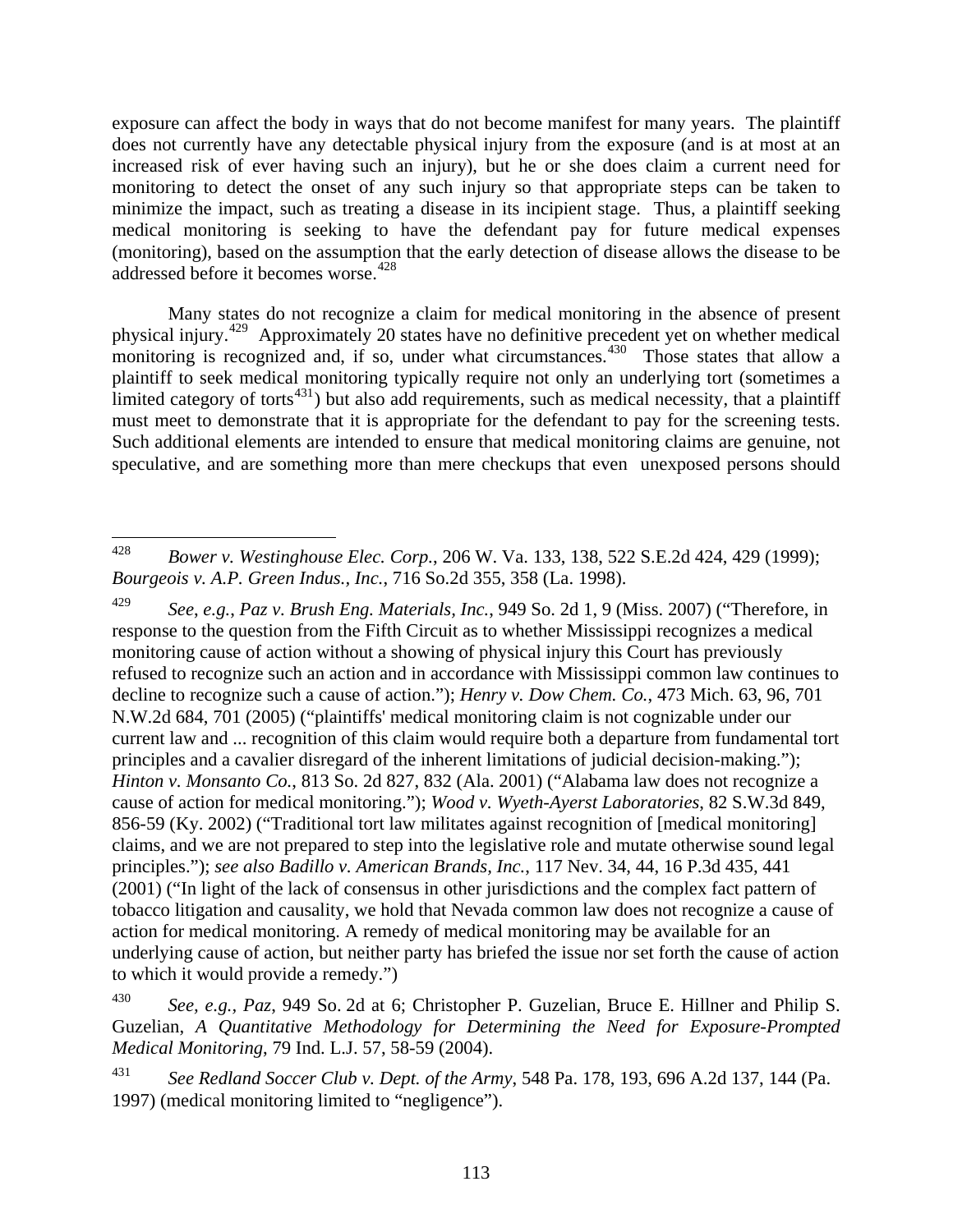have.<sup>[432](#page-115-0)</sup> Without such limitations, a defendant could "become a health care insurer for medical procedures routinely needed to guard persons against some of the ordinary vicissitudes of life. It would convert toxic torts into a form of specialized health insurance.<sup>"[433](#page-115-1)</sup> These limitations necessarily limit the amenability of medical monitoring to aggregation because their very purpose is to limit the remedy to particular individuals or subgroups of the population.

Thus, beyond establishing an underlying tort, typical requirements for medical monitoring relief are: (1) exposure to a proven hazardous substance, (2) caused by defendant's negligence; (3) as a proximate result of the exposure, the plaintiff has a significantly increased risk of contracting a serious latent disease; (4) a monitoring procedure exists to make early detection possible; (5) the prescribed monitoring regime is different from that normally recommended in the absence of exposure; and (6) the prescribed monitoring regime is reasonably necessary according to contemporary scientific principles.<sup>[434](#page-115-2)</sup>

#### **II. AGGREGATION OF CLAIMS FOR MEDICAL MONITORING UNDER CURRENT LAW**

Today, when plaintiffs seek to aggregate claims for medical monitoring, courts use federal Rule 23(b)(3) or Rule 23(b)(2) (or the corresponding state court rules) to analyze whether such claims may proceed on a classwide basis. Under Rule 23(b)(3), of course, class certification will be denied when, among other things, individual issues predominate. Under Rule 23(b)(2), certification is inappropriate either if medical monitoring is not considered "injunctive" relief, or if the claims are not "cohesive," an equivalent requirement to "predominance," but even more stringent given the mandatory (non-opt out) nature of class actions under Rule  $23(b)(2)$ .<sup>[435](#page-115-3)</sup>

<span id="page-115-0"></span><sup>432</sup> 432 *Bower v. Westinghouse Elec. Corp.*, 522 S.E.2d 424, 431-32 (W. Va. 1999); *Hansen v. Mountain Fuel Supply Co.*, 858 P.2d 970, 978 (Utah 1993); *see also Asbestos Litigation Gone Mad: Exposure Based Recovery From Increased Risk, Mental Distress, and Medical Monitoring*, 53 S.C. L.Rev. 815 (2002) (noting the speculative nature of monitoring claims and rejecting the notion that monitoring is a remedy).

<span id="page-115-1"></span><sup>433</sup> *Redland Soccer Club v. Dept. of the Army*, 548 Pa. 178, 193, 696 A.2d 137, 144 (Pa. 1997).

<span id="page-115-2"></span><sup>434</sup> *See*, *e.g.*, *Bower v. Westinghouse Elec. Corp.*, 206 W. Va. 133, 522 S.E.2d 424 (1999); *Redland Soccer Club v. Dept. of the Army*, 548 Pa. 178, 696 A.2d 137 (Pa. 1997); *Hansen v. Mountain Fuel Supply Co.*, 858 P.2d 970 (Utah 1993); *Bourgeois v. A.P. Green Indus., Inc.*, 716 So.2d 355 (La. 1998) (overruled by statute La. Civ. Code art. 2315); *Petito v. A.H. Robins Co., Inc.*, 750 So.2d 103 (Fla. App. 1999); *Meyer v. Fluor Corp.*, No. SC 87771, 2007 WL 827762 (Mo., March 20, 2007).

<span id="page-115-3"></span><sup>435</sup> *See*, *e.g.*, *Wilson v. Brush Wellman, Inc.*, 103 Ohio St. 3d 538, 544-45, 817 N.E.2d 59, 65-66 (Ohio 2004); *Barnes v. The Am. Tobacco Co.*, 161 F.3d 127, 143 (3d Cir. 1998).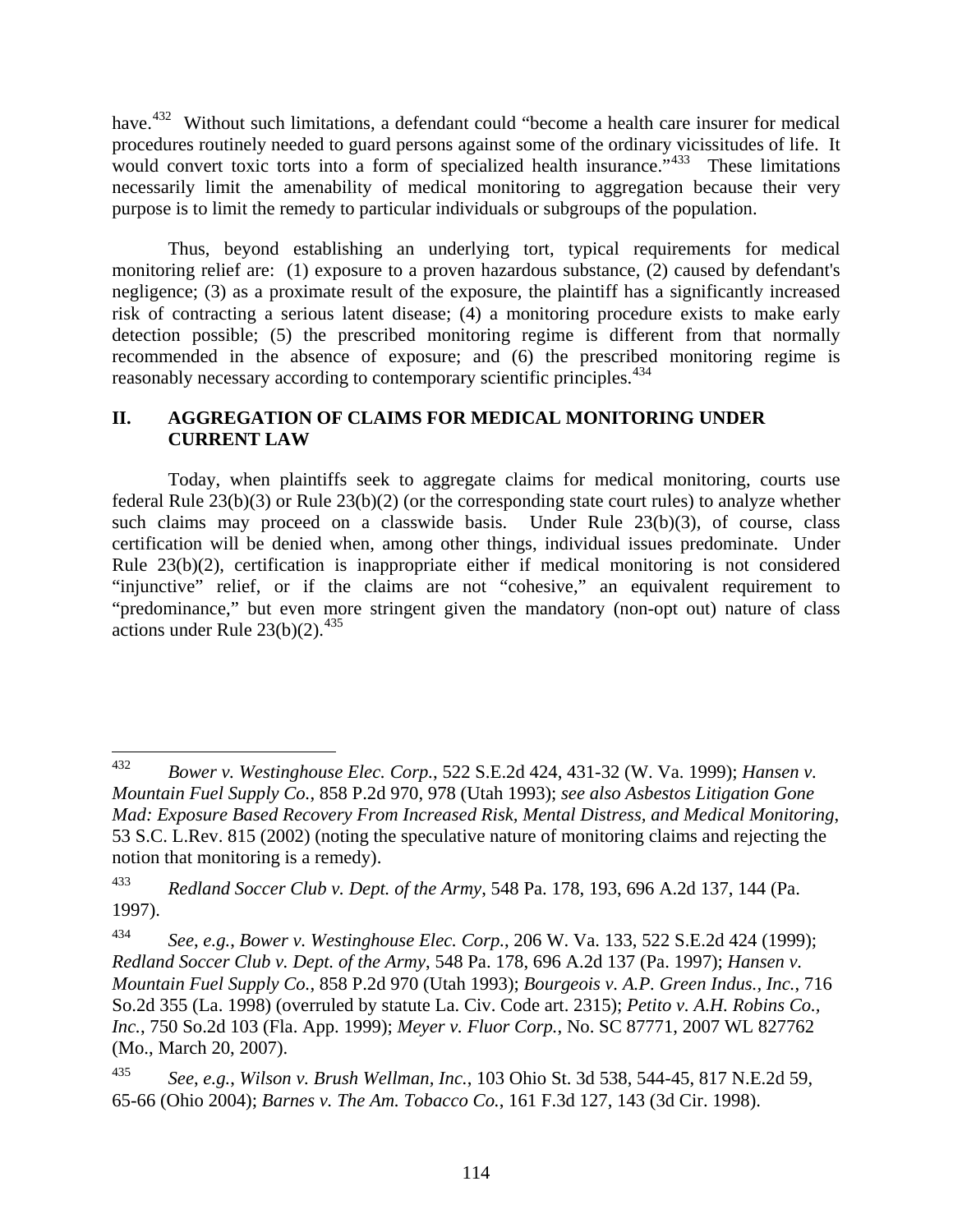#### **A. Rule 23(b)(3)**

Class certification under Rule  $23(b)(3)$  requires proof, by the party seeking certification, that questions of law or fact common to the class members predominate over individual questions and that a class action is superior to other available methods to adjudicate the controversy. Fed. R. Civ. P. 23(b)(3). Most courts faced with the question have declined to certify cases seeking medical monitoring under federal Rule (b)(3), and parallel state court rules, due to the proof problems created by the individualized substantive elements in medical monitoring cases.

Often, courts deny class certification in cases seeking medical monitoring because the appropriateness of medical monitoring relief turns on individual issues that cannot be decided for all class members at one time and therefore common issues do not predominate. For example, to avoid the problem of overbroad relief, states recognizing medical monitoring usually impose a requirement that the asserted monitoring regime be "different" from medical care that is ordinarily recommended in the absence of exposure. In other words, the defendant's tortious conduct must create the need for monitoring. One of the elements a plaintiff seeking such relief must prove is that the monitoring at issue would not have been recommended even had there been no exposure as a result of tortious conduct. This is an inherently individualized requirement because each person's pre-existing medical condition,<sup>[436](#page-116-0)</sup> and each person's degree of exposure, will often turn upon the individual circumstances of each plaintiff. The test might already be recommended for some plaintiffs because of their medical histories, but not for others.

For example, in In *Perez v. Metabolife Int'l, Inc.*, 218 F.R.D. 262 (S.D. Fla. 2003), consumers of a dietary supplement alleged that it caused various health problems and sought certification of a medical monitoring class. Under substantive Florida law, there are seven elements that a plaintiff must satisfy to recover for medical monitoring,[437](#page-116-1) and the *Perez* court found that the individual determinations necessary to establish those seven elements would predominate over common issues. The postulated risk was dependent upon both response and dose. Thus whether the product significantly increased the risk of latent disease varied from person to person. Likewise, the necessity of monitoring depended upon how much each user ingested and over what period. The background risk, determined by what other substances each person was exposed to and what other risk factors lurked in each person's medical history, meant that different persons needed different monitoring regimens. *Id.* at 271-72. For these reasons,

<span id="page-116-0"></span><sup>436</sup> If a toxic exposure increases the risk of, say, cancer or immune system dysfunction, then a person with a personal or familial history of such conditions is plainly at a greater need for prophylactic tests than persons without such pre-existing risk factors.

<span id="page-116-1"></span><sup>437</sup> *Petito v. A.H. Robbins Co.*, 750 So. 2d 103, 106-07 (Fla. App. 1999) established these elements: "(1) exposure greater than normal background levels; (2) to a proven hazardous substance; (3) caused by the defendant's negligence; (4) as a proximate result of the exposure, plaintiff has a significantly increased risk of contracting a serious latent disease; (5) a monitoring procedure exists that makes the early detection of the disease possible; (6) the prescribed monitoring regime is different from that normally recommended in the absence of the exposure; and (7) the prescribed monitoring regime is reasonably necessary according to contemporary scientific principles."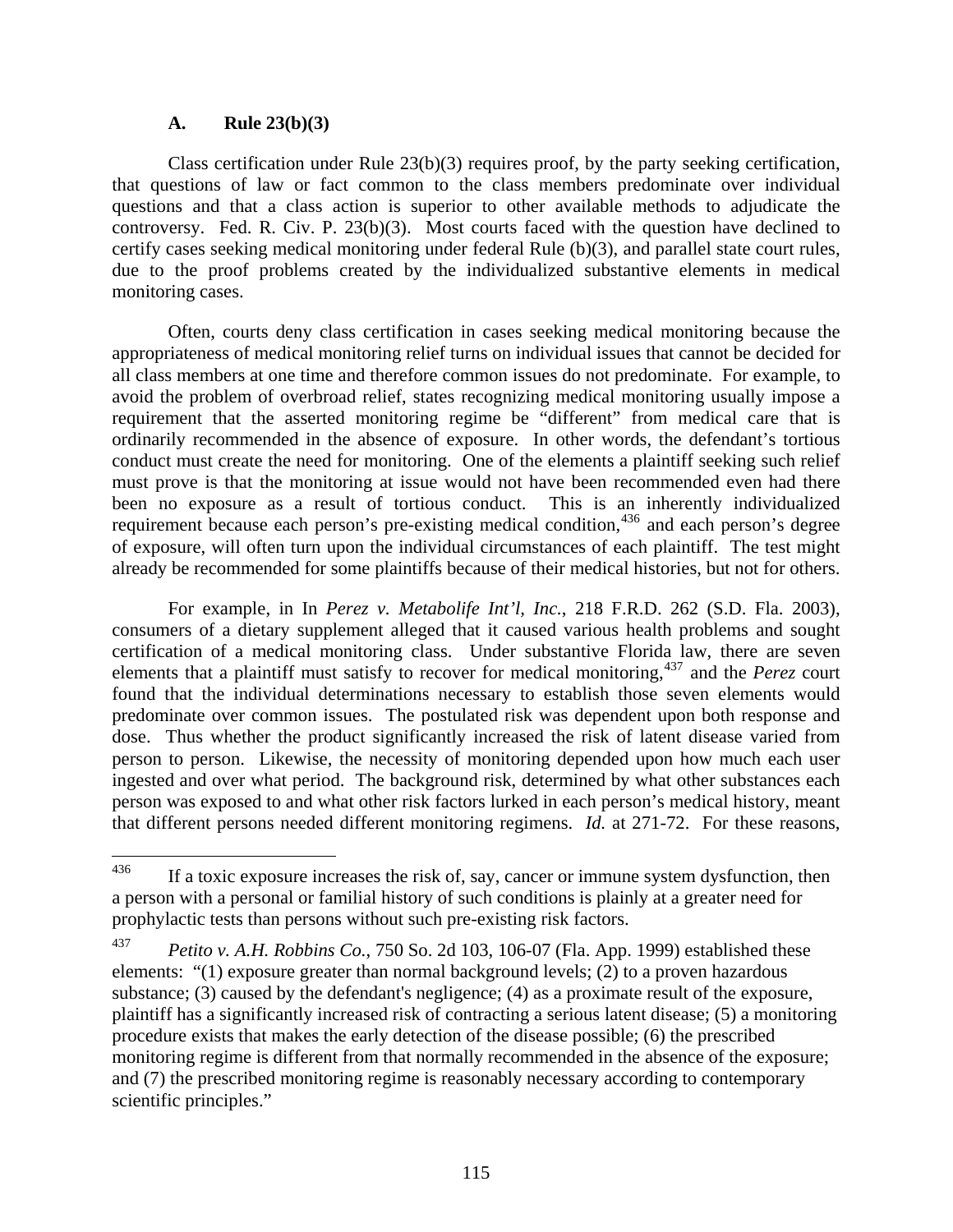neither the predominance nor the superiority requirements of Rule 23(b)(3) satisfied. *Id.* at 273. Indeed, even the commonalty threshold of Rule 23(a), a bar set so low by most courts as to be irrelevant in most cases, was only questionably met. *Id.* at 273. Other courts have refused to certify medical monitoring cases for similar reasons.<sup>[438](#page-117-0)</sup>

Courts deciding whether to certify proposed class actions seeking medical monitoring focus not just on the particular requirements of medical monitoring relief, but also on underlying liability issues. If the defendant's liability to individual class members cannot be determined without individual determinations of issues such as legal causation or affirmative defenses, the class certification is inappropriate regardless of whether the remedy is medical monitoring or a more traditional form of damages. For example, in *Duncan v. Northwest Airlines, Inc.*, 203 F.R.D. 601 (W.D. Wash. 2001) a class of nonsmoking flight attendants sued an airline for exposure to second-hand smoke and sought medical monitoring. The liability of the airline to individual class members would turn on individual issues of causation such as when and how long they worked at the airline, whether they had immediate family members who smoked, the number of smokers on each flight, the flight attendant's duties on the aircraft, the duration of each flight and the time of day of each flight. *Id.* at 613. Moreover, there were individual issues of comparative fault which would turn upon "the individual knowledge of each plaintiff and would require examination of the extent to which each individual flight attendant volunteered for the flights." *Id.* Thus, regardless of the medical monitoring remedy, individual issues of liability made class certification inappropriate.<sup>[439](#page-117-1)</sup>

<span id="page-117-0"></span><sup>438</sup> 438 *See*, *e.g.*, *Goasdone v. Am. Cyanamid Corp.*, 354 N.J. Super. 519, 808 A.2d 159 (2002) (common issues did not predominate because of individual factors such as the nature, level and duration of the exposure and the need for monitoring beyond that already necessary for individual class members); *Bourgeois v. A.P. Green Indus., Inc.*, 939 So. 2d 478, 491 (La. App. 5th Cir. 2006) ("the question of whether a former employee had been significantly exposed to asbestos was not a common one, but an individual one; each plaintiff would have to prove that he/she satisfies the criteria to state a valid cause of action for medical monitoring ...."); *Ball v. Union Carbide Corp.*, 385 F.3d 713, 727-28 (6th Cir. 2004) ("Even though liability issues may have been common to the putative class, by seeking medical monitoring and environmental cleanup of property, Plaintiffs have raised individualized issues."); *Wyeth v. Gottlieb*, 930 So. 2d 635, 641 (Fla. App. 3 Dist. 2006) (individual issues predominate when monitoring program would, for some class members, "involve essentially the same medical examinations that menopausal and post-menopausal women are advised to complete regardless of whether they used Prempro.").

<span id="page-117-1"></span><sup>439</sup> *See also In re Rezulin Products Liab. Litig.*, 210 F.R.D. 61, 66-67 (S.D.N.Y. 2002) (denying certification to proposed class of Rezulin users because of predominance of individual issues such as causation, comparative fault, statute of limitations and choice of law); *Wilson*, 103 Ohio St. 3d at 545, 817 N.E.2d at 66 (predominance requirement of Ohio's Rule 23(b)(3) and cohesiveness requirement of (b)(2) not satisfied because of individual issues of "whether Brush Wellman owed a duty, whether there was a breach of that duty, whether the statute-of-limitations defense applies, and questions of contributory negligence."); *In re Baycol Products Litig.*, 218 F.R.D. 197, 212 (D. Minn. 2003) ("Although the states have not addressed medical monitoring in a uniform way, it appears that whether such a claim is recognized as an independent cause of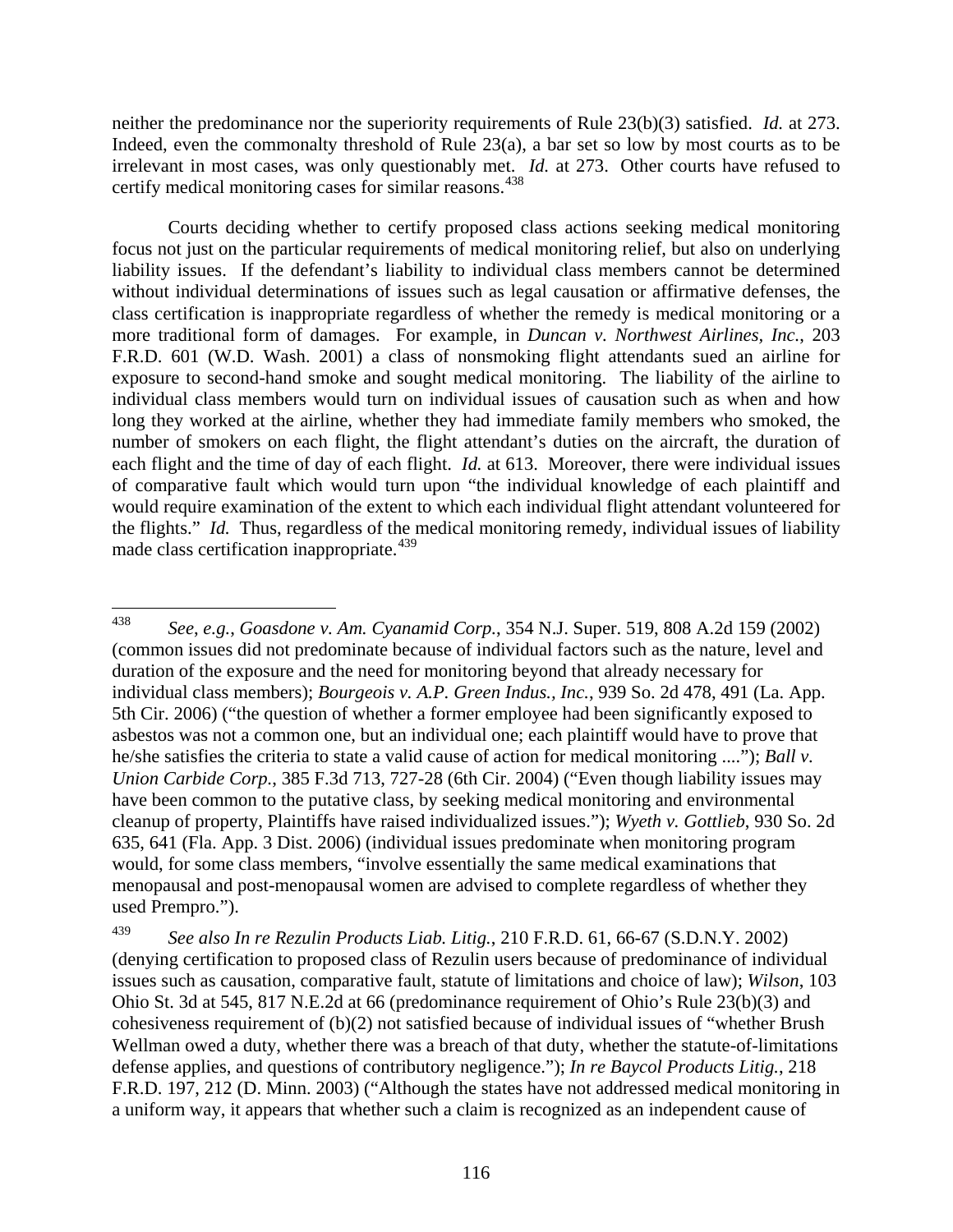Of course, there have also been reported cases that have allowed class certification of medical monitoring claims. However, these cases have often involved either peculiar situations or else applied a Rule 23(b)(3) analysis that did violence to substantive law by ignoring or postponing determination of elements of the cause of action that required individual adjudication.<sup>[440](#page-118-0)</sup> The effort in such cases to, in effect, create a hierarchy of medical monitoring elements that favors common ones and disfavors individual ones, was contrary to the fundamental principle of fidelity to substantive law and to the Rules Enabling Act (and its state analogues) that precludes procedural rules from modifying substantive law.

#### **B. Rule 23(b)(2)**

 $\overline{a}$ 

Because the predominance requirement of Rule 23(b)(3) has been the vehicle by which most courts have refused to certify medical monitoring class actions, many plaintiffs have sought certification under Rule 23(b)(2), which does not have an explicit "predominance" element. A plaintiff seeking (b)(2) certification must prove that the defendant "acted or refused to act on grounds generally applicable to the class, thereby making appropriate final injunctive relief, or corresponding declaratory relief with respect to the class as a whole." Fed. R. Civ. P. 23(b)(2). Unlike Rule  $23(b)(3)$  certification, where notice to class members is mandatory and a class member may chose to opt out of the class, notice is not mandatory for a Rule 23(b)(2) class (although a court "may" order it), and class members are bound by the judgment without the opportunity to opt out. Fed. R. Civ. P.  $23(c)(2)$ .

Although there is more disagreement in the caselaw than under Rule  $23(b)(3)$ , many courts have refused to certify medical monitoring cases under Rule 23(b)(2) because (1) medical monitoring is not "injunctive relief" or (2) claims for medical monitoring are not sufficiently cohesive.

#### **1. Medical Monitoring And The "Injunctive Relief" Requirement Of Rule 23(B)(2)**

Rule 23(b)(2) was designed for cases in which "final relief of an injunctive nature or of a corresponding declaratory nature, settling the legality of the behavior with respect to the class as a whole, is appropriate" and was not designed for cases in which "relief relates exclusively or predominantly to money damages." Advisory Committee Notes to Rule 23(b)(2). The typical illustration is a civil rights case in which a defendant is alleged to have discriminated against an entire class of people based upon their race and the relief sought is to enjoin the defendant from further discriminatory practices. *Id.* Rule 23(b)(2) was enacted in 1966, long before "medical

action, or an element of damages, the state laws generally require a finding that a plaintiff's exposure to a toxic substance was due to defendant's negligence. As discussed previously, however, a finding of negligence is inextricably intertwined with individual issues. As a result, individual issues will undermine the cohesion of the medical monitoring class."); *Philip Morris Inc. v. Angeletti*, 358 Md. 689, 785-87, 752 A.2d 200, 253-54 (Md. 2000) (predominance of individual liability issues make (b)(2) and (b)(3) certification inappropriate).

<span id="page-118-0"></span>440 *See*, *e.g.*, *In re Copley Pharmaceutical, Inc.*, 158 F.R.D. 485 (D. Wyo. 1994) (certifying class of Albuterol consumers seeking various relief, including medical monitoring).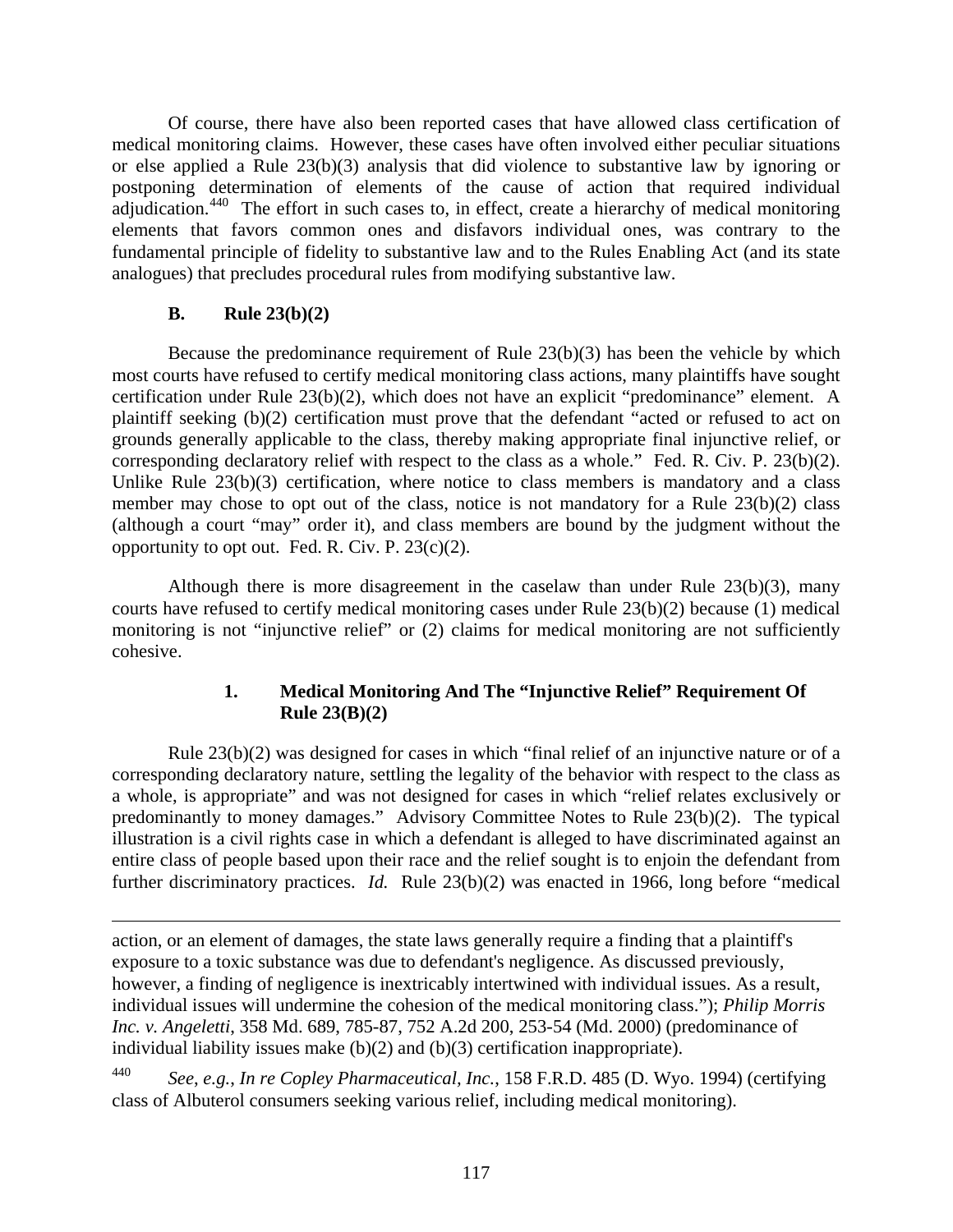monitoring" existed as a cause of action in any jurisdiction. At that time, and now, an "injunction to compel the payment of money . . . was not typically available in equity." *Great-West Life & Annuity Insurance Co. v. Knudson*, 534 U.S. 204, 210-11 (2002).

Plaintiffs seeking to apply Rule 23(b)(2) to a case seeking medical monitoring typically assert that they are requesting the establishment of an equitable, court-administered, medical monitoring program which would be available for all class members and argue that this constitutes "injunctive relief" under Rule  $23(b)(2)$ .<sup>[441](#page-119-0)</sup> Courts often reject this argument, finding that seeking to have a defendant pay money to a fund that will be used to pay for plaintiffs' medical screening is no different than traditional money damages claims seeking compensation for future medical expenses.

Constitutionally, an expansion of Rule 23(b)(2) to include disguised claims for monetary relief would "obviously" offend a defendant's right to jury trial and also "implicate[]"the due process rights of absent class members. *Ortiz v. Fibreboard Corp.*, 527 U.S. 815, 846 (1999). This "inherent tension . . . is only magnified if applied to damages claims gathered in a mandatory class." *Id.* Avoidance of these constitutional issues precludes "adventurous" application" of Rule 23, and limits mandatory classes to those contemplated by Rule's drafters. *Id.* at 845.

Because medical monitoring, at bottom, requires the payment of money by the defendant to, or on behalf of, a plaintiff, "[t]he medical monitoring claim is a claim for monetary damages." *In re Paoli Railroad Yard PCB Litigation*, 916 F.2d 829, 861 (3d Cir. 1990), *cert. denied*, 499 U.S. 961 (1991). "The injury in ... medical monitoring is cost<sup>[]</sup> of periodic medical examinations necessary to detect the onset of physical harm." *Barnes v. American Tobacco Co.*, 161 F.3d 127, 139 (3d Cir. 1998), *cert. denied*, 526 U.S. 1114 (1999). Legal, not equitable, defenses apply. *Id.* at 147-49. "[W]hen one party pays money into a fund from which the other party withdraws, that relief is monetary." *Abbent v. Eastman Kodak*, 1992 WL 1472751, at \*13 (D.N.J. Aug. 28, 1992). As another court explained: "Although the plaintiff now characterizes the relief as a program rather than a fund, the bottom line is money" paid by defendants for testing and treatment. *Duncan v. Northwest Airlines, Inc.* 203 F.R.D. 601, 611 (W.D. Wash.  $2001$ ).<sup>[442](#page-119-1)</sup>

<span id="page-119-0"></span><sup>441</sup> 441 *See* Venugopal, Pankaj, *The Certification of Medical Monitoring Claims*, 102 Colum. L. Rev. 1659 (2002) (arguing for certification of medical monitoring cases under Rule 23(b)(2)); *In re Inter-Op Hip Prosthesis Liab. Litig.*, 204 F.R.D. 330, 349 (N.D. Ohio 2001) (approving class certification and settlement of medical monitoring case under Rule 23(b)(2) in addition to  $(b)(3)$ ).

<span id="page-119-1"></span><sup>442</sup> *See also Philip Morris Inc. v. Angeletti*, 358 Md. at 784, 752 A.2d at 252 (plaintiff's use of "injunctive relief" label "does not change the status of the claim from that of a fundamentally monetary nature" when plaintiffs sought "restitution and disgorgement of profits in addition to the actual medical monitoring costs" and when plaintiffs' prayer for relief requested "medical monitoring, whether denominated as damages or in the granting of equitable relief"); *Jaffe v. United States*, 592 F.2d 712 (3d Cir.) (a "request for prompt medical examinations. . .is a claim for money damages. A plaintiff cannot transform a claim for damages into an equitable action by asking for an injunction that orders the payment of money"), *cert. denied*, 441 U.S. 961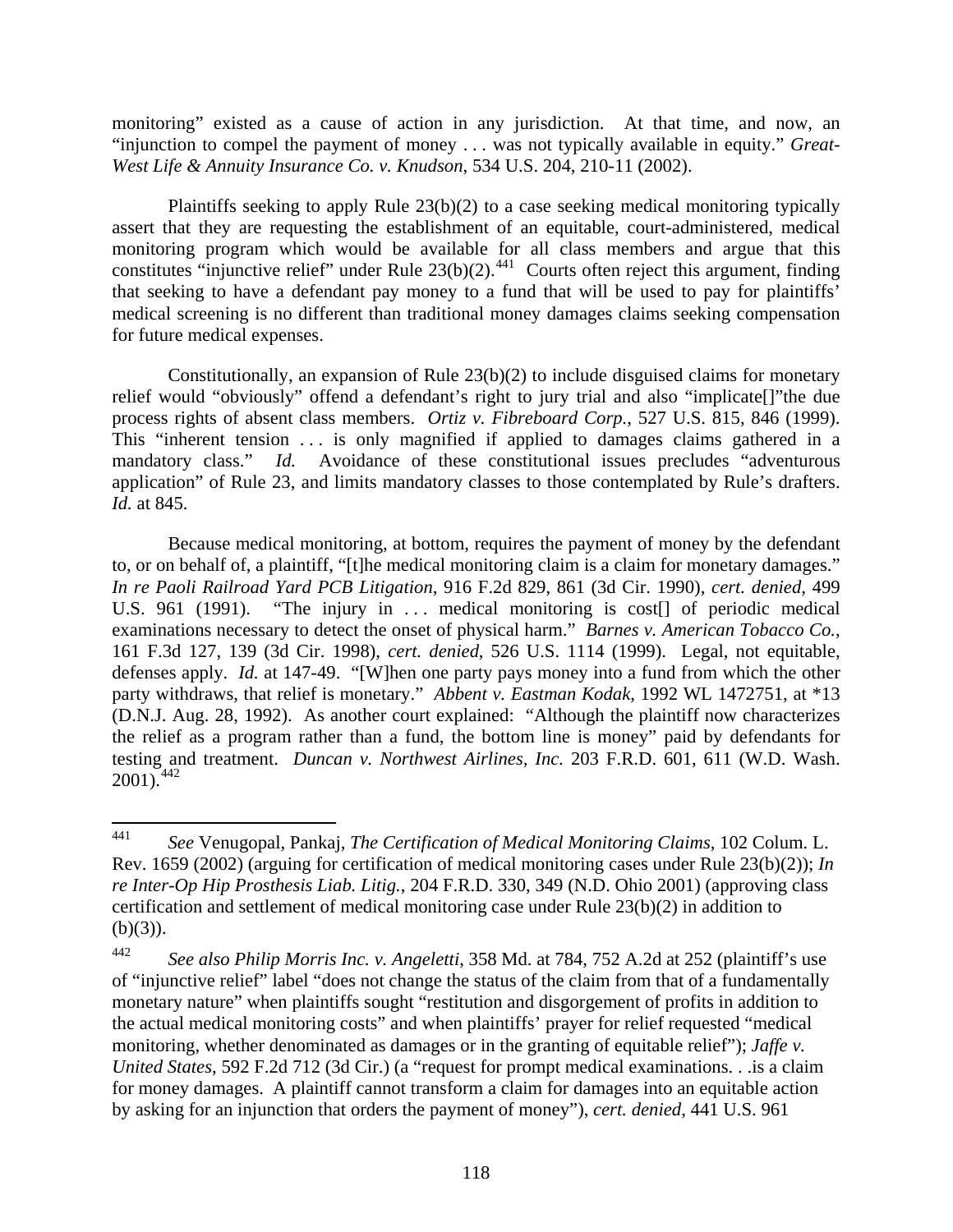Thus, one major impediment to the certification of medical monitoring class actions as "equitable" relief is that, for purposes of the class action rules, the monetary nature of the cause of action does not square with a claim that these claims constitute what the drafters of the Rules meant when they referred to equity.

#### **2. Medical Monitoring And The Cohesiveness Requirement Of Rule 23(B)(2)**

Putting aside the partially historical argument concerning whether medical monitoring could constitute "injunctive relief," claims that are too individualized to be certified under Rule 23(b)(3) as opt-out class actions fare no better under Rule 23(b)(2) as mandatory class actions. This is because the due process implications of mandatory aggregation requires that plaintiffs asserting such claims be "cohesive." Cohesiveness is not a term used in 23(b)(2) itself—rather courts have required cohesiveness as a constitutional prerequisite. *Ortiz v. Fibreboard Corp.*, 527 U.S. 815, 858 (1999); *Georgine v. Amchem Products, Inc.*, 521 U.S. 591, 622-23 (1997). Mandatory classes "require more cohesiveness than a [Rule 23](b)(3) class. This is so because in a [Rule 23](b)(2) action, unnamed members are bound by the action without the opportunity to opt out." *Barnes v. American Tobacco Co.*, 161 F.3d 127, 142-43 (3d Cir. 1998), *cert. denied*, 526 U.S. 1114 (1999).

Unlike  $(b)(3)$  classes, members of a  $(b)(2)$  class do not have the right to opt out. This distinction is logical because injunctive relief is classwide in nature. For example, a defendant ordered to end discriminatory practices will necessarily change its treatment of all class members. But because all class members are bound by any resulting judgment, courts mandate as a condition precedent to (b)(2) certification the requirement that the claims of class members be cohesive, a requirement "similar to  $[(b)(3)]$ " s prerequisite of predominance, yet one that is even more demanding and difficult to satisfy." *Philip Morris Inc. v. Angeletti*, 358 Md. 689, 785, 752 A.2d 200, 253 (2000). For many of the same reasons that claims for medical monitoring claims are too inherently individualized to be appropriate for (b)(3) certification, these claims are also inappropriate for (b)(2) certification.

Thus, in *In re St. Jude Medical, Inc.*, 425 F.3d 1116 (8th Cir. 2005), a trial court certified a class of users of a recalled prosthetic heart valve seeking medical monitoring under Rule 23(b)(2). The Eighth Circuit reversed, in part because "[p]roposed medical monitoring classes suffer from cohesion difficulties, and numerous courts across the country have denied certification of such classes." *Id.* at 1122. The inherently individualized substantive element that precluded aggregation in *St. Jude* was medical necessity. The proposed class was insufficiently cohesive because artificial heart valves are already routinely medically monitored as a part of normal follow-up care. Therefore, to determine whether any patient would require additional monitoring above and beyond what was required as a consequence of a serious and permanent surgical procedure would require an "individualized inquiry depending on that patient's medical history, the condition of the patient's heart valves at the time of implantation,

(1979); *Dhamer v. Bristol-Myers Squibb Co.*, 183 F.R.D. 520, (N.D. Ill. 1998) (medical monitoring might possibly be framed as injunctive relief in an appropriate case, but here is no different than traditional damages); *see Pohl v. NGK Metals Corp.*, 117 F.Supp.2d 474, 477 (E.D. Pa. 2000) (medical monitoring not "equitable" common fund for jurisdictional purposes).

 $\overline{a}$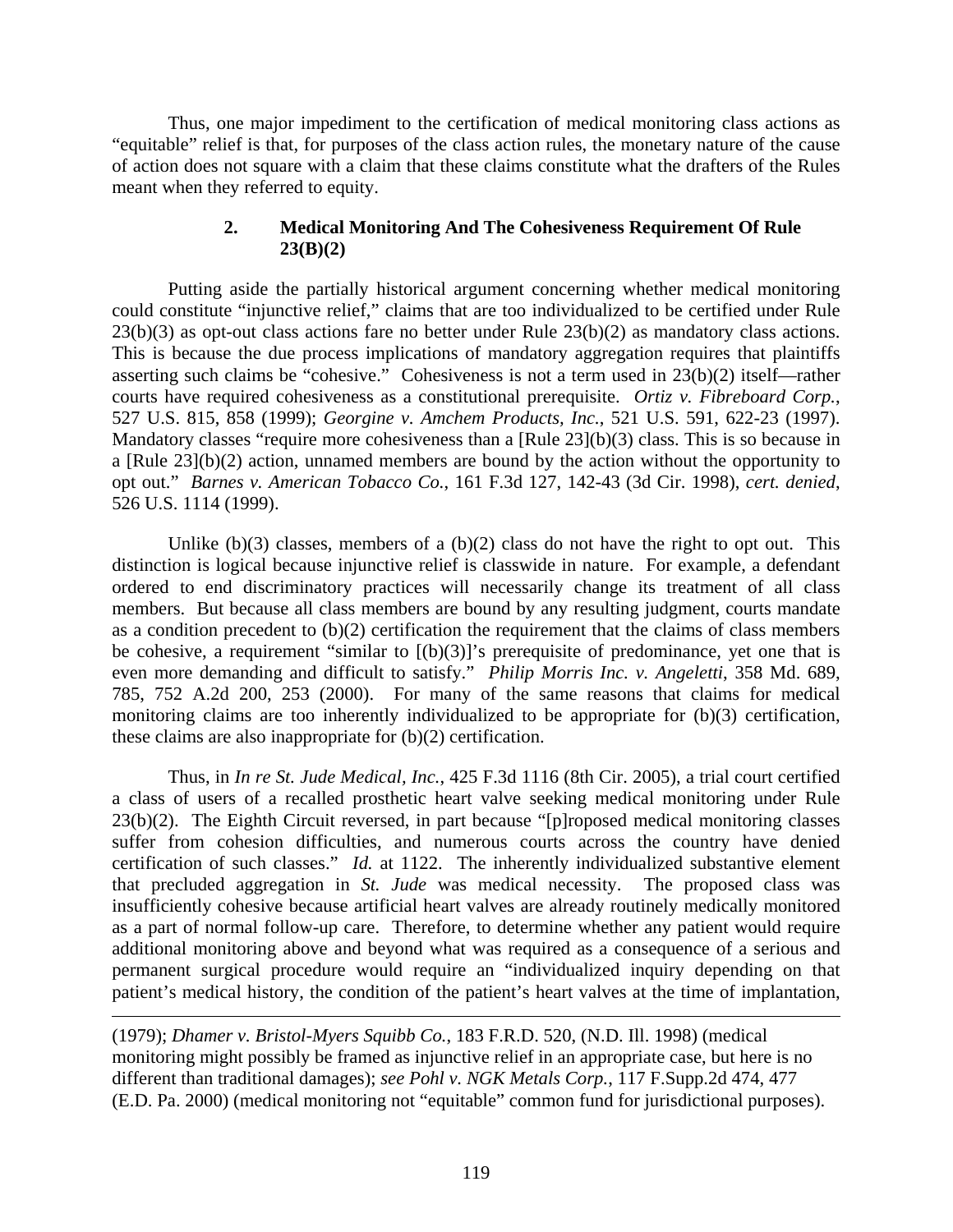the patient's risk factors for heart valve complications, the patient's general health, the patient's personal choice, and other factors." *Id.[443](#page-121-0)*

Similarly, in *Barnes v. American Tobacco Co.*, 161 F.3d 127 (3d Cir. 1998), *cert. denied*, 526 U.S. 1114 (1999), the plaintiffs sought certification of a class of cigarette smokers at risk for smoking-related diseases with medical monitoring as the proposed remedy. On appeal, the court found certification inappropriate under Rule 23(b)(2) because whether the monitoring recommended for a plaintiff would be different than the monitoring recommended for a member of the general public depended upon the individual smoking history of each plaintiff:

> [T]he requirement that each class member demonstrate the need for medical monitoring precludes certification. . . . Although the general public's monitoring program can be proved on a classwide basis, an individual's monitoring program by definition cannot. In order to prove the program he requires, a plaintiff must present evidence about his individual . . . history. . . . This element of the medical monitoring claim therefore raises many individual issues.

*Barnes*, 161 F.3d at 146.<sup>[444](#page-121-1)</sup>

Admittedly, the Rule 23(b)(2) cases are not uniform, and some courts have certified medical monitoring cases under Rule 23(b)(2). However, these cases typically discuss only the injunctive relief requirement of Rule 23(b)(2), failing to discuss the requirements of medical monitoring relief and the cohesiveness requirement of Rule 23(b)(2).

For example, in *German v. Federal Home Loan Morg. Corp.*, 885 F. Supp. 537 (S.D.N.Y. 1995), apartment residents sued their landlords for failure to remove lead paint and sought, among other remedies, medical monitoring. The court ruled that the request for medical monitoring constituted a request for medical monitoring under Rule 23(b)(2), but emphasized that is ruling was "conditional" pending further discovery "about the needs of the class." *Id.* at 559-60. The court discussed and rejected the defendants' argument that medical monitoring must always constitute consequential damages, but did not discuss the requirement of medical monitoring relief or the cohesiveness of the claims. *Id.*

Similarly, in *Yslava v. Hughes Aircraft Co.*, 845 F. Supp. 705 (D. Ariz. 1993), plaintiffs exposed to contaminated groundwater near an airport sought class certification and medical monitoring. The court stated that because the plaintiffs sought a court-supervised program, they

<span id="page-121-0"></span><sup>443</sup> 443 On remand, the trial court again certified the case as a class action. *In re. St. Jude Medical, Inc.*, 2006 WL 2943154 (D. Minn. 10/13/06). Then the Eighth Circuit granted a petition for appeal under Fed. R. Civ. P 23(f) and the case is currently pending before that court.

<span id="page-121-1"></span><sup>444</sup> *See also Thompson v. American Tobacco Co.*, 189 F.R.D. 544, 555-56 (D. Minn. 1999) (a smoker's "need for medical monitoring above and beyond that of the general non-smoking public cannot be determined on a class-wide basis"); *Goasdone v. American Cyanamid Corp.*, 808 A.2d 159, 173 (N.J. 2002) (certification denied under (b)(2) and (b)(3) because of the "multiplicity of individual issues in this workplace medical monitoring claim").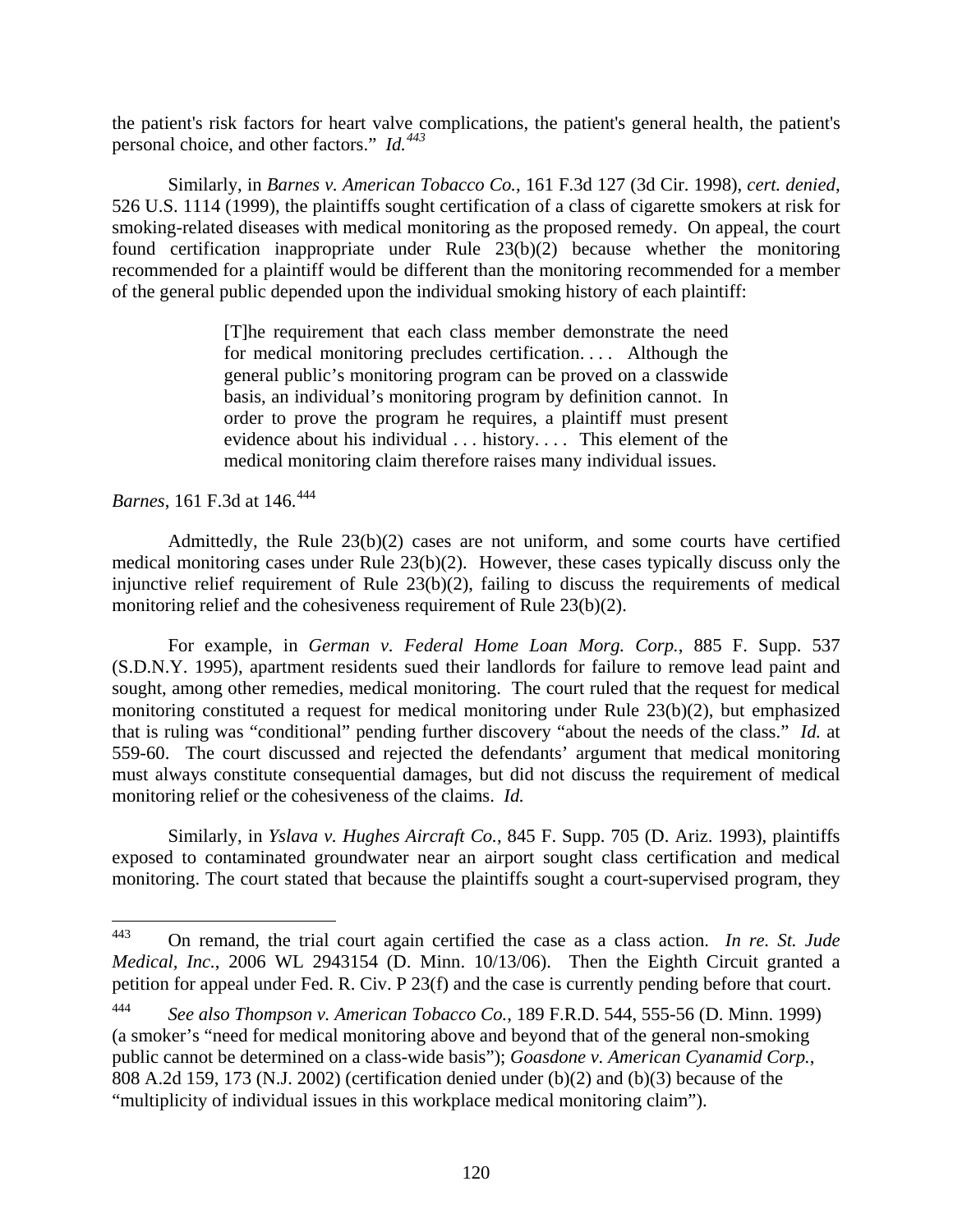were seeking injunctive relief under Rule 23(b)(2) certification was proper. However, the court did not discuss cohesiveness. *Id.* at 713. Other cases are similar.<sup>[445](#page-122-0)</sup>

Thus, the courts that recognize the cohesiveness requirement of Rule  $23(b)(2)$ consistently rule that classes seeking medical monitoring fare no better under Rule 23(b)(2) than they do under Rule 23(b)(3) because of the abundance of individual issues.

#### **C. Choice Of Law Issues**

Certification of statewide class actions seeking medical monitoring will often be inappropriate under Rule 23(b)(2) and (b)(3) because of lack of predominance and lack of cohesiveness. These problems are exacerbated when plaintiffs seek nationwide or multi-state certification, where differences between class members will result not only from the different factual circumstances but also from the different applicable law governing medical monitoring. For example, some states require a plaintiff to show a present physical injury, some do not; some treat medical monitoring as a type of remedy, some treat it as a distinct cause of action; and some states do not recognize medical monitoring at all.<sup>[446](#page-122-1)</sup>

For example, in *Zinser v. Accuflix Research Institute, Inc.*, 253 F.3d 1180, 1188 (9th Cir. 2001), the Ninth Circuit affirmed the decision not to certify a nationwide class against a pacemaker manufacturer, finding no error in the trial court's determination that Colorado medical monitoring law could not be applied to all class members because medical monitoring law differs from state to state.

And in *Zehel-Miller v. Astrazenaca Pharm., L.P.*, 223 F.R.D. 659 (M.D. Fl. 2004), the court rejected certification of a nationwide class of users of a prescription depression medication seeking medical monitoring, explaining: "The fact that medical monitoring is not treated uniformly throughout the United States creates a myriad of individual legal issues that defeat the predominance requirement of Rule  $23(b)(3)$ ; it also means that certification of a Rule  $23(b)(3)$ 

<span id="page-122-0"></span><sup>445</sup> 445 *See*, *e.g.*, *Gibbs v. E.I. DuPont De NeMours & Co., Inc.*, 876 F. Supp. 475, 481 (W.D.N.Y. 1995); *Day v. NLO, Inc.*, 144 F.R.D. 330, 335-36 (S.D. Ohio 1992); *see also In re Inter-Op Hip Prosthesis Liab. Litig.*, 204 F.R.D. 330, 347 (N.D. Ohio 2001) (class certified for purpose of settlement, and court noted that in settlement context, "individual issues which are normally present in personal injury litigation become irrelevant, allowing the common issues to predominate.") (quoting *In re Diet Drugs*, 2000 WL 1222042, at \*43 (E.D. Pa. 8/28/2000))

<span id="page-122-1"></span><sup>446</sup> *In re St. Jude Medical, Inc.*, 425 F.3d at 1122 ("the states recognizing medical monitoring claims as a separate cause of action have different elements triggering culpability [and thus] the medical monitoring class presents a myriad of individual issues making class certification improper."); *Badillo*, 117 Nev. at 34, 16 P.3d at 441 ("we note that the elements of medical monitoring as a cause of action are not uniform from one jurisdiction to another.") *Dhamer v. Bristol-Myers Squibb Co.*, 183 F.R.D. 520, 533 (N.D. Ill. 1998) ("Medical monitoring is not a uniform concept among the states; the elements a plaintiff must prove to establish a right to medical monitoring differ among the states."); *In re Rezulin Prod. Liab. Litig.*, 210 F.R.D. 61, 74 (S.D.N.Y. 2002); *In re Prempro Products Liab. Litig.*, 230 F.R.D. 555, 564 (E.D. Ark. 2005).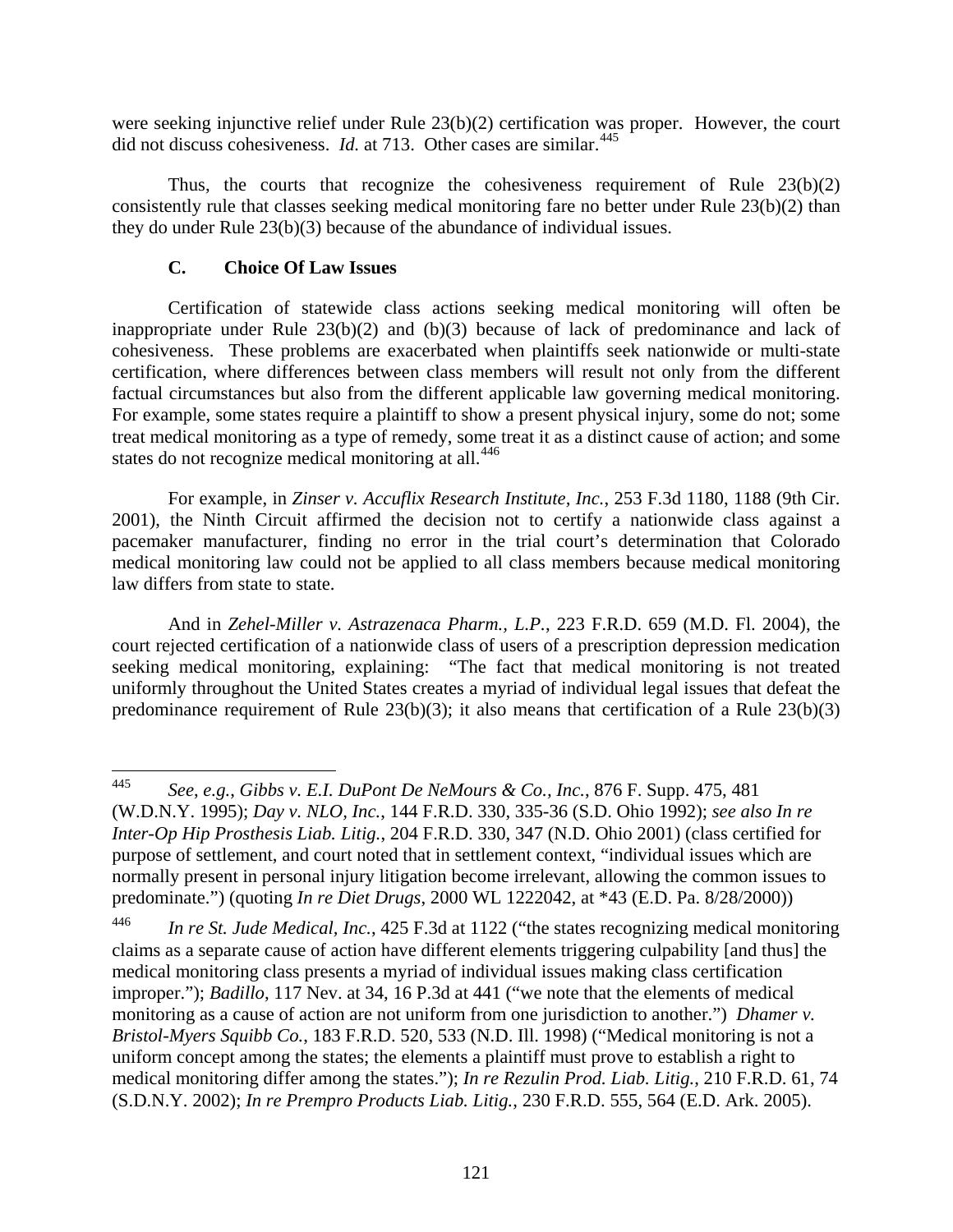medical monitoring class would render this case totally unmanageable and inefficient." *Id.* at 663.

#### **D. Summary Of Certification Of Medical Monitoring Claims Under Current Law**

In light of the great weight of authority rejecting class certification of claims for medical monitoring, it is not surprising that courts have become increasingly skeptical of aggregated litigation asserting such claims. Indeed, in one case involving environmental contamination of groundwater, a court went so far as to suggest that given the substantive elements of medical monitoring under California law, aggregated class action litigation was never appropriate in any medical monitoring case. *Lockheed Martin Corp. v. Superior Court*, 94 Cal.Rptr 2d 652, 656, 79 Cal.App. 4th 1019 (2000). In affirming, the California Supreme Court declined to go so far as to rule that there is a "categorical bar" to certification in medical monitoring cases, but did agree that certification was inappropriate in that particular case because individual issues predominated. *Lockheed Martin Corp. v. Superior Court*, 29 Cal.4th 1096, 1104-06, 131 Cal.Rptr. 2d 1, 6-8, 63 P.3d 913, 917-919 (2003).

With the notable exception of the Missouri Supreme Court's recent *Meyer v. Fluor* case accepting medical monitoring,  $447$  most of the recent cases to discuss medical monitoring have either rejected it outright (such as the Mississippi Supreme Court's *Paz* case<sup>[448](#page-123-1)</sup>) or have found class certification of medical monitoring claims inappropriate. Given the right factual circumstances and depending upon the cause of action and the medical monitoring law of a particular state, there might be a medical monitoring case in which a class could be certified while still respecting the individualized elements of applicable substantive law. But in the cases to date, courts correctly applying the current rules have overwhelmingly rejected attempts to litigate medical monitoring claims on an aggregate basis. They recognize that entitlement to medical monitoring turns upon individual issues that vary from plaintiff to plaintiff and thus proof as to one plaintiff is simply not proof as to all.

#### **III. THE PRELIMINARY DRAFT'S TREATMENT OF MEDICAL MONITORING DISTORTS AND CONFUSES THE LAW**

ALI seeks to change the rules governing class certification of medical monitoring claims in its PRINCIPLES OF THE LAW OF AGGREGATE LITIGATION. As noted above, initial drafts proposed a radical change in the law, favoring aggregate treatment almost any time that a plaintiff proposed medical monitoring as a remedy. The earlier drafts of § 2.05 included only a single Illustration related to medical monitoring, and it found aggregation appropriate.<sup>[449](#page-123-2)</sup> Discussion Draft No. 2 has discarded the approach contained in earlier drafts, but in doing so adopts a new approach would only add confusion to and distort the law in this area.

<span id="page-123-0"></span><sup>447</sup> 447 *Meyer v. Fluor Corp.*, No. SC 87771, 2007 WL 827762 (Mo., March 20, 2007).

<span id="page-123-1"></span><sup>448</sup> *Paz v. Brush Eng. Materials, Inc.*, 949 So. 2d 1 (Miss. 2007).

<span id="page-123-2"></span><sup>449</sup> *See, e.g.*, Preliminary Draft No. 4 (Sept. 21, 2006) § 2.05 Illustration 1.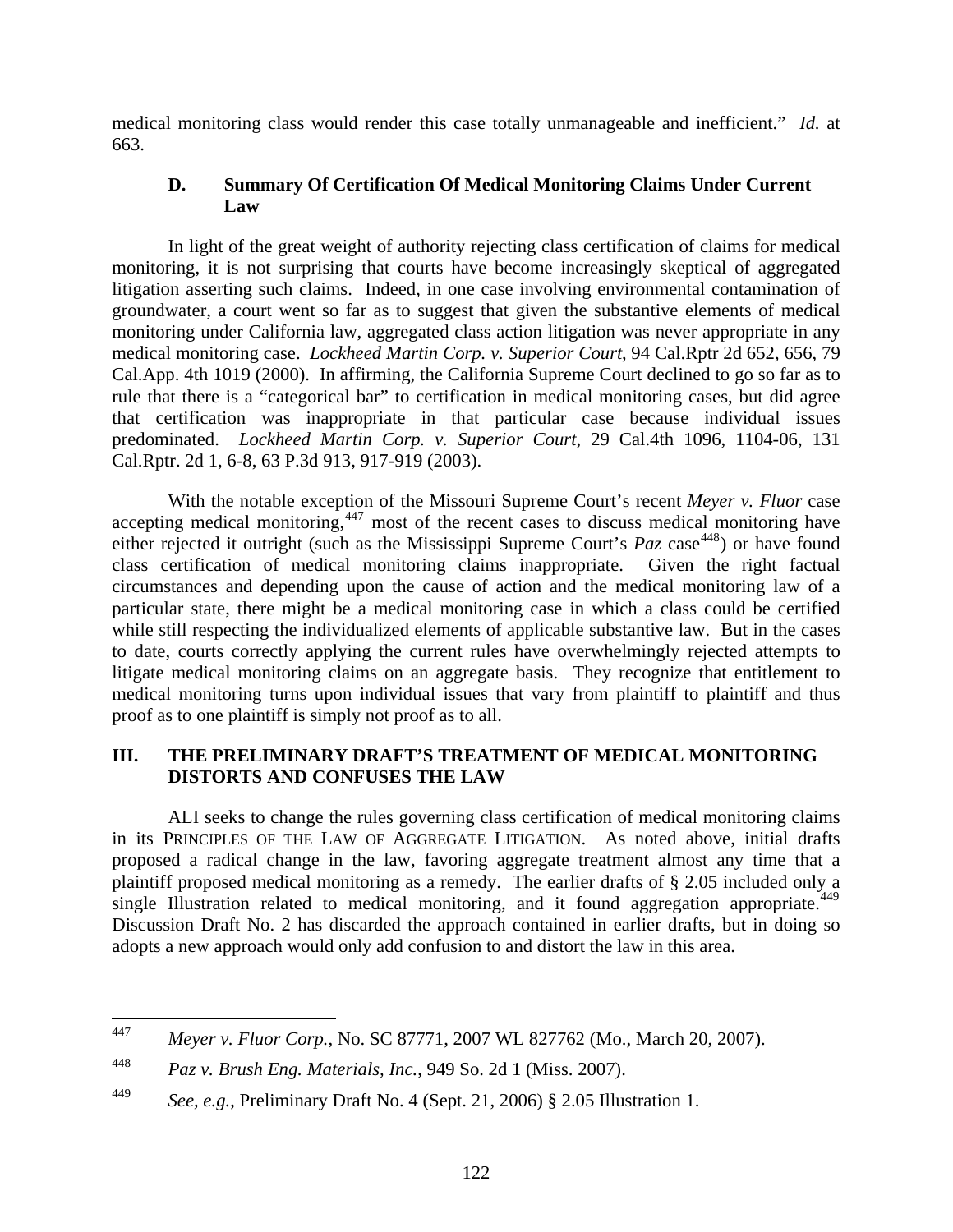In Discussion Draft No. 2 there are now five Illustrations of medical monitoring cases in § 2.05, and the Draft finds class certification appropriate in only one of the five illustrations, the first one. The problems with Discussion Draft No. 2's treatment of medical monitoring are as follows.

#### **A. Illustrations 2 and 4 Confuse Merits and Class Certification**

It is well-settled that a court is to consider whether a case should be certified as a class action before the court decides whether the claims of the plaintiff have merit, except to the extent that merits issues are intertwined with class certification issues such as whether individual issues predominate.<sup>[450](#page-124-0)</sup> But two of the five Illustrations in § 2.05 (Illustration 2 and 4) improperly confuse the merits with class certification.

Illustration 2 is an attempt to reflect the rule of many states that a plaintiff must prove at trial that the requested monitoring differs from any monitoring that a reasonable physician would recommend to similarly situated persons who were not exposed to the defendant's product. Illustration 2 states that if the monitoring sought by the plaintiff does not differ from the monitoring that a reasonably physician would recommend to persons not exposed, then the court "should conclude that the requested relief consists of a divisible remedy—in function, a form of conventional damages—and that such relief accordingly is not suitable for aggregate treatment as an indivisible remedy as set forth in this Section."

This approach confuses the merits with class certification. If a plaintiff cannot prove that the monitoring sought was uniquely necessary for all class members because of the defendant's product, then the plaintiff has failed to meet his burden of proof on the merits of his claim for damages and the class should lose at trial—but this is distinct from the question of whether the plaintiff is legally entitled to sue on behalf of a class of individuals. Or, to use the terminology proposed in § 2.05, the question of whether monitoring would be necessary even without exposure to a defendant's product is distinct from the question of whether a remedy should be characterized as either "divisible" or "indivisible" because that characterization only turns upon whether "the distribution of the remedy to any claimant invariably affects the application of the same remedy to other claimants."<sup>[451](#page-124-1)</sup>

Discussion Draft No. 2 makes a similar error in Illustration 4 to § 2.05. That illustration states that if the plaintiff fails to prove that the requested medical monitoring would "serve to guide medical intervention to mitigate disease" then the court should characterize the remedy as divisible. However, a plaintiff's failure to prove that the requested medical monitoring is beneficial for the class is a failure of proof on the merits of his remedy claim, which is distinct from the question of whether it is appropriate for the court to determine the claims of all proposed class members at the same time.

<span id="page-124-0"></span><sup>450</sup> 450 *See, e.g., Szabo v. Bridgeport Machines, Inc.*, 249 F.3d 672, 677 (7th Cir. 2001); *Love v. Turlington*, 733 F.2d 1562, 1564 (11th Cir. 1984).

<span id="page-124-1"></span><sup>451</sup> Discussion Draft No. 2 § 2.05, Comment a.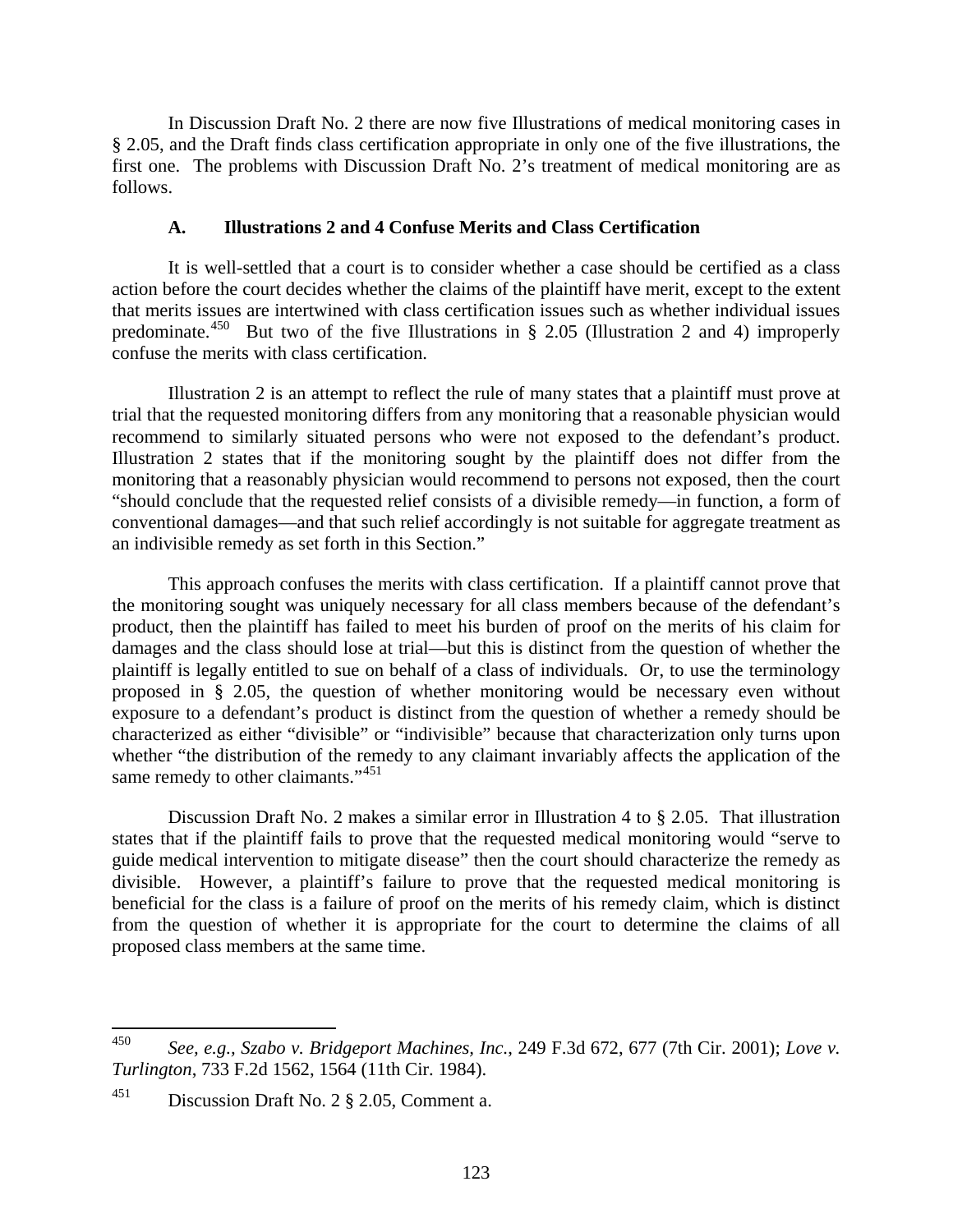Perhaps the Draft is merely guilty of confusing the law. For example, imagine a lawsuit in which a proposed class representative seeks medical monitoring to screen for a heart condition but a number of class members already need that same test because of other medical conditions unrelated to the defendant's conduct. In such a case, class certification would be inappropriate because a key element of medical monitoring—whether the requested monitoring is different from any monitoring already recommended—might be satisfied for some class members but would not be satisfied for others, necessitating an individual inquiry into the specific facts of each class member and making it impossible to determine this critical issue on a common basis for all class members at one time. If this is what Illustration 2 is attempting to address, then the illustration is appropriately considering class certification before the merits, but Illustration 2 would need to be rewritten so that this is more clear. As currently drafted, the Illustration suggests that a judge should first determine the merits of whether all class members have proven that the requested medical monitoring is different, and then if there has been a failure of proof on the merits then the judge should deny a motion to certify a class action. This puts the cart (whether plaintiffs can prevail on the merits) before the horse (whether common issues predominate such that class certification is appropriate).

#### **B. The Draft's Divisible-Indivisible Test is Unnecessary and, if Anything, Distorts the Law**

Discussion Draft No. 2 labels remedies as either divisible or indivisible depending upon whether the determination of the remedy as to one claimant would "predetermin[e] the application of the same remedy to any other claimant in practical effect." $452$  This is not an improvement to the law. When a court determines whether entitlement to medical monitoring turns upon individual issues which predominate (under Rule 23(b)(3)) or make the class noncohesive (under Rule 23 (b)(2)), the court is necessarily also determining whether one claimant's entitlement to a remedy decides the same entitlement to remedy question for all other claimants. Thus, the law is not improved by replacing the current Rule 23(b) test with a divisible-indivisible test; this inquiry already takes place under current law.

To the contrary, replacing traditional Rule 23 considerations with a divisible-indivisible test would only distort the law and make it unfair—especially if it eliminates the requirement of individual proof of underlying liability issues that cannot be decided on an aggregate basis. The adoption of any new terminology always has the potential to lead to new litigation over what the terms mean. Here, such litigation is especially likely because the Draft itself is confusing in its use of the terms, as evidenced by Illustrations 1 and 3.

As explained above, medical monitoring is a type of future medical expense. Rather than a plaintiff asking a defendant to pay for future treatment by a doctor of an injury, the plaintiff is asking the defendant to pay for future tests by a doctor to determine whether the plaintiff has a medical condition that needs to be treated. Either way, the defendant is paying for the plaintiff's future medical expenses.

Illustration 3 to § 2.05 suggests that whether medical monitoring is deemed divisible (inappropriate for aggregate treatment) or indivisible (appropriate for aggregate treatment)

<span id="page-125-0"></span><sup>452</sup> Discussion Draft No. 2 § 2.05, Comment a.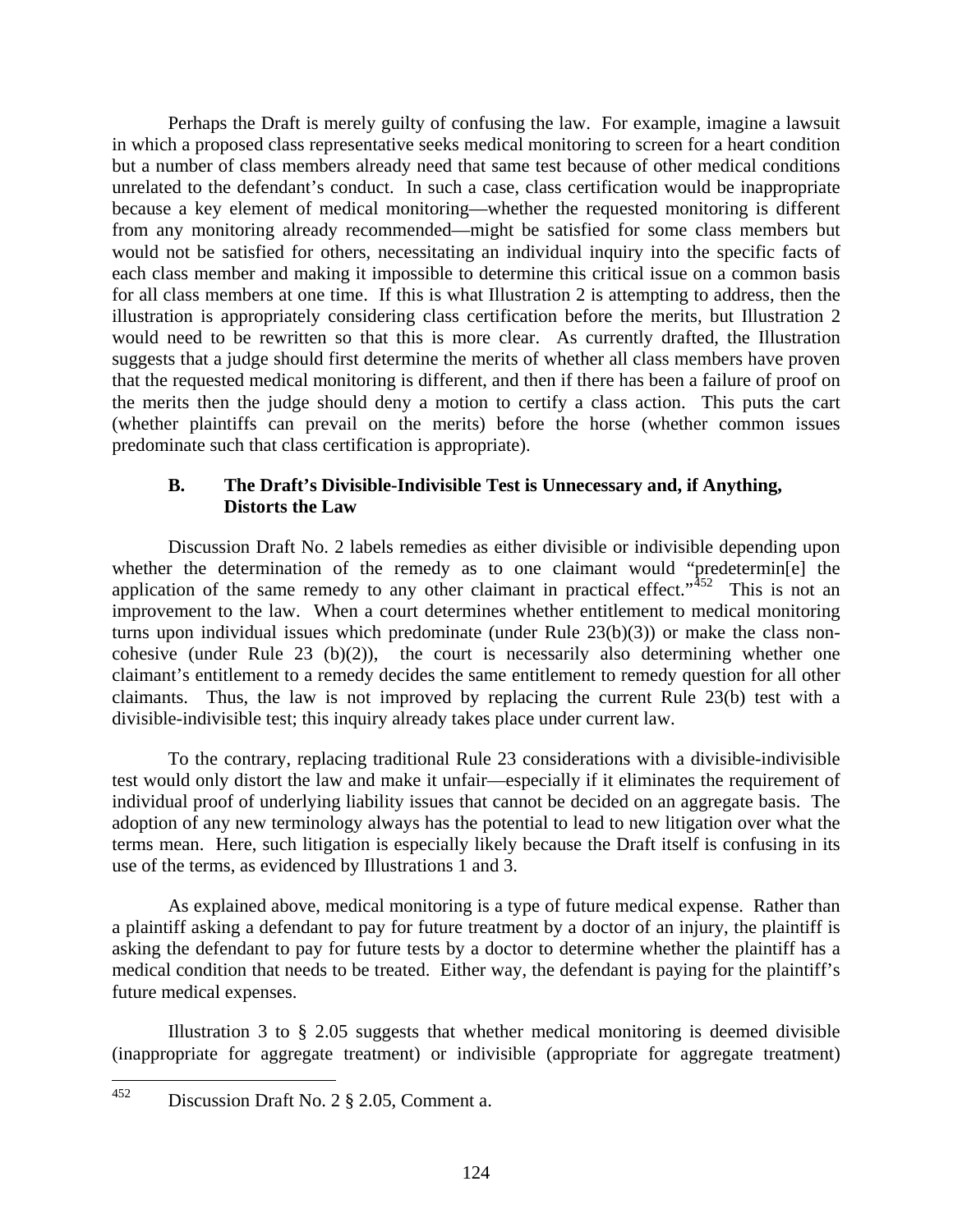should turn upon whether a defendant pays the money to the class members or to the court. If a plaintiff asks a defendant to pay a total of \$1 million for medical monitoring to 1,000 people by making individual payments, then Illustration 3 says that each of those 1,000 people should litigate their claim individually. On the other hand, if the plaintiff asks the defendant to pay the same \$1 million to a court with the court to administer the use of that money to pay for medical monitoring for the 1,000 people, then Illustration 3 says that the 1,000 can aggregate their claims and have a single lawsuit.

This distinction is artificial and unfair. Why does it become justified to aggregate claims simply because the payee on the defendant's check is "Clerk of Court" instead of "Plaintiff John Smith"? This distinction is irrelevant to the proof that must be made and the ability to try multiple claims at one time. For this very reason, as noted above, many courts applying the current law have ruled that medical monitoring does not constitute "injunctive relief" for which class certification under Rule 23(b)(2) could be appropriate. Admittedly the courts are not uniform on this issue, but if ALI is going to stake out a position in this debate, Discussion Draft No. 2 chooses the wrong side.

Moreover, Illustration 3's example of whether a remedy should be characterized as divisible or indivisible is inconsistent with the explanation of those terms. Comment a to § 2.05 explains that to determine whether a remedy is divisible or indivisible, one examines whether providing the remedy to one class member would necessarily determine the application of the remedy to all other class member. Similarly, the Draft claims that it attempts to shift the focus to "the suitability of aggregate treatment for each specific type of relief" $453$  and warns courts to "remain alert to the possibility that a given remedy might be mischaracterized as indivisible" in a plaintiff's attempt to obtain aggregate treatment.<sup> $454$ </sup> But Illustration 2 only focuses on who the artificial and irrelevant issue of *who* defendant pays, not on the nature of the relief.

Illustration 1 to § 2.05 suffers from a similar flaw. Illustration 1 recognizes that aggregate determination of the right to medical monitoring for an entire class of people is only appropriate if: (1) the plaintiffs will offer aggregate proof (such as epidemiological evidence) that all class members are at a significantly elevated risk of future disease as a proximate result of significant exposure to the defendant's product; (2) the connection between the elevated risk of future disease and the significant exposure does not involve individualized inquiry into the circumstances of particular consumers; (3) a reasonable physician would prescribe a medical monitoring regime to all class members above and beyond the medical services that such a physician would otherwise recommend; and (4) such monitoring would, for all class members, guide medical intervention to mitigate the effects of disease manifestation, should they occur. However, instead of simply stating that if all four of these factors exist then aggregation can be appropriate, the Illustration concludes that if all of these factors exist "then the court should find that the requested relief demands a form of performance other than the distribution of money to individual claimants." This is a logical disconnect. The existence of these four factors means that it may fair to litigate the claims of all class members at the same time because the evidence of the remedy is common to all class members—which, of course, still leaves the important

<span id="page-126-0"></span><sup>453</sup> Discussion Draft No. 2 § 2.05, Reporters' Notes, Comment a.

<span id="page-126-1"></span><sup>454</sup> Discussion Draft No. 2 § 2.05, Comment b.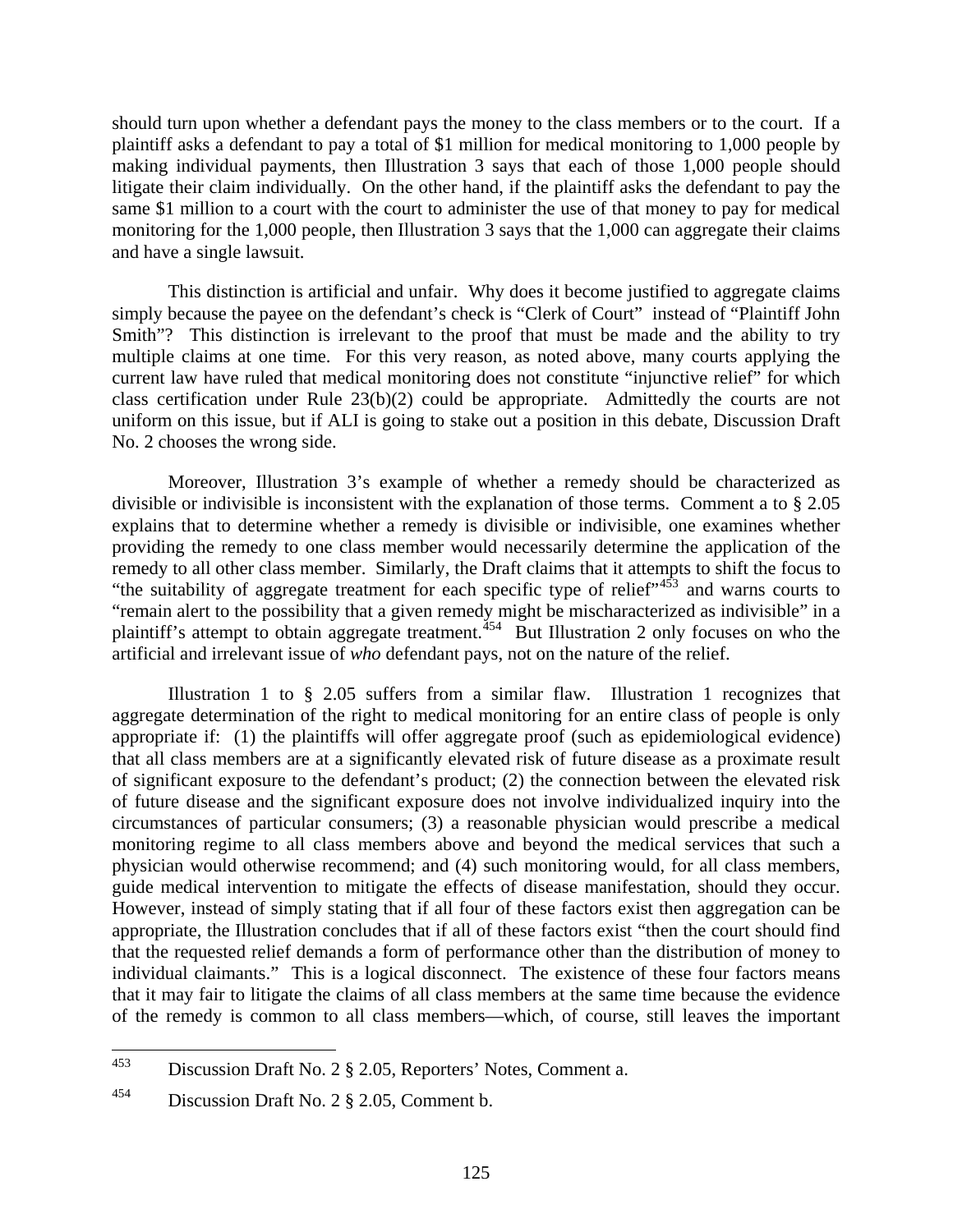question of whether liability can also be proven for all class members on a classwide basis. But if so, that should be the reason to favor aggregate treatment. The existence of these four factors has nothing to do with whether the relief sought is properly characterized as "a form of performance other than the distribution of money to individual claimants" as that is a characterization that one can make or not make regardless of the presence of these factors.

#### **C. Illustration 5 is Inconsistent With Sections Embracing Issue Certification**

Illustration 5 recognizes that even when medical monitoring might otherwise be considered an indivisible remedy that is appropriate for aggregate treatment, aggregation is nevertheless inappropriate where there is a need to conduct "an intermediate inquiry into the individual circumstances of particular consumers . . . ." This was a wise addition to Discussion Draft No. 2. As noted above, courts frequently recognize that class certification is unfair and inappropriate when a defendant's liability to individual class members cannot be determined on a classwide basis.[455](#page-127-0) For example, class certification is inappropriate when elements of a cause of action (such as causation) or affirmative defenses (such as comparative fault or statutes of limitation) can only be determined by reviewing the specific circumstances of individual class members. In such cases, it makes no difference if the remedy is medical monitoring or more traditional tort damages; it is still impracticable to litigate the case as a whole on a classwide basis.

Illustration 5 follows this law by giving two examples of when an intermediate inquiry into individual circumstances would be necessary: (1) when causation requires an individual inquiry ("whether exposure was a proximate cause of the elevated risk") and (2) when an affirmative defense requires an individual inquiry ("whether a given individual consumer bears some degree of legal responsibility for the exposure under the principles of comparative negligence.") Other examples that the Draft could have just as easily used include when the cause of action is fraud and the reliance element of the cause of action must be determined on an individual basis, or when the affirmative defense is statute of limitations and the time at which a class member had sufficient notice to bring a claim must be determined on an individual basis.

But while Illustration 5 by itself is an improvement, its inclusion only makes the PRINCIPLES as a whole more confusing because it adds internal inconsistencies. As noted above in Chapter 3 of these Comments, many sections of the Draft, such as such as § 2.03(c), embrace "issue certification" even though courts usually find it inappropriate to allow aggregate treatment of one issue in a case when numerous other critical issues in the same case, such as liability issues, must be determined on an individual basis. Why does the Draft find it *appropriate* to decide one or two discrete issues in a case on an aggregate basis when other important issues in the case must be determined on an individual basis at the same time that the Draft finds it *inappropriate* to decide the remedy of medical monitoring on an aggregate basis because of the presence of those same individual issues? Indeed, Illustration 5 is even inconsistent with the text of § 2.05 itself, which states: "The court may afford aggregate treatment of common issues concerning an indivisible remedy . . . ."

<span id="page-127-0"></span><sup>455</sup> 455 *Barnes*, cited above, is one such court, and the Reporters' Notes to § 2.05 states that Illustration 5 "underscores the specific holding in *Barnes*."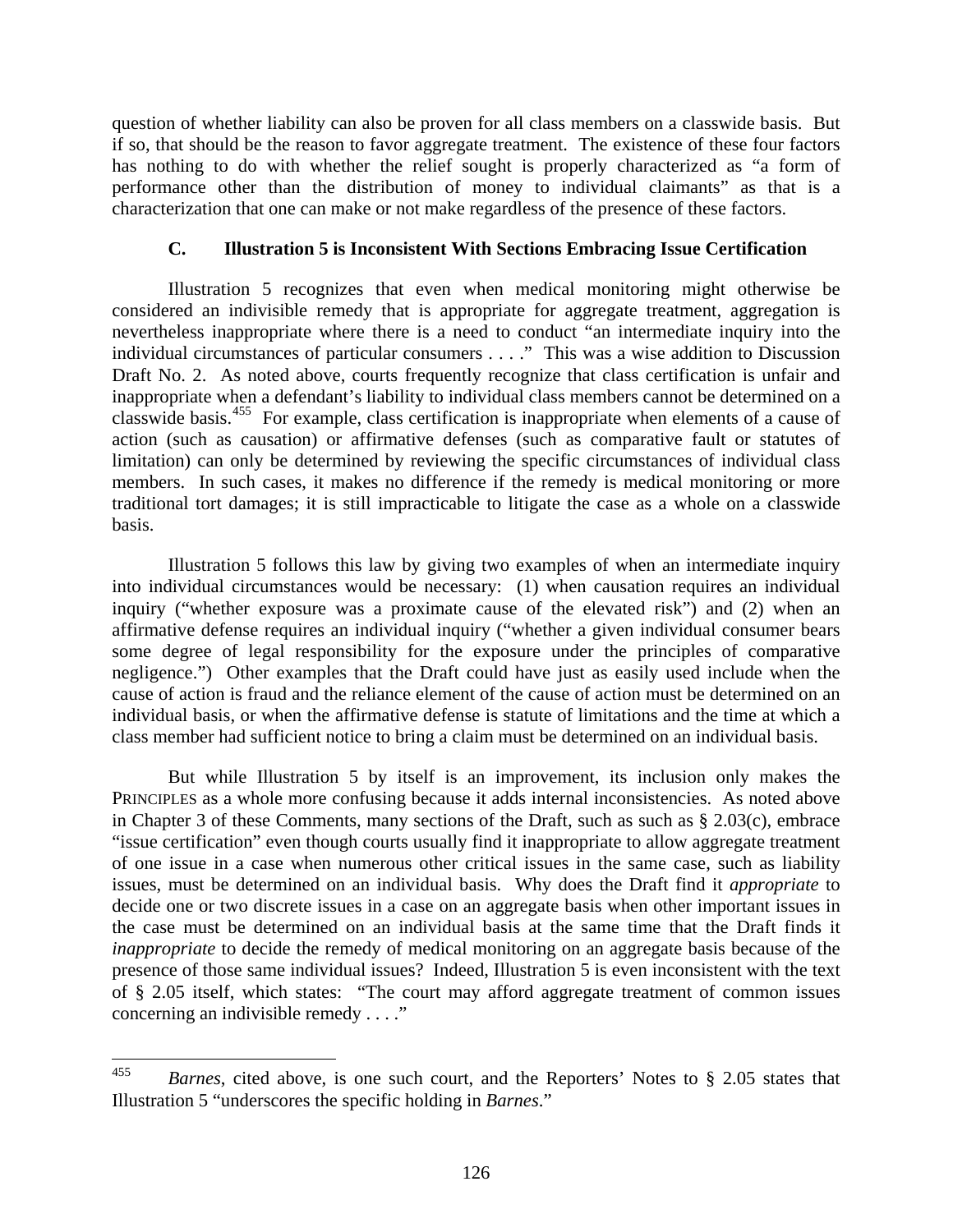By both rejecting and accepting issue certification, the adoption of Discussion Draft No. 2 would simply add confusion to the law.

#### **D. Illustrations 1 through 5 Implicitly, and Improperly, Approve Medical Monitoring as a Remedy**

As noted above, the right to medical monitoring varies substantially from state to state. Several states have considered and rejected medical monitoring, ruling that unless and until the legislatures in those states change the law, a plaintiff cannot sue without a present injury. Even among those states that do recognize medical monitoring, the requirements vary. And a huge number of states have yet to rule that medical monitoring is appropriate in those states.

By including five illustrations on medical monitoring, Discussion Draft No. 2 gives the impression that medical monitoring is an approved remedy everywhere, when in fact the right to medical monitoring is far more controversial then the right to recover for race discrimination contained in Illustration 6 and the right of retirement plan beneficiaries to recover contained in Illustration 7. ALI should revise the Reporters' Notes, Comment b, to § 2.05 to note the significant disagreement between states regarding the remedy of medical monitoring and to note that Illustrations 1 through 5 are only proper illustrations under the laws of a few states.

#### **IV. CONCLUSION**

While treatment of medical monitoring varies from states to state, courts have consistently refused to certify medical monitoring cases as class actions under the existing Rule 23 standards. These results are fair. Section 2.05 of Discussion Draft No. 2 is partially consistent with this law, especially in Illustration 5, but when the existing law is fair there is no justification for changing the law.

On the other hand, other aspects of § 2.05 of Discussion Draft No. 2 would distort the law, such as the Draft's confusion of the merits with class certification. Additionally, the new addition of Illustration 5 to the Draft is inconsistent with other parts of the PRINCIPLES which embrace issue certification.

ALI should substantially revise both its specific discussion of medical monitoring and its treatment of issue certification in general. Otherwise, ALI's PRINCIPLES would confuse and distort the law—the opposite of what ALI is trying to do with its PRINCIPLES.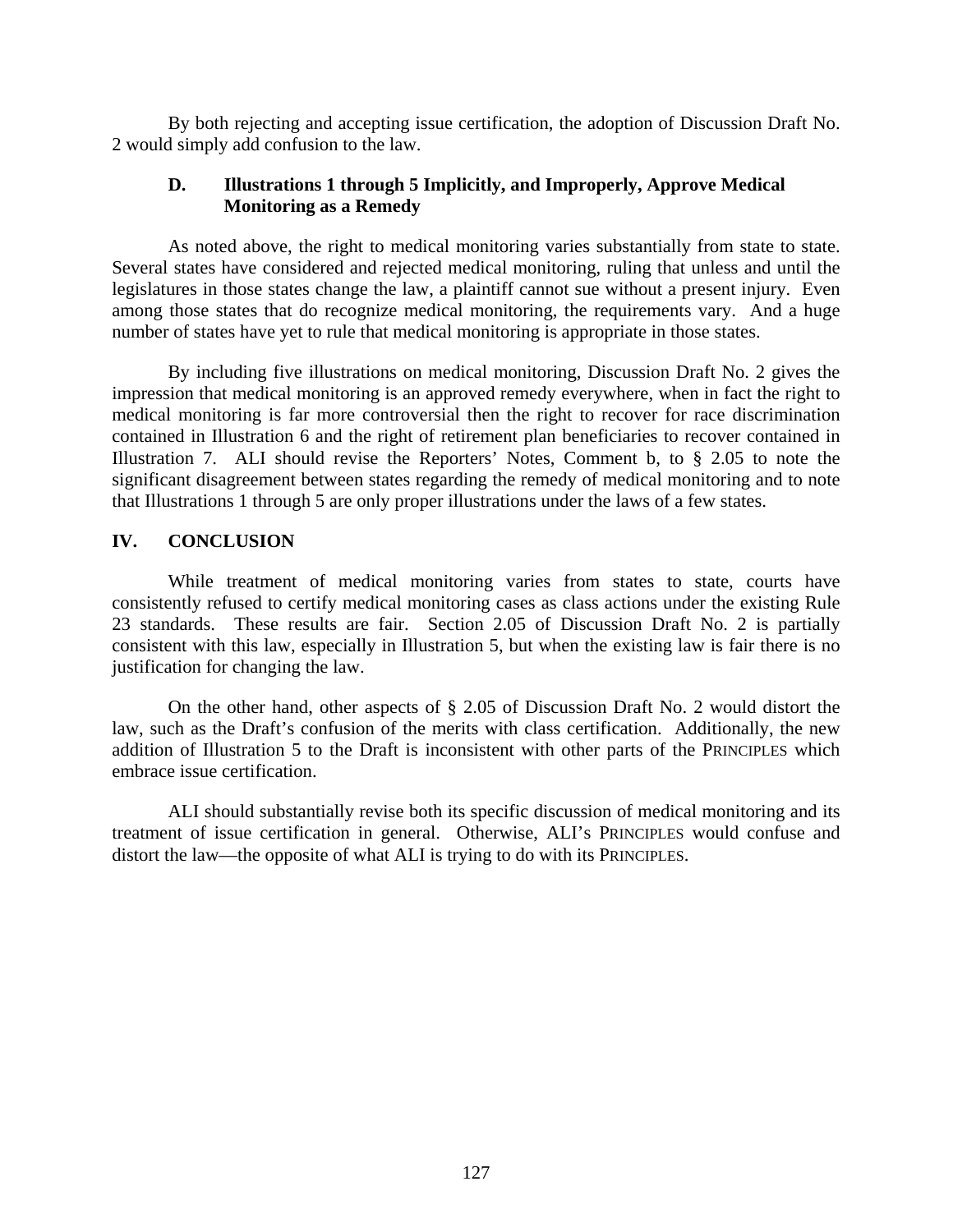# **Appendix**

## **List of Corporate Members of the Product Liability Advisory Council**

3M

A.O. Smith Corporation Altec Industries Altria Corporate Services, Inc. American Suzuki Motor Corporation Amgen Inc. Andersen Corporation Anheuser-Busch Companies Appleton Papers, Inc. Arai Helmet, Ltd. Astec Industries BASF Corporation Bayer Corporation Bell Sports Beretta U.S.A Corp. BIC Corporation Biro Manufacturing Company, Inc. Black & Decker (U.S.) Inc. BMW of North America, LLC Boeing Company Bombardier Recreational Products BP America Inc. Bridgestone Americas Holding, Inc. Briggs & Stratton Corporation Brown-Forman Corporation CARQUEST Corporation Caterpillar Inc. Chevron Corporation Continental Tire North America, Inc. Cooper Tire and Rubber Company Coors Brewing Company Crown Equipment Corporation DaimlerChrysler Corporation The Dow Chemical Company E & J Gallo Winery E.I. DuPont De Nemours and Company Eaton Corporation

Eli Lilly and Company Emerson Electric Co. Engineered Controls International, Inc. Estee Lauder Companies Exxon Mobil Corporation Ford Motor Company Freightliner LLC Genentech, Inc. General Electric Company General Motors Corporation GlaxoSmithKline The Goodyear Tire & Rubber Company Great Dane Limited Partnership Guidant Corporation Harley-Davidson Motor Company The Heil Company Honda North America, Inc. Hyundai Motor America ICON Health & Fitness, Inc. Illinois Tool Works, Inc. International Truck and Engine Corporation Isuzu Motors America, Inc. Jarden Corporation Johnson & Johnson Johnson Controls, Inc. Joy Global Inc., Joy Mining Machinery Kawasaki Motors Corp., U.S.A. Kia Motors America, Inc. Koch Industries Kolcraft Enterprises, Inc. Komatsu America Corp. Kraft Foods North America, Inc. Lincoln Electric Company Magna International Inc. Mazda (North America), Inc. Medtronic, Inc. Mercedes-Benz of North America, Inc.